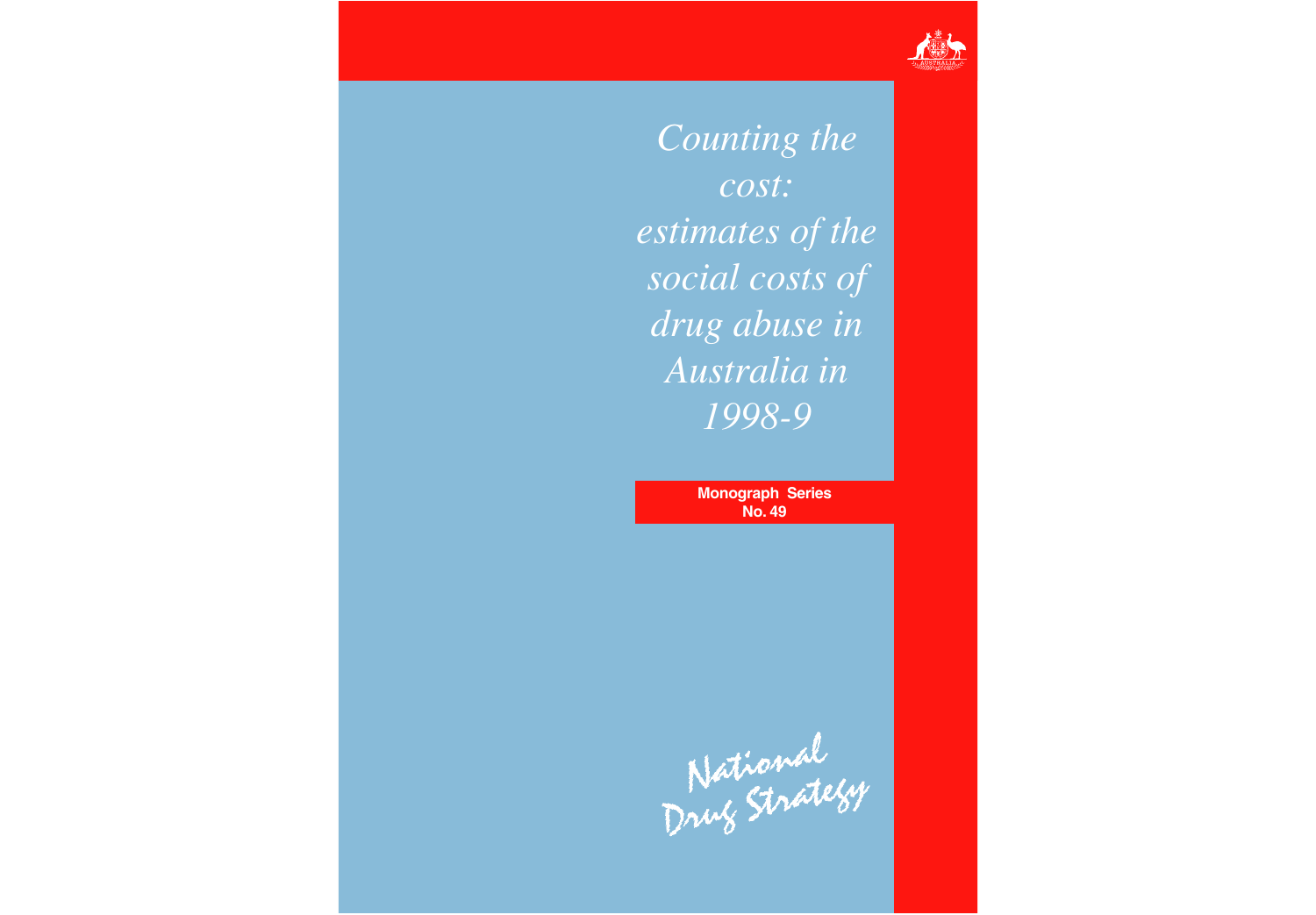# **Counting the cost: estimates of the social costs of drug abuse in Australia in 1998-9**

**by David J. Collins Macquarie University Sydney**

**and**

**Helen M. Lapsley University of New South Wales Sydney**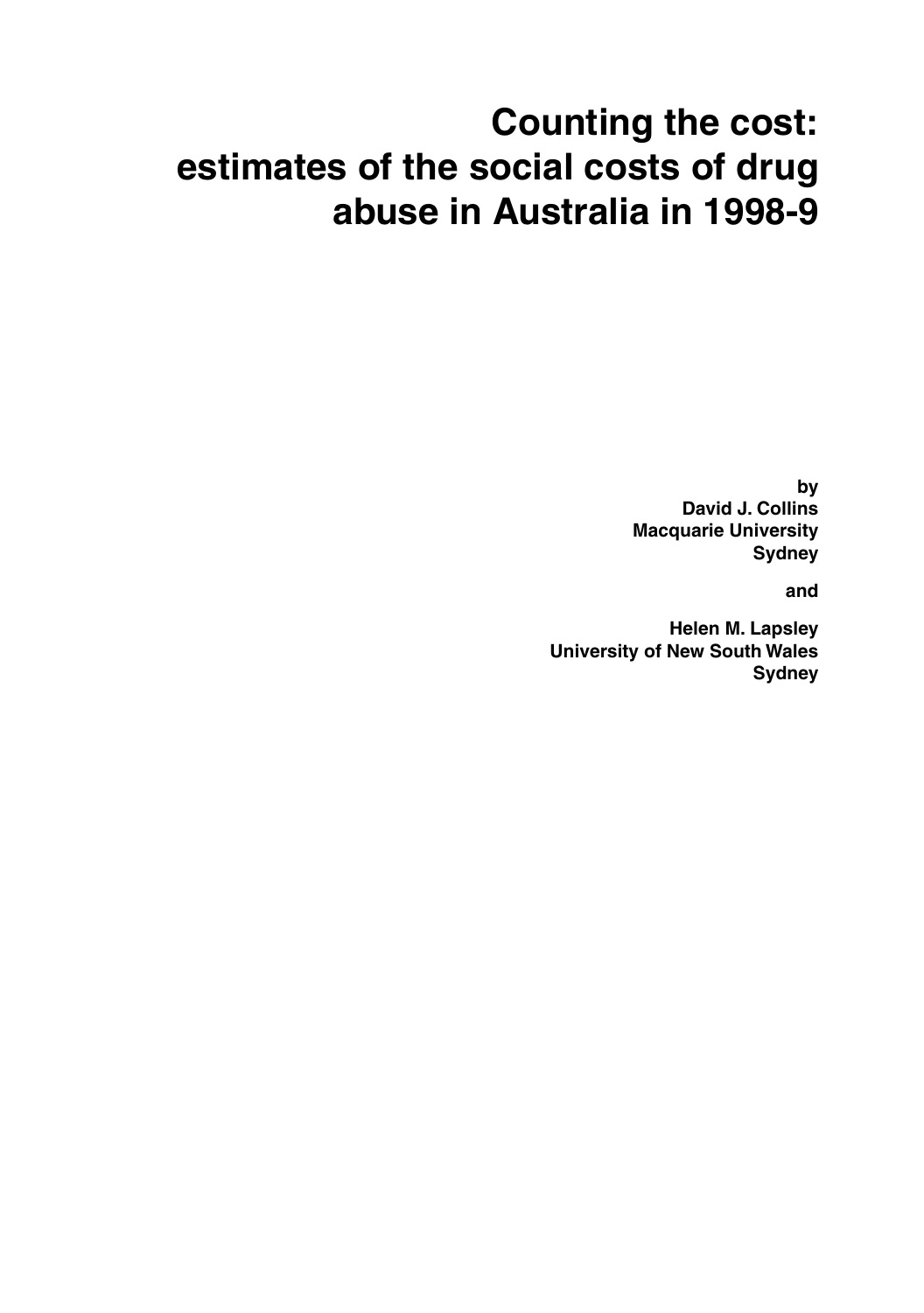© Commonwealth of Australia 2002

ISBN 0 642 82181 X

This work is copyright. Apart from any use as permitted under the *Copyright Act 1968*, no part may be reproduced by any process without prior written permission from the Commonwealth available from the Department of Communications, Information Technology and the Arts. Requests and inquiries concerning reproduction and rights should be addressed to the Manager, Copyright Services, Info Access, GPO Box 1920, Canberra ACT 2601.

Publication approval number: 3179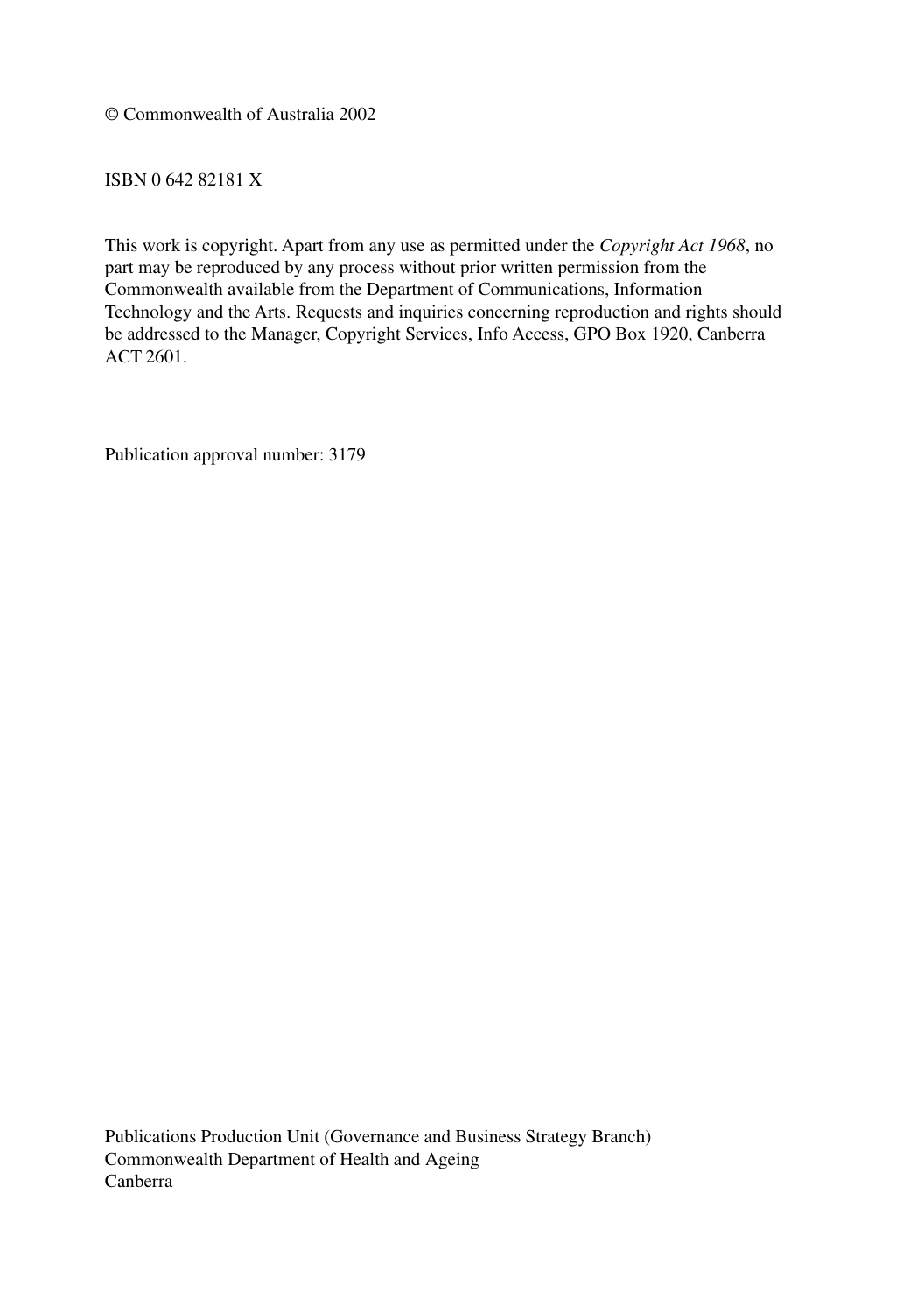## **Contents**

|                                                                                                                                                                                                                                                                                                                                                                                                                                                                                                                                                               | ۷i                                                                                                                                                                                             |
|---------------------------------------------------------------------------------------------------------------------------------------------------------------------------------------------------------------------------------------------------------------------------------------------------------------------------------------------------------------------------------------------------------------------------------------------------------------------------------------------------------------------------------------------------------------|------------------------------------------------------------------------------------------------------------------------------------------------------------------------------------------------|
|                                                                                                                                                                                                                                                                                                                                                                                                                                                                                                                                                               | iх                                                                                                                                                                                             |
|                                                                                                                                                                                                                                                                                                                                                                                                                                                                                                                                                               | хi                                                                                                                                                                                             |
|                                                                                                                                                                                                                                                                                                                                                                                                                                                                                                                                                               | 1                                                                                                                                                                                              |
|                                                                                                                                                                                                                                                                                                                                                                                                                                                                                                                                                               | 3                                                                                                                                                                                              |
| The epidemiological background to economic studies<br>Causal interactions between drugs<br>Costs and benefits of alcohol consumption<br>Costs and benefits of tobacco consumption                                                                                                                                                                                                                                                                                                                                                                             | 3<br>7<br>7<br>10                                                                                                                                                                              |
|                                                                                                                                                                                                                                                                                                                                                                                                                                                                                                                                                               | 13                                                                                                                                                                                             |
| The definition of costs<br>Demographic and human capital approaches<br>General equilibrium impacts of drug abuse<br>Avoidable costs of drug abuse<br>Private and social costs of drug abuse and their policy significance<br>The concept of drug abuse<br>Abusive and addictive drug use<br>Costs of consumption of abused drugs<br>The incidence of abuse costs<br>Active and involuntary smoking<br>Revenue impacts of drug abuse<br>Welfare<br>Production losses in the paid workforce<br>Reduced workforce size<br>Absenteeism<br>On-the-job productivity | 13<br>14<br>15<br>16<br>17<br>20<br>20<br>21<br>21<br>23<br>24<br>26<br>27<br>28<br>28<br>29                                                                                                   |
| Production losses in the household sector<br>Hospital costs<br>Nursing homes<br>Pharmaceuticals<br>Ambulance costs<br>Fires caused by smoking<br>Litter<br>Road accidents<br>The valuation of life<br>Pain and suffering<br>Research, education and drug program costs                                                                                                                                                                                                                                                                                        | 29<br>30<br>30<br>31<br>31<br>31<br>32<br>32<br>34<br>35<br>35                                                                                                                                 |
|                                                                                                                                                                                                                                                                                                                                                                                                                                                                                                                                                               | List of tables<br><b>Executive summary</b><br><b>Acknowledgments</b><br>1. Introduction<br>2. Epidemiological issues<br>3. Issues involved in defining and identifying the costs of drug abuse |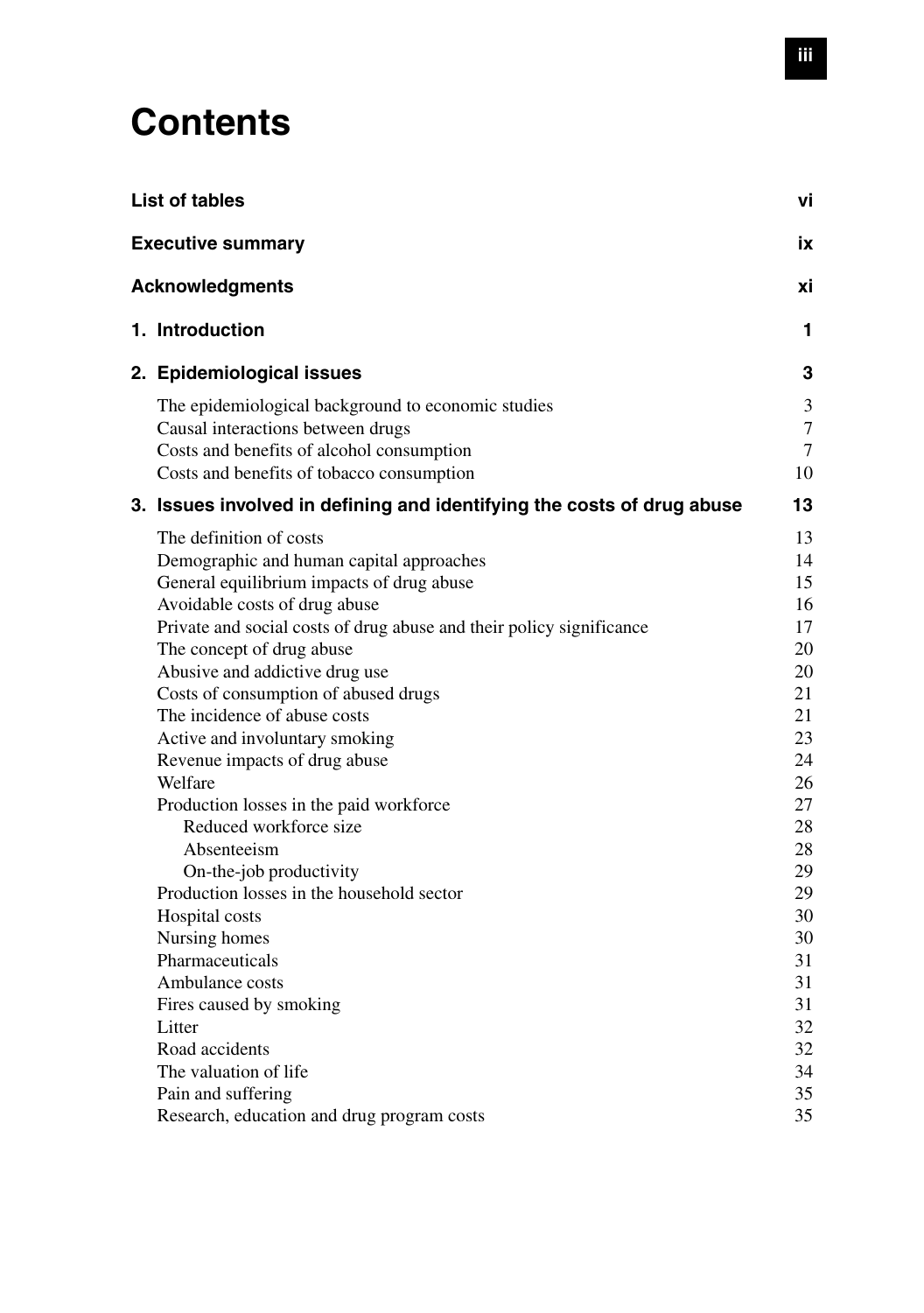| 4. Estimation of drug-attributable crime costs                                   | 37       |
|----------------------------------------------------------------------------------|----------|
| Models of the drugs-crime relationship                                           | 37       |
| Methodology                                                                      | 38       |
| Types of costs<br>Policing                                                       | 40<br>40 |
| Criminal courts                                                                  | 40       |
| Prisons                                                                          | 40       |
| Customs                                                                          | 41       |
| <b>National Crimes Authority</b>                                                 | 41       |
| Forgone productivity of criminals<br>Private security services and home security | 41<br>41 |
| Property theft                                                                   | 41       |
| Violence                                                                         | 42       |
| Money laundering.                                                                | 42       |
| Illegal sales of tobacco                                                         | 42       |
| Legal expenses<br>Under-reporting of crime                                       | 43<br>43 |
|                                                                                  | 45       |
| 5. Comparability with previous social cost estimates                             |          |
| 6. Some disaggregated costs                                                      | 47       |
| Crime                                                                            | 47       |
| Health<br>Productivity                                                           | 48<br>52 |
| Road accidents                                                                   | 54       |
| Fires                                                                            | 55       |
| 7. Aggregate results                                                             | 57       |
| <b>Total costs</b>                                                               | 57       |
| Avoidable costs                                                                  | 59       |
| Budgetary implications                                                           | 63       |
| Drug-attributable costs and gross domestic product                               | 68       |
| 8. Future research                                                               | 70       |
| Epidemiology                                                                     | 70       |
| Health services<br>Non-Government Organisations                                  | 70<br>70 |
| Crime                                                                            | 70       |
| Welfare                                                                          | 71       |
| Litter                                                                           | 71       |
| Intangible costs                                                                 | 71       |
| Prescribed pharmaceuticals                                                       | 71       |
| <b>Bibliography</b>                                                              | 72       |
| General references                                                               | 72       |
| Crime<br>Epidemiology                                                            | 74<br>76 |
| Fires                                                                            | 76       |
| Health                                                                           | 76       |

## **iv**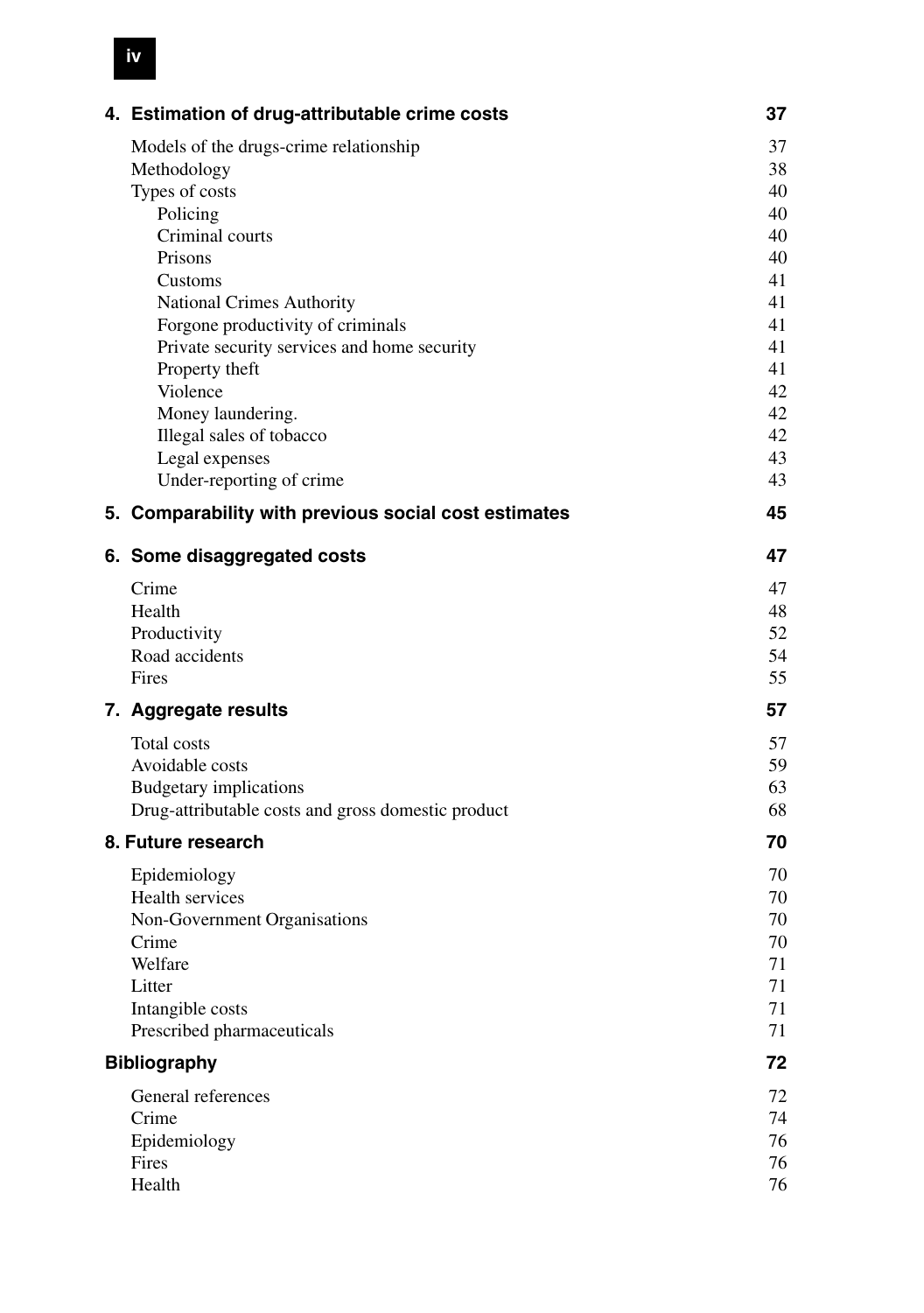| Litter<br>Paid and unpaid workforce                                                      | 77<br>77       |
|------------------------------------------------------------------------------------------|----------------|
| Road accidents<br>State cost estimates                                                   | 78<br>78       |
| Data sources                                                                             | 79             |
| Appendix A, Demographic estimates                                                        | 83             |
| Australian males<br>Australian females                                                   | 85<br>86       |
| Appendix B, Method of estimation of drug-attributable cases                              | 88             |
| Mortality data<br>Morbidity data<br>Estimation of drug-attributable cases                | 88<br>88<br>88 |
| Appendix C, Aetiological fraction estimates of drug-related crime                        | 93             |
| Introduction                                                                             | 93             |
| Methodology                                                                              | 93             |
| Most serious offence                                                                     | 94             |
| Psychopharmacological estimates                                                          | 94             |
| Economic compulsive estimates                                                            | 96             |
| Combined psychopharmacological/economic compulsive estimates                             | 98             |
| Discussion                                                                               | 103            |
| Reliability                                                                              | 104            |
| Validity                                                                                 | 104            |
| Summary<br>References                                                                    | 104<br>105     |
| Acknowledgement                                                                          | 105            |
|                                                                                          |                |
| Appendix D, Drugs and crime: calculating attributable fractions<br>from the DUMA project | 106            |
| Acknowledgments                                                                          | 106            |
| Introduction                                                                             | 106            |
| Measuring offending                                                                      | 108            |
| Type of offending                                                                        | 108            |
| Measuring intoxication with DUMA data                                                    | 108            |
| Measuring dependency                                                                     | 108            |
| Measuring causation                                                                      | 109            |
| Developing the attributable fractions                                                    | 109            |
| Stage 1: illicit drugs                                                                   | 109            |
| Stage 2: alcohol                                                                         | 110            |
| Stage 3: Combining drugs and alcohol                                                     | 110            |
| Stage 4: Drug related offending by type of offence for persons                           | 110            |
| <b>Conclusion</b>                                                                        | 112            |
| <b>References</b>                                                                        | 112            |

**v**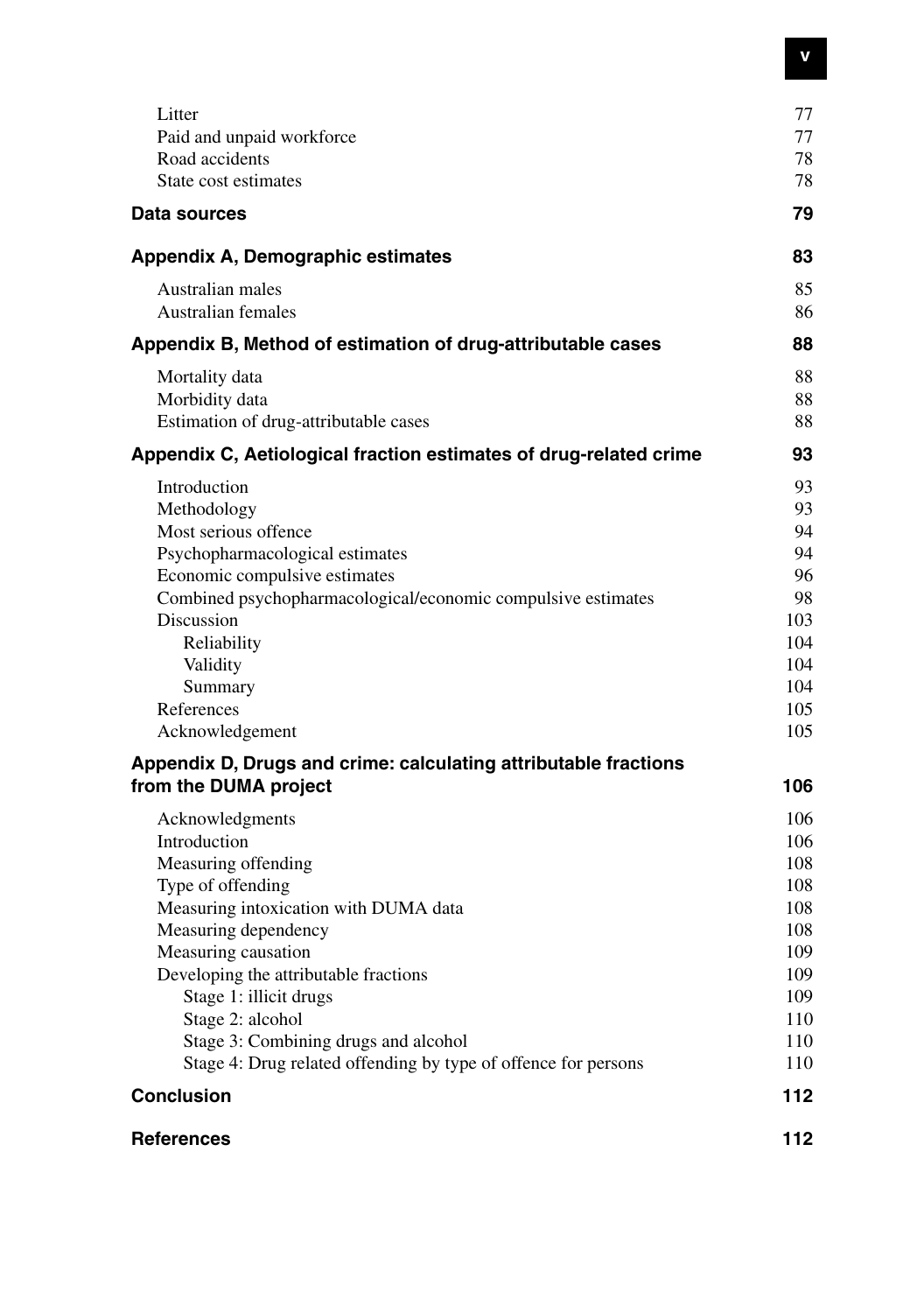# **List of tables**

| Table 1, Selected aetiological fractions for tobacco                                                           | 3              |
|----------------------------------------------------------------------------------------------------------------|----------------|
| Table 2, Conditions attributable to drug abuse, classified by drug                                             | $\overline{4}$ |
| Table 3, Conditions for which aetiological fractions changed as a result of                                    |                |
| revised risk-ratios, or new fractions introduced                                                               | 5              |
| Table 4, Conditions for which aetiological fractions were revised using updated                                |                |
| prevalence or other data                                                                                       | 6              |
| Table 5, Alcohol-attributable conditions for which the abstinence-based aetiological<br>fractions are negative | 8              |
| Table 6, Alcohol-attributable deaths and hospital beddays, 1998-9                                              | 9              |
| Table 7, Estimated numbers of lives lost and saved due to low risk and                                         |                |
| risky/high risk drinking when compared to abstinence in Australia                                              | 10             |
| Table 8, Tobacco-attributable conditions for which the aetiological fractions are negative 10                  |                |
| Table 9, Tobacco-attributable deaths and hospital beddays, 1998-9                                              | 11             |
| Table 10, Mechanisms of cost shifting                                                                          | 22             |
| Table 11, Involuntary smoking-attributable conditions                                                          | 24             |
| Table 12, Crime-attributable fractions (prisoners), by category of crime, 2001                                 | 38             |
| Table 13, Crime-attributable fractions (police detainees), by category of crime, 2001                          | 39             |
| Table 14, Estimates of revenue leakage associated with chop chop                                               | 43             |
| Table 15, Summary of selected drug-attributable crime costs, 1998-9                                            | 48             |
| Table 16, Impact upon alcohol-attributable police and court costs of the use                                   |                |
| of upper bound DUMA attributable fractions                                                                     | 48             |
| Table 17, Health care costs and savings resulting from drug abuse, 1998-9                                      | 49             |
| Table 18, Alcohol-attributable deaths, hospital beddays and hospital costs, 1998-9,                            |                |
| caused or prevented                                                                                            | 50             |
| Table 19, Tobacco-attributable deaths, hospital beddays and hospital costs,<br>1998-9, caused or prevented     | 50             |
| Table 20, Tobacco-attributable deaths, hospital beddays and hospital costs, 1998-9,                            |                |
| by age and smoking status                                                                                      | 51             |
| Table 21, Proportions of tobacco-attributable deaths, hospital beddays and hospital                            |                |
| costs, 1998-9, by age and smoking status                                                                       | 51             |
| Table 22, Paid and unpaid production costs of drug abuse, 1998-9                                               | 53             |
| Table 23, Drug-attributable road accident costs, 1998-9, by type of drug                                       | 54             |
| Table 24, Costs of smoking-attributable fires, 1998-9                                                          | 55             |
| Table 25, Tangible social costs of drug abuse, 1998-9                                                          | 58             |
| Table 26, Intangible social costs of drug abuse, 1998-9                                                        | 59             |
| Table 27, Total social costs of drug abuse, 1998-9                                                             | 59             |
| Table 28, Avoidable tangible social costs of alcohol misuse and tobacco abuse, 1998-9                          | 60             |
| Table 29, Avoidable intangible social costs of alcohol misuse and tobacco abuse, 1998-9                        | 61             |
| Table 30, Total avoidable costs of alcohol misuse and tobacco abuse, 1998-9                                    | 61             |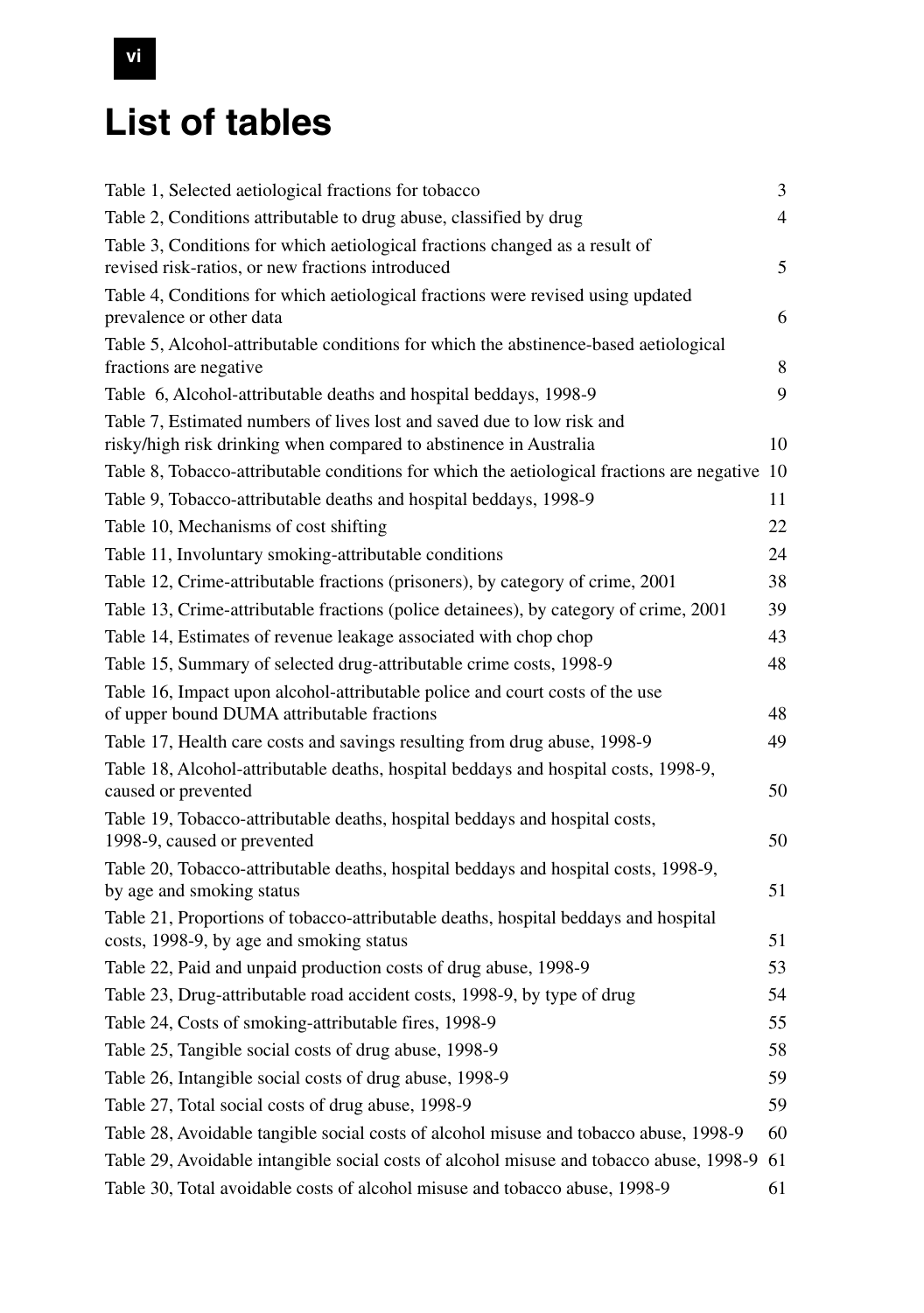| Table 31, Incidence of the tangible social costs of alcohol misuse, 1998-9         | 62 |
|------------------------------------------------------------------------------------|----|
| Table 32, Incidence of the tangible social costs of tobacco abuse, 1998-9          | 62 |
| Table 33, Incidence of the tangible social costs of abuse of illicit drugs, 1998-9 | 63 |
| Table 34, Impact of alcohol misuse on government budgets, 1998-9                   | 64 |
| Table 35, Impact of tobacco abuse on government budgets, 1998-9                    | 66 |
| Table 36, Impact of abuse of illicit drugs on government budgets, 1998-9           | 67 |
| Table 37, Comparison of some cost categories with Gross Domestic Product, 1998-9   | 69 |
|                                                                                    |    |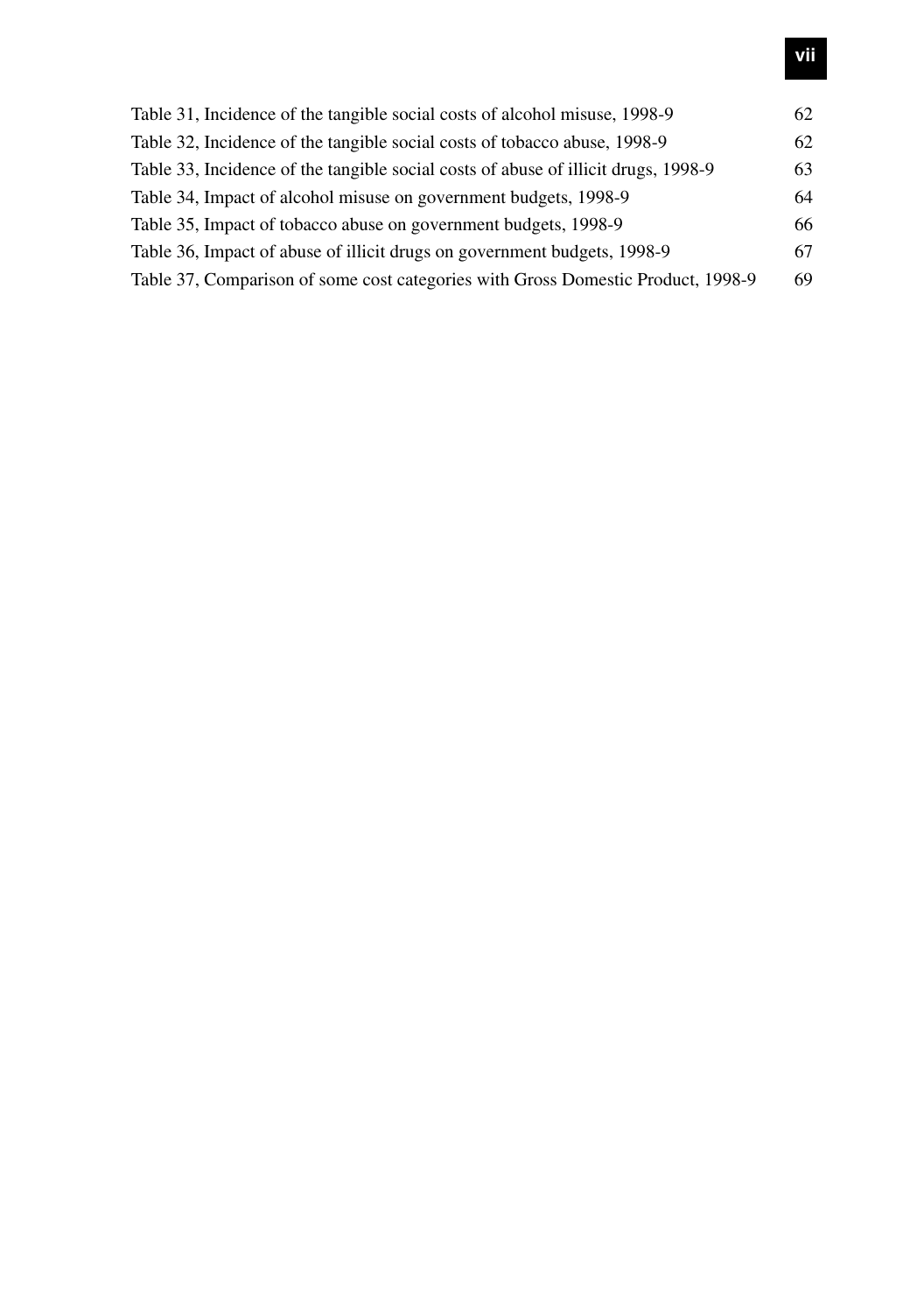## **Executive summary**

This report is the third study by the present authors of the social costs of drug abuse in Australia. It presents estimates of the costs of alcohol, tobacco and illicit drugs for the most recent year for which all relevant data are available, the financial year 1998-9. The results of this study are not directly comparable with the previous estimates for several reasons, which are discussed in the body of the paper.

The production of this report was preceded by an extensive scoping study which permitted the identification of new data and the further development of existing data. The revised aetiological fractions which again form the basis of the health cost calculations include, for the first time, estimates of the impact of involuntary smoking. Other newly available data have enabled a broader scope of estimation, including the costs of absenteeism, pharmaceuticals, ambulances, fires and crime. The costs presented here are net costs and, consistent with previous studies, a conservative approach to estimation was adopted. In general, lower cost alternatives were always selected where appropriate alternatives existed.

The overall results are summarised in the following two tables. The first table provides a summary of the overall results of this study.

|                            | <b>Alcohol</b><br>\$m | <b>Tobacco</b><br>\$m | <b>Illicit Drugs</b><br>\$m | <b>All Drugs</b><br>\$m |
|----------------------------|-----------------------|-----------------------|-----------------------------|-------------------------|
| Tangible                   | 5.541.3               | 7.586.7               | 5,107.0                     | 18,340.8                |
| Intangible                 | 2,019.0               | 13.476.3              | 968.8                       | 16,099.0                |
| Total                      | 7.560.3               | 21.063.0              | 6.075.8                     | 34.439.8                |
| <b>Proportion of total</b> | 22.0%                 | 61.2%                 | 17.6%                       | $100.0\%$               |

#### **The social costs of drug use, 1998-9**

*Source: Table 27*

Note that in the above table the sum of the individual drugs estimates may not add up to the "All Drugs" total as a result of the fact that some crime costs are jointly attributable to both alcohol and illicit drugs. In addition, an adjustment has been made in the "All Drugs" column for the interactive effects involved in the estimation of aetiological fractions for conditions attributable to more than one drug.

The second table presents estimates of selected individual categories of tangible drug abuse costs.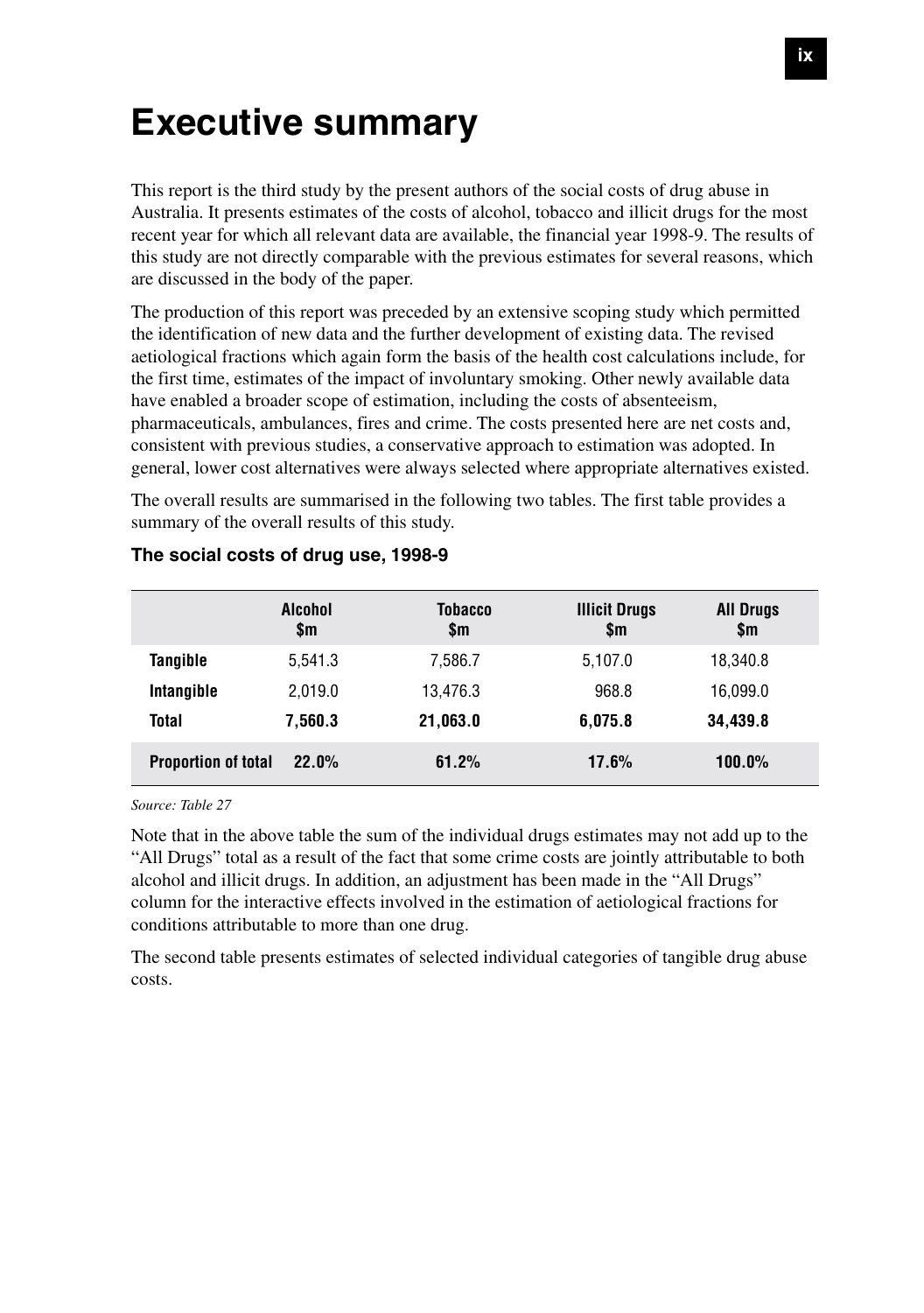|                                    | Alcohol | Tobacco | <b>Illicit</b><br><b>Drugs</b> | <b>Alcohol and Illicit</b><br><b>Drugs Combined</b> | <b>Total</b> |
|------------------------------------|---------|---------|--------------------------------|-----------------------------------------------------|--------------|
|                                    | \$m     | \$m     | \$m                            | \$m                                                 | \$m          |
| Crime                              | 1,235.3 |         | 2,500.4                        | 582.3                                               | 4,318.0      |
| Health (net)                       | 225.0   | 1.094.9 | 59.2                           |                                                     | 1,379.1      |
| <b>Production in the workplace</b> | 1,949.9 | 2.519.5 | 991.2                          |                                                     | 5,460.7      |
| <b>Production in the home</b>      | 402.6   | 6,880.0 | 344.8                          |                                                     | 7,627.5      |
| <b>Road accidents</b>              | 1,875.5 |         | 425.4                          |                                                     | 2,300.9      |
| <b>Fires</b>                       |         | 52.1    |                                |                                                     | 52.1         |

#### **Selected tangible drug abuse costs, 1998-9**

*Source: various tables in Section 6.*

The costs presented in this paper, although not directly comparable with previous estimates, indicate higher tobacco costs, as a result of revision of the aetiological fractions, identification of a wider range of costs, and the ageing of the cohort of smokers being treated. The costs of alcohol misuse are still high, although the protective effects of moderate alcohol consumption are quantified and the resulting cost savings calculated. The costs of alcohol-attributable crime are calculated for the first time. The higher estimates of the costs of illicit drugs reflect the increasing availability of data, especially on the costs of crime.

Some of the costs of involuntary smoking have been identified and it is apparent that a high proportion of these costs are imposed on the young.

Disaggregated results, which are necessary for policy purposes, are presented to indicate:

- Tangible/intangible costs;
- Avoidable/non-avoidable costs;
- Budgetary impact; and
- Cost incidence.

Total drug abuse costs are greater than avoidable costs, because a significant proportion of abuse costs are not preventable. Some costs will continue to be borne because of previous events or previously contracted illnesses, while other costs will continue to be incurred because some level of drug abuse is likely to remain a feature of our society for the foreseeable future.

The potential cost savings as a result of effective public policies are estimated for tobacco and alcohol, but it did not prove possible to make such estimates for illicit drugs. These cost estimates provide baseline data for the evaluation of drug policies and programs.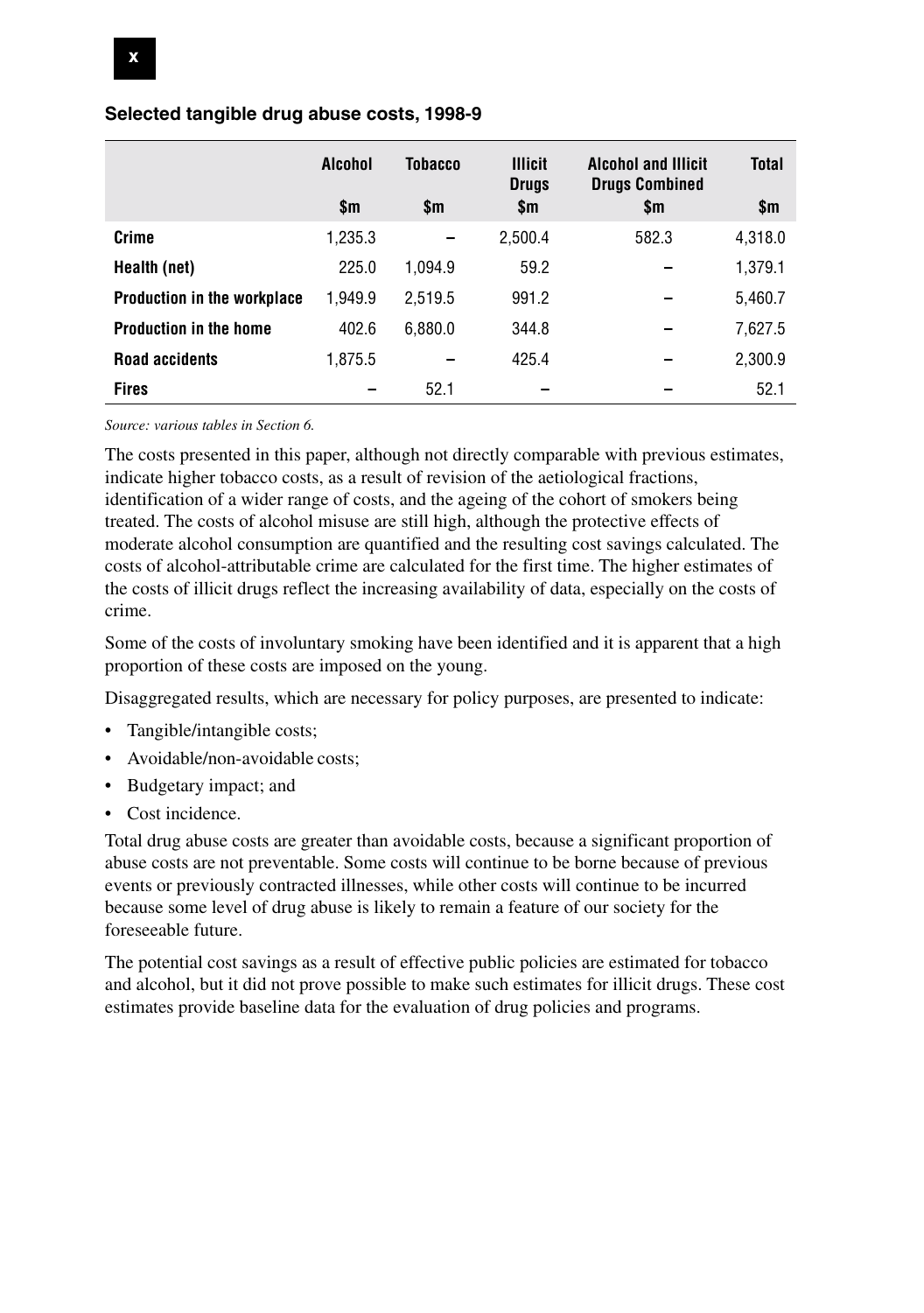## **Acknowledgments**

The people who generously assisted us with their time, knowledge, and expertise, and to whom we are most grateful, include, in alphabetical order:

| <b>Name</b>         | Organisation                               |
|---------------------|--------------------------------------------|
| Johnson Amoako      | <b>Bureau of Transport Economics</b>       |
| Chris Brooks        | <b>Australian Transport Safety Bureau</b>  |
| <b>Brian Easton</b> | Economic consultant, New Zealand           |
| Sue Gordon          | Department of Health and Ageing            |
| John Goss           | Australian Institute of Health and Welfare |
| Phillipa Hair       | Macquarie University                       |
| Tony Hyne           | Australian Institute of Health and Welfare |
| Katherine Kirk      | <b>Oueensland Fire and Rescue Service</b>  |
| Lyn March           | Royal North Shore Hospital                 |
| Ross Saunders       | Department Of Health and Ageing            |
| Alison Sewell       | Department of Health and Ageing            |
| Amber Summerill     | Department Of Health and Ageing            |
| Araleen Taylor      | <b>Health Insurance Commission</b>         |

Significant contributions to the methodological analyses and data development have been made by

- Professor John Pollard of Macquarie University, whose demographic estimates are presented as Appendix A;
- Dr James Codde of the Western Australian Department of Health, whose estimates of drug-attributable cases are presented as Appendix B;
- Paul Williams of the Australian Institute of Criminology, whose estimates (based on DUCO) of drug-caused crime are presented as Appendix C; and
- Dr Toni Makkai and Kiah McGregor of the Australian Institute of Criminology, whose estimates (based on DUMA) of drug-caused crime are presented as Appendix D.

We continue to draw on the epidemiological work of Holman, Armstrong *et al*, English, Holman *et al* and now Ridolfo and Stevenson, without all of whose painstaking calculation of aetiological fractions it would not be possible to undertake this study.

We are grateful to the reviewers for comments received on an earlier draft of this report. All suggestions were carefully considered and, where possible, have been incorporated.

We are greatly indebted to all who assisted us. If errors and omissions remain, despite all the information and assistance provided, they are entirely our responsibility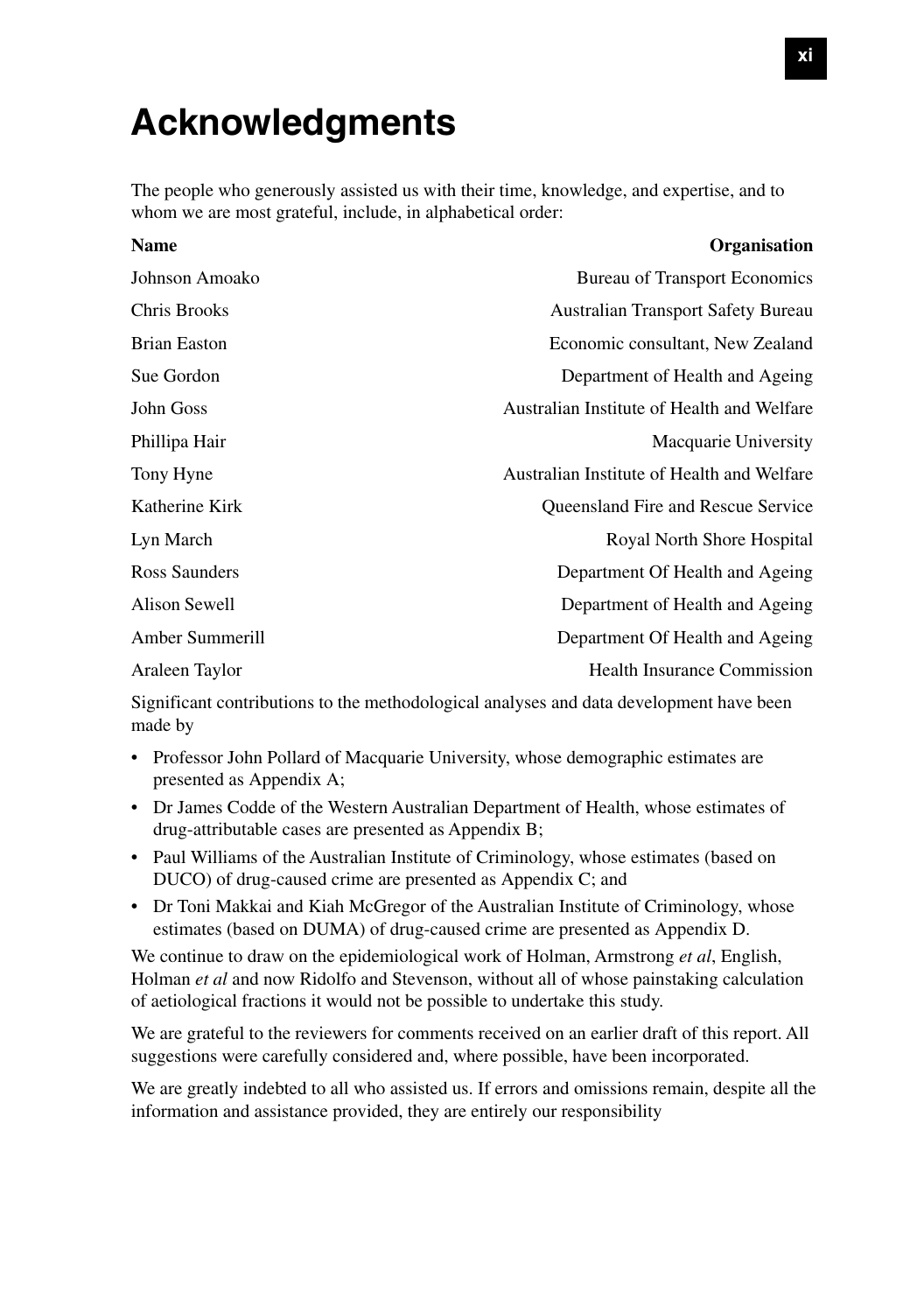## **1. Introduction**

This is the third in a series of estimates of the social costs of drug abuse in Australia. The first (Collins and Lapsley 1991) presented drug abuse cost estimates for the calendar year 1988 and the second (Collins and Lapsley, 1996) for the calendar year 1992. In both cases the calendar year was chosen as the basis for study rather than a financial year because the fundamental epidemiological data were available only on a calendar year basis. Since this is no longer the case, the present study produces estimates for 1998-9, the most recent financial year for which all the necessary data are available.

In Collins and Lapsley (1996) the results of Collins and Lapsley (1991) were recalculated on the same basis so that the two sets of results for the two years (1988 and 1992) were comparable. It has not, however, proved possible to recalculate fully these earlier results on a basis comparable with the present study. The main reason for this is that new and relevant data which have become available for recent years remain unavailable for the two earlier years. For example, a great deal of data relevant to the estimation of the costs of drugattributable crime and of involuntary smoking have recently become available. As a consequence, it is not possible directly to compare the results for the three study years. The results of the present study stand on their own.

This study uses the demographic approach, also used in the earlier studies, and again estimates the net costs of abuse. Since the previous study there have become available significant new data and enhancements of previously available data, enabling estimations to be made for the first time of the drug-attributable costs of absenteeism, fires, pharmaceuticals, ambulances, and crime. In addition to new primary data, the calculations have been facilitated through the use of the *Report on Government Services* now produced each year by the Productivity Commission for the Steering Committee for the Review of Commonwealth/State Service Provision. As in previous studies, where alternative appropriate costs are available we consistently use the lower costs, so that all of our estimates remain conservative.

It has still proved impossible to estimate the costs of abusive consumption of prescribed pharmaceuticals.

The process of the estimation of the social costs of drug abuse has been significantly developed through participation in the international collaboration which has produced the *International Guidelines for Estimating the Costs of Substance Abuse*, by Eric Single, David Collins, Brian Easton, Henrick Harwood, Helen Lapsley and Alan Maynard, first published by the Canadian Centre on Substance Abuse in 1996. A revised and expanded further edition, with slightly different authorship, is being prepared for publication. These guidelines are intended to facilitate the development of valid and credible estimates of the economic costs of the abuse of alcohol, tobacco and illicit drugs, exploring definitional and methodological issues and data requirements. The symposia which have been held as a part of the guidelines revision have enabled the methodology used in the present study to be subjected to extensive review.

The methodology was also reviewed at World Bank meetings on the economics of tobacco control, which were part of a three year research project involving 40 economists from 13 countries, and resulted in the publication *of Tobacco Control in Developing Countries*, Jha, Prabhat and Chaloupka, Frank J (eds.) Oxford University Press, 2000. The chapter ' Estimating the Costs of Tobacco Use' is authored by James Lightwood, David Collins, Helen Lapsley and Thomas Novotny.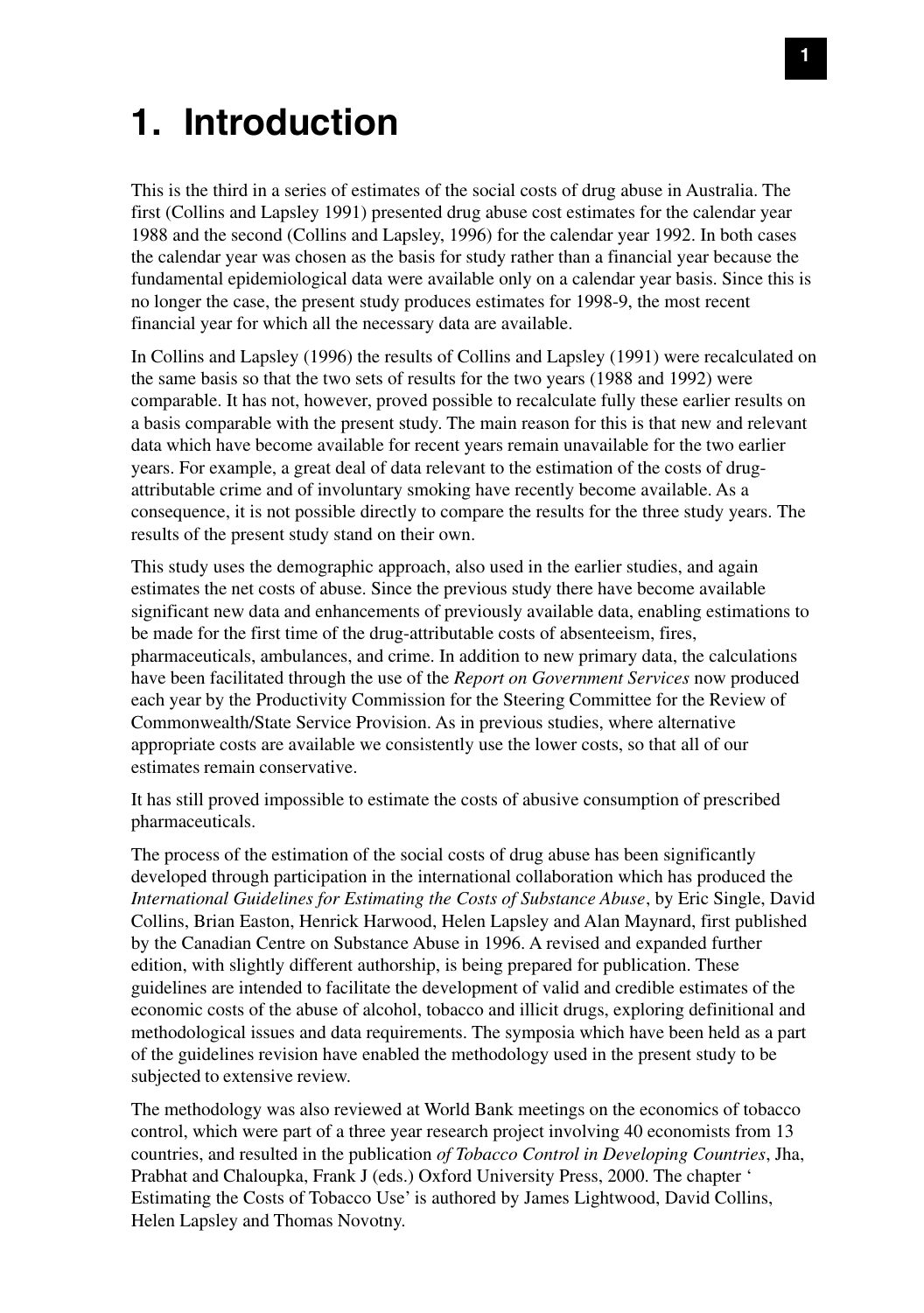

The costs presented here are net costs and, consistent with previous studies, a conservative approach to estimation was adopted. In general, lower cost alternatives were always selected where appropriate alternatives existed.

The illicit drugs to which the costs estimates refer are:

- Cannabis, for example marijuana and hashish;
- Opiates, for example heroin;
- Stimulants, for example cocaine and amphetamines;
- Hallucinogens, for example LSD; and
- Anabolic steroids.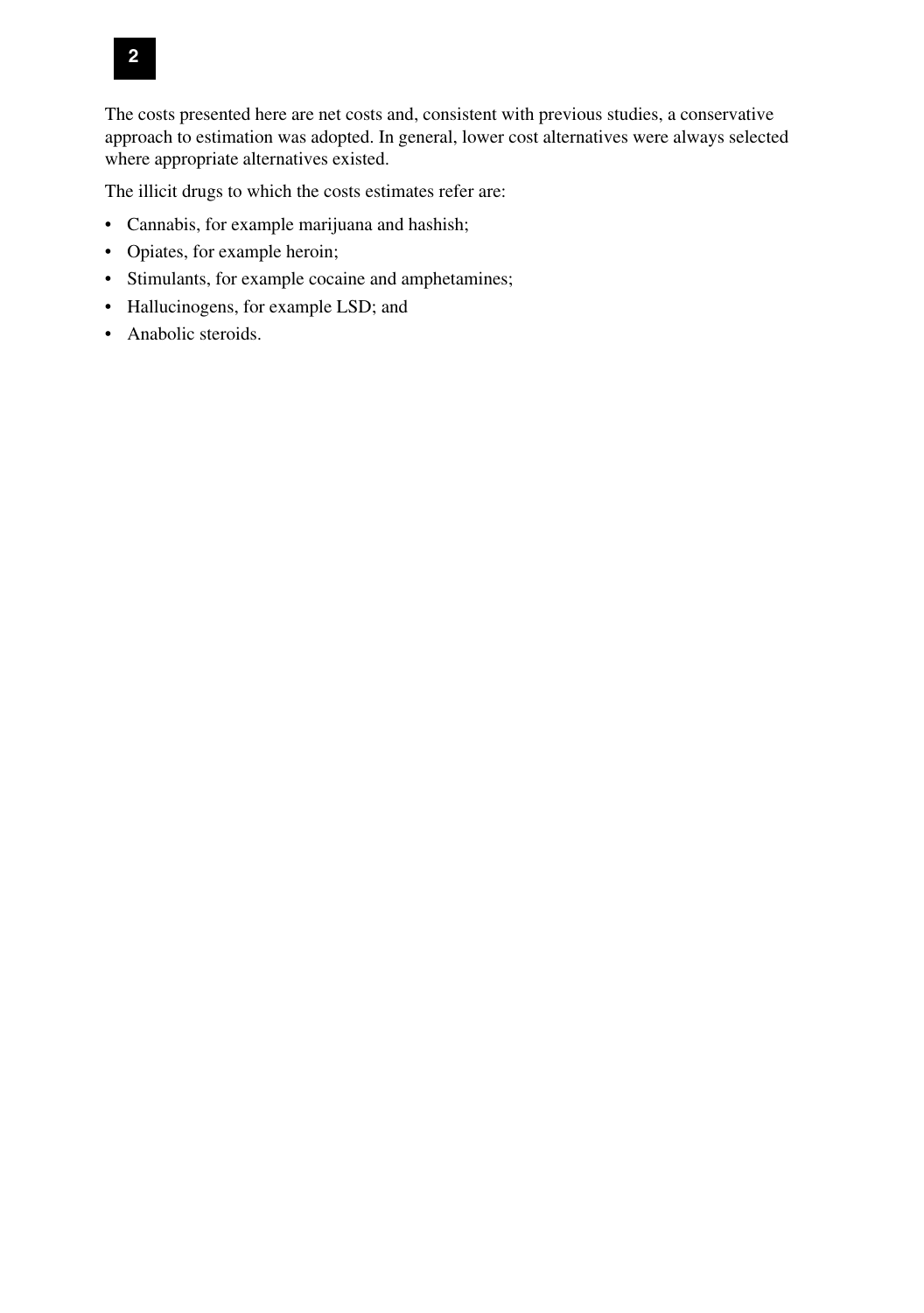# **2. Epidemiological issues**

### **The epidemiological background to economic studies**

Since a high proportion of the social costs of drug abuse results from drug-attributable death or sickness, the evidence quantifying the causal links between drug abuse and its health consequences represents data fundamental to social cost estimation. In recent years Australian epidemiological researchers have provided a series of comprehensive studies quantifying these causal links (see Holman *et al*, 1991; English *et al*, 1995 ; and Ridolfo and Stevenson, 2001).

The strength of the causal link between abuse of a particular drug and its consequences for a particular health problem is represented by the aetiological fraction. "An aetiological fraction-also known as an attributable proportion or attributable risk-is a form of indirect quantification of morbidity and mortality due to a specified risk factor. In this case the risk factor is the consumption of tobacco, alcohol or an illicit drug" (Ridolfo and Stevenson, 2001, p. 2). Consider Table 1 below.

| <b>Condition</b> | Male<br><b>Aged 35-39</b> | Female<br><b>Aged 35-39</b> |
|------------------|---------------------------|-----------------------------|
| Stroke           | 0.416                     | 0.378                       |
| Pneumonia        | 0.180                     | 0.159                       |

#### **Table 1, Selected aetiological fractions for tobacco**

This table, using data from Ridolfo and Stevenson (2001), indicates that 41.6% of all stroke deaths of Australian males in the age group 35 to 39 are causally associated with tobacco. Among Australian females in the same age group the percentage (37.8%) is slightly lower. Much lower proportions of pneumonia deaths are attributable to smoking (18.0% for males aged 35-39 and 15.9% for females). (For an explanation of how aetiological fractions are calculated see Ridolfo and Stevenson (2001, chapter 2)).

An aetiological fraction which is positive but less than one indicates that the particular medical condition has more than one cause. The above table, for example, indicates that smoking is not the only cause of strokes or pneumonia. Occasionally these fractions can be negative, indicating that the drug in question has a protective effect against the medical condition under study.

Calculation of the aetiological fraction requires two fundamental pieces of information – the relative risk (measuring the causal relationship between exposure to the risky drug and the condition being studied) and prevalence (measuring the proportion of the relevant population engaging in the risky activity).

Table 2 lists all the conditions which Ridolfo and Stevenson (2001) and their predecessors have concluded are causally linked to the abuse of alcohol, tobacco or illicit drugs.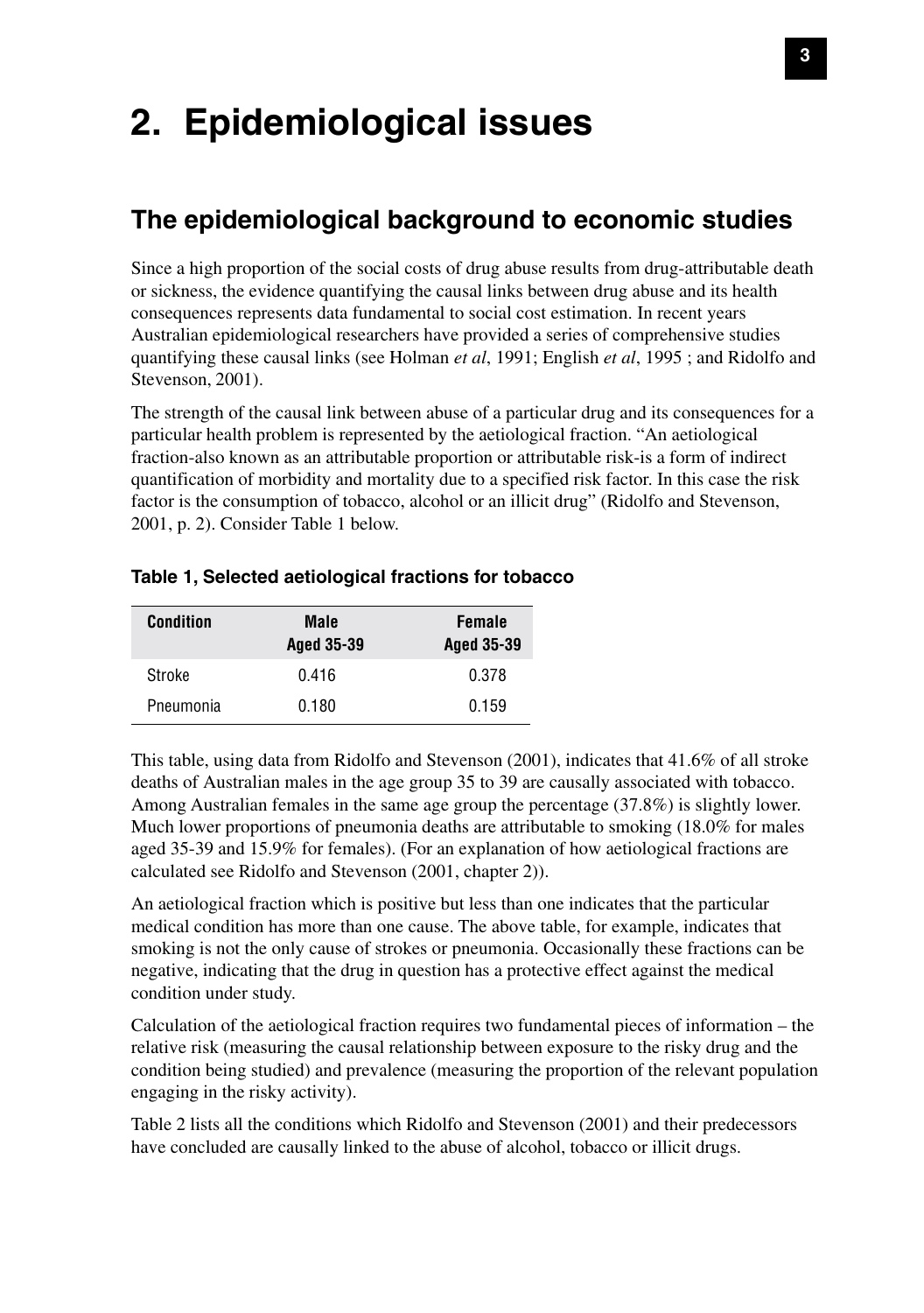| <b>Alcohol</b>                                                      | <b>Tobacco</b>                              | <b>Illicit drugs</b>                     |
|---------------------------------------------------------------------|---------------------------------------------|------------------------------------------|
| Oropharyngeal cancer                                                | Oropharyngeal cancer                        | Opiate dependence                        |
| Oesophageal cancer                                                  | Oesophageal cancer                          | Opiate abuse                             |
| Liver cancer                                                        | Stomach cancer                              | Accidental opiate poisoning              |
| Laryngeal cancer                                                    | Anal cancer                                 | Antepartum haemorrhage due<br>to opiates |
| Female breast cancer                                                | Pancreatic cancer                           | Low birthweight due to<br>opiates        |
| Alcoholic psychosis                                                 | Laryngeal cancer                            | Cannabis dependence                      |
| Alcohol dependence/abuse                                            | Lung cancer                                 | Cannabis abuse                           |
| Alcoholic liver cirrhosis                                           | <b>Endometrial cancer</b>                   | Amphetamine dependence                   |
| Road injuries                                                       | Cervical cancer                             | Amphetamine abuse                        |
| Epilepsy                                                            | Vulvar cancer                               | Cocaine dependence                       |
| Alcoholic poly-neuropathy                                           | Penile cancer                               | Cocaine abuse                            |
| Hypertension                                                        | <b>Bladder cancer</b>                       | Accidental poison by<br>psychostimulants |
| Ischaemic heart disease                                             | Renal parenchymal cancer                    | Hallucinogen dependence                  |
| Alcoholic cardiomyopathy                                            | Renal pelvic cancer                         | Hallucinogen abuse                       |
| Supraventricular cardiac dysrhythmias Respiratory carcinoma in situ |                                             | Accidental poisoning by<br>hallucinogens |
| Heart failure                                                       | Ischaemic heart disease                     | Antepartum haemorrhage due<br>to cocaine |
| Stroke - haemorrhagic                                               | Chronic obstructive pulmonary<br>disease    | Low birthweight due to<br>cocaine        |
| Stroke - ischaemic                                                  | Tobacco abuse                               | <b>Hepatitis B</b>                       |
| Oesophageal varices                                                 | Parkinson's disease                         | Hepatitis non A, and B                   |
| Gastro-oesophageal haemorrhage                                      | Pulmonary circulation disease               | <b>AIDS</b>                              |
| Alcoholic gastritis                                                 | Cardiac dysrhythmias                        | Infective endocarditis                   |
| <b>Unspecified liver cirrhosis</b>                                  | Heart failure                               | Drug psychoses                           |
| Cholelithiasis                                                      | Stroke                                      | Maternal drug dependence                 |
| Pancreatitis - acute                                                | Atherosclerosis                             | Newborn drug toxicity                    |
| Pancreatitis - chronic                                              | Pneumonia                                   | Road injuries                            |
| Low birthweight                                                     | Peptic ulcer                                | Suicide                                  |
| Psoriasis                                                           | Crohn's disease                             |                                          |
| Alcoholic beverage & other EtOH poisoning Ulcerative colitis        |                                             |                                          |
| Other ethanol and methanol poisoning                                | Ectopic pregnancy                           |                                          |
| <b>Fall injuries</b>                                                | Spontaneous abortion                        |                                          |
| Fire injuries                                                       | Antepartum haemorrhage                      |                                          |
| Drowning                                                            | Hypertension in pregnancy                   |                                          |
| Aspiration                                                          | Low birthweight                             |                                          |
| Occupational and machine injuries                                   | Premature membrane rupture                  |                                          |
| Suicide and self-inflicted injury                                   | SIDS (and smoking during pregnancy)         |                                          |
| Assault                                                             | Fire injuries                               |                                          |
| Child abuse                                                         | Asthma (under 15 years)                     |                                          |
|                                                                     | Lower respiratory illness (under 18 months) |                                          |
|                                                                     | SIDS (and post natal smoking)               |                                          |
|                                                                     | Lung cancer (passive)                       |                                          |
|                                                                     | Ischaemic heart disease (passive)           |                                          |

#### **Table 2, Conditions attributable to drug abuse, classified by drug**

**4**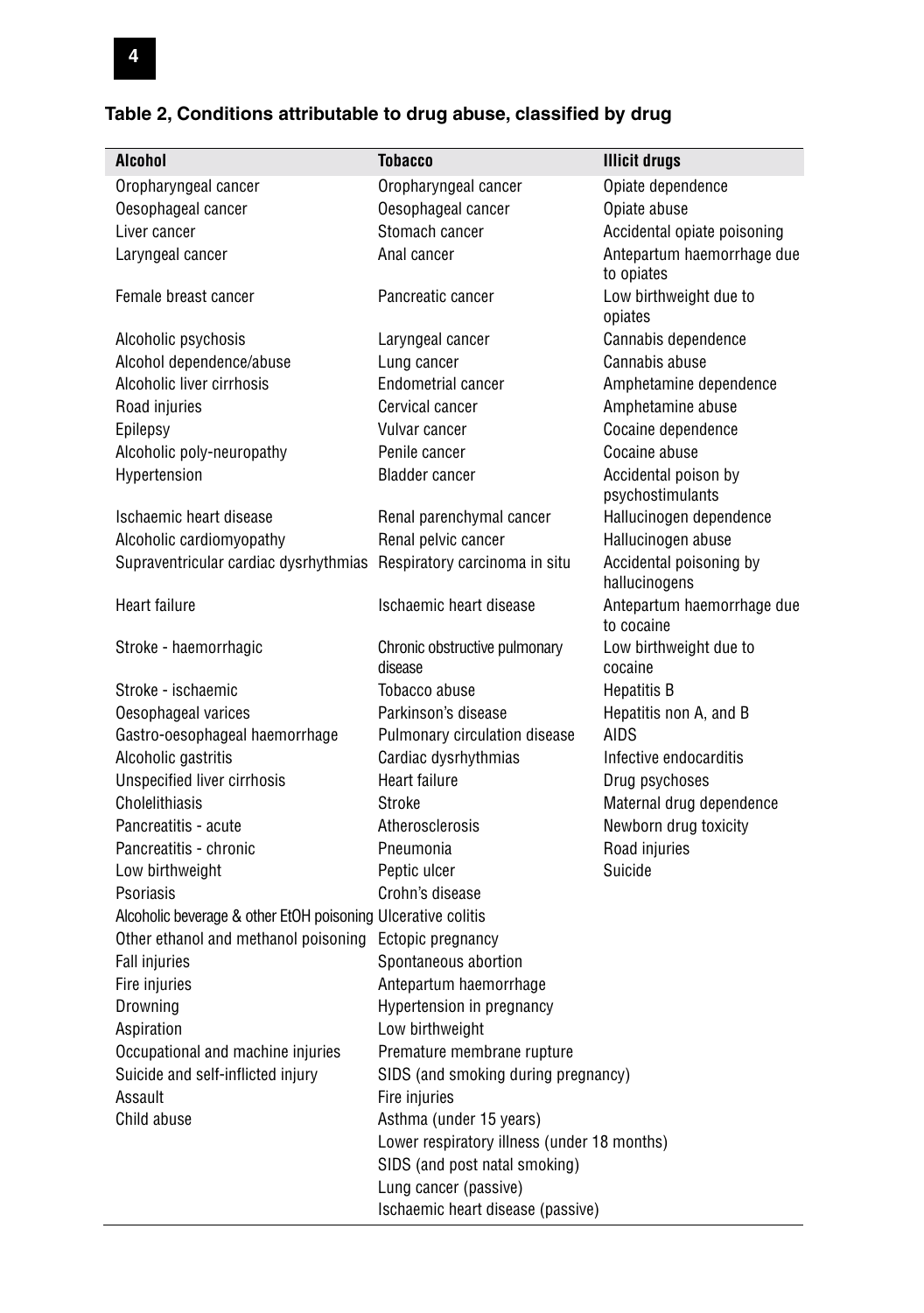The Ridolfo and Stevenson study is fundamentally based upon the earlier work by Holman *et al* (1991) and English *et al* (1995). Rather than undertaking a full review of all relevant literature Ridolfo and Stevenson confined themselves solely to:

- reviewing relevant literature which has appeared since 1995, which may provide new information on relative risks; and
- revising prevalence of drug usage in the light of more up-to-date information.

Table 3 lists the conditions for which relative risk factors were revised or new risk factors were produced.

#### **Table 3, Conditions for which aetiological fractions changed as a result of revised risk-ratios, or new fractions introduced**

| Alcohol              | Tobacco                                             | Illicit drugs |
|----------------------|-----------------------------------------------------|---------------|
| Female breast cancer | Cervical cancer                                     | Road injuries |
| Stroke- ischaemic    | Peptic ulcer                                        |               |
| Stroke-haemorrhagic  | SIDS (and smoking during pregnancy)                 |               |
| Road injuries        | Lower respiratory illness (under 18 months) (new)   |               |
| <b>Fall injuries</b> | Asthma (under 15 years) (new)                       |               |
|                      | Lung cancer (involuntary smoking) (new)             |               |
|                      | Ischaemic heart disease (involuntary smoking) (new) |               |

The next table gives conditions for which the aetiological fractions were revised in the light of new prevalence or other data.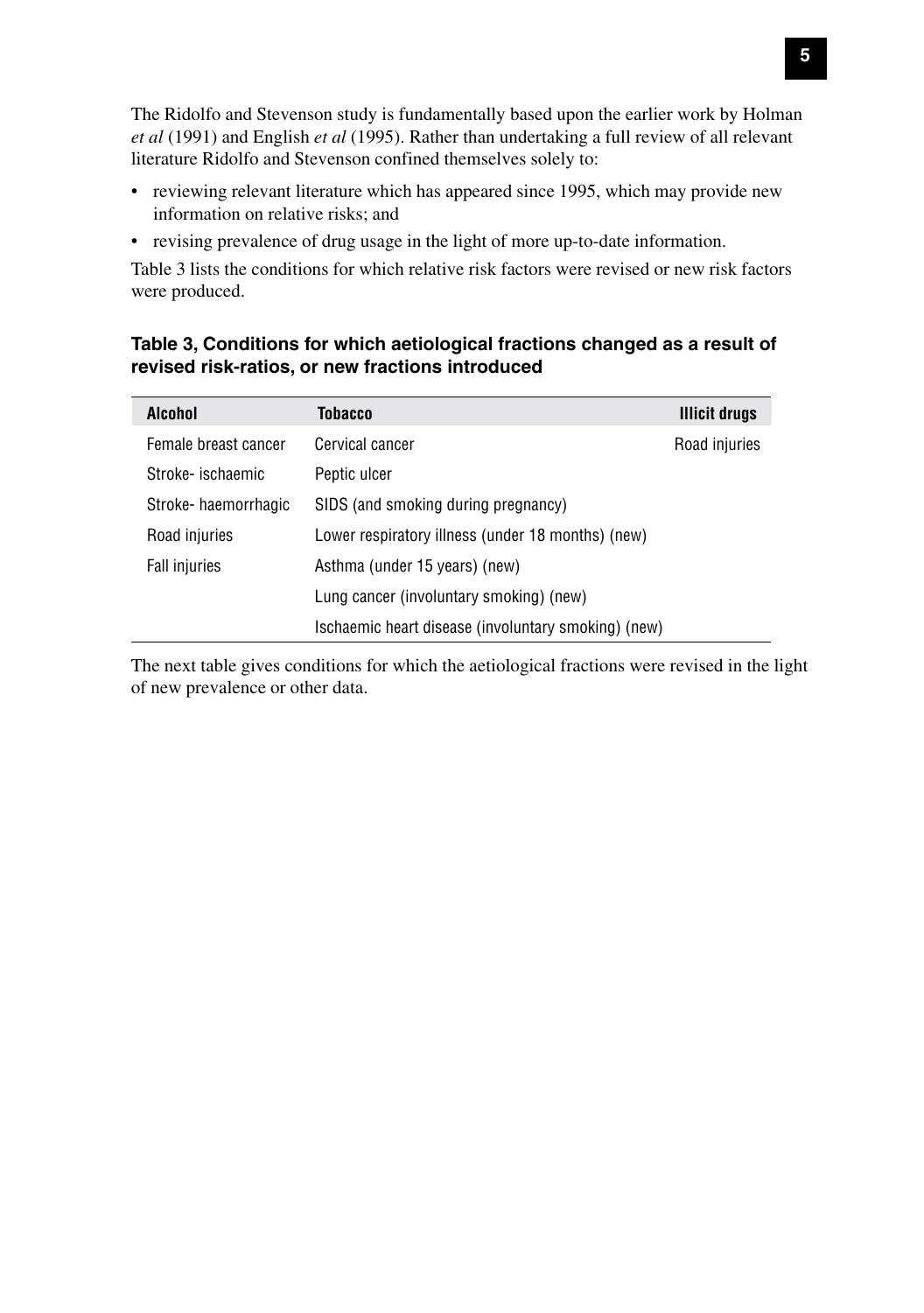### **6**

ſ

#### **Table 4, Conditions for which aetiological fractions were revised using updated prevalence or other data**

| <b>Alcohol</b>                        | Tobacco                               | <b>Illicit drugs</b>      |
|---------------------------------------|---------------------------------------|---------------------------|
| Oropharyngeal cancer                  | Oropharyngeal cancer                  | <b>AIDS</b>               |
| Oesophageal cancer                    | Oesophageal cancer                    | Antepartum<br>haemorrhage |
| Liver cancer                          | Stomach cancer                        | Low birthweight           |
| Laryngeal cancer                      | Anal cancer                           |                           |
| Hypertension                          | Pancreatic cancer                     |                           |
| Ischaemic heart disease               | Laryngeal cancer                      |                           |
| Supraventricular cardiac dysrhythmias | Lung cancer                           |                           |
| Heart failure                         | Endometrial cancer                    |                           |
| <b>Unspecified liver cirrhosis</b>    | Vulvar cancer                         |                           |
| Cholelithiasis                        | Penile cancer                         |                           |
| Low birthweight                       | <b>Bladder cancer</b>                 |                           |
| Psoriasis                             | Renal parenchymal cancer              |                           |
| Suicide and self-inflicted injury     | Renal pelvic cancer                   |                           |
|                                       | Respiratory carcinoma in situ         |                           |
|                                       | Ischaemic heart disease               |                           |
|                                       | Chronic obstructive pulmonary disease |                           |
|                                       | Parkinson's disease                   |                           |
|                                       | Pulmonary circulation disease         |                           |
|                                       | Cardiac dysrhythmias                  |                           |
|                                       | Heart failure                         |                           |
|                                       | Stroke                                |                           |
|                                       | Atherosclerosis                       |                           |
|                                       | Pneumonia                             |                           |
|                                       | Crohn's disease                       |                           |
|                                       | Ulcerative colitis                    |                           |
|                                       | Ectopic pregnancy                     |                           |
|                                       | Spontaneous abortion                  |                           |
|                                       | Antepartum haemorrhage                |                           |
|                                       | Hypertension in pregnancy             |                           |
|                                       | Low birthweight                       |                           |
|                                       | Premature membrane rupture            |                           |
|                                       | SIDS (and smoking during pregnancy)   |                           |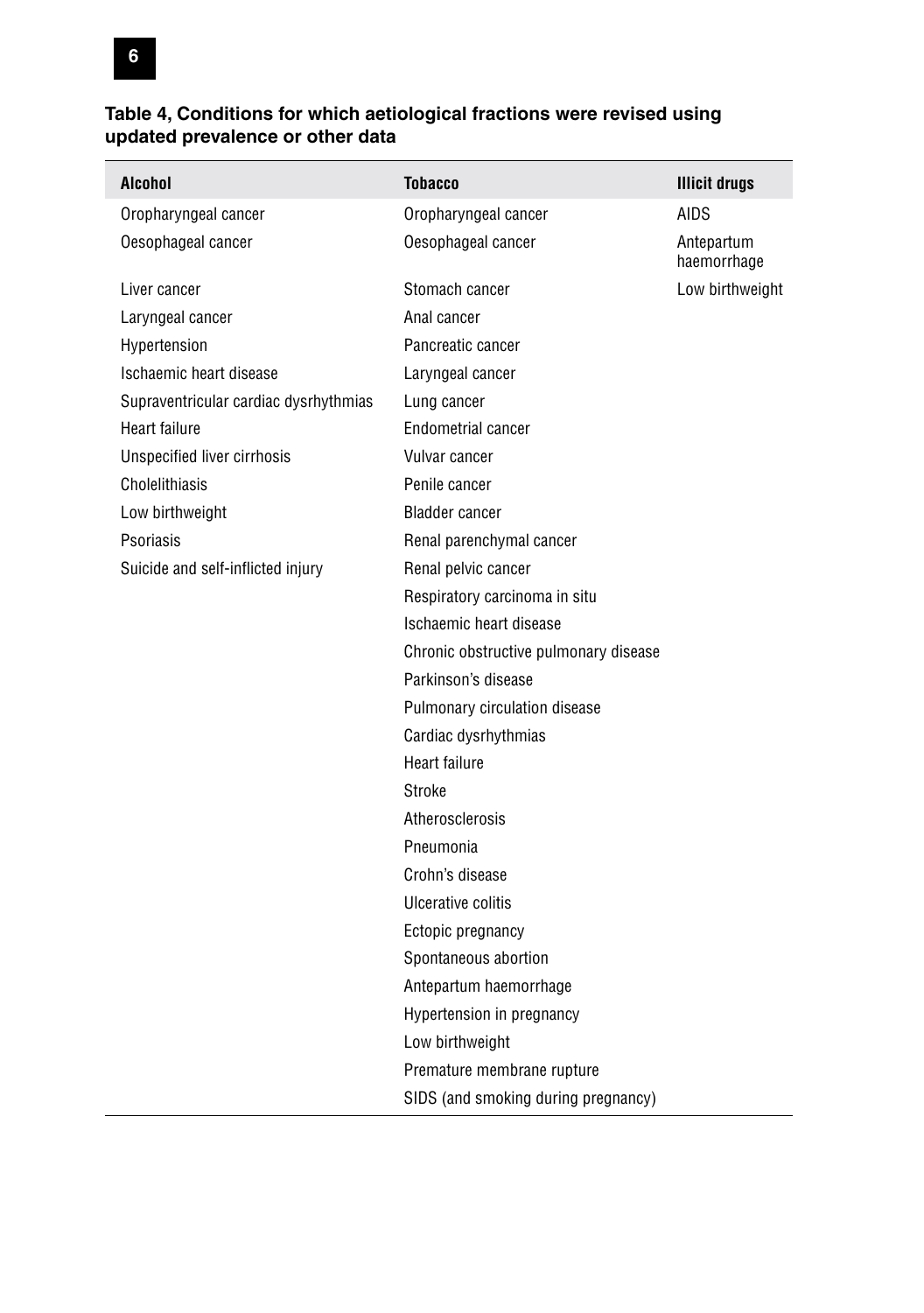Some reviewers have suggested alternative interpretations of epidemiological data from other countries. However, as non-epidemiologists we have considered it appropriate to use the authoritative Ridolfo and Stevenson (2001) Australian work as published*.*

It is acknowledged that there are a number of conditions (such as depression and anxiety) for which aetiological fractions have not yet been developed but for which there is already evidence relating to drugs as a causal factor. However, without attributable fractions the associated costs cannot yet be quantified.

### **Causal interactions between drugs**

English *et al* (1995) acknowledged the possibility of double-counting of drug-caused deaths in a situation in which the estimated numbers of deaths attributable to each of the drugs (alcohol, tobacco and illicit drugs) were added together to give a total for all drug-caused deaths. They identified ten possible conditions which could be subject to possible drug interactions in which more than one drug could be implicated.

After examining the epidemiological evidence they concluded that interaction occurred in relation to only three conditions – oropharyngeal cancer, laryngeal cancer and fire injuries. In all three cases the interaction was between alcohol and tobacco. On the assumption of double-counting of deaths from all three conditions, the number of deaths for 1998-9 would be overestimated by 2.2 per cent (393 cases) of total deaths from all drug attributable conditions in that year.

The significance of this double-counting from the point of view of the present study is that, while estimates of the social costs of individual drugs are not affected by the problem, there is some slight overestimation involved when individual drug costs are aggregated to yield total drug costs. Accordingly, to eliminate the possible effect of double counting we discount the aggregate estimates by 2.2 per cent, the extent of the estimated double counting.

### **Costs and benefits of alcohol consumption**

Interpretation of estimates of the social costs of alcohol use and misuse is more complex than for tobacco or illicit drugs. For some medical conditions alcohol consumption at appropriate levels can have a protective effect, that is, alcohol consumption can reduce the risk of illness or death. With minor exceptions in relation to tobacco, there is no evidence of any analogous health benefits from consumption of the other drugs.

Table 5 below presents a summary of the alcohol-attributable conditions for which Ridolfo and Stevenson (2001) indicate that the abstinence-based aetiological fractions are negative. Abstinence-based means that the aetiological fractions reflect the risks (and the benefits) of alcohol at all levels of consumption relative to a baseline of complete abstinence from alcohol. A negative aetiological fraction means that alcohol consumption has a protective effect against the relevant condition.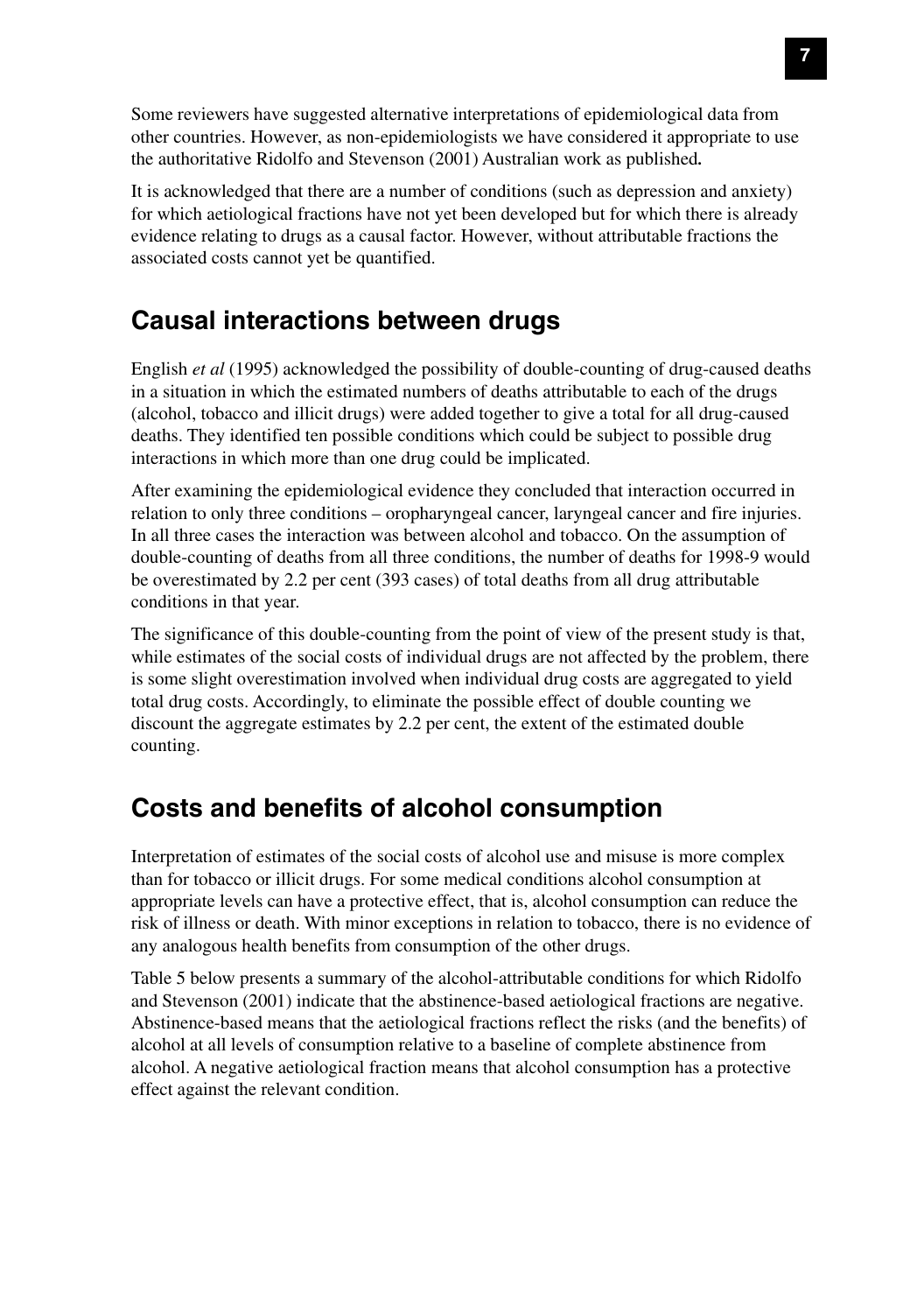| Table 5, Alcohol-attributable conditions for which the abstinence-based |  |
|-------------------------------------------------------------------------|--|
| aetiological fractions are negative                                     |  |

| <b>Males</b>                          | <b>Females</b>                        |
|---------------------------------------|---------------------------------------|
| Ischaemic heart disease               | Ischaemic heart disease               |
| Supraventricular cardiac dysrhythmias | Supraventricular cardiac dysrhythmias |
| Cholelithiasis                        | Cholelithiasis                        |
| Stroke – ischaemic (1)                | Stroke – ischaemic                    |
|                                       | Stroke – haemorrhagic                 |
|                                       | Hypertension                          |
| Heart failure                         |                                       |

*(1) In relation to ischaemic strokes in males, alcohol offers only minor protective effects which occur only at the age of 80 or above.*

A notable feature of this table is that it indicates that alcohol consumption has a protective effect against strokes in women but virtually no such protective effect in men. This finding is due to the much higher risk faced by women who consume harmful quantities of alcohol of having a stroke compared to abstainers. The relative risk in men is significantly lower.

Ridolfo and Stevenson (2001) also present aetiological fractions for hazardous and harmful alcohol consumption, as defined by the National Health and Medical Research Council (NHMRC) relative to low alcohol consumption. This reflects the approach adopted by English *et al* (1995) in their earlier comprehensive study of drug-attributable mortality and morbidity in Australia. It represents the extra effect of alcohol consumption for the "unsafe" drinker compared with the responsible drinker. In all cases (except for minor protective effects against cholelithiasis) the aetiological fractions calculated on this basis are positive. That is, in all cases, they indicate the existence of harmful effects. Thus the English *et al* approach eliminates the protective effects (the benefits) of alcohol consumption. English *et al* justified their approach as follows:

Given that the object of public health intervention in the alcohol education field is 'unsafe' drinking (i.e. hazardous and harmful drinking as defined by the NHMRC, 1992), it stands to reason that the exposure contrast of greatest interest in the underlying epidemiology should be that between the 'unsafe' drinker and the responsible drinker; not between the drinker and the non-drinker.

English *et al* did, however, proceed to make the following point:

Nevertheless, it is acknowledged that there are some specific policy initiatives for which an aetiological fraction based on zero consumption may still be necessary. For example, estimates of the overall social costs and benefits of alcohol consumption require that the baseline be no alcohol intake rather than a 'safe' level.

#### *Source: English et al (1995), pp. 57-8.*

The present authors contend that economic estimation of the social costs of drug abuse should also take into account any social benefits, that is negative social costs, of drug abuse. (As is indicated below, from a public drug policy perspective private costs and benefits of drug consumption are almost always irrelevant.) Benefits resulting from protective effects of drug consumption arise to a significant effect only in the consumption of alcohol. It is for this reason that the present study, as well as our two previous studies of the social costs of drug abuse, all use aetiological fractions calculated on an abstinence basis.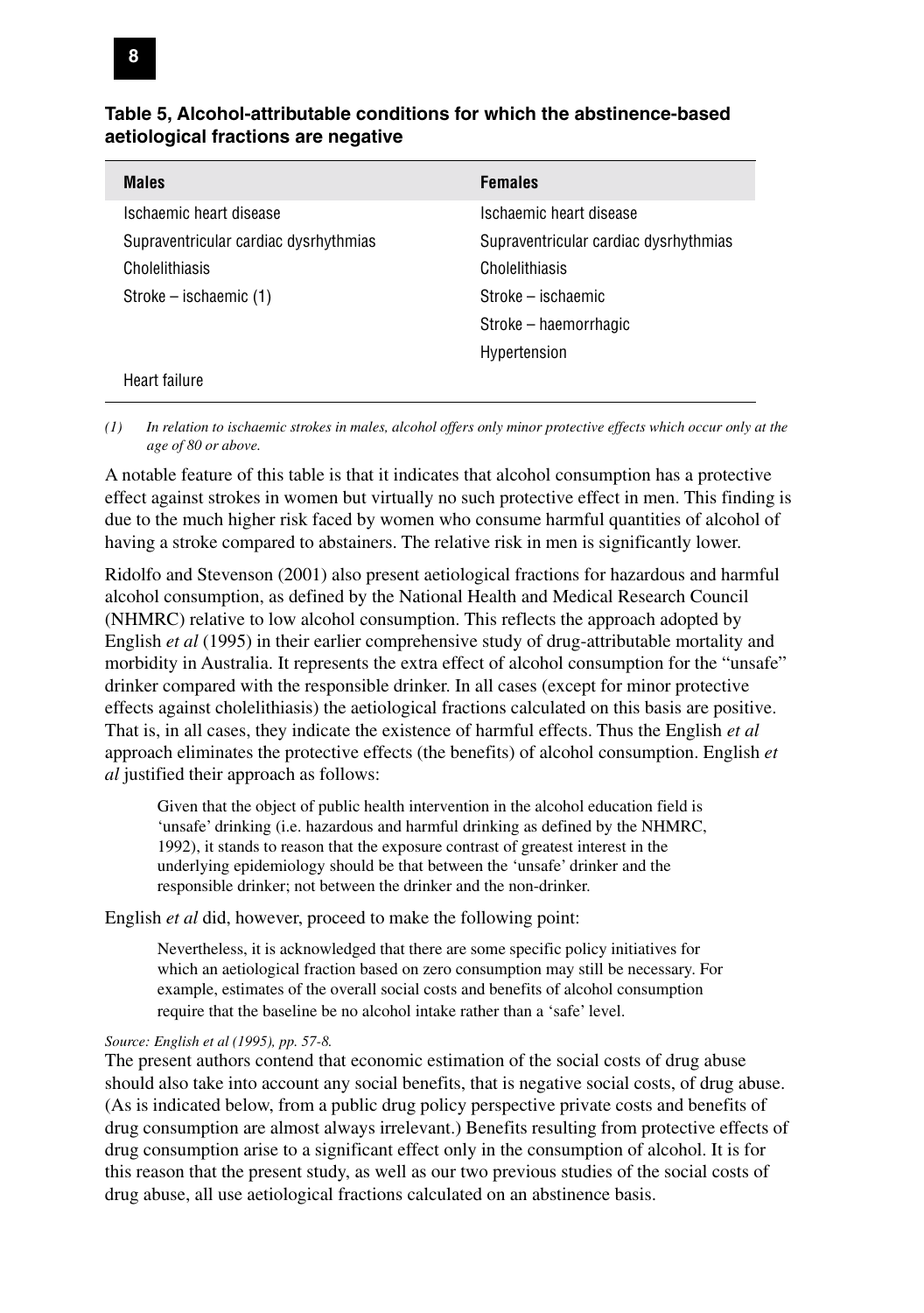It does, incidentally, appear to be the case that even so-called "responsible' levels of alcohol consumption can be dangerous in relation to certain medical conditions, for example female breast cancer. In addition, even risky/high risk drinking can prevent some deaths (while causing far more).

As a result of the existence of both harmful and protective effects of alcohol consumption, there exists the potential for substantial misinterpretation of alcohol cost data. This is particularly the case when considering policies designed to minimise alcohol-related harm.

Table 6 below analyses the impact of estimated alcohol-attributable deaths by deaths caused and by deaths prevented. It also presents the same analysis for hospital beddays. This table illustrates the potential pitfalls of interpreting the aggregate death or bedday figures, without considering the components of aggregate data.

|                              | <b>Deaths</b> | <b>Hospital beddays</b> |
|------------------------------|---------------|-------------------------|
| Male                         |               |                         |
| Caused                       | 3,187         | 268,724                 |
| Prevented                    | (2,683)       | (115, 402)              |
| <b>Total male</b>            | 504           | 153,322                 |
| Female                       |               |                         |
| Caused                       | 1,099         | 125,693                 |
| Prevented                    | (4,347)       | (140, 041)              |
| <b>Total female</b>          | (3,248)       | (14, 348)               |
| <b>Male and female</b>       |               |                         |
| Caused                       | 4,286         | 394,417                 |
| Prevented                    | (7,029)       | (255, 443)              |
| <b>Total male and female</b> | (2,744)       | 138,974                 |

#### **Table 6, Alcohol-attributable deaths and hospital beddays, 1998-9**

*Note: figures in brackets represent saved lives or hospital beddays.*

Consider the total male alcohol-attributable deaths of 504. This figure is derived by subtracting the number of deaths prevented as a result of the protective effects of alcohol (2,683) from the number of deaths caused (3,187). It is estimated that in total in 1998-9 alcohol caused 4,286 deaths but prevented 7,029. When examining the potential benefits of policies designed to prevent alcohol misuse, the relevant number of deaths is 4,286. Similarly the number of potentially preventable hospital beddays is 394,417, not the net figure of 138,974. As always, interpretation of these data has to be undertaken with care.

A paper by Chikritzhs, Stockwell *et al* (2002, submitted) makes the same point from a slightly different perspective. They examine the numbers of lives lost and lives saved in 1998 due to low risk and risky/high risk drinking, compared with a baseline of complete abstinence. Their aggregate numbers of lives saved differ slightly from those presented above, largely as a result of the different time periods of the two analyses, but indicate a similar direction.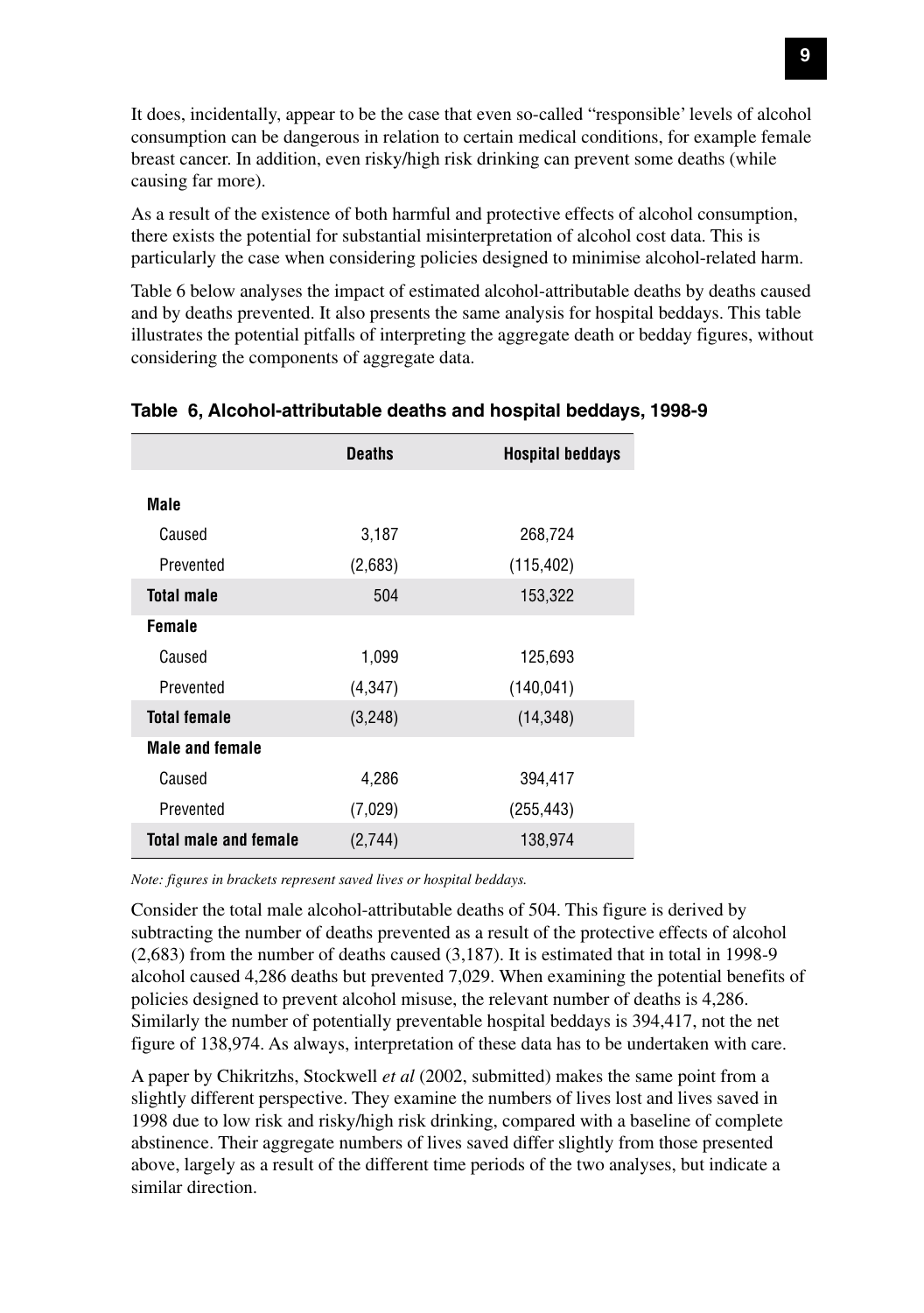|             | Low risk drinking | Risky/high risk drinking | All drinking |
|-------------|-------------------|--------------------------|--------------|
| Lives lost  | 1.505             | 3.294                    | 4.799        |
| Lives saved | (6.605)           | (557)                    | (7, 162)     |
| Total       | (5,100)           | 2.737                    | (2,363)      |

#### **Table 7, Estimated numbers of lives lost and saved due to low risk and risky/ high risk drinking when compared to abstinence in Australia**

*Note: figures in brackets represent numbers of lives saved. Source: Chikritzhs, Stockwell et al (2002), Table 1.*

They conclude that:

It is recommended that for future reports on alcohol-caused morbidity and mortality, there would be value in presenting a more detailed picture that identifies both the costs and the benefits of low risk drinking and risky/high risk drinking. In order to do this, an abstinence-based contrast must be adopted.

The present report, in its results presentation, provides a slightly different distinction – mortality caused and prevented, together with morbidity caused and prevented. However, the interpretational message remains the same.

Of the total lives saved as a result of alcohol consumption, 94.2 per cent occur at the age of 60 or above. 79.7% of hospital bed days saved accrue to this age group.

### **Costs and benefits of tobacco consumption**

In general the costs of tobacco consumption, in terms of deaths and hospital bed days caused, are much higher than for alcohol. Tobacco consumption yields some slight benefits although, unlike alcohol, these benefits are proportionately very small. Nevertheless, for consistency it is appropriate to provide details of these benefits.

Table 8 gives details of the tobacco-attributable conditions with negative aetiological fractions, that is against which tobacco provides some protective effect.

#### **Table 8, Tobacco-attributable conditions for which the aetiological fractions are negative**

| <b>Males</b>        | <b>Females</b>            |
|---------------------|---------------------------|
| Parkinson's disease | Parkinson's disease       |
|                     | Hypertension in pregnancy |
|                     | Endometrial cancer        |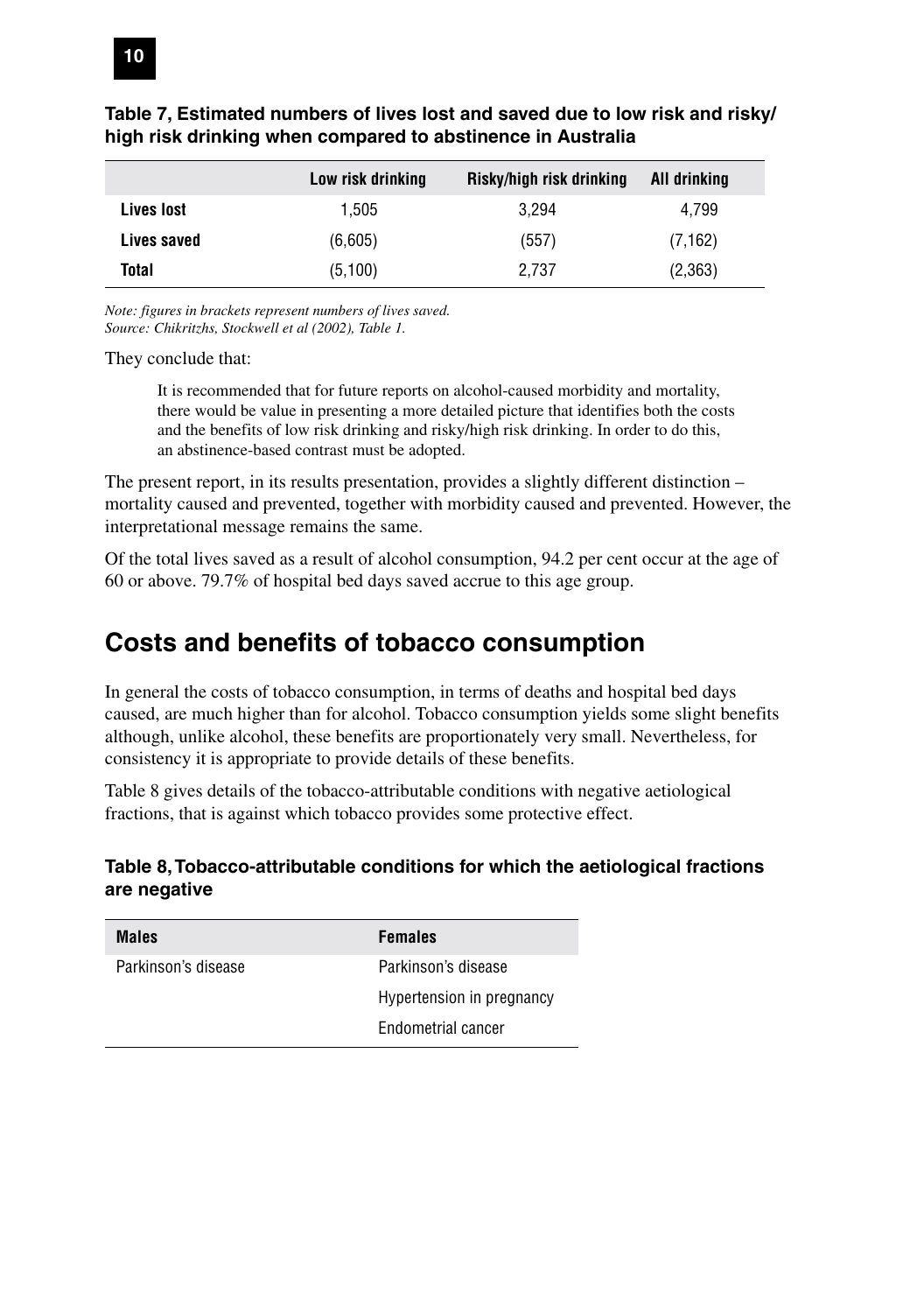The breakdown of tobacco-attributable deaths and hospital bed days into the caused and saved categories is presented in Table 9.

|                              | <b>Deaths</b> | Hospital beddays |
|------------------------------|---------------|------------------|
| Male                         |               |                  |
| Caused                       | 13,254        | 621,585          |
| Prevented                    | (181)         | (7, 414)         |
| <b>Total male</b>            | 13,072        | 614,171          |
| <b>Female</b>                |               |                  |
| Caused                       | 6,439         | 362,669          |
| Prevented                    | (83)          | (11, 407)        |
| <b>Total female</b>          | 6,357         | 351,262          |
| <b>Male and female</b>       |               |                  |
| Caused                       | 19,693        | 984,254          |
| Prevented                    | (264)         | (18, 821)        |
| <b>Total male and female</b> | 19,429        | 965,433          |

#### **Table 9, Tobacco-attributable deaths and hospital beddays, 1998-9**

*Note: figures in brackets represent saved lives or hospital beddays.*

The savings in lives and bed days are trivial compared with the costs imposed. Of the total lives saved as a result of tobacco consumption, 98.5 per cent occur at the age of 60 or above. 54.7% of hospital bed days saved accrue to this age group.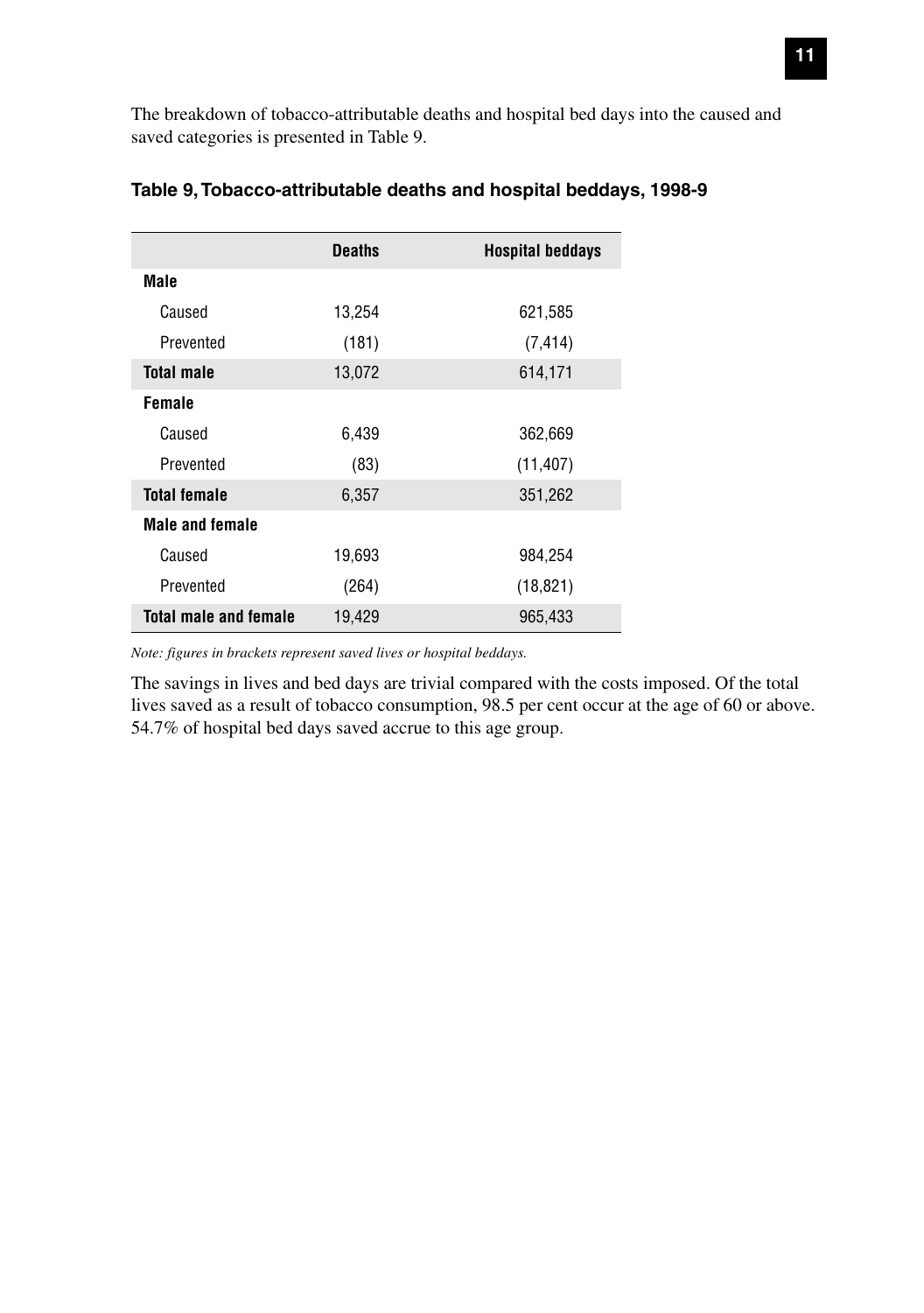# **3. Issues involved in defining and identifying the costs of drug abuse**

### **The definition of costs**

This paper does not provide a complete description of its estimation methodology, which has been extensively described in Collins and Lapsley (1991 and 1996). We present here a discussion of the previous methodology and a description of changes in the methodology and in data and literature sources subsequent to the earlier papers. This paper should, therefore, be read in conjunction with the previous research papers.

The definition of the economic costs of drug abuse used in Collins and Lapsley (1991 and 1996) and again used for the purposes of the present study is:

The value of the net resources which in a given year are unavailable to the community for consumption or investment purposes as a result of the effects of past and present drug abuse, plus the intangible costs imposed by this abuse.

The concept of drug abuse costs has provoked extensive discussion. Much of the tobacco industry-based criticism of earlier Collins and Lapsley estimates appears to be based upon an inadequate appreciation of the concept of cost presented above. This concept, which has been labelled the demographic approach, is based on the calculation of the size and structure of a hypothetical population in which no drug abuse had occurred. The hypothetical population in this counterfactual situation is then compared with the actual population size and structure, as a basis for estimating drug abuse costs.

Most of the literature on drug abuse cost estimation pays virtually no attention to the implicit counterfactual situation against which the costs of abuse are estimated. For example, Markandya and Pearce (1989), in examining the social costs of tobacco smoking, discuss the effects of the consumption and production of tobacco in generating private and social costs. It is unclear whether the authors are referring to:

- the effects of smoking in a given year (incidence); or
- the effects of smoking over an extended period in the past (prevalence).

To examine the first concept would not be useful since most abuse-related morbidity or mortality in a given year results from abuse in earlier periods. If the social costs of drug abuse were calculated on this basis they would be minimal. Clearly, then, we should be examining the impact of abuse over an extended period of time and this implies comparison with the counterfactual situation in which there was no abuse over this extended period. The comparison is being made between the actual abuse situation over an extended period and a hypothetical alternative situation of no past or present drug abuse.

To postulate a situation of no past or present drug abuse is not to suggest that such a situation is within the realms of possibility. It is, of course, totally implausible. Thus the costs attributed to drug abuse will exceed by a considerable margin the potential reduction in costs available to public policies designed to reduce drug abuse. This issue is developed below in the discussion and estimation of avoidable costs.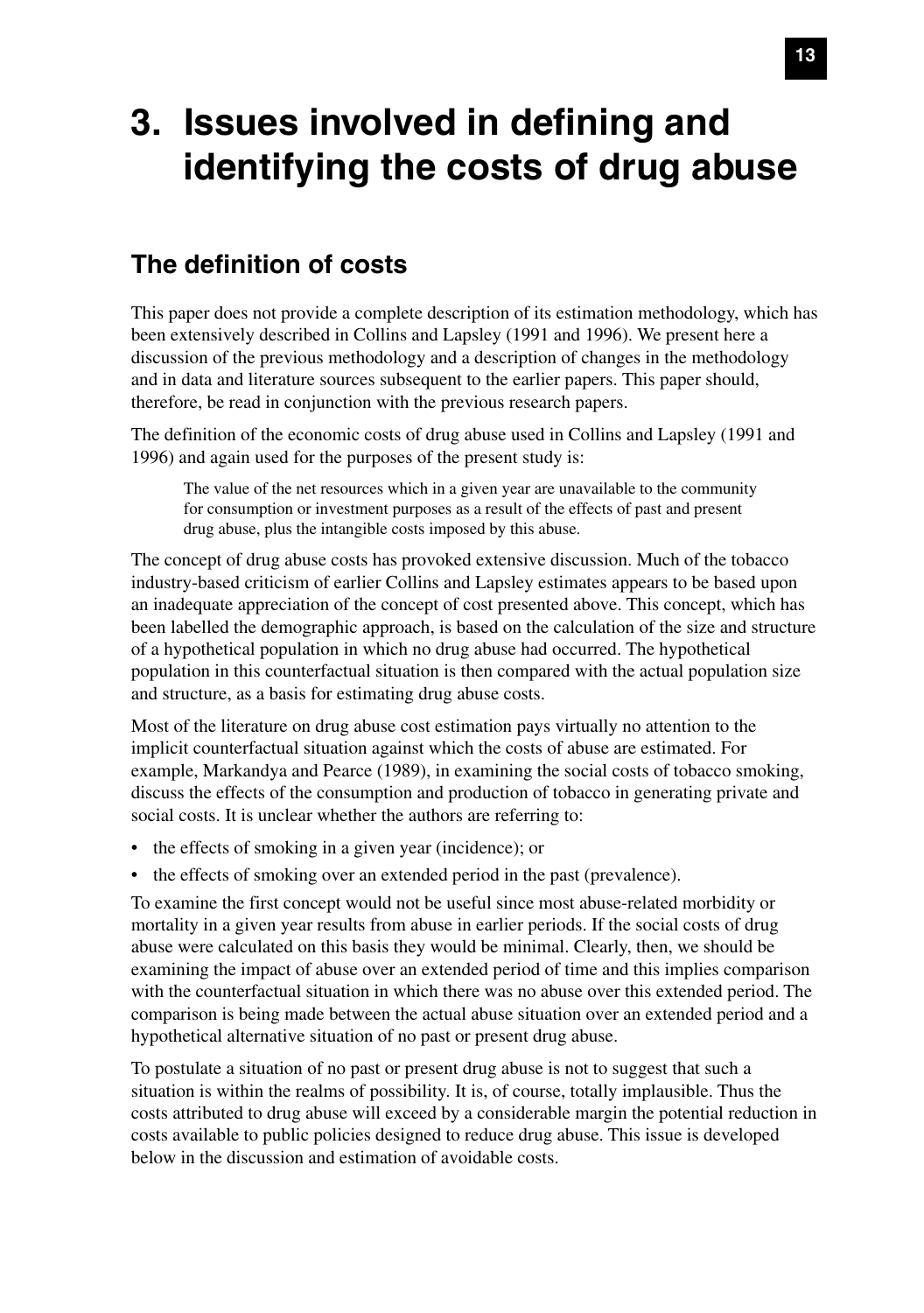#### **Demographic and human capital approaches**

The approach to cost estimation adopted in Collins and Lapsley (1991 and 1996) and in the present study has been labelled the "demographic" approach, rather than the "human capital" approach of other studies. The brief comparison of the two approaches presented below is based on that written by the present authors for inclusion in the *International Guidelines for Estimating the Costs of Substance Abuse*, produced by the Canadian Centre on Substance Abuse (Single *et al*, 2002).

Both approaches relate to the valuation of the loss of production arising from the abuserelated deaths of otherwise productive members of society. Both approaches compare production and abuse costs in the actual situation with those in the hypothetical alternative situation which would have existed had there been no past or present substance abuse. The difference between the two approaches relates to the way in which the production costs of premature mortality are treated.

The human capital approach is to estimate the value of the worker's future production stream, brought back to present day values by the use of an appropriate discount rate. A thousand dollars received this year is worth more than a thousand dollars received next year (even if there is no inflation) because this year's resources become available for consumption or investment purposes a year earlier and so can produce interest receipts or profits a year earlier. The use of a discount rate acknowledges this fact and adjusts for the difference between present and future values. Two major problems arise in the human capital approach - how to forecast future production levels and how to choose the appropriate discount rate.

The demographic approach compares the actual population size and structure with the size and structure of the hypothetical alternative no-abuse-population. From this comparison the actual and hypothetical outputs are compared to yield the production costs in the year of study of past and present substance abuse. The major difficulty in this approach is the estimation of the alternative population structure.

The essential difference between the two approaches can be summarised in the following way. The human capital approach calculates the present and future production costs of abuse-induced deaths which occur in the present year. The demographic approach calculates the present production costs of abuse-induced deaths which have occurred in past and present years. Which approach should be adopted depends, therefore, upon which type of information is needed. The two approaches are complementary rather than competitive.

The human capital approach is necessarily always adopted in benefit-cost analysis (BCA) where the nature of the task is to compare, on a common basis, time streams of costs and benefits. Abuse cost estimates can have a different objective. In the case of the present study it is to estimate the costs of drug abuse which are borne in a given year. It can be argued that for the purpose of estimating abuse costs, this is a more comprehensible and useful concept of cost than that delivered by the human capital approach.

If abuse cost studies are to be extended into BCA of proposed drug programs the human capital approach is indispensable. The data sets used in the two approaches are largely overlapping and it would be perfectly feasible to extend the present study to produce human capital-based estimates (see Collins and Lapsley, 2000).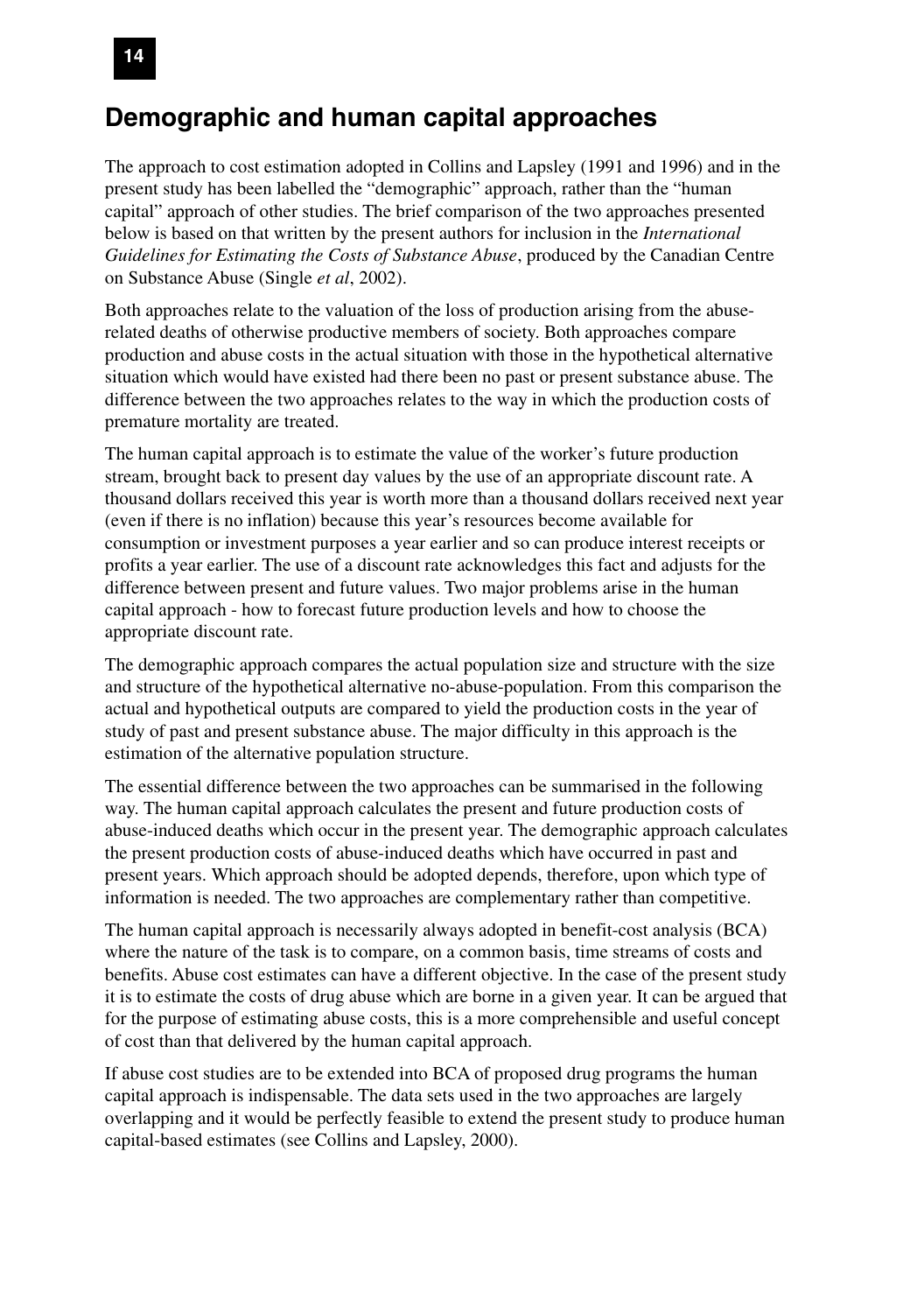A major problem of both approaches is the valuation of life. The interpretations to be placed on the life valuations differ between the two approaches. The human capital approach estimates the value of the loss of a life. The demographic approach estimates the value of the loss of a year's living.

### **General equilibrium impacts of drug abuse**

The abuse cost concept adopted here, by referring to the resources which would be released for consumption or investment purposes, explicitly avoids the problem of what economists refer to as the general equilibrium impact of drug abuse.

It is often argued that, if an industry producing abused substances ceased to exist, there would be substantial loss of employment, output and income. Thus this employment, output and income are represented to be benefits of drug abuse. For example, ACIL (1994) calculate that the value added of the Australian tobacco industry in 1992-93 was \$3.4 billion and they treated this as a benefit to the Australian community (although, according to the Industry Commission (1994), they later "deleted" this estimate). The difficulty with this analysis is the implicit assumption that the opportunity cost of resources used in the drug industry (that is, the value of the sacrificed alternatives, which is their most productive alternative use) is zero. This is an assumption which it would appear impossible to justify. If such a logic were pursued there would be no benefit from microeconomic reform since all resources released as a result of that process would have no alternative uses. It is difficult to imagine that agricultural resources used in the production of abused substances would have zero opportunity cost and it is impossible to imagine that manufacturing and distributive resources would have no alternative use.

A similar problem arises in valuing production losses resulting from substance abuse. If there were high levels of unemployment the loss of production might be small or zero (because the prematurely deceased could be replaced by workers who otherwise would be unemployed). The costs of drug abuse borne by society would apparently be much lower in periods of high unemployment than in periods of low unemployment. Increases in unemployment would apparently reduce drug abuse costs.

These types of issues can only be settled by the use of an appropriately specified econometric model. Even if such models existed, and we are unaware of their existence (although Richter and Gori (1980) made such an attempt), there would still remain, with the human capital approach, the problem of forecasting future rates of unemployment, growth and productivity over the remaining normal lifetime of the prematurely dead. It is not possible to produce robust estimates of the opportunity cost over extended periods of time of resources used in the production of abused substances.

The following point should once again be made explicit. The approach of this paper is to estimate the value of the resources which would have been made available had there been no past or present drug abuse. The use to which these resources would have been put would be largely determined by government macroeconomic and microeconomic policies and is outside the scope of this research.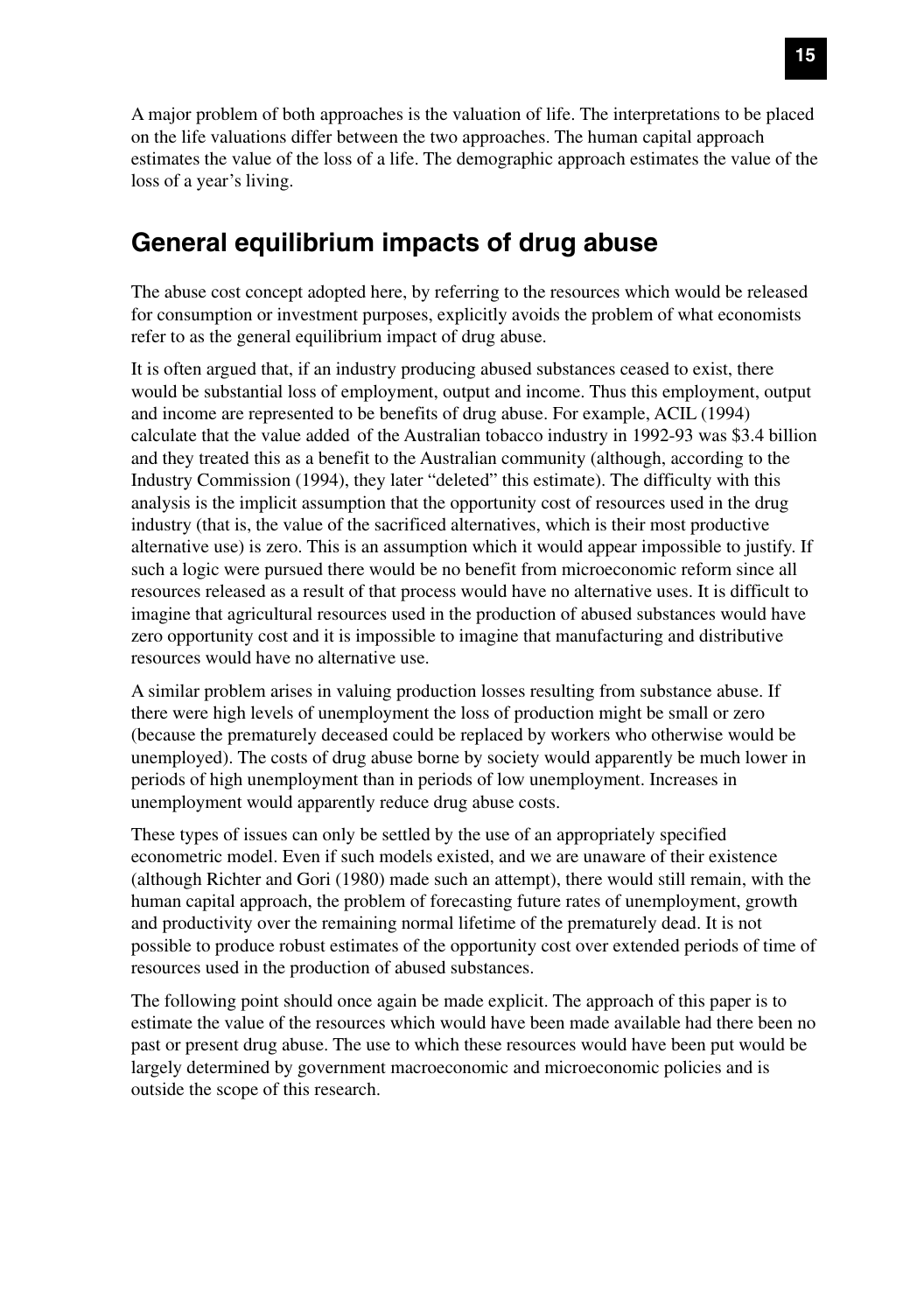#### **Avoidable costs of drug abuse**

Estimates of the aggregate costs of substance abuse do not indicate the potential returns to anti-abuse policies and programs. The latter figure is represented by *avoidable* costs, estimates of which are presented later in this paper.

It is accepted that the hypothetical alternative situation on which this paper's calculations are based, of no past or present drug abuse, is not achievable under any circumstances. Estimates of the total costs of drug abuse comprise both *avoidable* and *unavoidable* costs. Unavoidable costs comprise the costs which are currently borne relating to past drug abuse, together with those resulting from the fact that some proportion of the population will continue to abuse drugs. Avoidable costs are those costs which are potentially amenable to public policy initiatives and behavioural changes.

Estimates of the avoidable percentages of mortality and morbidity are made in a comparative study by Armstrong (1990). Armstrong proposes an "Arcadian normal", which is the lowest age-standardised mortality rate for the relevant mortality or morbidity category amongst twenty selected, comparable Western countries. The Arcadian normal is the lowest percentage of preventable morbidity and mortality achieved in any of the chosen countries. An implication of its use is to suggest that no further improvement is possible. This constitutes an extremely conservative assumption. Nevertheless the Arcadian normal is a very useful tool for quantification of the percentage of preventable morbidity and mortality and their associated costs which can be reduced, and ultimately avoided. These estimates of potentially preventable mortality and associated morbidity provide the basis for the economic calculations of avoidable costs in this study.

Some avoidable costs of abuse (for example, injuries in road accidents and fires) result in acute harm, and avoidance would result in both immediate and longer term cost savings. Chronic harm, while avoidable, may be reduced or eliminated only over relatively long lead times. These can be of three types:

- Firstly, there are policy implementation lead times, public policies not normally being immediately effective;
- Secondly, even after full and effective implementation of policies, there will be long lead times before the health effects of policy changes are achieved. For example, when previously heavy smokers stop smoking, it takes some years before their health status approaches that of a comparable non-smoker.
- Thirdly, as some costs apply to premature mortality, if the incidence of smoking is reduced it will be years before the population structure reflects the avoidable reduction in abuse, and the associated avoidable costs.

Thus the avoidable cost estimates presented later in this paper assume a sufficiently long time period for the effects of past abuse to be totally removed from the system and for any anti-abuse policies to take full effect. In no sense can the avoidable cost estimates presented here be interpreted to represent potential rapid returns to anti-abuse policies and programs.

A particular problem arises in identifying the avoidable proportions of drug-attributable crime costs and of illicit drug costs generally. Although it is to be expected that appropriate policies could lead to a reduction in these costs, it proved impossible to identify any basis for estimating the appropriate proportion. Accordingly, these costs are excluded from the avoidable cost calculations.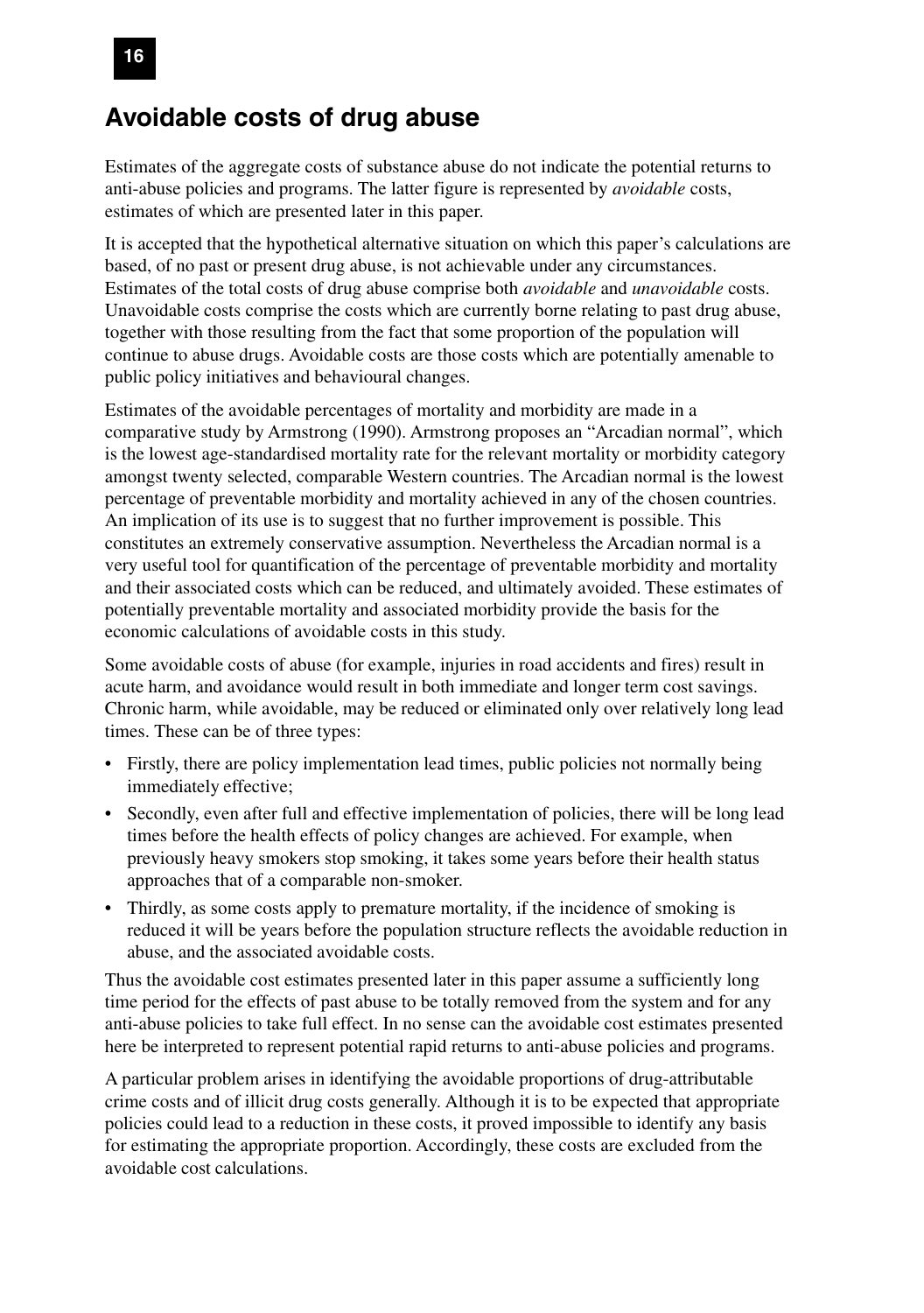Prevention can be considered from different perspectives, and the calculation of costs of prevention depend on which definition or application is considered. For example, when calculating the percentage of smoking-attributable fires, should the estimate be on the basis of behaviour change in smokers in disposing of cigarettes, or not smoking in bed, or should the preventable percentage refer to the possible reduction in the rate of smoking?

Using the aetiological fractions of estimates of morbidity and mortality and applying the estimates made by Armstrong (1990) of the potentially preventable percentages is a relatively straightforward way to obtain the basis for economic calculation of avoidable costs.

### **Private and social costs of drug abuse and their policy significance**

A fundamental issue of abuse cost estimation is whether the estimates should incorporate the private costs and benefits of drug consumption and production. In the classic work which explores this issue, Markandya and Pearce (1989) define the total costs of drug abuse as the private costs plus the social costs. "To the extent that the costs are knowingly and freely borne by the consumer or producer himself, they are referred to as private costs but to the extent that they are not so borne but fall on the rest of society they are referred to as social costs". Thus, according to Markandya and Pearce, total costs equal private costs plus social costs. What Markandya and Pearce call social costs are often called external costs.

An important issue, as the two authors point out, is "the extent to which the consumer is aware of the costs that he bears. If his actions are determined by a perceived cost that is in fact less than his actual cost, the difference between the two can be viewed as a social cost". This is because "the individual himself has not adjusted his behaviour to reflect these higher costs and they are, therefore, unaccounted for".

In these circumstances individuals are not necessarily behaving irrationally. They are simply adjusting their behaviour according to the best available, relevant, information. As Markandya and Pearce implicitly accept, costs borne by the individual drug abuser can be social costs even if that individual is rational, if those costs have not been knowingly incurred. This point merits further elucidation.

In a private market transaction the consumer is assumed to make a comparison between the costs of purchase and the benefits received as a result of that purchase. If the consumer has proceeded with that purchase it can be assumed that the private benefits exceed the private costs (that is, there is some consumer surplus). But what if, as a result of misperceptions about the level of private costs or benefits, actual private costs exceed private benefits? The community will then be worse off than it would have been had the purchase not gone ahead. The community as a whole (through the purchaser) has borne a cost because of the lack of appropriate information on the part of the purchaser. The purchaser has borne that cost, a social cost.

As an example of this analysis, assume that a motorist purchases a new car in ignorance of the fact that this particular model is liable to burst into flames, with catastrophic implications for its occupants, in relatively minor rear-end collisions. In this theoretical example the fire risk had not been revealed to the population of motor vehicle buyers so that the purchaser had no way of taking it into account in the purchase decision. Had the risk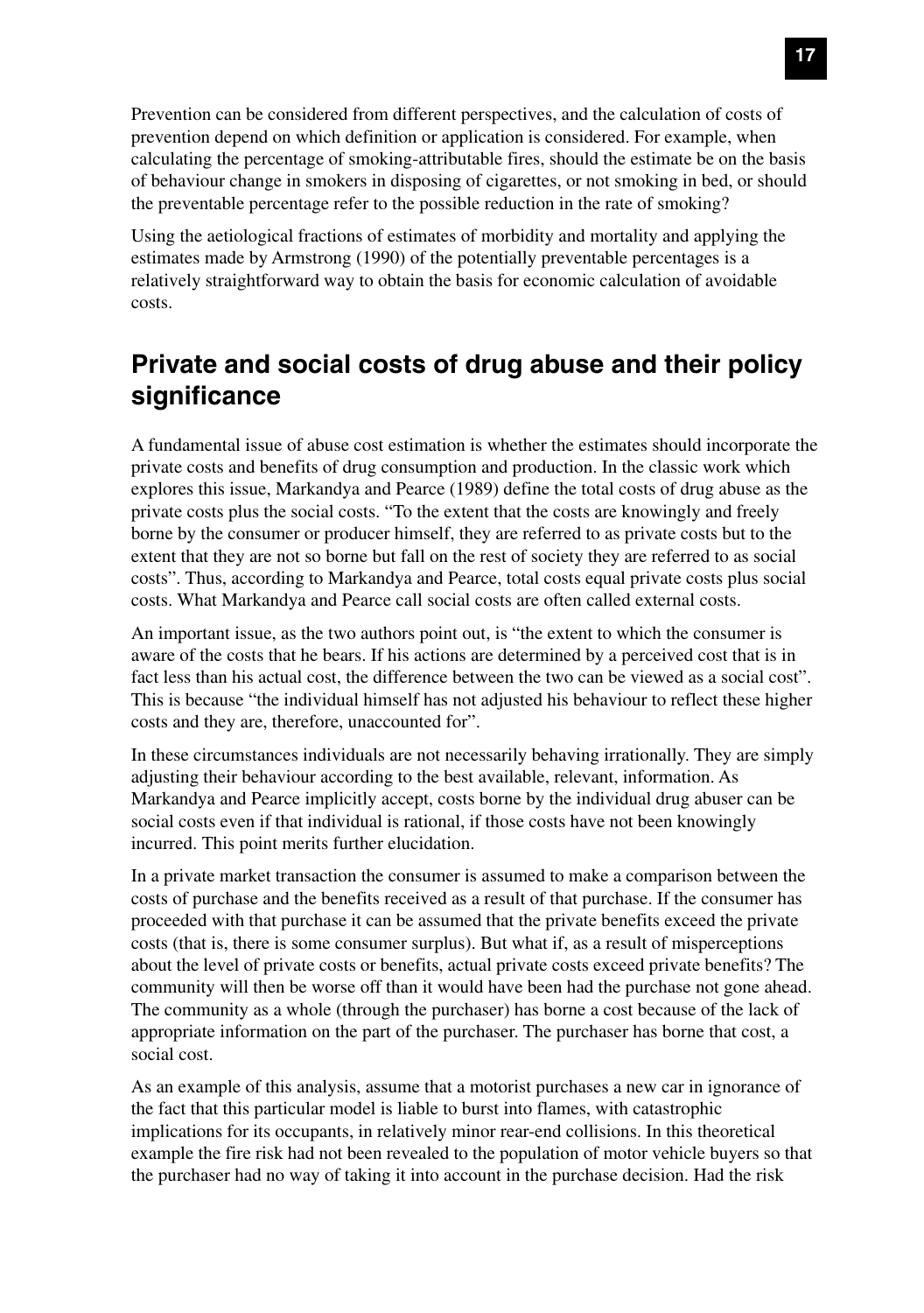been known, the purchaser would either have been unwilling to buy that model at all or only willing to buy it at a significantly lower price. In this circumstance the purchaser is worse off because the benefits of ownership of that model are, in the purchaser's own fully-informed estimation, less than the purchase price. The real wealth of society has been reduced by this transaction even though the cost is borne by the private purchaser. (see Collins and Lapsley, 2002).

Thus, the crucial issues in relation to the estimation of the social (external) costs of abuse are:

- Are consumers fully informed?
- Are consumers rational?
- Are consumers required to bear the total costs of their consumption?

If any one of these conditions is not satisfied the resultant costs are social costs. Only if all three conditions are simultaneously satisfied will the resultant costs be private costs. Since the objective of this study is to estimate the social cost of drug abuse, purely private costs are not relevant to, and are not counted in, this study.

Why is so much attention paid to the distinction between private and social costs and benefits? As the Productivity Commission (1999, p. 4.3) says in its report on gambling, it is not because private costs are unimportant...

in fact, often they are far more significant than the social benefits and costs of an activity. Rather, they generally do not justify government action on the basis that:

- individual actions based on adequately informed and rational decision-making will generally accord with the best interests of the individual concerned;
- if there are no impacts on other people resulting from these actions which are not accounted for, then what is in the individual's best interests will also be best for society; and
- if this is the case, there is no way that governments could intervene in individuals' decisions that would improve the welfare of either the individuals concerned or society more broadly.

Thus the existence of private benefits and costs does not normally provide a justification for government intervention, unless the distribution of private benefits and costs is seen to be in conflict with society's concept of fairness.

If the objective were to estimate the **total** costs of abuse, both private costs/benefits and social costs/benefits should be incorporated in the estimates. When only social costs (according to Markandya and Pearce terminology) are estimated, private benefits and costs should be ignored. The present study is concerned with the social costs of drug abuse and so does not estimate the value of purely private benefits and costs. It is social costs which are relevant to the formulation of social policies.

Being fully informed about the private costs of abuse requires the abuser to have access to, and the ability to process and evaluate, epidemiological information on the effects of drug use. It also requires the drug user to be able to evaluate the probable future health and other costs resulting from the drug use. It is difficult to believe that drug users, by their nature, are fully, or even well, informed about the costs of their abuse (Courtwright *et al*, 1989) . Abusers are likely to be less well-informed than non-users, since well-informed users are much more likely to have ceased or avoided abuse.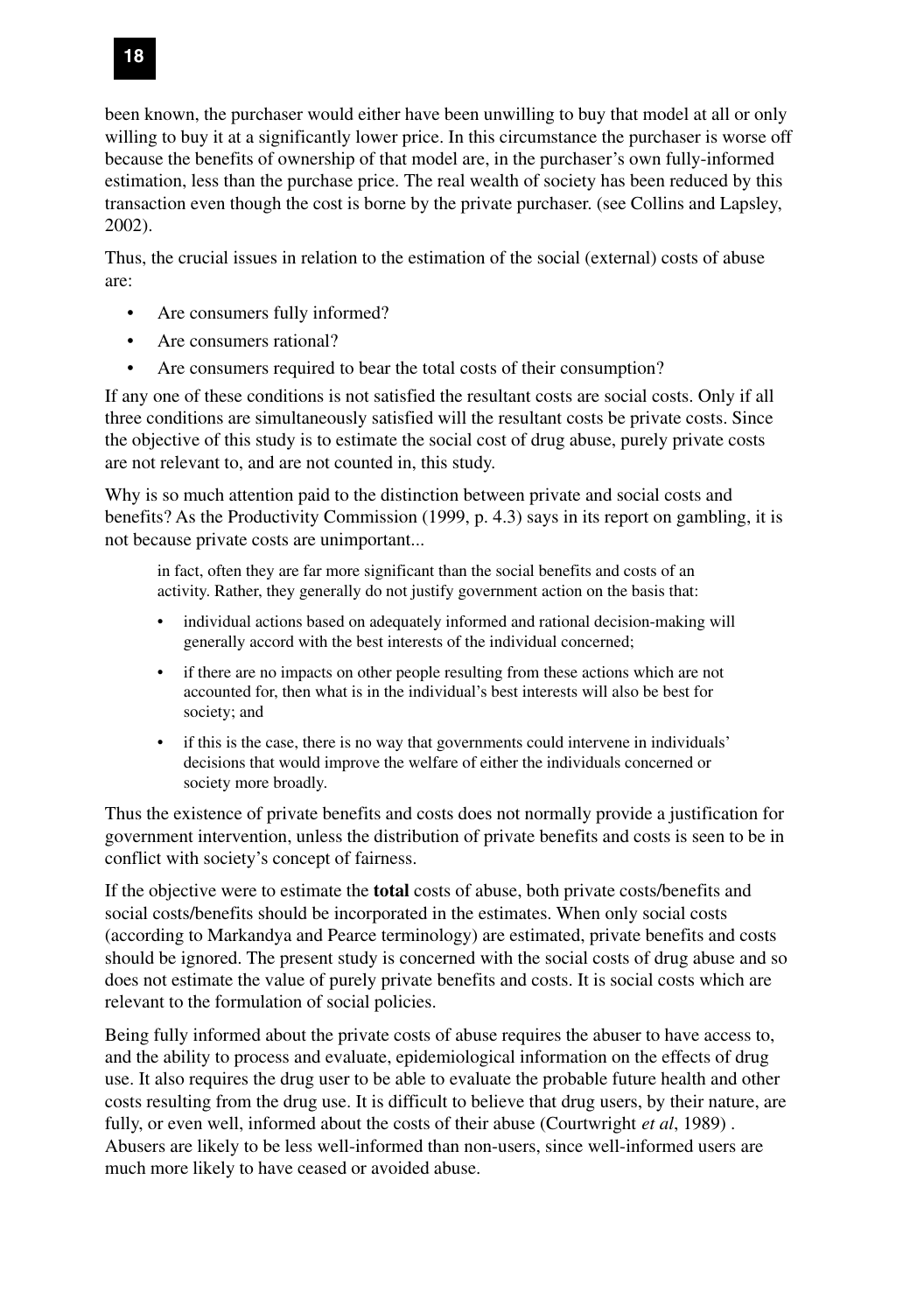Potential major sources of information for drug abusers are public health campaigns, advertising by manufacturers and information disseminated by the media. Public health campaigns and media information are highly useful but clearly are not perfect vehicles for conveying relevant health information. Advertising of tobacco and alcohol in Australia has generally provided at best little information other than price and at worst impressionistic images totally at odds with the actual effects of abuse of these products. It should be noted in this context that tobacco advertising in Australia is now illegal.

The question of rationality also raises interesting issues. Rationality, as defined in the paper by Becker and Murphy (1988) on the theory of rational addiction, implies utility maximization over time. Stevenson (1994) says that the theory of rational addiction "assumes that drug users are rational, forward looking utility maximizers who base consumption decisions on full knowledge of the consequences of addiction."

It should be noted that rationality here implies full knowledge. The theory of rational addiction, which has been widely quoted by industry groups as supporting their case, does not merely demand rationality; it demands both rationality and full knowledge. Furthermore, it demands rational behaviour in a situation of full knowledge at the time at which the addiction was acquired. A high proportion of addictions are acquired in early or mid teens when it would seem that the presence of both rationality and full information is unlikely.

The notion of rationality as maximization of utility over time is itself an interesting one. The comparison by an individual of benefits and costs accruing over time can only be undertaken by using some concept of a time preference rate. Are very high time preference rates, which place a very high value on current benefits and a very low value on future costs, rational? Is there any time preference rate which is not consistent with the notion of rationality? If not, rationality seems to lose any significance since any behaviour pattern can be seen to be consistent with utility maximization. But society itself is clearly unwilling to accept all behaviour patterns (for example, self destructive behaviour even when it does not impose social costs).

The present research assumes that addicts do not satisfy the rationality and information requirements discussed above. Ellemann-Jensen (1991) takes issue with this analysis, pointing out that total addiction has been assumed to imply that the smoker enjoys no utility at all from smoking but continues to smoke. He suggests that "such behaviour is clearly in contrast to the hypothesis of utility-maximisation in standard economic theory". In fact, this is not necessarily the case. A 1991 editorial in the British Journal of Addiction suggests that addiction involves, *inter alia*:

- highly compulsive use;
- use despite harmful effects;
- relapse following abstinence; and
- recurrent drug cravings.

In these circumstances, the objective of drug consumption may well be to avoid highly unpleasant effects of withdrawal rather than to gain any positive benefits. Since the withdrawal effects result from previous consumption of the addictive drug, avoidance of these effects can hardly be viewed as a benefit of drug consumption. Short-run utility maximisation need not necessarily imply long-term positive overall benefits from drug use. Rational behaviour of an addict is not the same as rational behaviour of a person contemplating acquiring an addiction, and the two cannot be equated.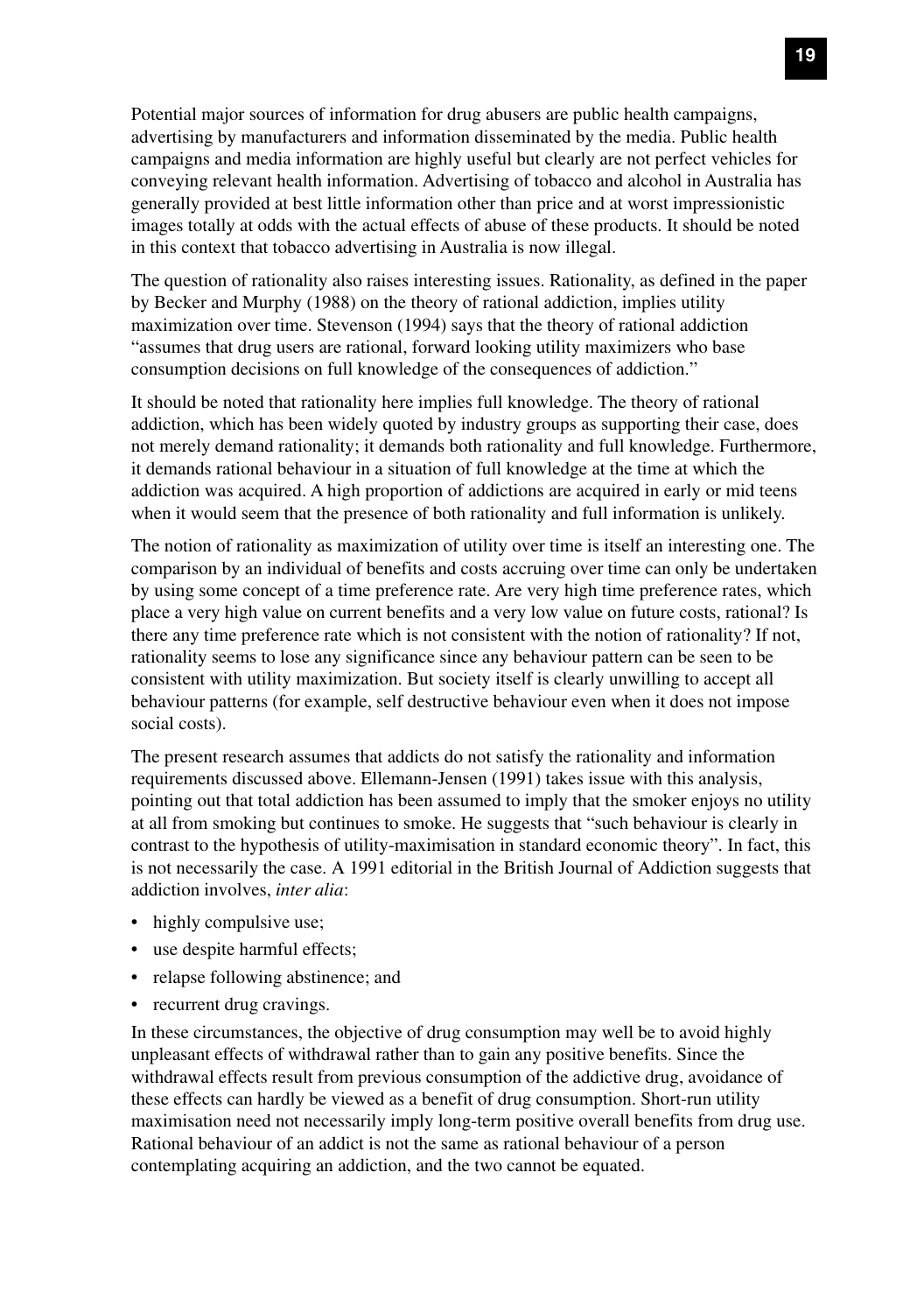#### **The concept of drug abuse**

The definition of tangible abuse cost used in this study refers to the extra resources which would have been available if there had been no past or present abuse. This implies that, had there been no abusive consumption, the resources devoted to satisfying those consumption demands would have been released for other consumption or investment purposes. This cost concept, therefore, implies the need for both definition and measurement of abusive consumption.

There is no problem in using the term "abuse" when referring to the consumption of tobacco or illicit drugs, In the case of tobacco, virtually all consumption is harmful to the smoker and/or to others. In the case of illicit drugs, by definition, society has decided to proscribe their consumption, with the implication that any consumption is abuse. However, the use of the term "drug abuse" in relation to alcohol is problematic. There is no concept of alcohol *abuse* in the National Alcohol Strategy (Commonwealth Department of Health and Aged Care, 2001), only alcohol *misuse*. Thus, adopting this terminology, drug abuse is defined for the purposes of this study as consisting of tobacco abuse, illicit drug abuse and alcohol misuse.

A definition of abuse which is meaningful in medical terms is that it occurs when a relevant aetiological fraction is greater than zero, i.e. when drug abuse adversely affects the health of the user or of any other individual. This is a very narrow medical definition which ignores many relevant abuse costs. A more comprehensive economic definition, which encompasses non-medical costs such as accidents and policing, is that drug abuse exists when drug use involves a net social cost additional to the resource costs of the provision of that drug. Abuse occurs if the community incurs net costs as a result of drug abuse.

As discussed above, this study concentrates on social costs because these are the costs that are relevant for the development of public policy. However, the consumption of alcohol and, to a much lesser extent, tobacco can yield social benefits and such social benefits (in effect, negative social costs) are equally relevant for the development of public policy. Accordingly, this study estimates the net social costs (social costs less social benefits) of drug use.

#### **Abusive and addictive drug use**

There is a significant literature relating to estimates of abusive consumption which is reviewed in Collins and Lapsley (1996).

Identification of consumption due to addiction requires separate consideration for tobacco, alcohol and illicit drugs. For tobacco it is concluded that there is a small proportion of tobacco consumed which is not addictive. However, from a health perspective all tobacco consumption is abusive, i.e. there is no safe level of consumption. Even those aetiological fractions which are negative for tobacco do not negate the cancers, heart disease and other conditions caused by smoking.

Alcohol presents different challenges from the perspective of the determination of social costs. In Collins and Lapsley (1996) it was concluded that 20% of alcohol consumption was by addicted drinkers. This does not address the issue of misused alcohol which is consumed by non-addicted drinkers, the results of which can include costs of illness, road accidents, violence (including domestic violence), reduced productivity, crime and drug-induced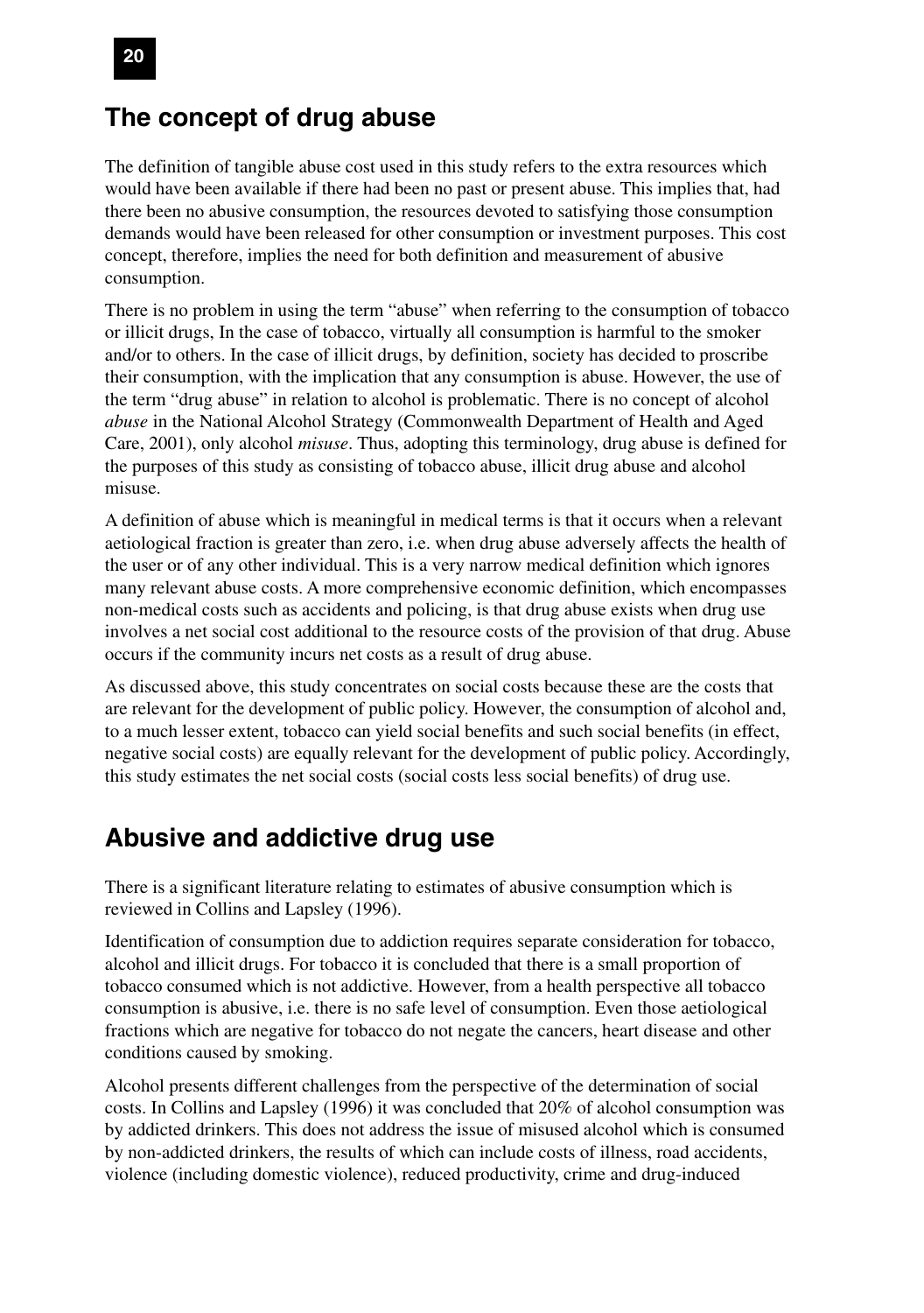accidents. It has been possible to calculate costs in relation to most of these categories, but data are still not available to identify all costs, and the costs of misused alcohol remain under-estimated.

As indicated earlier, the consumption of all illicit drugs is treated here as abusive because Australian society has decided that use of these drugs is illegal and that their consumption represents abuse. We are aware that this represents a social decision, but we believe that the costing of abuse should reflect current public policy. It would be inappropriate for a study of this nature to debate public policy.

### **Costs of consumption of abused drugs**

If all drug abuse ceased to exist, the consequent reduction in consumption would release resources which could be used for other consumption or investment uses. Thus, on the basis of the definition of tangible cost adopted in this study and earlier studies, the resources used in abusive consumption represent one of the costs of drug abuse. The correct measure of these resources is the value of consumption rather than the value of production since the latter fails to take into account imports or exports of the abused substances. Data on consumption at market prices must be adjusted to a basis of factor cost by deducting taxes less subsidies.

Estimating the turnover of illicit drugs provides serious difficulties. Because the market is illegal, there are no national accounts data on consumption. The street value of illicit drugs is not a useful measure from the point of view of this study because a high proportion of the street value represents a return for the risks involved in drug dealing. The resources used in illegal drug activities would, in their alternative uses, undoubtedly command much lower rates of return. If dealing in or use of the drugs in question did not attract legal sanctions, their prices would be very much lower, although presumably if illicit drugs were legalised they would be taxed.

The Australian Institute of Criminology Drug Use Careers of Offenders (DUCO) survey provides estimates of expenditures on illicit drugs by prisoners prior to their incarceration. These expenditure data, weighted by prevalence rates for frequent drug users, are used here to estimate the street value of traded drugs, which is then discounted to adjust for the risk component of street values. For the purposes of estimation it is assumed that the legal market turnover for most illicit drugs would be only about five per cent of estimated current street value. The percentage relating to cannabis is assumed to be somewhat higher at 25 per cent, mainly because the risks of detection of cannabis dealing appear to be lower than for the other drugs and because the resources used in producing the drug in Australia have significant opportunity costs. It is our view that this process of analysis yields a value for the resources used in the consumption of illicit drugs which is a conservative estimate of the true value.

### **The incidence of abuse costs**

This paper follows the recommendations of the *International Guidelines for Estimating the Costs of Substance Abuse* (Single *et al*, 2002) in attempting to identify the incidence of drug abuse costs, that is who bears these costs. Abuse costs can be viewed as a form of tax imposed upon various sections of the community. Accordingly, the incidence of these costs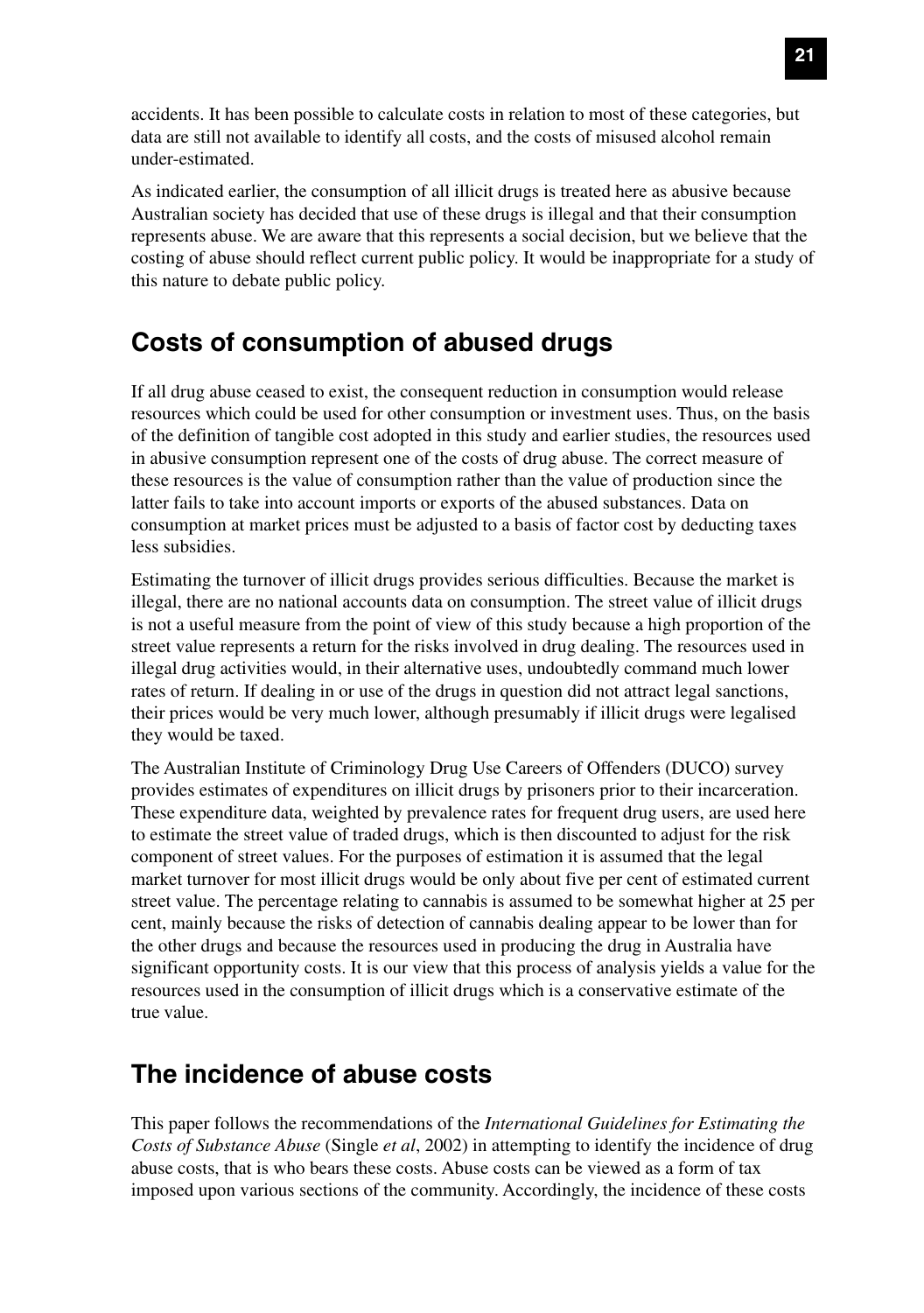

can be analysed using the principles of tax incidence analysis developed in the public finance literature.

Tax analysis makes the distinction between legal incidence and effective (or economic) incidence. Legal incidence indicates which individuals or organisations are legally required to pay the tax to the revenue authorities. Economic incidence describes who ultimately bears the tax after all the economic adjustments resulting from the imposition of the tax have been worked through. For example, a manufacturer might be required to pay increased GST (legal incidence) but the tax might be passed on to the consumer in the form of higher prices (effective incidence). It is relatively easy to identify the legal incidence of a tax. Determination of effective incidence, on the other hand, will at best be very difficult.

Drug abuse costs are treated in this study, for the purposes of identifying their incidence, as a form of tax. We attempt to estimate here the impact incidence (the equivalent of the legal incidence) rather than the effective incidence, which would be an extremely complex process beyond the scope of the present study.

Social costs of drug abuse can bear upon one or more of four community groups (neither private costs nor private benefits being estimated in this study):

- Ill-informed or addicted drug users;
- Other individuals;
- Business; and
- Government.

There are various mechanisms by which these groups could shift the abuse costs to other groups. Some of these mechanisms are indicated in the Table 10.

| Cost initially borne by | <b>Means by which cost is shifted</b>          | <b>Cost shifted to</b>                                             |
|-------------------------|------------------------------------------------|--------------------------------------------------------------------|
| Drug users              | Lower work productivity at existing wage rates | <b>Employers</b>                                                   |
| Other individuals       | Lower work productivity at existing wage rates | <b>Employers</b>                                                   |
| <b>Business</b>         | Higher prices                                  | Consumers                                                          |
|                         | or                                             | 0r                                                                 |
|                         | Lower wages                                    | Employees                                                          |
|                         | or                                             | or                                                                 |
|                         | Lower tax payments                             | Government                                                         |
| Government              | Higher taxes                                   | Taxpayers (private and business)                                   |
|                         | or                                             | or                                                                 |
|                         | Lower expenditures                             | Beneficiaries of government<br>expenditures (private and business) |

#### **Table 10, Mechanisms of cost shifting**

This table makes it immediately apparent how difficult it would be to identify the nature and extent of these economic adjustments resulting from drug abuse. No attempt is made here to do so. The incidence identified here is the impact incidence upon the three major groups – individuals (ill-informed and/or addicted abusers and other individuals), business and government.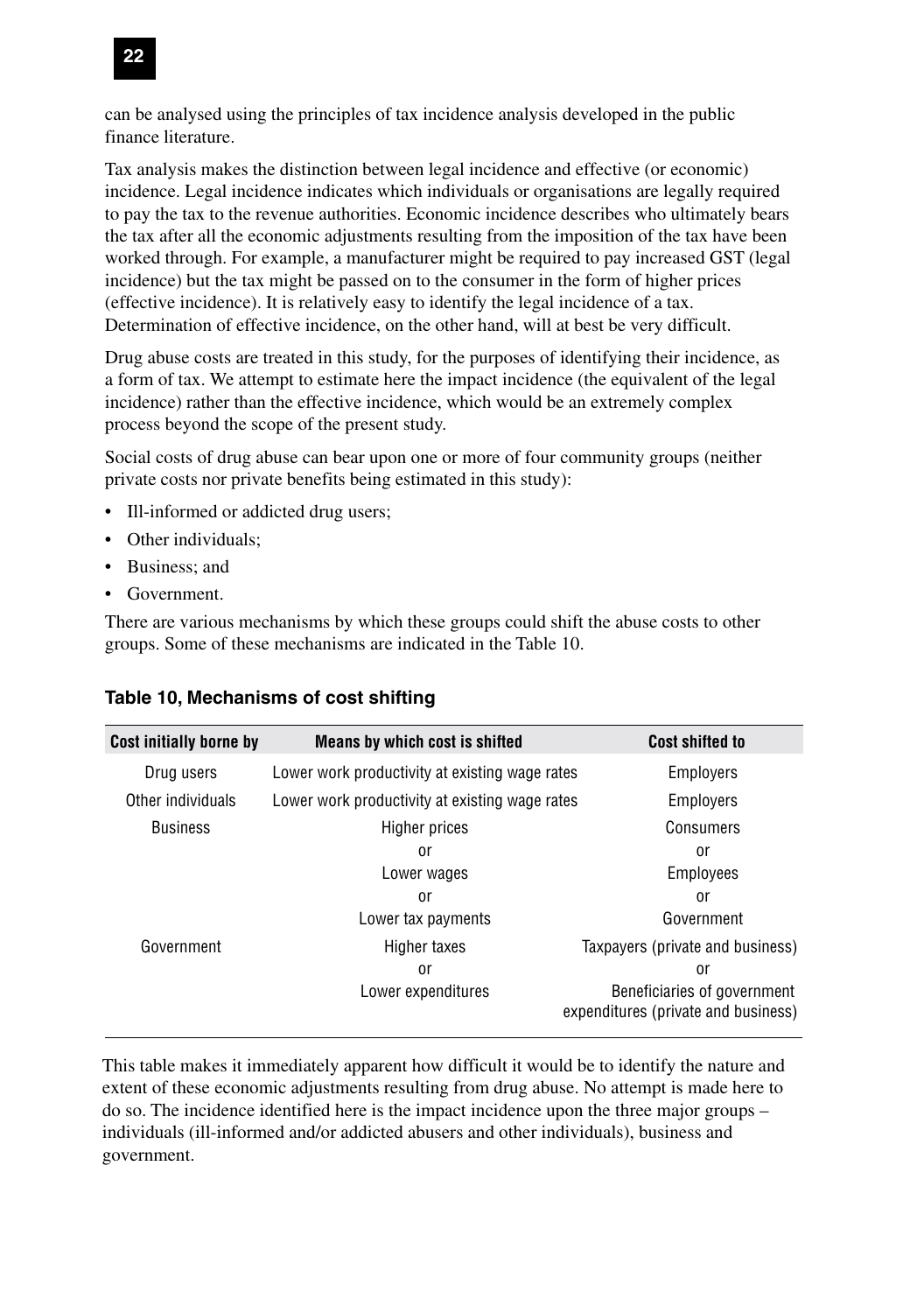By their nature, intangible costs cannot be shifted. For example, the costs of loss of life cannot be passed on to others. Thus individuals bear both the impact and the effective incidence of all intangible costs.

### **Active and involuntary smoking**

This study disaggregates the costs of smoking into active and involuntary components. The more usual distinction is between active and passive smoking (sometimes called sidestream smoke or environmental tobacco smoke). However, all three phrases have their limitations in that they appear to indicate that the only mechanism by which smoking affects non-smokers is by the latter's inhalation of tobacco smoke. There are, however, other mechanisms by which smoking can affect non-smokers. As an illustration, pregnant mothers who smoke are likely to impose adverse health effects on their unborn children (for example, through low birthweight or sudden infant death syndrome). Thus the term "involuntary smoking" is to be preferred and is adopted in this study.

To clarify this distinction, medical conditions attributable to active smoking occur as a result of smokers inflicting adverse health effects on themselves. Conditions attributable to involuntary smoking occur when smokers inflict adverse health effects on others (including the unborn).

This study assumes that all smoking-attributable conditions suffered by people aged less than fifteen years reflect involuntary smoking. The grounds for this assumption are that juveniles under the age of 15 either will be non-smokers or will not have smoked for a period of time long enough to have acquired smoking-attributable medical conditions. At ages of 15 and above, only conditions specifically identified by Ridolfo and Stevenson (2001) as resulting from passive smoking are assumed to reflect involuntary smoking.

It has been demonstrated by Ricardo and Stevenson (2001) that, on current medical evidence, the overwhelming proportion of the morbidity attributable to involuntary smoking, as well as a high proportion of involuntary smoking mortality, is borne by the young.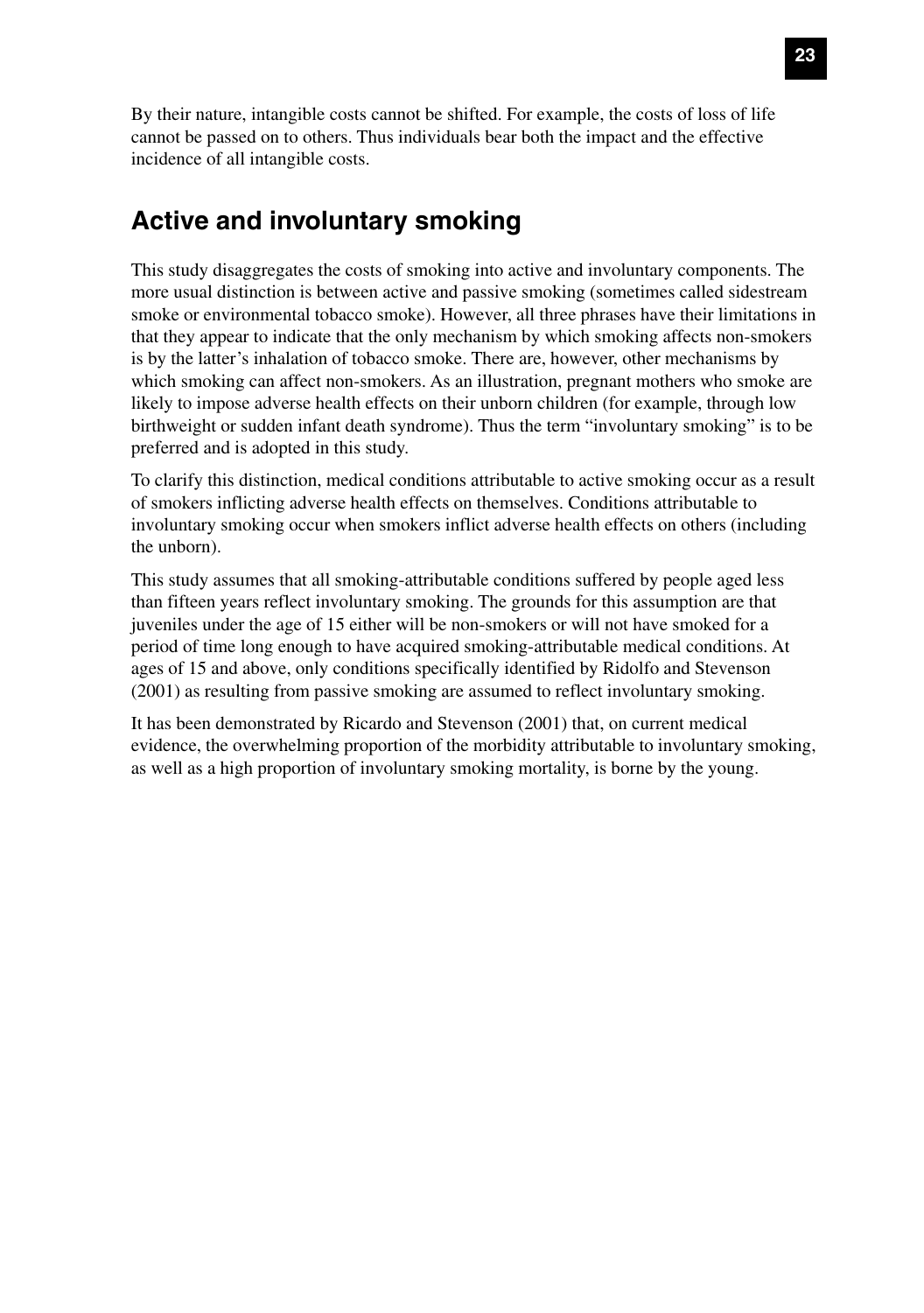

Table 11 below lists the conditions assumed by this study as resulting from involuntary smoking.

| 0-14 years of age                           | 15 years of age and over          |
|---------------------------------------------|-----------------------------------|
| Tobacco abuse                               | Lung cancer (passive)             |
| Antepartum haemorrhage                      | Ischaemic heart disease (passive) |
| Hypertension in pregnancy*                  |                                   |
| Low birthweight                             |                                   |
| Premature rupture of membranes              |                                   |
| SIDS (and smoking during pregnancy)         |                                   |
| Fire injuries                               |                                   |
| Asthma (under 15 years)                     |                                   |
| Lower respiratory illness (under 18 months) |                                   |
| SIDS (and post natal smoking)               |                                   |
|                                             |                                   |

#### **Table 11, Involuntary smoking-attributable conditions**

*\* In relation to this condition, there is evidence that smoking has a slight protective effect*

It could be argued that alcohol consumption can have analogous involuntary effects in that people are killed or injured as collateral consequences of alcohol misuse.

### **Revenue impacts of drug abuse**

It is often asserted that, even if the social costs of abuse of tobacco and alcohol are high, the revenues derived by governments from taxing these drugs more than cover the costs imposed on governments. This argument cannot be made for illicit drugs, which yield no tax revenues, and which may indeed lead to a net revenue loss as a result of tax evasion and money laundering.

This apparently straightforward revenue/expenditure comparison, when subject to careful analysis, is far more complex. This can be best illustrated by taking the example of tobacco which, in terms of estimated social costs, is by far the most serious problem drug in Australia.

At the outset it should be conceded that, as will be seen later in this report, tobacco tax revenue does in fact exceed by a considerable margin the tobacco-attributable costs borne by the government sector. This fact is often interpreted to mean that "smokers pay their way".

However, smokers themselves bear a significant proportion of the social costs of smoking, for the reasons discussed above. It is, to a very large extent, the tobacco industry which imposes the social costs, not the smokers. The question "Do smokers pay their way?' is, in fact, the wrong question. The correct question is " Does the tobacco industry pay its way?" This question is easily answered in the negative.

There is a great deal of persuasive evidence that the demand for tobacco is relatively unresponsive to changes in tobacco prices. In the economic jargon, the demand for cigarettes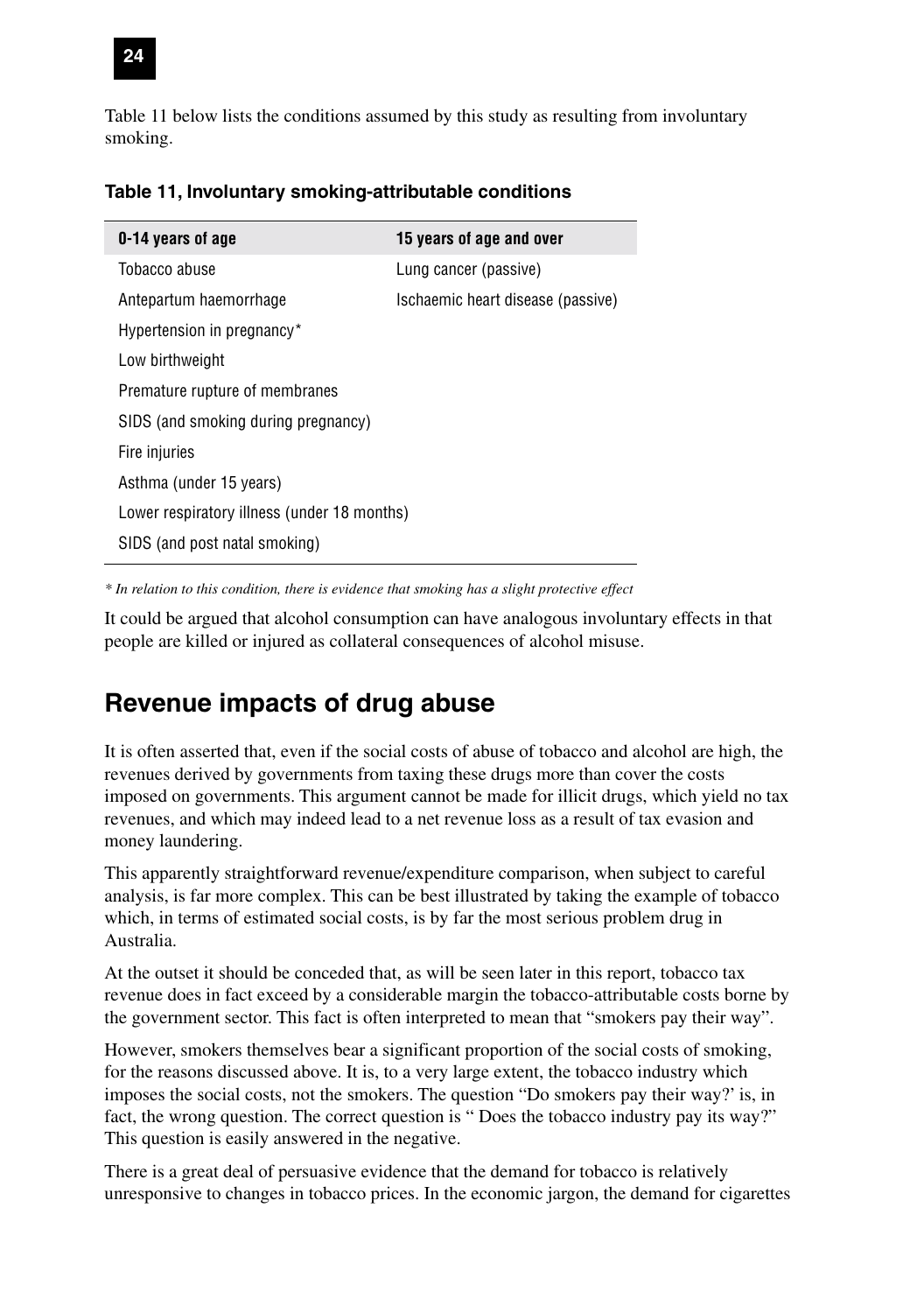is price-inelastic. Tax analysis shows that in these circumstances a high proportion of the tax is borne by the buyer not the seller. This implies that the industry which is responsible for the imposition of high social costs pays only a small proportion of the tobacco tax revenue.

Estimation of the budgetary impact of smoking indicates whether tobacco tax revenue compensates governments for the revenue and expenditure impacts of smoking (that is, whether smoking reduces budget deficits). It gives no indication of whether the sector that imposes the social costs compensates those sections of the community which bear the costs. These costs are borne by smokers, other individuals and the business sector. (Governments merely pass on the costs borne by the public sector costs to the general community, by taxation or other means).

The same argument holds for alcohol, the other drug whose use is directly taxed. If drug producing industries are to compensate the rest of the community fully for the negative externalities which they generate, drug tax revenues should substantially exceed drug-related public expenditures.

In examining the budgetary impact of drug abuse, the obvious comparison is between expenditures undertaken and revenue generated. It should, however, also be recognised that drug abuse **reduces** revenue from some types of taxes. Abuse-induced mortality and morbidity will reduce income tax revenue as a result of a reduction in the size of the employed workforce. Indirect tax revenues will also be reduced as a result of the effect of mortality in reducing consumption expenditure levels. There would be other, relatively minor, effects on the revenue from such taxes as fringe benefits tax, payroll tax and company income tax. However, as explained below, the revenue from these latter types of taxes should be excluded from the analysis because they do not discriminate against the alcohol or tobacco industry in any way. All industries must bear these taxes at the same rates and they can, at least partially, be viewed as benefit taxes which finance services provided by government to industry generally. They are, accordingly, not incorporated in the budgetary analysis of this study.

Indirect taxes (which are calculated net of subsidies) are taxes which are assessed on producers in respect of the production, sale, purchase or use of goods and services and which are charged to the expenses of production. Examples are wholesale and excise taxes. Revenue from indirect taxes declines as a result of drug abuse because premature mortality reduces consumption levels and so reduces tax revenue raised from that consumption expenditure.

Indirect tax revenue losses (net of subsidy gains) are estimated by applying the ratio of indirect taxes to private final consumption expenditure to the estimated consumption reduction resulting from premature mortality. Indirect tax data are derived from *Australian National Accounts: National Income and Expenditure*.

The present study presents estimates of the budgetary impacts at Federal and State levels of tobacco and alcohol use, incorporating the revenue-contraction as well as the revenue generation effects of smoking and alcohol consumption. It should be noted that the budgetary impact of abusive consumption is estimated, not the impact of total consumption (although these amounts are the same in relation to tobacco and illicit drugs).

There is a fundamental flaw in analyses often presented by the tobacco and alcohol industries on the revenue and expenditure effects of their industries. To include in the analysis **all** revenues attributable to the particular drug implies that the industry, in the absence of taxes targeted specifically at it, would be required to pay no taxes at all. It is quite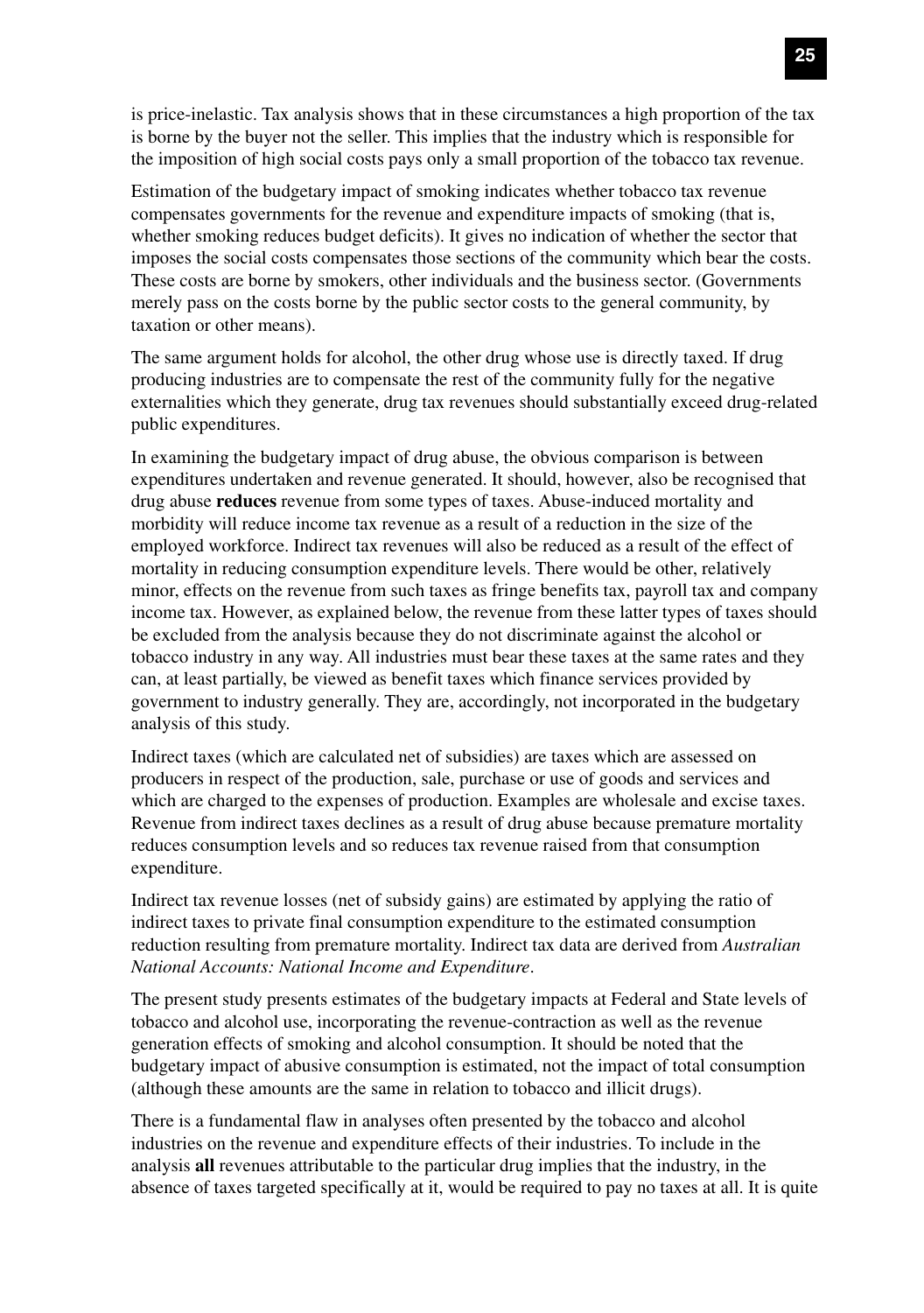

wrong to attribute all tax revenue from alcohol or tobacco to be raised as compensation for the abuse-related externalities, rather than attributing some to the tax burden that is inevitably borne by all industries, whether they impose negative externalities or not. If there were no externalities, alcohol and tobacco would still bear sales or other consumption taxes consistent with the tax burden borne by other commodities.

This point can be illustrated clearly in relation to the current goods and services tax (GST) regime. Virtually all goods and services are subject to GST at a rate of ten per cent. Thus the tax is almost completely non-discriminatory between products and between industries. In considering the tax contributions of the tobacco and alcohol industries, GST revenue should be excluded, since only taxes which specifically discriminate against these drugs are relevant to the revenue/expenditure comparison.

In practice, the difficulty here is that, until the introduction of the GST in July 2000, all consumption taxes were to some extent discriminatory. The consumption taxes imposed on tobacco and alcohol in the financial year 1998-9 were:

| <b>Alcohol</b>                             | <b>Tobacco</b> |
|--------------------------------------------|----------------|
| Excise tax (on beer and spirits)           | Excise tax     |
| Sales tax (on beer, wine and spirits       | Customs duties |
| Customs duties (on beer, wine and spirits) |                |

The revenue analysis of this paper incorporates all the above consumption taxes.

Prior to 1997 the States levied franchise fees (in effect an *ad valorem* tax) on tobacco and alcohol. However, in August 1997 the High Court ruling in the *Ha and Lim* and *Hammond* cases cast into doubt the constitutional validity of franchise fees, which were quickly abandoned. As a result the Commonwealth agreed to compensate the States for this revenue loss by increasing the rates of customs duties on tobacco and wholesale sales tax on alcoholic beverages. The revenue from these increases (less administrative costs) was returned to the States as Revenue Replacement Payments (RRP). For the purposes of the present study RRPs are treated as State tax raisings.

### **Welfare**

Drug abuse can cause increased reliance on social services of various kinds. These may be physical support services, such as the provision of supported accommodation, or income support, such as unemployment or disability benefits. Evaluation of the social costs of these services must avoid the inclusion of pecuniary costs.

The distinction between real and pecuniary costs as applied to the analysis of welfare is expounded in some detail in Collins and Lapsley (1991, pp. 56-8). It can be broadly summarised as follows. Where service provision involves the use of resources which would otherwise have been available to the community as a whole for other uses (for example, accommodation costs or the administrative costs of the support system) the resources used are real. These costs should be included in social cost estimates. Income support, on the other hand, usually represents a pecuniary transfer from one section of the community to another. The resources available to the community as a whole (as opposed to the taxpaying community) do not change as a result of the process of income support, although they may result in very different types of expenditures and savings. Consequently, these costs do not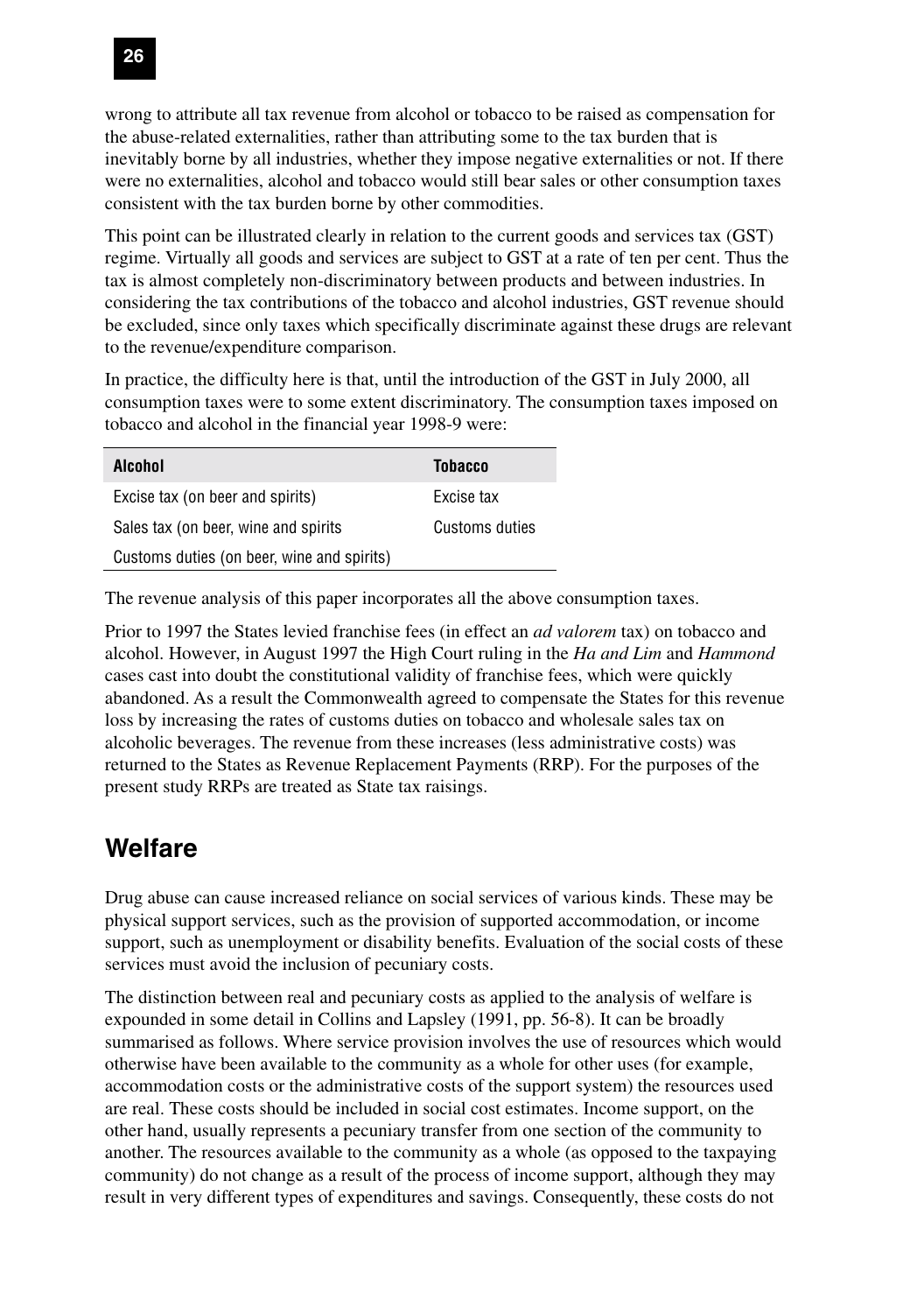constitute a valid component of social cost estimates, though they certainly can represent an important budgetary cost to government.

The Department of Family and Community Services submission to the House of Representatives Standing Committee inquiry into substance abuse in Australian communities identified two areas where it was possible to make at least some estimate of the cost impact of drug abuse.

It analysed the group of Newstart and unemployed Youth Allowance clients who were exempt from activity test requirements because of an identified alcohol or other drug dependency. Around 0.8 per cent of its client group was identified as drug dependent. This suggested that the identified substance abuse costs to the Commonwealth for these two payment types alone may be around \$68.6m. p.a. The report does not indicate the year for which this estimate was made, nor was it possible to disaggregate these costs between alcohol and illicit drugs.

The other area for which a cost estimate is presented is the Supported Accommodation Assistance Program (SAAP). The 1998-9 SAAP National Data Collection indicated that 6.1 per cent of SAAP support periods in 1998-9 was attributable to drug/alcohol/substance abuse as the main reason for seeking assistance, involving 6,710 people. The submission estimated an indicative cost of Commonwealth expenditure on clients receiving these support services at \$8.5m. in 1998-9. Again, it was not possible to disaggregate these costs by type of drug.

Neither of these estimated costs have been used in the results presented later in this paper. It was not possible to attribute these costs individually to alcohol or other drugs, and a high proportion of Newstart and Youth Allowance payments are likely to represent pecuniary rather than real costs.

It might be suspected that the above costs represent only the tip of a drug-attributable welfare costs iceberg. The impact of drug abuse may well be spread over a much broader range of support services and payments than those discussed above. It is plausible to suspect that smoking-attributable diseases are also a factor in the demand for welfare services such as disability pensions. Further, provision of these types of services is not the exclusive domain of the Commonwealth. They are also provided by sub-national governments and by non-government organisations. There is clearly scope for further research in this area.

# **Production losses in the paid workforce**

Drug abuse can have an important impact upon the productivity of the paid workforce in three ways:

- (a) Reduction in the size of the available workforce as a result of drug-attributable deaths and illnesses causing premature retirement;
- (b) Increased workforce absenteeism resulting from drug-attributable sickness or injury;
- (c) Reduced on-the-job productivity as a result of drug-attributable morbidity.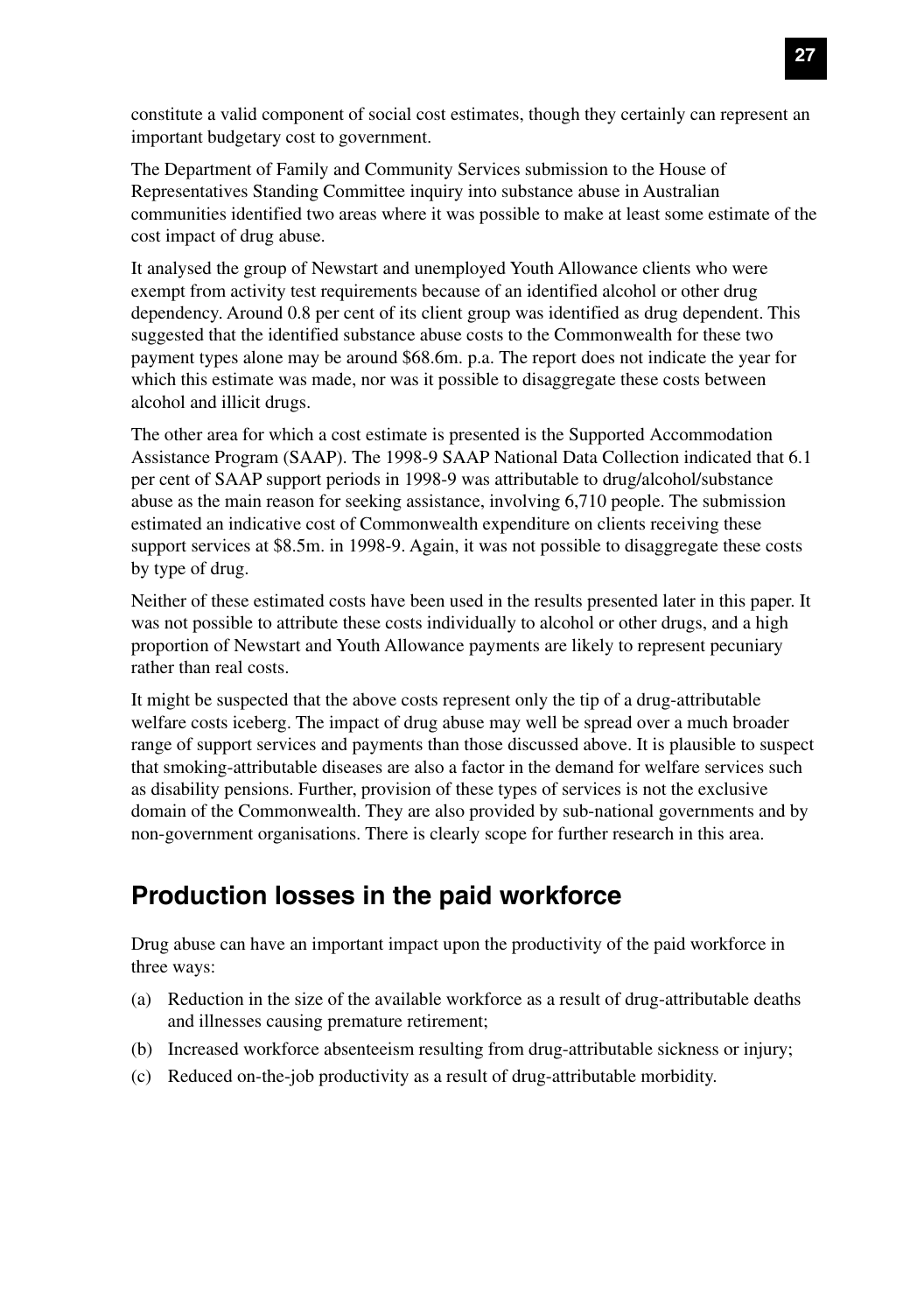These three components are now considered in detail.

### **Reduced workforce size**

The definition of the tangible costs of drug abuse upon which the present research is based is:

The value of the net resources which in a given year are unavailable to the community for consumption or investment purposes as a result of the effects of past and present drug abuse.

To estimate the workforce impact of drug abuse on costs as defined here, the size of the actual workforce in the financial year 1998-9 is compared with the workforce size estimated on the assumption that there had been no past or present abuse of the drug in question. An estimate is then made, from national accounts data, of the difference in potential production levels between the actual workforce and the counterfactual, no abuse, workforce.

### **Absenteeism**

Since the time at which the research for Collins and Lapsley (1996) was undertaken, new research has been published which permits the use of a more refined estimation technique for drug-attributable absenteeism. Bush and Wooden (1994) studied the impact of smoking and alcohol on absences from the workplace. Their conclusions can be summarised in the following quotations:

After controlling for the effects of other variables, smokers were found to be 1.4 times more likely to be absent, and ex-smokers to be 1.3 times more likely to be absent than those who have never smoked.

In particular, interaction between smoking status and sex produced probabilities of absence that were different for men and women. For male smokers the probability climbed to 1.7 times greater than those who have never smoked and for female smokers the probability of absence decreased slightly to 1.2 times greater than those who have never smoked.

Those in the harmful alcohol consumption health risk category defined by the NHMRC are about 1.2 times more likely to be absent than other drinkers and those who do not drink.

These conclusions were applied to Australian Bureau of Statistics (catalogue number 6342.0) surveys of employee absences from work and their causes in two week periods in August 1995, August 1997 and August 2000. The data on absences are classified by type of leave taken so that it is possible to disaggregate sick leave from other causes of absences. The estimated fortnightly data for August 1998 are grossed up to annual values by use of Health Insurance Commission data on the numbers of Medicare professional attendances for the month of August and for the full financial year.

The Bush and Wooden (1994) data, together with prevalence data on smoking and drinking (see Miller and Draper, 2001), permit the estimation of the excess absenteeism attributable to the individual drug user categories "regular smokers", "ex-smokers" and "harmful drinkers", compared with the rest of the workforce.

While Bush and Wooden do not estimate the probability of absenteeism due to consumption of illicit drugs, it seems a reasonable assumption that the relationship between absenteeism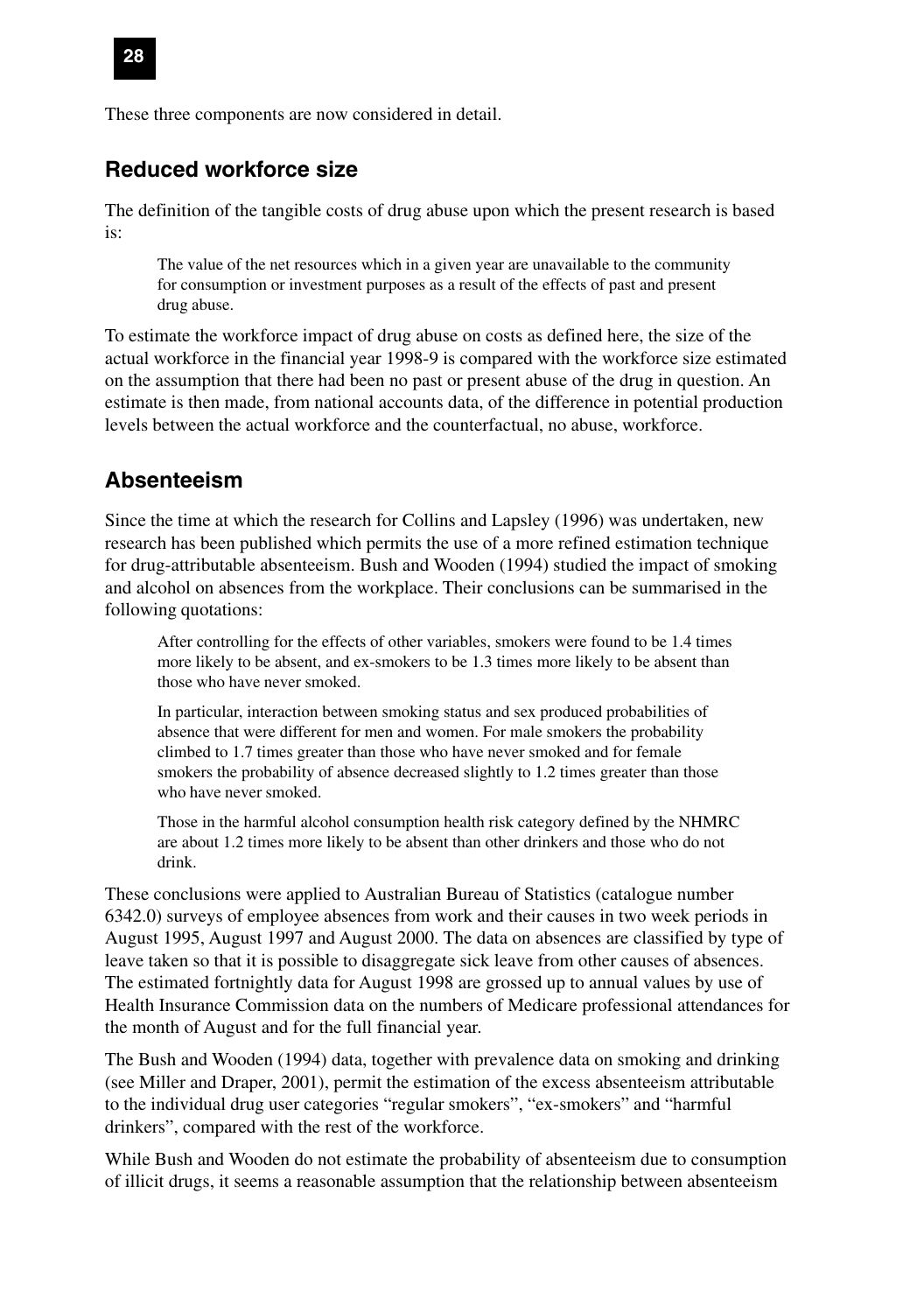in the workforce and the number of attributable hospital beddays for patients of workforce age is similar for tobacco and illicit drugs. Thus, this ratio is used to estimate the absenteeism attributable to illicit drug use. It seems plausible that a higher proportion of illicit drug users than smokers are unemployable. If this were the case, the above methodology would tend to underestimate illicit-attributable absenteeism.

### **On-the-job productivity**

It has not been possible to identify research from which a reliable estimate of drugattributable reductions in on-the-job productivity could be produced.

# **Production losses in the household sector**

Drug-attributable sickness or death causes production losses not only in the paid workforce but also in the unpaid household sector. The total economy of a nation consists of both market and non-market sectors. The non-market sector uses in an unpaid capacity considerable human resources for the production of goods and services which are directly consumed by households without going through the market. These activities, though productive, are in almost all cases not included in conventional national accounts statistics (see, for example, System of National Accounts, 1993).

The estimates presented here of the value of production losses in the household sector are based upon ABS estimates of unpaid work in the publication *Unpaid Work and the Australian Economy 1997* (5240.0). The definition of unpaid work used in an earlier ABS study is as follows:

Household production consists of those unpaid activities which are carried on, by and for the members, which activities might be replaced by market goods or paid services, if circumstances such as income, market conditions and personal inclinations permit the service being delegated to someone outside the household group.

A household activity is considered as unpaid work if an economic unit other than the household itself could have supplied the latter with an equivalent service. The ABS estimates take account of domestic activities, childcare, purchasing of goods and services, and volunteer and community work. All are services which will be lost by the community in the event of the severe sickness or death of the person supplying them, and so which should be counted as a component of social cost.

The ABS reports four possible valuation methodologies – individual function replacement cost, housekeeper replacement cost and opportunity cost (gross and net). The valuation method chosen for the purposes of this study is that which is preferred by the ABS, the individual function replacement cost. This method assigns values to the time spent on household production by household members according to the cost of hiring the market replacement for each individual function.

The values derived from the ABS estimates, updated to 1998-9 levels, are applied to data on drug-attributable mortality and morbidity from Ridolfo and Stevenson (2001) to yield estimates of production losses in the household sector.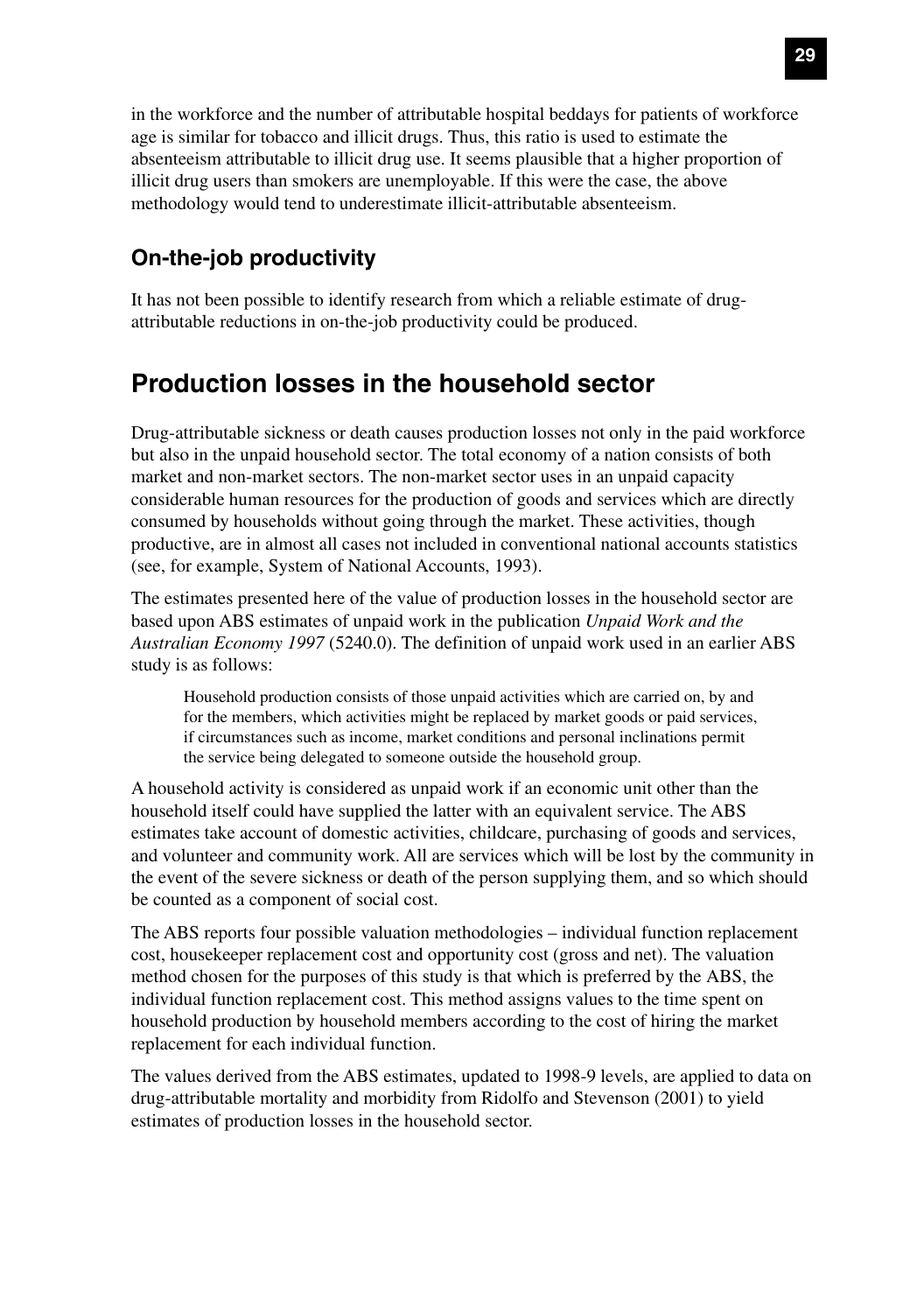# **Hospital costs**

Hospital costs form a significant component of health care costs, particularly in relation to the costs of tobacco. This study applies well-validated case-mix costs to the episodes of hospital care which been calculated from the aetiological fractions. Costs derived from the identified morbidities therefore reflect actual hospital costs of drug caused or associated morbidity, rather than average hospital costs.

It has already been acknowledged that it is difficult to compare costs estimated in previous years with the costs estimated in this study. Potential comparisons are especially difficult in the case of hospital costs. While overall hospital costs have been increasing, lengths of stay for most morbidities have been decreasing and patients are treated more intensively during their inpatient stay. A greater amount of acute care is being provided outside acute hospitals, or provided within hospitals as services to non-inpatients. Medical and pharmaceutical costs identify some of these services, but it has still not been possible to cost allied health services, nor other non-medical health services provided within the community.

Net hospital bed-days attributed to alcohol-caused or -related morbidities have reduced since our previous studies, primarily due to the recalculation of the aetiological fractions, which demonstrate an increasing protective effect of moderate alcohol consumption.

Since the most recent iteration of the aetiological fractions, English *et al* (2002) have published the results of a survey in Busselton demonstrating that compared with nonsmokers, smokers had more hospital separations and used more hospital bed-days. They conclude that smoking is a major contributor to hospital use in Australia.

# **Nursing homes**

Residential care for the sick and disabled aged population has an attributable fraction, derived from the calculation of primary conditions and co-morbidities of people using residential aged care. The estimates have been made only for residential care, and do not include the costs of community care services. This results in an underestimate of aged care costs related to tobacco, alcohol and illicit drug use, as an increasing proportion of services for this population are provided through a range of programs outside residential aged care facilities.

Examples of increased drug morbidity in nursing homes include cases of alcohol-related psychoses leading to dementia, the tobacco-related age impairment of ventilatory function and illicit drug-related conditions of infective endocarditis and true psychoses. One example demonstrated by an Australian study shows that the absence of addiction to tobacco, alcohol and illicit drugs lessens morbidity, delays mortality and reduces the use of health services (Webster and Rawson, 1979).

The proportion of the aged who are in nursing homes because of drug-related conditions varies mainly as a function of geography, socio-economic status and gender.

Drugs cause gross disability in the aged which is more evident in the nursing home population than in the equivalent age cohort in the community. Taking all these factors into consideration, it is estimated conservatively that drug-related morbidity in nursing homes is 15 per cent higher than in the equivalent outside community and that at least 15 per cent of all nursing home admissions have drug-related morbidities.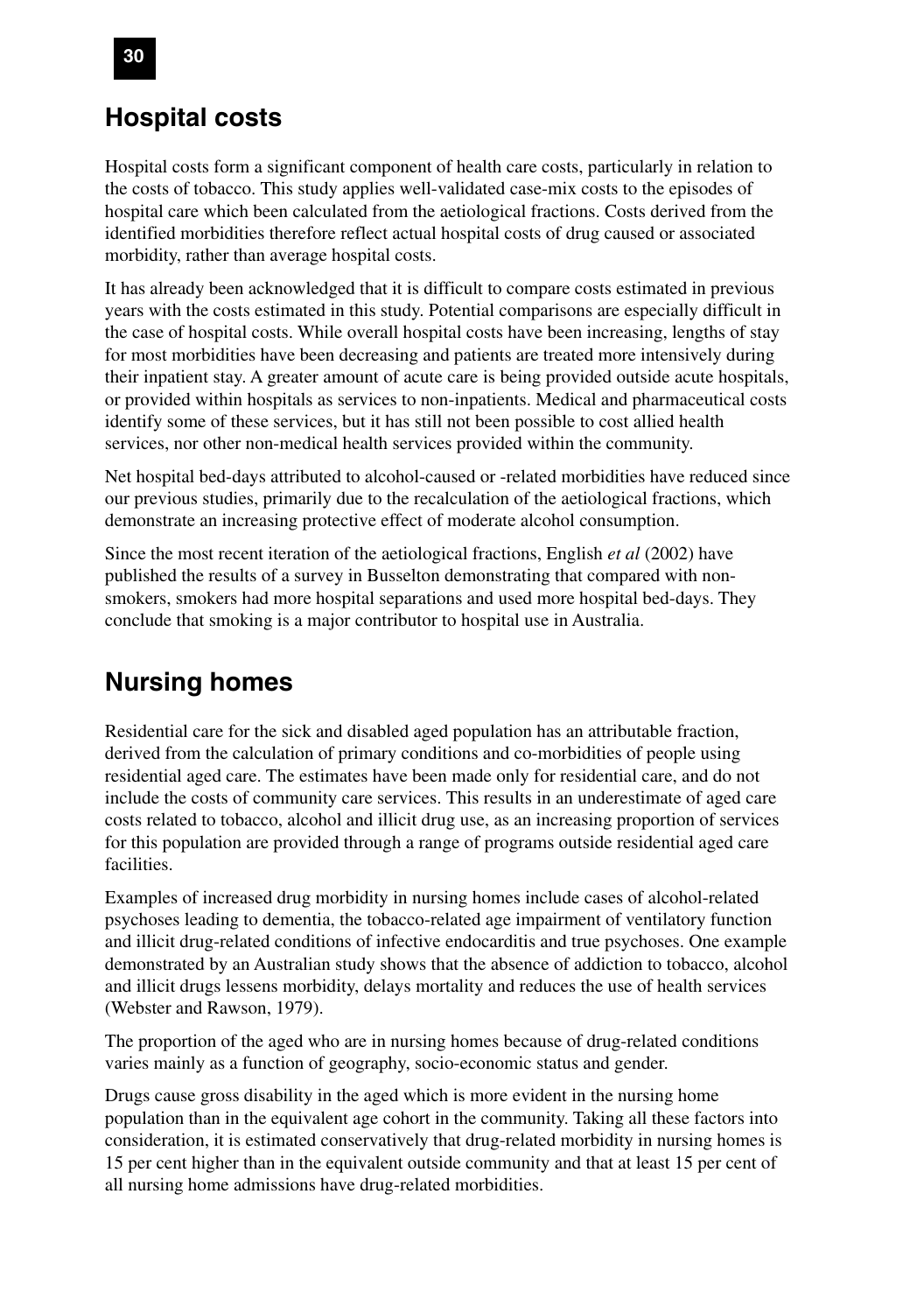# **Pharmaceuticals**

The data presented in this section relate to the costs of selected pharmaceuticals prescribed for the treatment of drug-attributable conditions identified in the Ridolfo and Stevenson (2001), and for which hospital and medical services are provided. This is only a partial calculation since it does not include costs of non-prescribed (across-the-counter) drugs consumed in relation to tobacco- or alcohol-attributable conditions, and it has only costed those included in the highest volume Pharmaceutical Benefits Scheme (PBS) drugs.

As discussed previously, an increasing component of treatment and care is provided on a non-inpatient basis, and the estimated costs presented below apply only to pharmaceuticals provided outside the hospital sector. In-patient pharmaceutical costs are incorporated in DRG hospital costs.

As this calculation applies only to prescribed pharmaceuticals to maintain or improve health status for tobacco- and alcohol- attributable conditions, it does not include the costs of abuse or misuse of pharmaceuticals. We recognise that such abuse has significant economic impact, but it has not been possible to calculate those costs.

# **Ambulance costs**

The ambulance costs reported here refer only to ambulance attendances relating to illicit drugs, that is to heroin overdoses. The estimates are derived primarily from two studies, Dietz *et al* (2000) and Degenhardt, Hall and Adelstein (2001). Dietz *et al* studied ambulance attendance at heroin overdoses in Melbourne for three months in 1997-8 and included an estimate of cost per call out. Degenhardt, Hall and Adelstein reported numbers of ambulance call-outs to suspected overdoses in New South Wales from July 1997 to June 1999. This study included only persons on whom the drug protocol was used, and to whom naloxone was administered. It is, therefore, a very conservative estimate.

From the data provided in these two studies it was possible to estimate an Australian total cost for ambulance attendances relating to illicit drugs, although this is almost certainly an underestimate. These costs are borne by State governments.

A third study, Bammer *et al* (1995), used ambulance call-out records to identify attendance at heroin overdoses in the Australian Capital Territory between 1990 and 1993. This study did not provide data suitable for costing purposes, but made useful recommendations for future data collection and research.

It has not been possible to identify ambulance costs for tobacco- and alcohol-related morbidities, with the exception of the Bureau of Transport Economics report of alcoholattributable ambulance services which appears as a component of drug-attributable road accident costs (see Table 23).

## **Fires caused by smoking**

There is significant evidence that smoking and its associated activities can cause fires. Quantitative evidence for this assertion in Australia comes from research conducted by the Queensland Fire and Rescue Service, which attributes 1.9 per cent of all fires to smokers' materials (excluding matches and lighters). The QFRS also estimates the value of property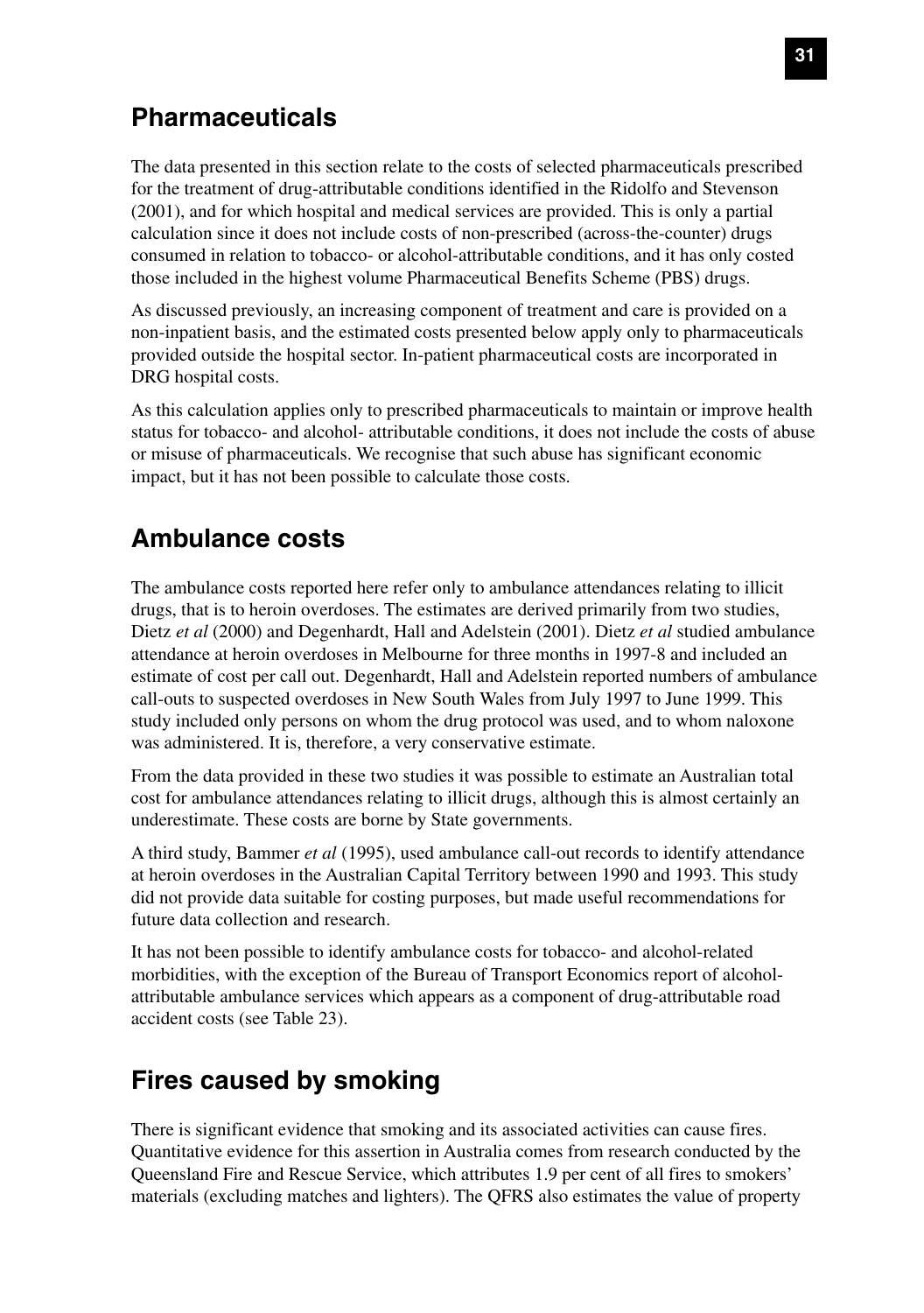

damage caused by fires (although it does not list the value of damage by vegetation-only fires).

Assuming that Queensland fire experience reflects that of the rest of Australia, it is possible to estimate average smoking-attributable property damage for Australia as a whole. If it is further assumed that the cost of attendance at a smoking-attributable fire can be represented by the average cost of all attendances, it is also possible to estimate aggregate smokingattributable fire service costs.

Australia-wide data on numbers of fires and expenditures on fire services are derived from the *Report on Government Services 2000* (Steering Committee, 2000, Attachment 10A). In some of its fire service-related calculations for this publication the Productivity Commission appears to have adopted analogous averaging procedures to those adopted here.

Ridolfo and Stevenson (2001) identify separately tobacco-attributable fire injuries, deaths and hospital beddays, from which it is possible to calculate medical, hospital and nursing home costs. Health costs in this category predominantly reflect the costs of burn injuries caused by fires in bedding and furniture after smokers fall asleep with lighted cigarettes. It also becomes possible to estimate the impact of smoking-attributable fires on labour output in the workplace and in the home, and on lives lost.

Since fire costs do not include valuation of public property damage, such as national parks, loss of animals and of amenity during bush regeneration, they represent conservative estimates of the costs of fires resulting from smoking.

# **Litter**

Costs of litter associated with drug abuse are both tangible and intangible, and apply to each category of drug. Costs are borne by governments, particularly State and Local Governments, and by individuals. There are a number of surveys documenting types and amounts of environmental litter, but none of these studies enable the resource costs or the intangible costs to be identified.

Litter caused by smoking predominantly consists of cigarette butts and cigarette packets which have been thrown away, swept into storm-water drains, or recovered during environmental clean-up days. These costs are not borne by the litterers.

Litter costs associated with alcohol include discarded bottles, cans, ring-pulls, and broken glass. Together with tobacco litter, such litter is ugly, and the presence of litter diminishes the value of scenery, bushland and coasts.

Litter costs attributed to illicit drugs relate to drug paraphernalia, including syringes, and like broken glass comprise a considerable public health hazard. Most of these costs can be substantially reduced through public education and enforced regulation, but it has not been possible to estimate the costs of litter, let alone effective interventions.

# **Road accidents**

The estimates of drug-attributable road accident costs presented here are based on Bureau of Transport Economics (BTE) estimates of aggregate road crash costs in Australia in 1996 (Bureau of Transport Economics, 2000). As a result of changes in methodology and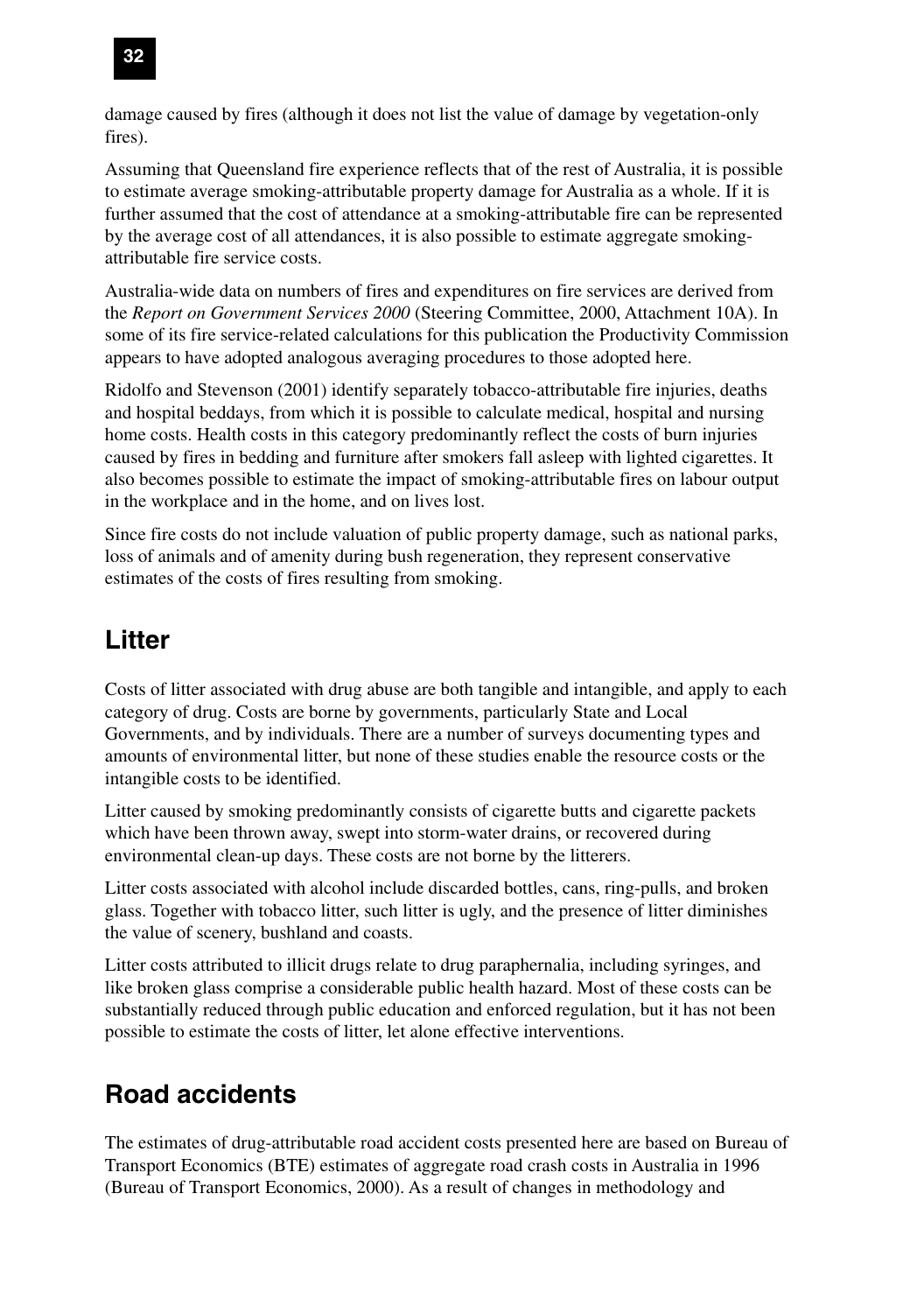coverage compared with earlier reports, the 1996 BTE estimates are not directly comparable with earlier estimates (Bureau of Transport Economics, 2000, Table 7.3).

There has for many years been clear evidence that a significant proportion of road accidents is attributable to the consumption of alcohol (Ridolfo and Stevenson, 2001, p.30). Evidence is also now emerging of a causal link between illicit drug use and motor vehicle accidents (Ridolfo and Stevenson, 2001, p.86). There appears to be no convincing evidence that road accidents are causally linked to tobacco consumption. The aetiological fractions presented by the AIHW study, adjusted in the case of illicit drugs to take account of later data (see Austroads Working Group, 2000), are used to estimate the proportions of road accident costs calculated by the BTE which are attributable to abuse of alcohol and illicit drugs. The 1996 estimates are factored to 1998-9 values by use of the Australian National Accounts implicit price deflator for total final consumption expenditure and by the estimated change in the number of road accidents over the period.

However, some categories of road crash costs are calculated by the BTE on a different basis from that used in this study, since the concepts of cost adopted in the two studies differ. In essence, the BTE study uses a human capital approach while the present study uses a demographic approach (for an explanation of this distinction see the section above on *Demographic and Human Capital Approaches*). For costs which are fully borne in the year in which the crash takes place (for example, vehicle repairs and the provision of ambulance services) the distinction has no significance. For others, where costs are ongoing into the future (for example, medical/ rehabilitation services and long term care), this study adopts a different estimation methodology from that of the BTE.

The BTE study estimates road crash costs in the following categories:

#### **Human costs**

Medical Ambulance Rehabilitation \* Long term care \* Labour in the workplace \* Labour in the household  $*$ Quality of life \* Legal Correctional services Workplace disruption Premature funerals Coroner

#### **Vehicle costs**

Repairs Unavailability of vehicles Towing

#### **General costs**

Travel delays Insurance administration Police Non-vehicle property damage Fire and emergency services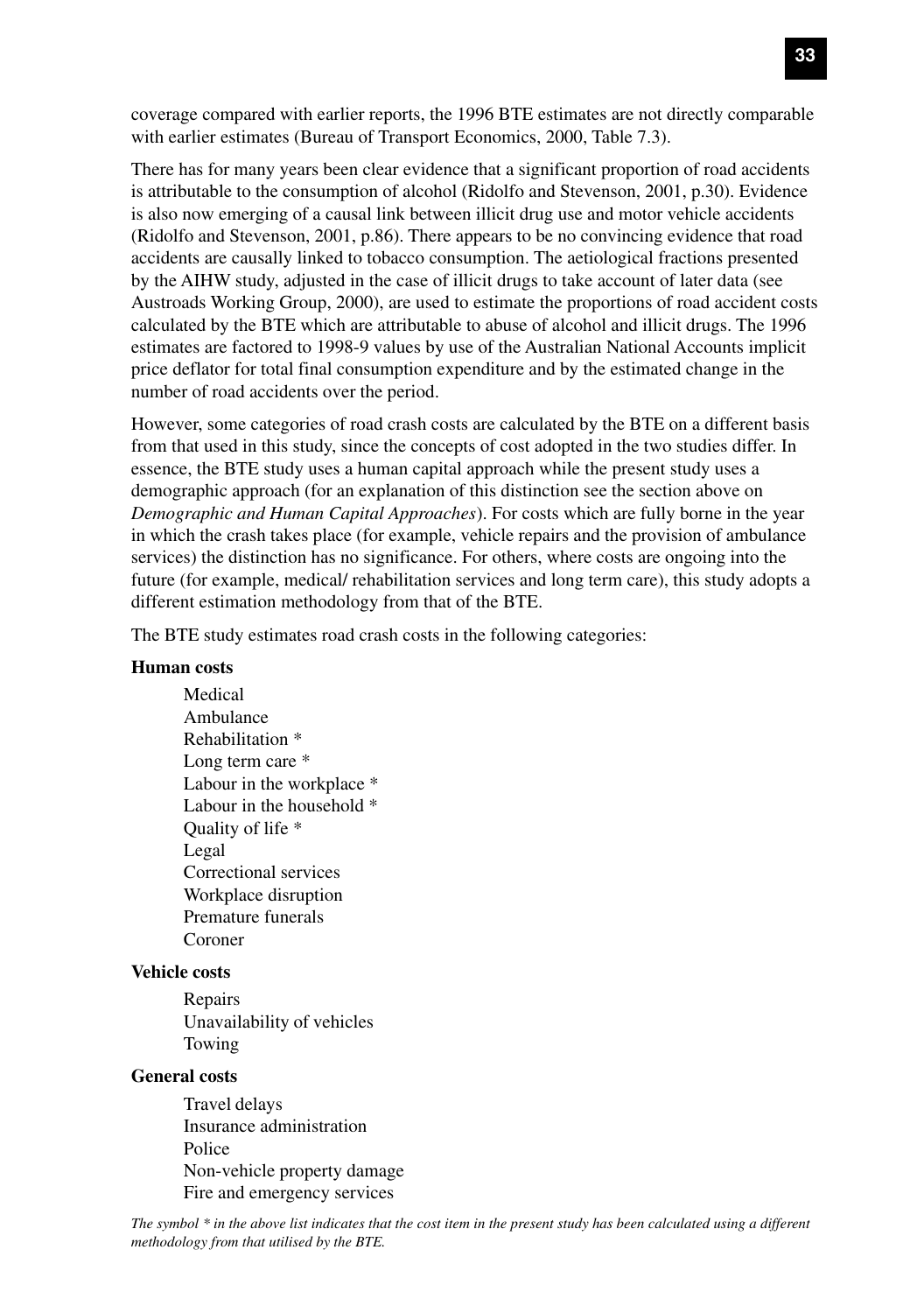

For its estimates of drug-attributable hospital costs, labour in the workplace, and labour in the household the present study uses data derived from Ridolfo and Stevenson (2001). These data are more up-to-date than those used in the BTE study.

It is assumed in this study that all legal costs are incurred in the year in which the crash occurs. This assumption yields results close to reality since crashes in a given year may not be fully legally processed in that year but, in compensation, some legal costs will be resulting from crashes occurring in previous years.

The BTE study calculates the value of the quality of life lost as a result of death or injury by reference to compensation payments from the Victorian Transport Accident Commission. The approach of the present report to the valuation of life is to adopt the willingness-to-pay approach discussed below. However, the BTE estimate for the loss of quality of life resulting from road accident injuries is accepted on the assumption that all such costs are borne in the year of the accident. Again, as with legal costs, this assumption yields results close to reality. Pain and suffering resulting from crashes in a given year may extend into future years but, for the same reason, some pain and suffering resulting from crashes in previous years will carry over into the year under review.

# **The valuation of life**

Drug abuse causes premature deaths. How to value the costs to the community of these deaths is the subject of considerable debate in the economic literature.

When a life is lost prematurely the community bears two types of social costs – the loss of productive capacity (a tangible cost) and the psychological effects borne by the deceased and others (an intangible cost). There is a school of thought which argues that, if people are dead, they can be bearing no costs. However, most people clearly wish to postpone death as long as possible and so, just as clearly, have the opinion that premature death is undesirable (and thus, in economic terms, is costly to them).

Valuing the loss of productive capacity is known as the human capital approach. It involves estimating the loss of the future stream of productive capacity and expressing it as a presentday value by the application of an appropriate discount rate. The psychological costs of premature death are estimated using the willingness-to-pay approach, in which researchers identify how much people would be willing to pay to reduce the risk of death in a particular period of time (death not being permanently avoidable). Generally, intangible costs (in this case, willingness-to-pay) are more difficult to value than tangible costs, for which conventional markets (and so market prices) exist. However, the human capital approach has to confront the significant difficulty of choosing an appropriate discount rate. The two approaches are discussed in Bureau of Transport Economics (2000, chapter 3).

If the human capital approach is adopted, premature deaths of people of above workforce age are, by implication, considered to have no social cost since no productive capacity is lost. Indeed some "benefits" could be considered to accrue to the community as a whole since the resources which would have been needed to supply the consumption needs of the deceased are saved. However, the community by many actions (including the allocation of substantial health care resources to the aged) demonstrates clearly that it believes that the lives of people of beyond work force age still to be of value. Thus, while it is important to value the loss of productive capacity, to ignore the psychological costs valued in a willingness-to-pay approach would produce a totally misleading estimate of the social cost of premature deaths.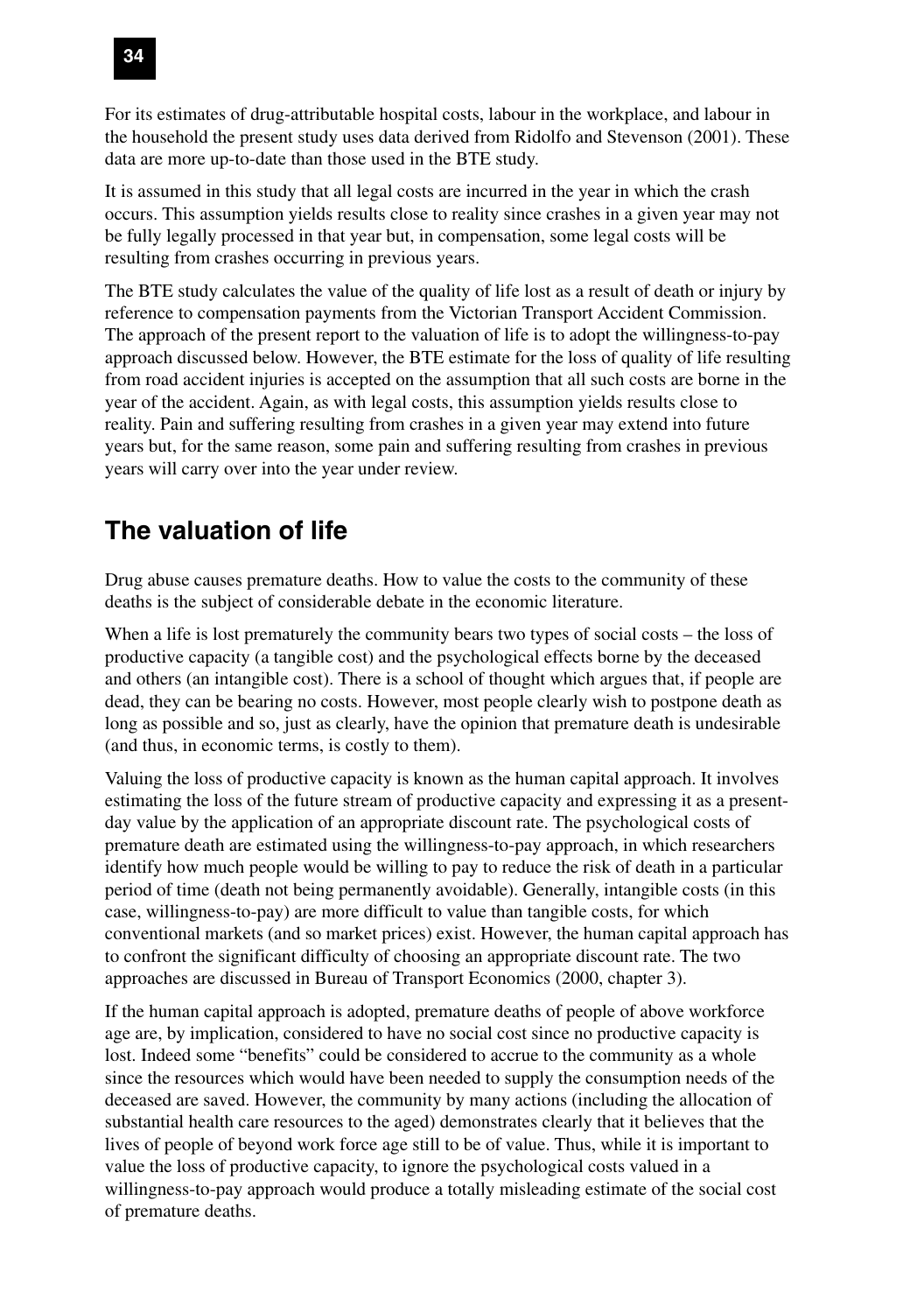The present study values the drug-attributable loss of productive capacity in the year under study (a tangible cost) together with the psychological costs of premature death. Consistent with the demographic approach adopted here, the study estimates the value of the loss of one year's living, not the value of a lost life (which can involve the loss of many years of living).

The Bureau of Transport Economics (2000) refers to a range of international willingness-topay estimates of the value of life. It indicates that a reasonable valuation of a lost life in Australia in 1996 would be \$2m., which is at the low end of the range of international estimates. In this study this figure is adjusted to 1998-9 prices by the Australian National Accounts implicit price deflator for consumption expenditure and converted to the value of a year's living by reference to the average life expectancy of the Australian population (Australian Bureau of Statistics, *Deaths 2000*, Table 7.35).

The average intangible value of the loss of one year's living in 1998-9 prices was calculated to be \$46,894.

# **Pain and suffering**

As reported in our previous studies, pain and suffering attributable to road accidents remains the single component of total drug-attributable pain and suffering to which we are able to assign a monetary value. This estimate is derived from the research reported in the Bureau of Transport Economics (2000), but it does not appear possible to extend this estimate to other areas of drug abuse.

Easton (1997) in his New Zealand study has estimated that intangible morbidity costs are of similar order of magnitude to mortality costs. While data are not available to make similar calculations for Australia it is recognised that the results presented here represent a considerable underestimate.

While pain and suffering due to illness and death resulting from drug abuse are intangible costs, with no resource or budgetary impact, they are nevertheless important, and it is hoped that future research will enable further estimates to be made.

## **Research, education and drug program costs**

It has been argued that expenditures on areas such as drug-related education programs or research projects represent the effects of public decisions to reduce abuse rather than the direct effects of use and should be excluded from abuse cost estimates. The *International Guidelines for Estimating the Costs of Substance Abuse* (Single *et al*, 2002) recommend that these costs, although considered relevant to a study of drug abuse costs, should be presented separately as policy costs rather than incorporated in the abuse cost estimates. The present study adopts the criterion that expenditures on prevention of drug abuse and on research concerning appropriate interventions can be seen as discretionary, but that expenditures on the interventions themselves should not treated as discretionary. However, the role of law enforcement certainly includes a significant preventive component, although disaggregation for the purposes of cost estimation does not seem possible.

At the time of the production of Collins and Lapsley (1996), information on drug-related research and education costs was reasonably easy to obtain from Commonwealth Department of Health internal records. The Commonwealth made payments to the States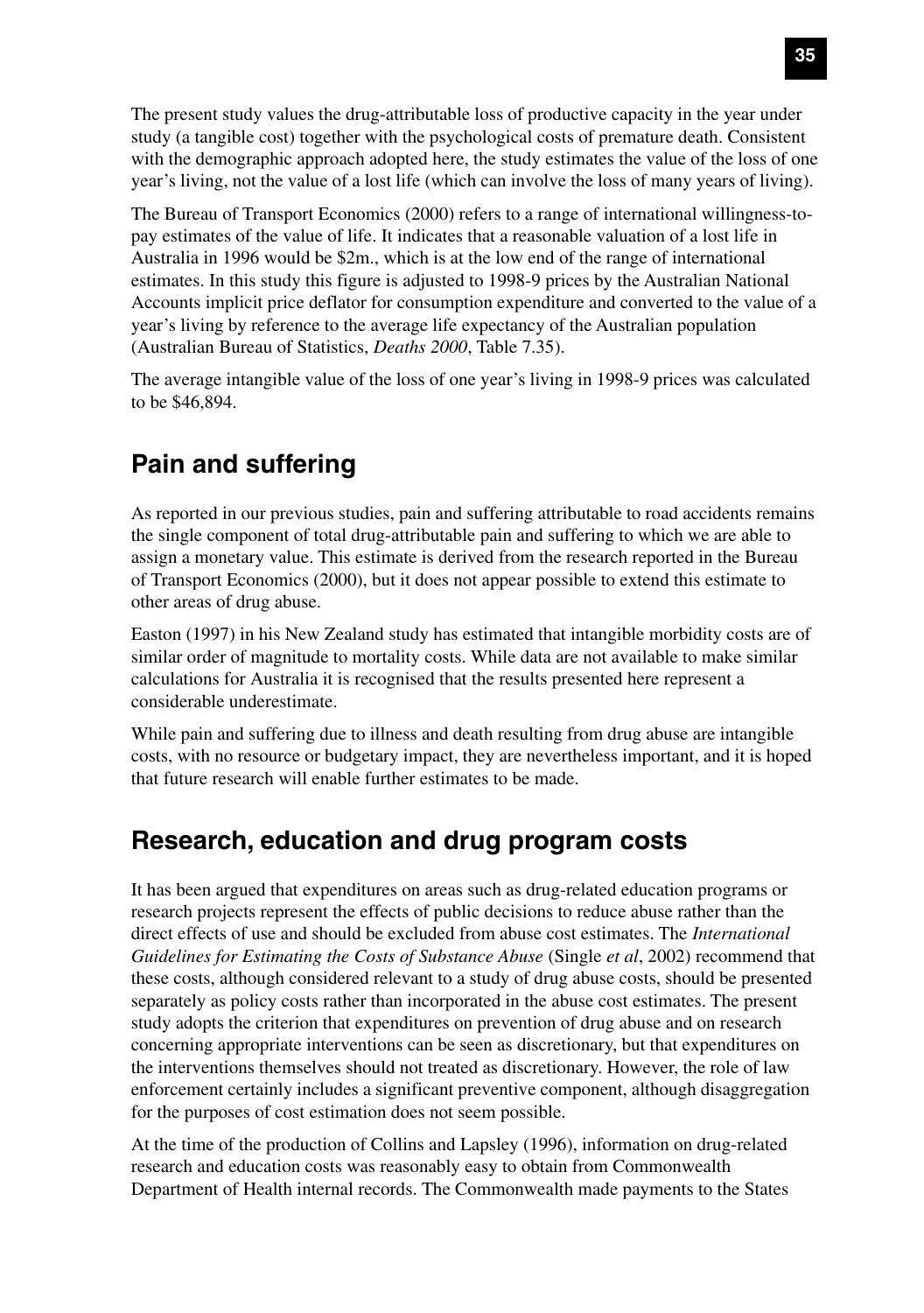

and Territories through cost-sharing arrangements, and internal processes within the Department separately identified different allocations.

Since that time the ability to estimate these expenditures has declined as the Commonwealth now has different arrangements for making payments to States and Territories. These arrangements no longer separate funding for drug strategy activities from other public health activities. The Commonwealth requires outcome-based reports for this funding rather than information on acquittal of funds. In addition, accounting changes within the Commonwealth Department of Health mean that it no longer separates the funding stream in the previous manner, with consequent difficulties for the attribution of funds to different activities.

In principle, acknowledgement should also be made of expenditures on drug-related research and education by the law enforcement, customs and education sectors. It seems likely that the effort from these agencies is increasing but the information necessary to estimate drug-related expenditures by these bodies is not published, and probably not collected.

The Australian Bureau of Statistics, in its publication on sources of Australian data on illicit drug use, has acknowledged the difficulty of obtaining data on drugs research and education expenditures. It refers to the only published source of such data - a survey of government expenditure on drug programs and services by the Alcohol and Other Drugs Council of Australia (Crosbie and McNiven, 1999) and comments:

The paper contained data on Commonwealth, State and Territory Government expenditure specifically for drug programs and services through health departments and drug authorities. However, figures were for all drug programs and services, with no distinction between alcohol, tobacco and other drugs, including illicit drugs, and the comparability of data between States was problematic.

*Australian Bureau of Statistics, Illicit Drug Use, Sources of Australian Data, 2001 (4808.0, p 43).*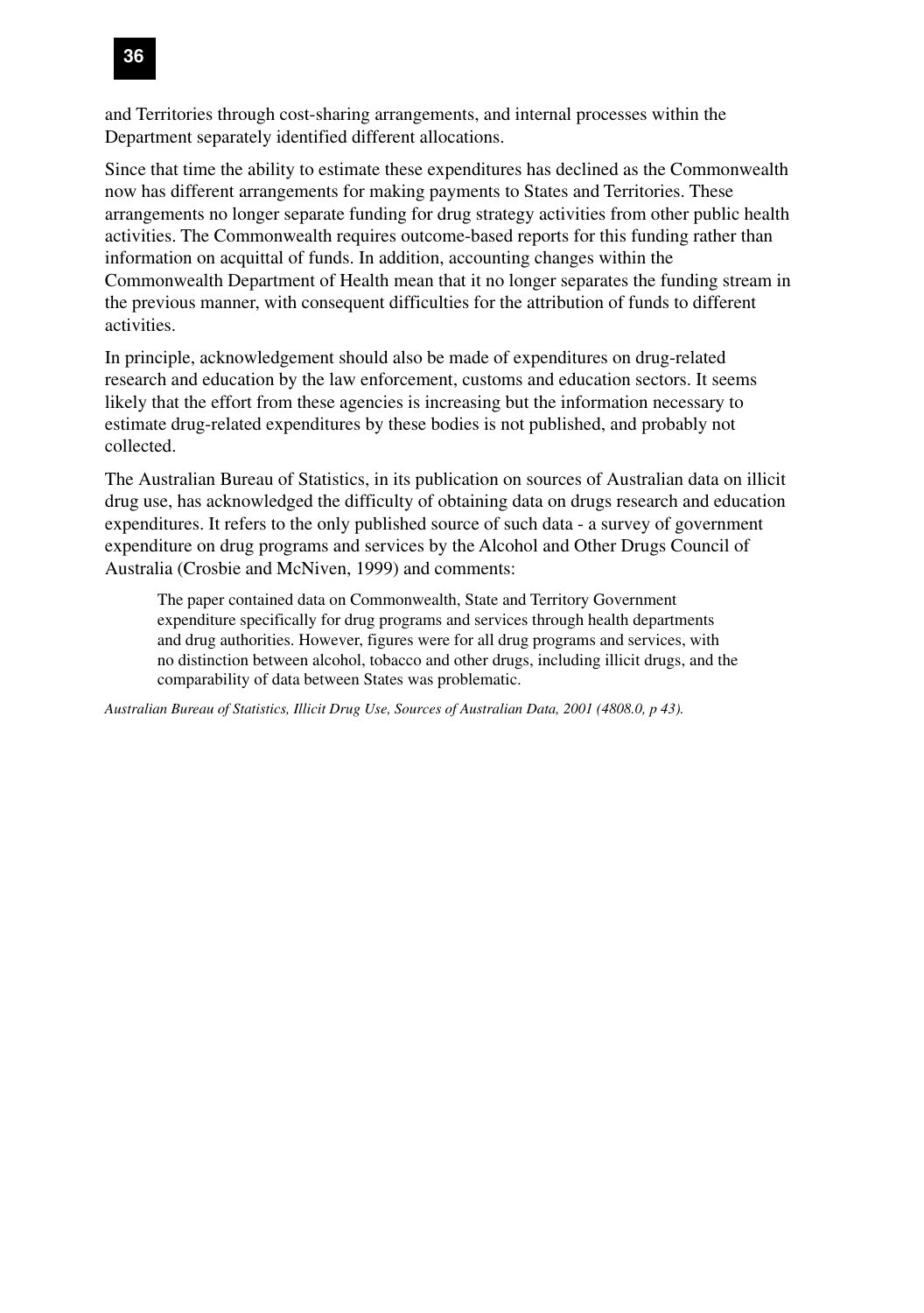# **4. Estimation of drug-attributable crime costs**

This study presents the first estimates of the costs of drug-attributable crime in Australia. Since the production of Collins and Lapsley (1996), which attempted to estimate the costs of only a minor proportion of drug-attributable crime, important new data sources have appeared which for the first time make feasible a reasonably comprehensive exercise.

It is important at the outset to stress that such a study should estimate only those crime costs where a causal connection can be demonstrated between drug consumption and crime commission. A mere association between the two is insufficient for the purposes of this study. To confuse association with causation would result in a vast overestimate of the costs of drug-attributable crime.

# **Models of the drugs-crime relationship**

There are four models which explain different causal roles for illicit drugs and alcohol in relation to the commission of crime (see Pernanen *et al*, 2000 and 2002).

- 1. The pharmacological or intoxication model. The assumption of this model is that drug intoxication encourages the commission of crimes which would otherwise not have been committed. In alcohol studies, this model is frequently referred to as the "disinhibition" model.
- 2. The economic means model. This model concerns crimes which are committed to fund the acquisition of illicit drugs or alcohol.
- 3. The systemic model. This model concerns crimes which result from involvement in the illegal economy related to drugs. It relates to crimes committed, for example, in selling drugs, collecting drug debts or fighting over drug territory.
- 4. The substance-defined model. This model relates to actions which are defined as being criminal by laws which regulate drug use. Examples of such crimes include drinkdriving, drug manufacture and trafficking, and drug possession. All crimes explained by this model will, by definition, have a drug-attributable fraction of 100 per cent. Pernanen *et al* (2002) exclude this type of crime from their calculation of drug crime-attributable fractions on the grounds that drug use does not cause the crime event. The implication here seems to be that only drug-defined crimes committed by dependent drug users should be incorporated in the attributable fractions. This would imply, for example, that drug manufacturing, importing or dealing by a non drug dependent person should not be accounted for in the attribution factors. We are not in agreement this aspect of the Pernanen *et al* approach and so, in common with most of the literature, we treat the drugattributable fraction for this type of crime as 100 per cent.

Calculations of crime attributable fractions are complicated by the fact that some overlap can be expected between the positive cases in the four models in any population.

A certain proportion of individuals who committed a crime under drug intoxication were also driven by the motive to get more drugs for personal use, for instance (so as to prevent their supply from running out). In a similar way, some individuals who used violence to collect a drug debt for themselves or for someone else in the distribution chain did so in order to get drugs or the means to buy drugs for personal use.

*Pernanen et al (2000, p.55)*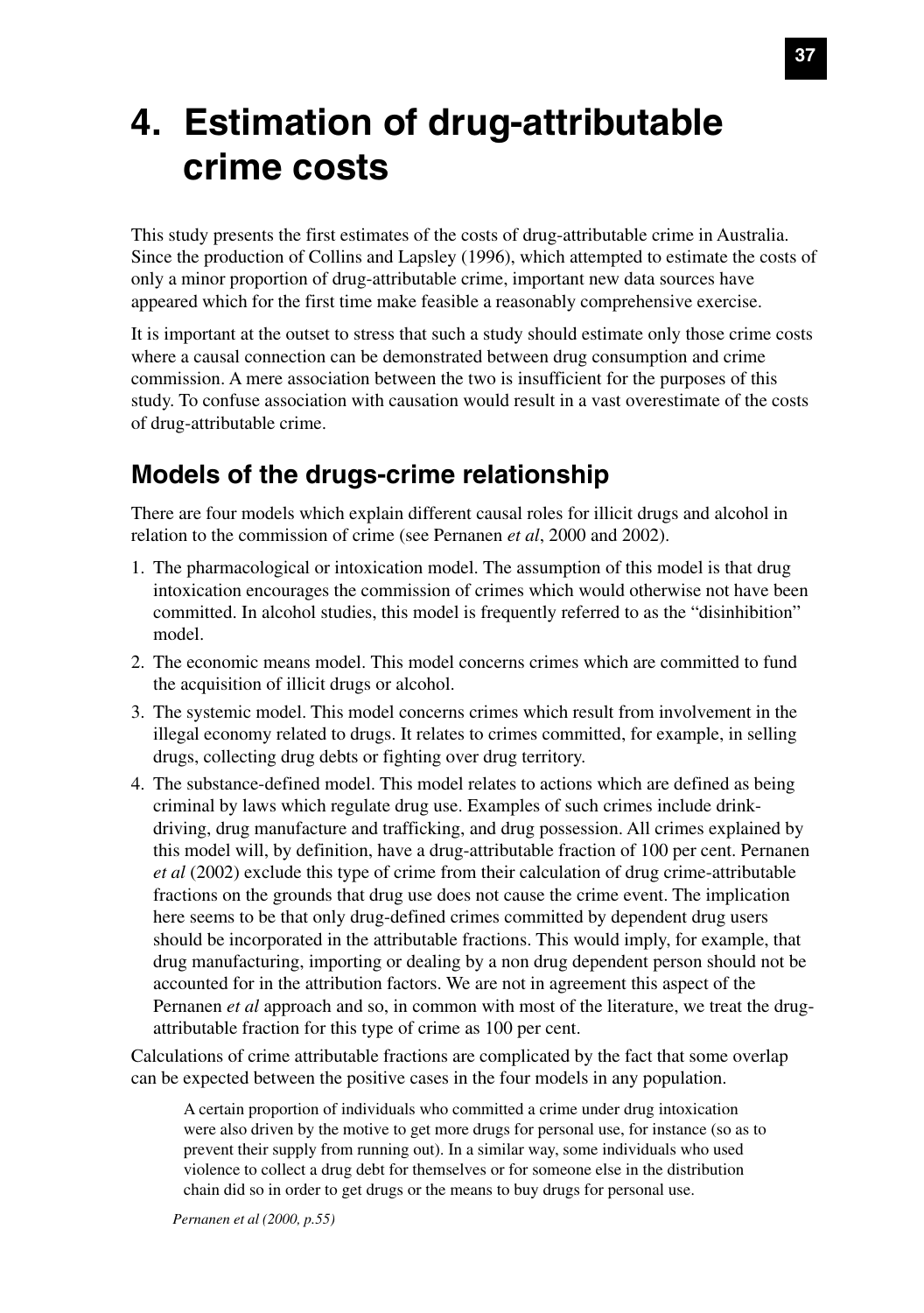## **Methodology**

The basic methodology is to evaluate the total costs of a particular activity (for example policing or incarceration) and then to estimate the proportion of these costs causally attributable (as opposed to related) to drug use. Thus the fundamental data needs are

- Aggregate cost data, and
- Attributable fractions.

A variety of sources are used to derive data on aggregate costs, though undoubtedly the most valuable sources are the *Reports on Government Services* by the Steering Committee for the Review of Commonwealth/State Service Provision*.*

Attributable fractions have been developed for this study by the Australian Institute of Criminology (AIC) and their derivation is fully explained in Appendices C and D. Attributable fractions for prisoners are derived from the AIC DUCO (Drug Use Careers of Offenders) survey data and for police detainees are derived from the AIC DUMA (Drug Use Monitoring in Australia) survey data. DUCO examines the lifetime offending and drug use careers of adult sentenced male inmates in four Australian jurisdictions. The DUMA collection provides illicit drug use information on people who are detained and brought to a police station, from an ongoing survey of four specific sites.

Table 12 presents details of the prisoner attributable fractions (derived from DUCO data) and Table 13 presents details of the attributable fractions for police detainees (from DUMA).

|                              | Violent       | <b>Property</b> | <b>Drug</b><br><b>Offences</b> | Traffic<br><b>Offences</b> | <b>Breaches</b> | <b>Disorder</b> | <b>Drink</b><br><b>Driving</b> | <b>Other</b>  |
|------------------------------|---------------|-----------------|--------------------------------|----------------------------|-----------------|-----------------|--------------------------------|---------------|
|                              | $\frac{0}{0}$ | $\frac{0}{0}$   | $\frac{0}{0}$                  | $\frac{0}{0}$              | $\frac{0}{0}$   | $\frac{0}{0}$   | $\%$                           | $\frac{0}{0}$ |
| <b>Illicit drugs only</b>    | 10.8          | 23.4            | 100.0                          | 8.4                        | 15.2            | 6.3             | 0.0                            | 15.9          |
| <b>Alcohol only</b>          | 11.0          | 4.1             | 0.0                            | 12.8                       | 12.7            | 12.6            | 100.0                          | 11.4          |
| Alcohol and<br>illicit drugs | 12.6          | 9.4             | 0.0                            | 6.8                        | 10.8            | 6.3             | 0.0                            | 17.4          |
| <b>Neither</b>               | 65.5          | 63.1            | 0.0                            | 72.0                       | 61.4            | 74.8            | 0.0                            | 55.3          |
| <b>Total drugs</b>           | 34.5          | 36.9            | 100.0                          | 28.0                       | 38.6            | 25.2            | 100.0                          | 44.7          |

**Table 12, Crime-attributable fractions (prisoners), by category of crime, 2001**

*Source: Australian Institute of Criminology (see Appendix C).*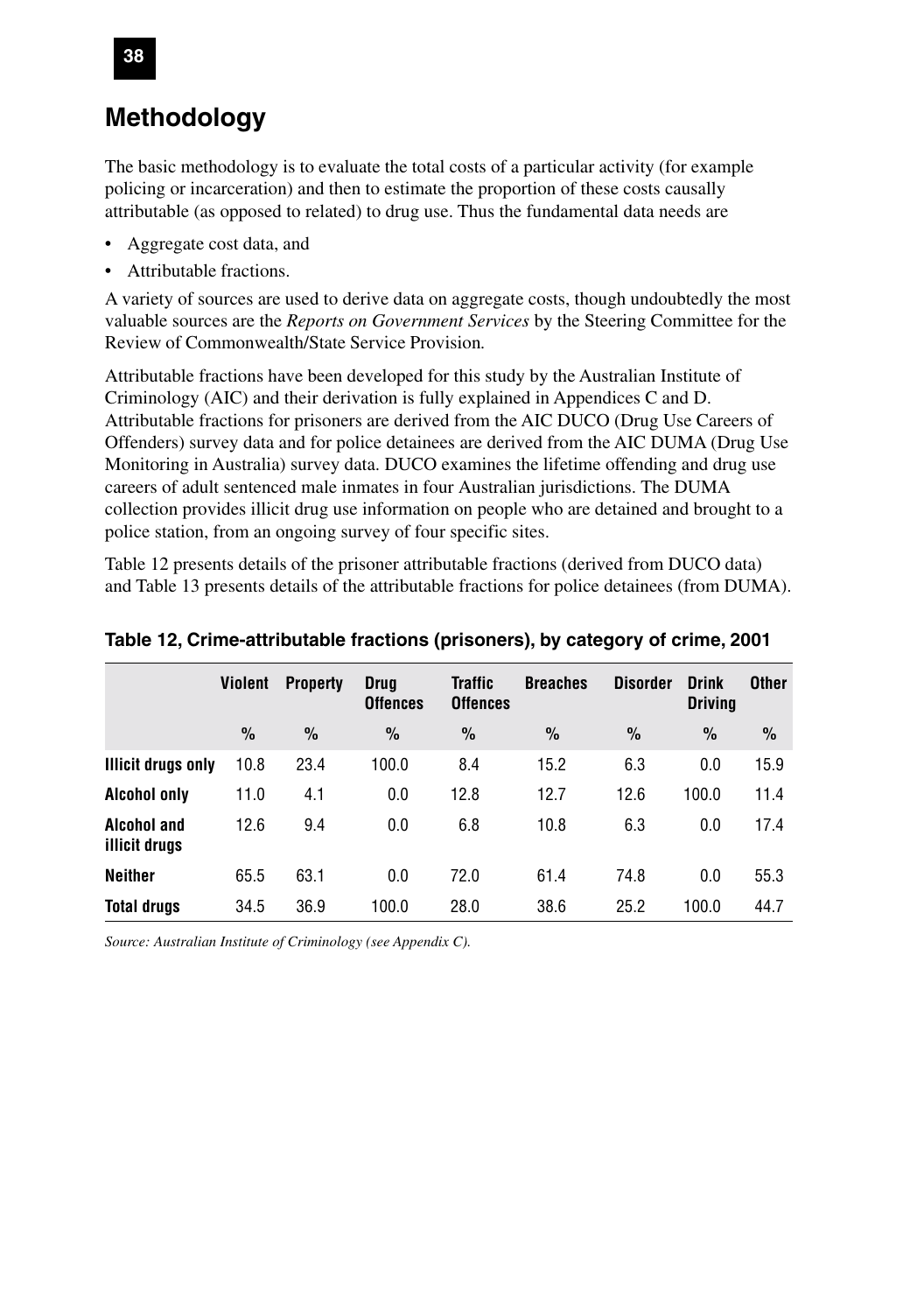|                              | Violent       | <b>Property</b> | <b>Drug</b><br><b>Offences</b> | <b>Traffic</b><br><b>Offences</b> | <b>Breaches</b> | <b>Disorder</b><br><b>Driving</b> | <b>Drink</b>  | <b>Other</b>   |
|------------------------------|---------------|-----------------|--------------------------------|-----------------------------------|-----------------|-----------------------------------|---------------|----------------|
|                              | $\frac{0}{0}$ | $\%$            | $\frac{0}{0}$                  | $\frac{0}{0}$                     | $\frac{0}{0}$   | $\frac{0}{0}$                     | $\frac{0}{0}$ | $\frac{0}{0}$  |
| <b>Illicit drugs only</b>    | 27            | 43              | 100                            | 17                                | 16              | 9                                 | 0             | 8              |
| <b>Alcohol only</b>          |               | 2               | 0                              | 2                                 | 5               | 15                                | 100           | $\overline{4}$ |
| Alcohol and<br>illicit drugs | 3             |                 | 0                              | 0                                 | 0               | 0                                 | 0             | 2              |
| <b>Neither</b>               | 63            | 54              | 0                              | 81                                | 79              | 76                                | 0             | 86             |
| <b>Total drugs</b>           | 37            | 46              | 100                            | 19                                | 21              | 24                                | 100           | 14             |

**Table 13, Crime-attributable fractions (police detainees), by category of crime, 2001**

*Source: Australian Institute of Criminology (see Appendix D).*

A complication in the derivation of attributable fractions for alcohol from DUMA is explained in Appendix D. The problem is that DUMA questions concerning the causation for their criminal behaviour specifically exclude alcohol. It is, however, possible to produce a range of values within which actual attributable fractions will almost certainly lie. In common with the conservative approach to estimation which is adopted in this paper, the lower bound estimates are used in the calculations and these are the values which are presented in Table 13. Section 6 presents an indication of what would be the impact upon the estimates of drug-attributable policing and crime costs of the application of the upper bound attributable fractions.

To illustrate the meaning of these fractions consider Table 12. Of all violent offences for which prisoners are incarcerated, 10.8 per cent are estimated to be causally attributable to the consumption of illicit drugs and 11.0 per cent attributable to alcohol, with drugs in total explaining 34.5 per cent of violent crime. A complication thrown up by this table is that some component of crime is causally attributable jointly to alcohol and illicit drugs (in the case of violent crime 12.6 per cent). It is not possible meaningfully to disaggregate these joint fractions back to the individual drugs.

In the calculations for this research all drug offences are assumed to be attributable to drugs (the fraction is 100 per cent) and all drink-driving is assumed attributable to alcohol.

It should be noted that the fractions presented in the above two tables apply to a single year, while the strength of the associations could change from year to year.

In both the above tables the counting rule of most serious offence is used, as it is used in Australian Bureau of Statistics data (for example, *Prisoners in Australia*, 4517.0). However, this approach is likely to underestimate the extent of crime and could be distorting crime costs across policing, courts and prisons.

It has been observed from DUMA data that female detainees have much higher levels of illicit drug use than male detainees. Thus, the DUCO fractions, which have been calculated for males only, may understate the costs of crime attributable to female prisoners, who are also more likely to be incarcerated for drug offences.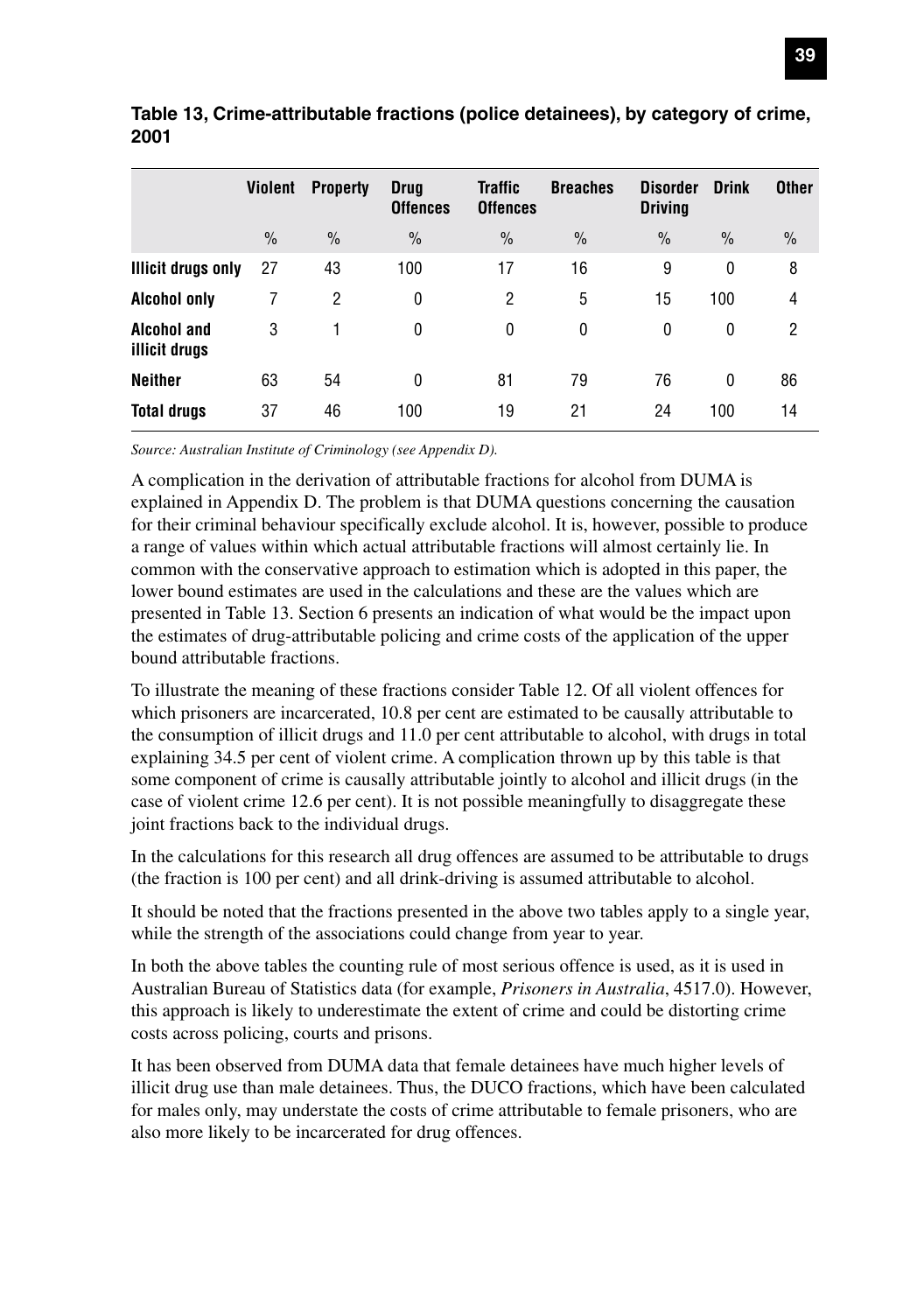# **Types of costs**

We now consider calculation methods for the various categories of crime costs.

### **Policing**

It has been suggested in the literature that law enforcement costs can be seen as similar to expenditures on drug prevention campaigns in that they are discretionary. This point is, in our view, invalid. Law enforcement costs would seem to be analogous to, say, health care costs. It would be possible for governments to make the decision to refuse to treat health problems resulting from drug abuse but this would be the reverse of societal expectations and Australian governments certainly do not choose to act in this way. There is no suggestion in the *International Guidelines* or in any published estimate of the social costs of drug abuse that health costs are discretionary and therefore should be ignored. Law enforcement costs appear no more discretionary in nature than health care costs. As a consequence, law enforcement costs have been included in the estimates of drug-attributable crime in the present study.

Steering Committee reports provide comprehensive cost data on policing at State and national levels. The data used are police expenditures net of receipts. These expenditures are allocated to the individual types of crime according to the proportions of detainee hours in police custody classified by most serious offence of detainee. These data are derived from the Australian Institute of Criminology National Police Custody Survey August 1995 (see Carcach and McDonald, 1997), the most recent national data on police detainees. Appropriate proportions of these expenditures, classified according to type of crime, are then assigned to types of drug-attributable crime according to the DUMA (detainee) attributable fractions.

Australian studies show that only around one third of police call-outs result in a crime being recorded. Our analysis implicitly assumes that the drug attributable fractions for police callouts not resulting in the recording of a crime are the same as for other call-outs.

### **Criminal courts**

Comprehensive cost data are provided by Steering Committee reports. The data used are expenditures net of receipts for all levels of criminal courts. They are allocated to the individual types of crime according to the proportions of police detainees classified by their most offence, data derived from the National Police Custody Survey (Carcach and McDonald, 1997). They are then allocated to drug-attributable crime according to the DUMA (detainee) attributable fractions.

### **Prisons**

Comprehensive cost data are provided by Steering Committee reports. The data used are prison expenditures net of receipts. They are allocated to the individual types of crime on the basis of data from the National Prisoner Census presented in the ABS publication *Prisoners in Australia* (4517.0) and to drug-attributable crime according to the DUCO (prisoner) attributable fractions.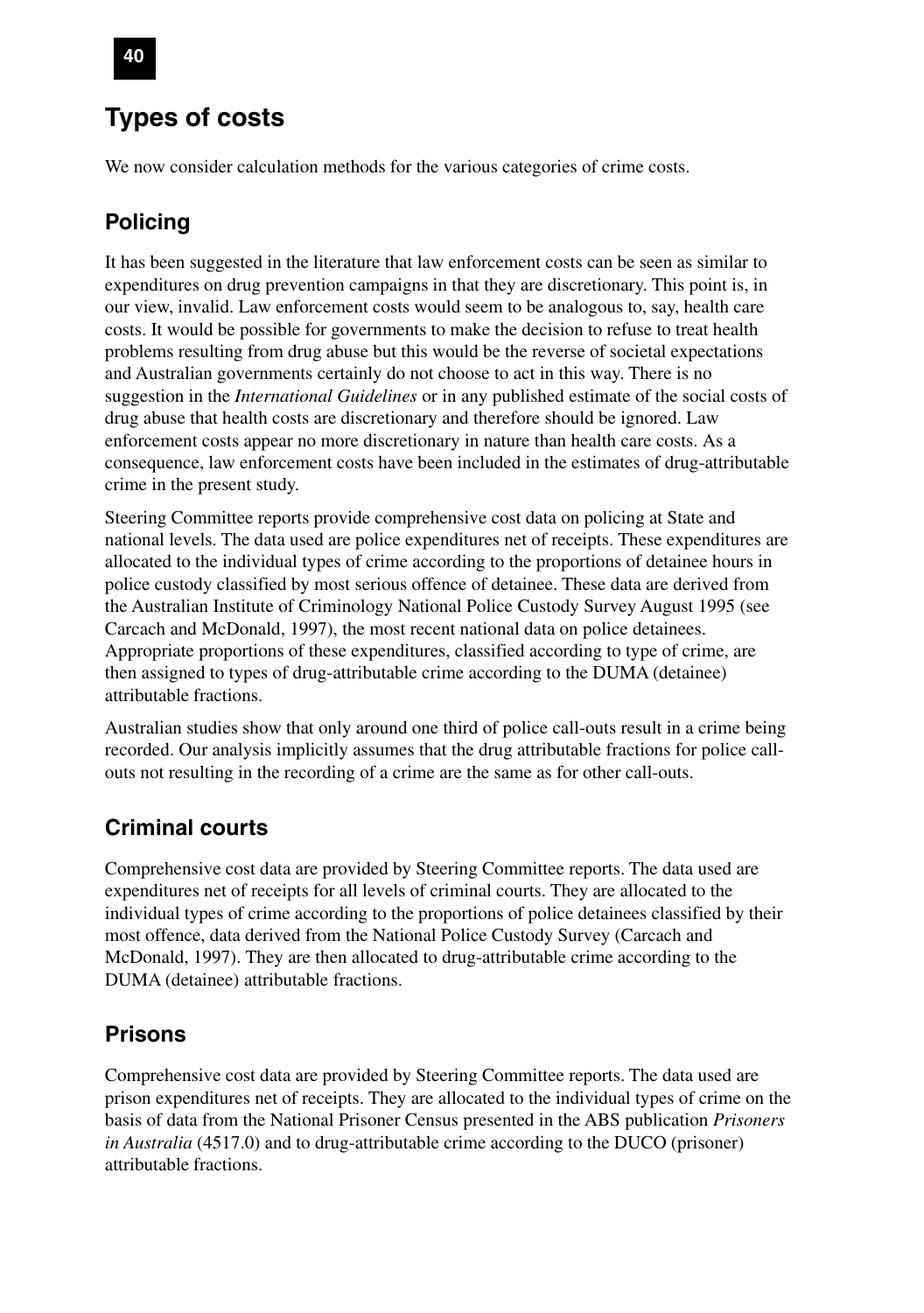### **Customs**

Services provided by the Australian Customs Service have a variety of simultaneous functions – border protection, immigration controls, prevention of smuggling, quarantine requirements and prevention of import of illicit drugs. In practice there appears to be no way to allocate joint costs between these various functions.

### **National Crimes Authority**

We were unable to identify any basis upon which it would be possible to identify the drugattributable component of NCA costs.

### **Forgone productivity of criminals**

If prisoners had not been incarcerated their labour would have been released for productive use. However, there is reason to suspect that such labour would not in all cases have been put to productive use. Using data from the National Prisoner Census it is possible to estimate the value in a free market of the potential output of prisoners if they were not currently incarcerated.

Since there are no data available on the number of people engaged in drug-attributable crime but not detained or imprisoned, it is not possible to estimate the potential value of their labour in productive employment.

### **Private security services and home security**

It would appear to be possible, from ABS data, to make very rough estimates of these types of costs. However, they are, in our view, discretionary prevention expenditures and so not relevant to this study.

### **Property theft**

Clearly a considerable amount of property theft is attributable to the consumption of alcohol or illicit drugs. However, conventional economic literature asserts that this type of theft does not represent a real loss to the community as a whole. Rather, as long as the property is not subsequently damaged or destroyed, it represents a redistribution of assets from the victims (or perhaps insurance company customers and shareholders) to the thieves and their customers. We do not accept this argument completely since in the process of theft and resale a significant proportion of the property value is lost. The value of the stolen property to the thief is, in almost all cases, less than its value had been to the victim of the crime. The difference between the two values represents a cost to the community as a whole.

An internal Australian Institute of Criminology paper (see Carcach *et al*) has estimated the value of property theft attributable to illicit drug consumption in 1991-2. No estimates are available for alcohol-attributable theft. The AIC paper produces estimates based on different estimation techniques ranging (in 1991-2 prices) from \$7,315m. to \$812m. We have used the lower figure as the basis for our estimates, so that it can confidently be asserted that this is at the bottom of the range of possible estimates. This figure takes no account of unreported crime, the extent of which is likely to be considerable. The figure has been updated to 1998-9 values by use of a national accounts implicit deflator.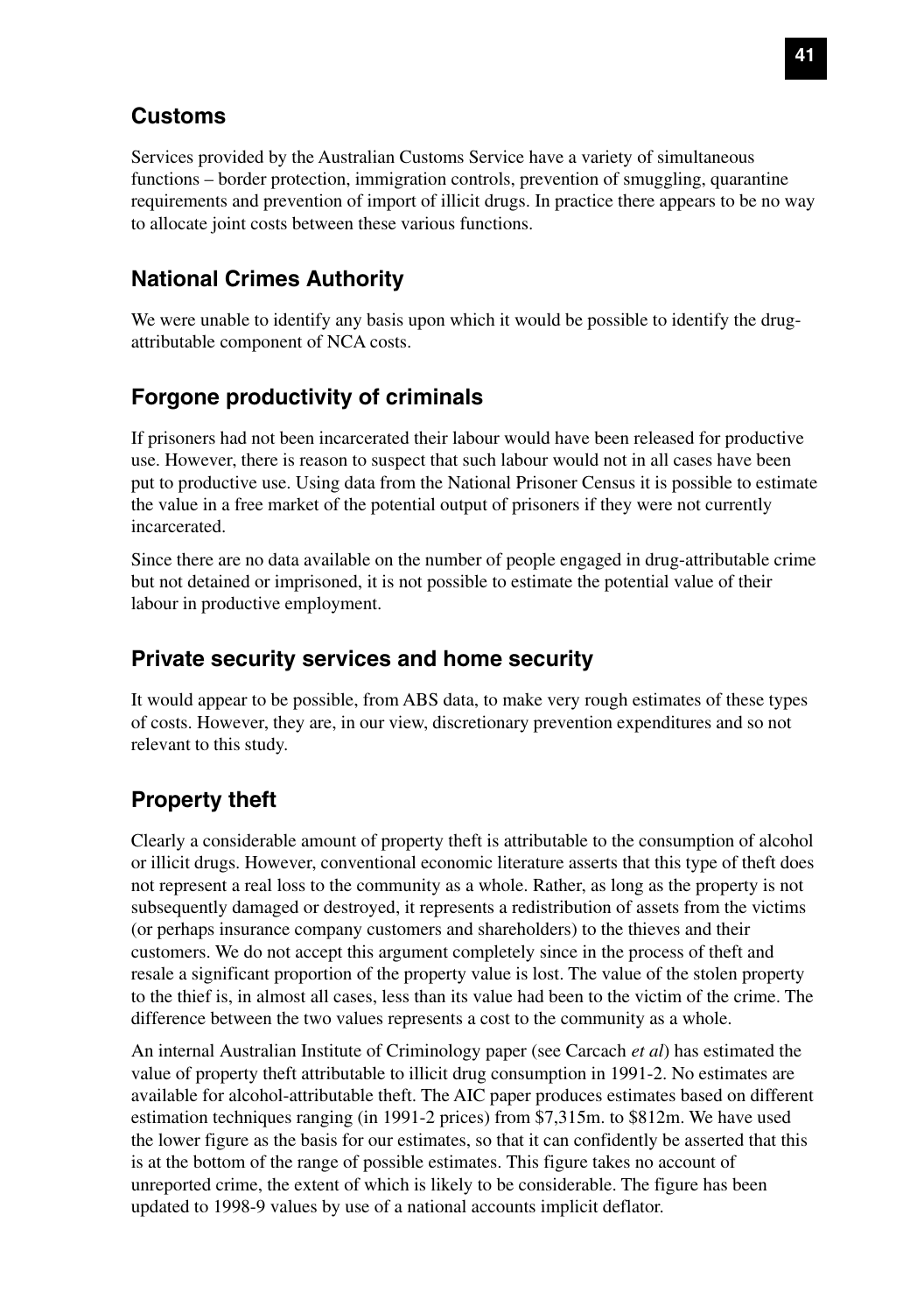

It is assumed, on the basis of information in Stevenson *et al* (1998), that property on the stolen goods market will raise about 30 per cent of its new value but in a legitimate second hand market would raise about 70 per cent of its new value. This indicates that theft causes social losses of about 40 per cent of the new value of property stolen. The AIC property value estimates are assumed to represent replacement value, not second hand value.

It was not possible to identify data on the basis of which the incidence of property losses (among individuals, business and government) could be estimated.

### **Violence**

Ridolfo and Stevenson (2001) provide evidence on deaths, hospital episodes and beddays resulting from alcohol-attributable violence and these have been applied to DRG data to yield hospital costs. From these data the full costs of such violence can be determined.

Matthews *et al* (2002) provide a detailed analysis of alcohol-related violence in Australia between 1991-2 and 1999-2000.

No such information on illicit-attributable violence is provided by Ridolfo and Stevenson. However, it is possible to determine the relativities between alcohol- and illicit drugattributable violence, and hence to estimate the social costs of such violence, by use of the violent crime attributable fractions discussed above.

### **Money laundering**

Money laundering has complex economic effects which are beyond the scope of this paper to analyse. AUSTRAC, the Australian Transaction Reports and Analysis Centre, in 1995 produced estimates of the extent of money laundering in and throughout Australia but there appears to be no basis on which it is possible to estimate the proportion of laundered money which is attributable to trafficking in drugs. The Australian Bureau of Criminal Intelligence (2000, p.112) confirms this conclusion.

### **Illegal sales of tobacco**

There is anecdotal evidence of a substantial Australian trade in "chop chop" – illegally manufactured tobacco. This tobacco can apparently be sourced from within Australia or illegally imported. The issue of the extent of this problem and its associated revenue loss is addressed in the Australian National Audit Office's 2002 report on the administration of tobacco excise by the Australian Taxation Office.

At this stage, the ATO has not been able to fully quantify the revenue loss that can be attributed to chop chop. The ATO's recent attempts to quantify the revenue loss has (sic) been based largely on the assumption that the increasing trends in the importation of cigarette tube and cigarette paper into the country since 1997 can be attributed to the increasing use of chop chop. The ATO acknowledges that several of its assumptions remain to be tested, and the gaps in the current information prevent it from obtaining an accurate estimate of the size and value of the chop chop market.

*Source: Australian National Audit Office (2002), p.51*

The Australian National Audit Office reports three attempts to estimate the tax revenue forgone as a result of illegal sales of tobacco. These were based on information in the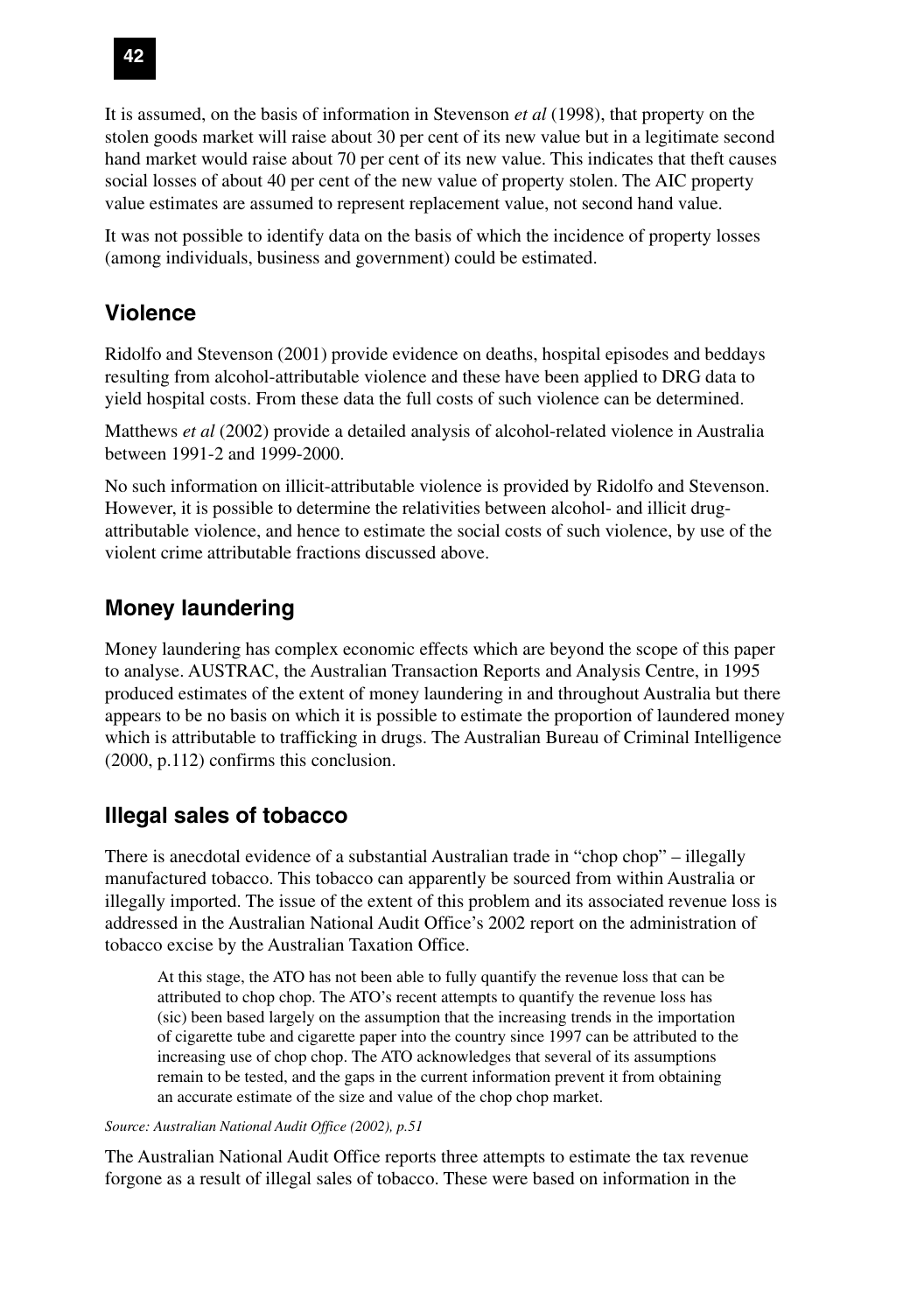Australian Institute of Health and Welfare 2001 National Drug Strategy Household Survey, in the 2001 Health Tracking Survey (managed by the Research and Marketing Group of the Commonwealth Department of Health and Ageing) and a PriceWaterhouseCoopers report apparently prepared for The British American Tobacco Australasia group (PriceWaterhouseCoopers, 2001). The Australian National Audit Office (2002) describes the methodologies adopted for the first two estimates. The PriceWaterhouseCoopers report provides only very general information on their methodology for estimating revenue loss. This is unfortunate since, as Table 14 below shows, this revenue loss estimate is by far the highest of the three. The methodology is described in the following way:

Tobacco industry estimates place the scale of the chop chop market at around 1,500 tonnes per annum, rising to 2,000 tonnes per annum by 2001. These estimates are based on information and observations regarding sales of cigarette tubes, leaf availability, the return of tobacco crops to New South Wales and falls in consumption of legal, roll your own tobacco.

*Source: PriceWaterhouseCoopers (2001, p.46).*

The revenue loss estimates are summarised in Table 14 below.

#### **Table 14, Estimates of revenue leakage associated with chop chop**

|                                    | <b>Smoking</b><br>prevalence rate | Amount of chop chop<br>smoked as a proportion<br>of licit tobacco | Annual excise<br>evaded as a result<br>of chop chop<br>smoked |
|------------------------------------|-----------------------------------|-------------------------------------------------------------------|---------------------------------------------------------------|
| AIHW Household Survey 2001         | $21.1\%$                          | 4.94%                                                             | \$220m.                                                       |
| <b>Health Tracking Survey 2001</b> | 19.8%                             | 2.22%                                                             | \$99m.                                                        |
| Industry estimates 2001            | n.a.                              | n.a.                                                              | approximately<br>\$450m.                                      |

*n.a. indicates not available*

*Sources: Australian National Audit Office (2002 p.116) PriceWaterhouseCoopers (2001, p.46).*

Given the lack of information on the methodology of the industry estimates, we are unable to make any judgment on which estimate is to be preferred.

### **Legal expenses**

Costs are incurred in the employment of the legal profession in crime-related cases, for example in providing defence services to accused. No data have been located on the basis of which such costs could be estimated.

### **Under-reporting of crime**

It can be asserted with a high degree of confidence that the estimates of the social costs of drug-attributable crime presented below are underestimates of the "true" costs of such crime. Apart from the conservative estimation techniques adopted in the research for this paper, the major reason for this confident assertion is evidence that much crime is not reported to the police.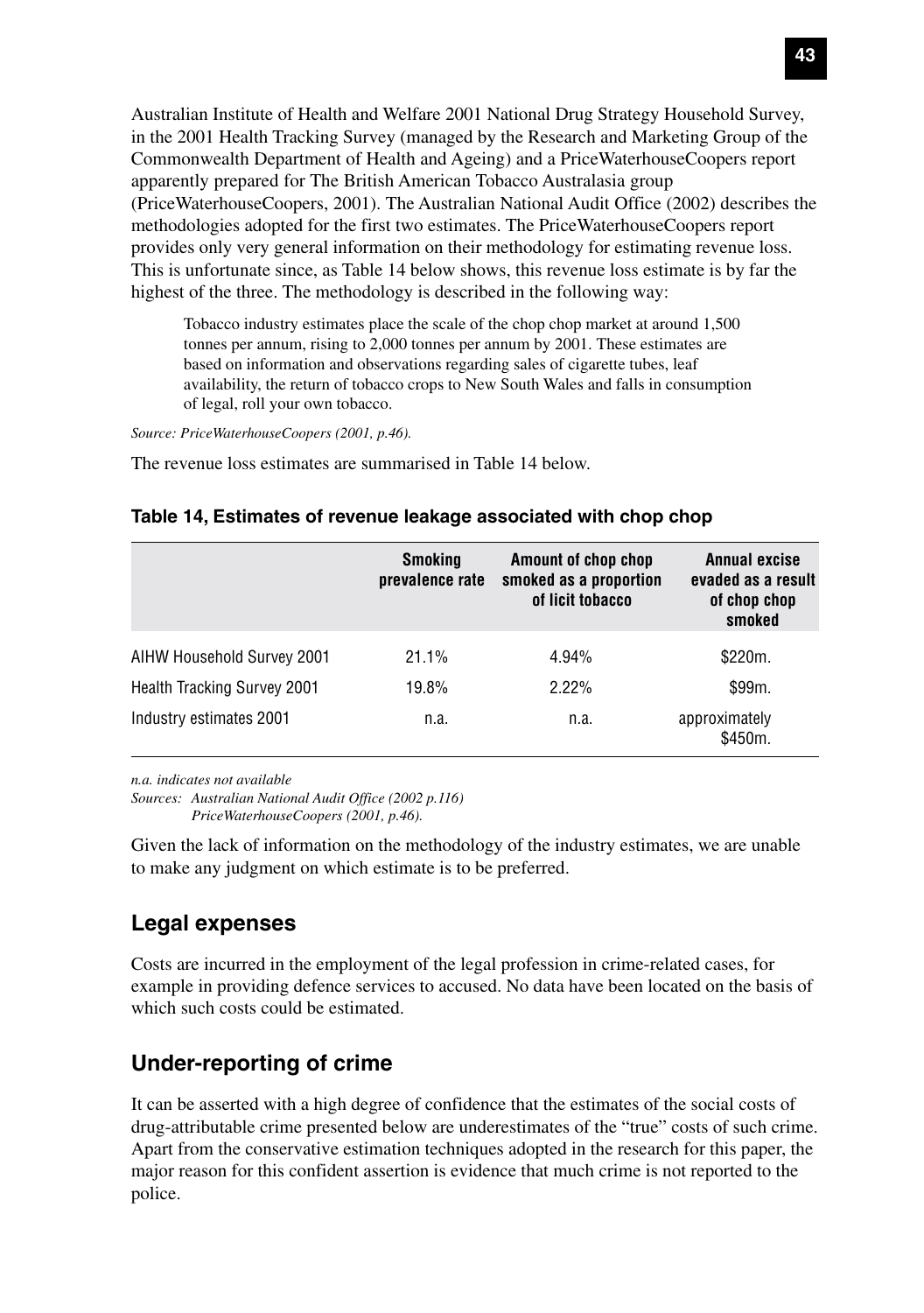### **44**

Carcach (1997) discussed results of the 1993 National Crime and Safety Survey (see Australian Bureau of Statistics, 4509.0), which estimated that the proportions of crime reported to police were 78 per cent for break and enter, 52 per cent for robbery and 32 per cent for assault. Bryant and Williams (2000) concluded that only about 30 per cent of alcohol- or other drug-related violence was reported to the police. Carcach and Grant (2000) reported data from the 1998 National Crime and Safety Survey (Australian Bureau of Statistics, 4509.0) which showed that, respectively 74 per cent and 30 per cent of (most recent) incidents of household and personal offences were reported to police.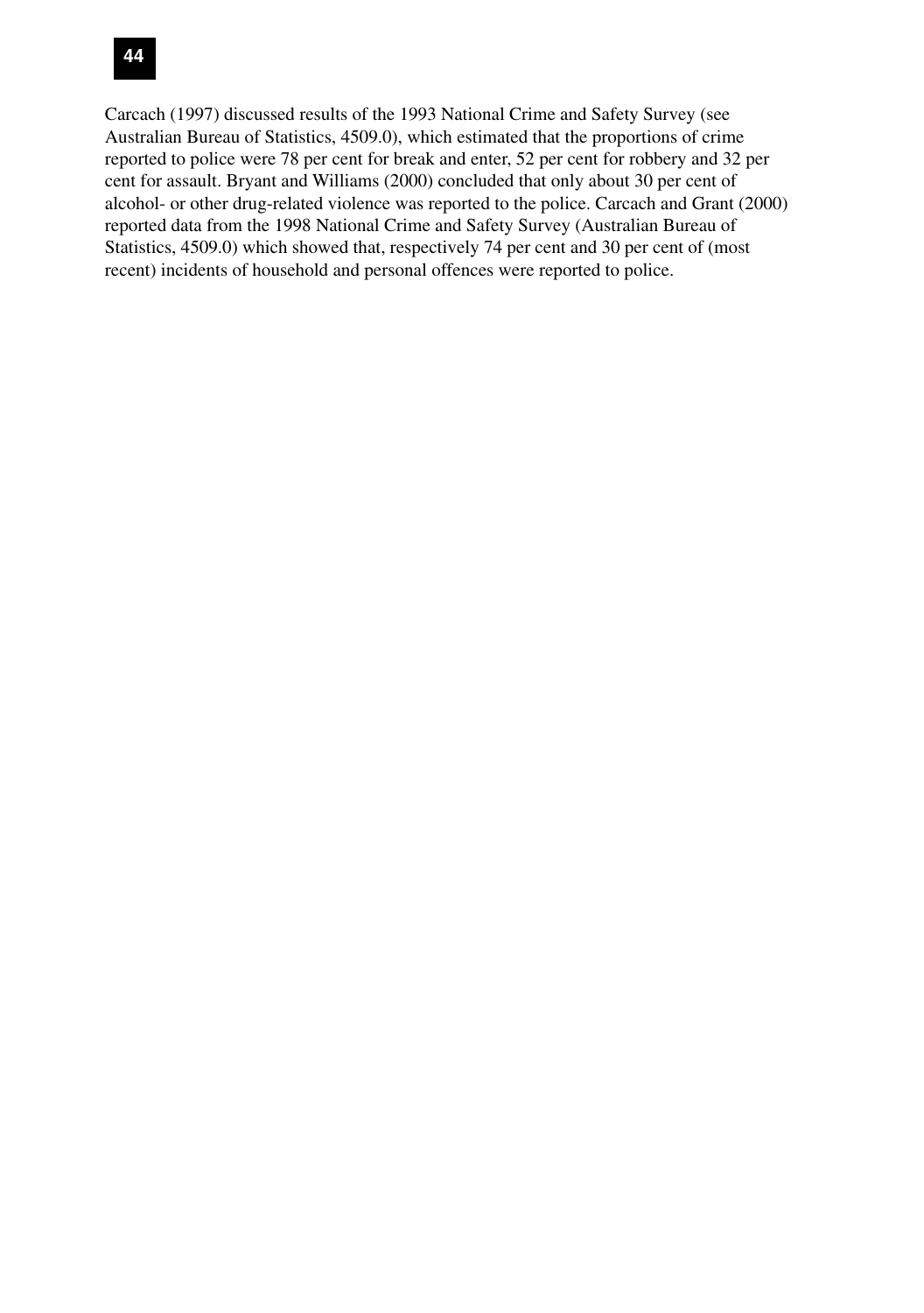# **5. Comparability with previous social cost estimates**

The present authors have previously estimated the social costs of drug abuse in Australia for the years 1988 and 1992. Given that this paper presents estimates for 1998-9, some commentators may be tempted to try to calculate the rate of growth of these costs over time by comparison between the three sets of estimates. It cannot be stressed too strongly that, because of the non-comparability of the present estimates with those presented in the previous studies, such an exercise would be invalid and its results would not be reliable. There are two broad reasons for this lack of comparability.

The first is that the scope of the present study is, in some areas, much broader than previous studies. For example, estimates are made here for the first time of the drug-attributable costs of crime. The non-inclusion of these costs in previous studies did not imply that such costs did not exist. The reason for the non-inclusion was that data which permit such estimates to be made have only recently become available. Other costs estimated for the first time in this study include absenteeism, ambulances, pharmaceuticals and fires.

The second reason relates to the nature of perhaps the most fundamental data source for studies of this kind –aetiological fractions. The aetiological fraction for a particular illness or injury indicates the proportion of such cases with that condition in the population that can be causally attributed to consumption of the drug under. The fraction has two components – the strength of the causal relationship between the drug consumption and the condition (the 'relative risk") and the prevalence of the consumption by the community of the drug under review.

The estimated relative risk represents the current state of knowledge concerning the causal relationship between the drug consumed and the condition under review, and may change as new research evidence emerges. For example, recent evidence concerning the relationship between alcohol consumption and falls suggests that a much smaller proportion of falls is attributable to alcohol consumption than previously thought. Since the prevalence figures for alcohol consumption in Australia were relatively steady during the period under review, the smaller aetiological fractions reported by Ridolfo and Stevenson appear to result from an improved state of research knowledge rather than from a change in the actual cause of falls . Changing knowledge of the causal relationship between drug consumption and illness or injury implies that estimates of, for example, health costs over time are not strictly comparable since they have been calculated on different bases.

Ridolfo and Stevenson (2001) also revised many aetiological fractions as a result of changes in prevalence. However, these revisions do not have any implications for comparability, since changes in prevalence represent real changes over time in the determinants of drugattributable illness or injury.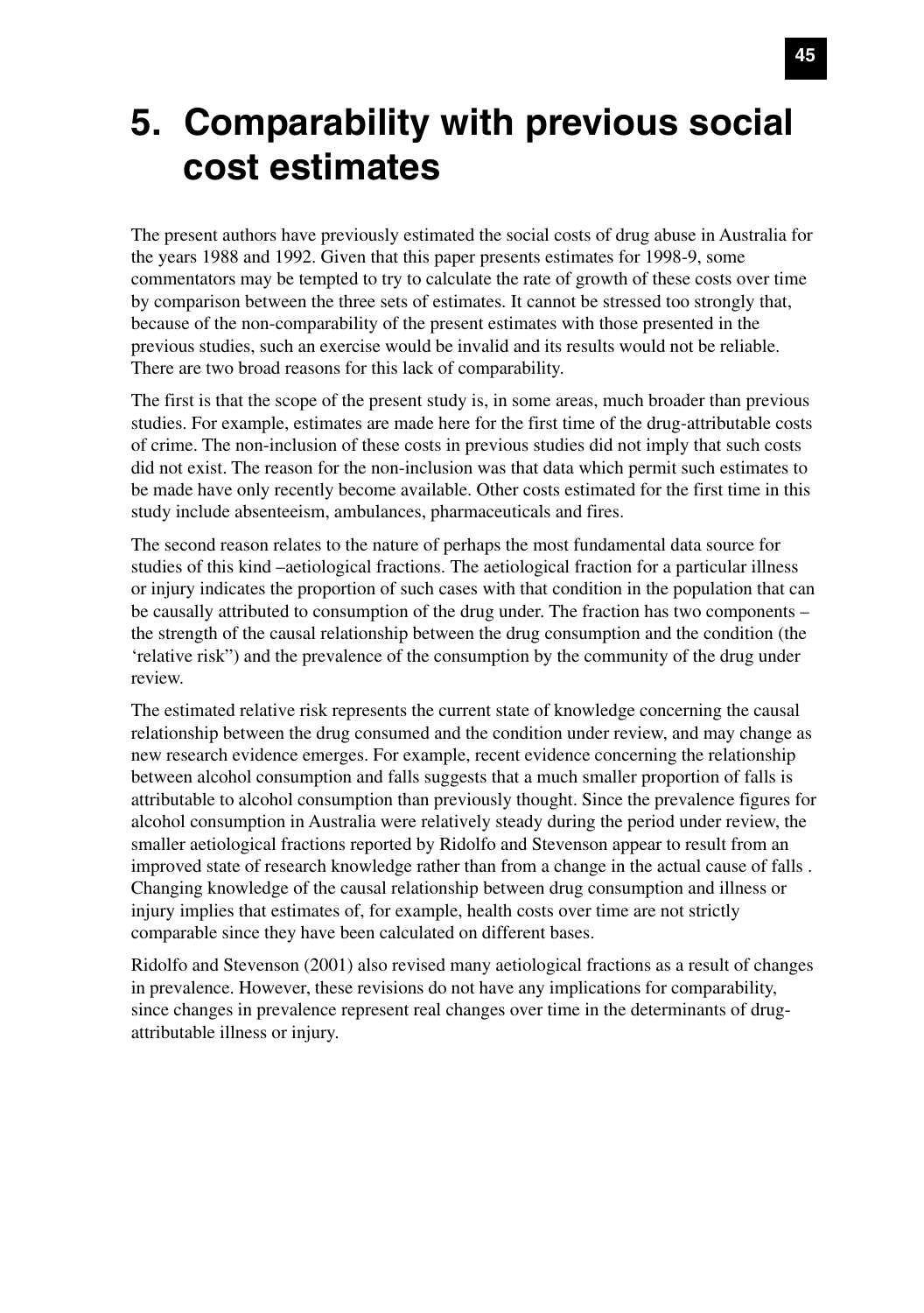# **6. Some disaggregated costs**

This section provides detailed estimates of the costs of crime, health care, production losses, road accidents and fires attributable to smoking. The next section provides overall summaries of costs classified by drug of abuse (alcohol, tobacco or illicit drugs). This form of presentation is adopted to provide comprehensive information on particular areas of costs while avoiding the problem of double counting of some costs. For example, road accident costs include, *inter alia*, productivity losses, for which separate aggregate drug abuse cost estimates are made. Productivity costs cannot be included in both areas without double counting, and yet to exclude them from road accident costs would give the impression that the total costs of drug-attributable road accidents were lower than in fact they are. This problem is overcome in the cases of crime, road accidents and fires by presenting their overall costs as well as "n.e.i." (not elsewhere included) costs which are the values carried over to the aggregate tables. In this way all double counting is avoided.

# **Crime**

Table 15 below presents estimates of drug-attributable crime costs. In interpreting these estimates it should be borne in mind that, as discussed earlier, they are also certainly substantial underestimates as a result of the considerable under-reporting of crimes to police.

As indicated earlier, some component of crime costs is causally attributable jointly to alcohol and illicit drugs. It is not possible to indicate what proportion of these joint costs is attributable to either alcohol or illicit drugs individually.

Alcohol-attributable crime cost \$1.7 billion in 1998-9 while crime attributable to consumption of illicit drugs cost \$3.0 billion. Crime attributable jointly to both types of drugs cost a further \$1.2 billion.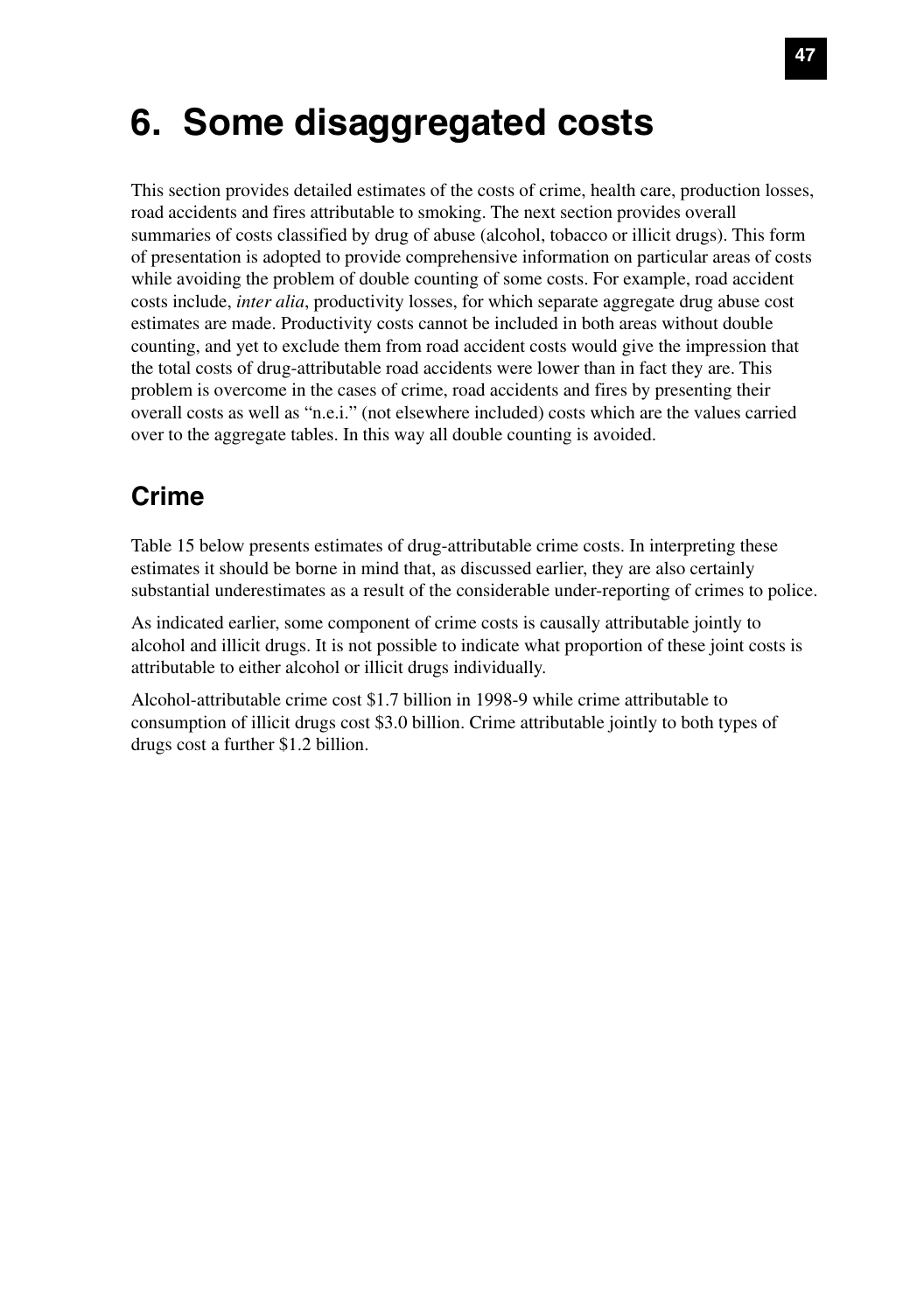|                                       | <b>Alcohol</b><br>\$m | <b>Illicit drugs</b><br>\$m | <b>Both drugs</b><br>\$m |  |
|---------------------------------------|-----------------------|-----------------------------|--------------------------|--|
| <b>Tangible costs</b>                 |                       |                             |                          |  |
| Police                                | 648.2                 | 1,105.4                     | 35.4                     |  |
| Criminal courts                       | 112.5                 | 94.0                        | 2.8                      |  |
| Prisons                               | 96.9                  | 227.9                       | 111.1                    |  |
| Violence                              | 130.7                 | 128.3                       | 149.7                    |  |
| Property                              | n.a.                  | 364.6                       | n.a.                     |  |
| Productivity of prisoners             | 247.0                 | 580.3                       | 283.2                    |  |
| <b>Total tangible</b>                 | 1,235.3               | 2,500.4                     | 582.3                    |  |
| Intangible costs                      |                       |                             |                          |  |
| Loss of life (violence)               | 501.7                 | 492.5                       | 574.6                    |  |
| <b>Total intangible costs</b>         | 501.7                 | 492.5                       | 574.6                    |  |
| <b>Total costs</b>                    | 1,736.9               | 2,992.9                     | 1,156.9                  |  |
| Total n.e.i.                          |                       |                             |                          |  |
| Tangible                              | 1,104.6               | 2,372.1                     | 432.6                    |  |
| Intangible                            |                       |                             |                          |  |
| Relevant costs as a proportion of GDP | 0.42%                 | 0.85%                       | 0.19%                    |  |

#### **Table 15, Summary of selected drug-attributable crime costs, 1998-9**

*Note: n.e.i. signifies not elsewhere included.*

As indicated above, alcohol-attributable policing and court costs are based on lower bound estimates of the relevant attributable fractions. Table 16 indicates how these cost estimates would increase if the upper bound attributable fractions were used.

#### **Table 16, Impact upon alcohol-attributable police and court costs of the use of upper bound DUMA attributable fractions**

|                        | <b>Lower bound</b><br>\$m | <b>Upper bound</b><br>\$m | <b>Difference</b><br>\$m |
|------------------------|---------------------------|---------------------------|--------------------------|
| Police                 | 648.2                     | 1.219.6                   | 571.4                    |
| <b>Criminal courts</b> | 112.5                     | 158.0                     | 45.5                     |

## **Health**

Drug-attributable morbidity imposes health care costs for medical services, hospitals, nursing homes and pharmaceuticals. However, the premature deaths caused by drug abuse can relieve the community of some health care cost burdens. Had the prematurely deceased been still alive they would have been placing demands on health care resources, demands which have been avoided as a result of the premature deaths. This paper estimates these health care savings as well as the health care costs.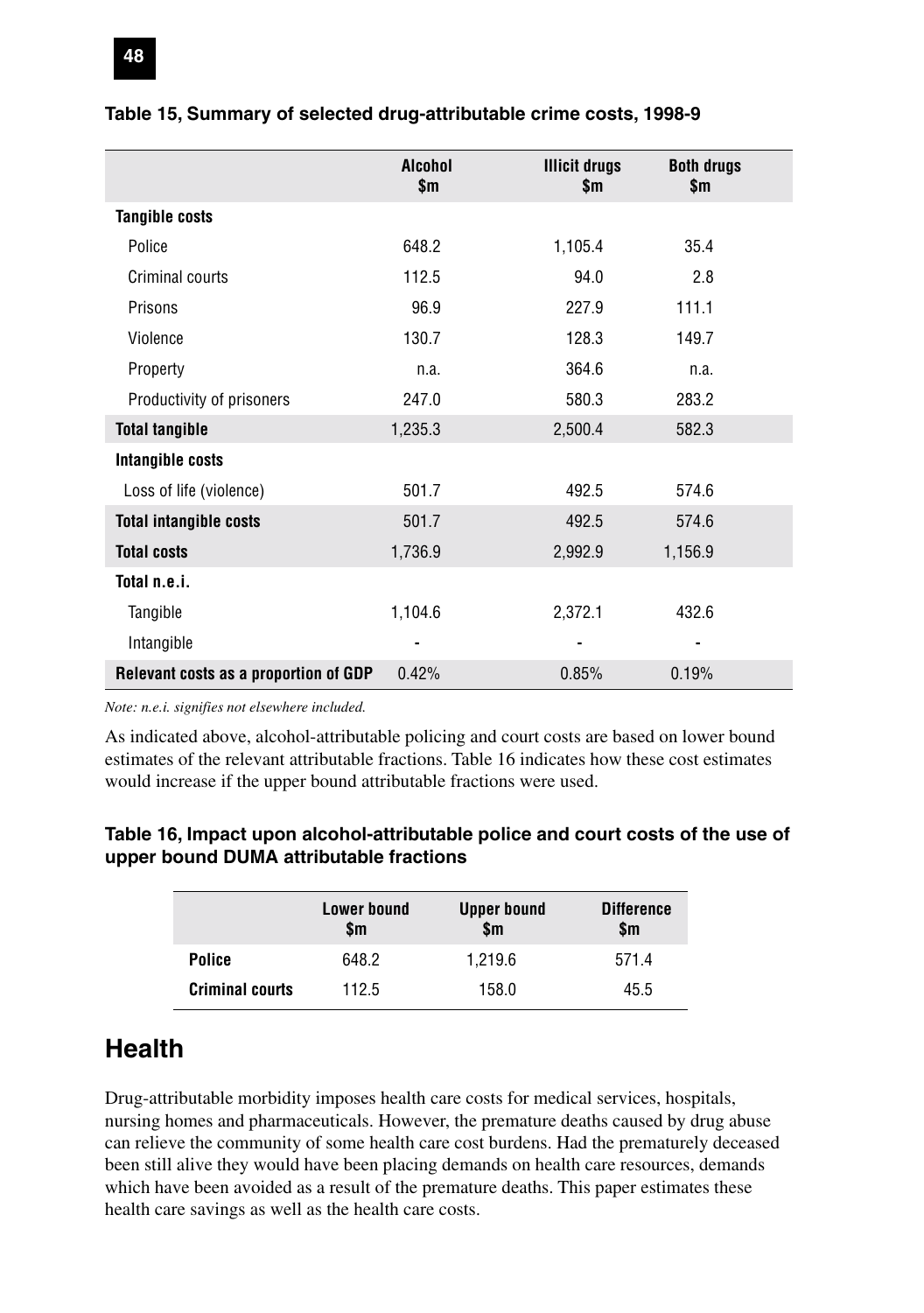Table 17 presents estimates of drug-attributable health care costs and savings. Note that inpatient pharmaceutical costs are incorporated in hospital costs. The pharmaceutical costs identified here refer to prescribed pharmaceuticals outside the hospital system.

|                                  | <b>Medical</b><br>\$m | <b>Hospitals</b><br>\$m | <b>Nursing homes</b><br>\$m | <b>Pharmaceuticals</b><br>\$m | <b>Total</b><br>\$m |
|----------------------------------|-----------------------|-------------------------|-----------------------------|-------------------------------|---------------------|
| Alcohol                          |                       |                         |                             |                               |                     |
| Gross costs                      | 70.6                  | 30.5                    | $-107.8$                    | 83.0                          | 76.2                |
| Savings from<br>premature deaths | $-39.7$               | $-57.9$                 | $-58.2$                     | 7.0                           | $-148.8$            |
| Net costs                        | 110.3                 | 88.3                    | $-49.6$                     | 76.0                          | 225.0               |
| <b>Tobacco</b>                   |                       |                         |                             |                               |                     |
| Gross costs                      | 490.3                 | 718.4                   | 792.9                       | 248.1                         | 2,249.7             |
| Savings from<br>premature deaths | 280.9                 | 409.8                   | 412.0                       | 52.1                          | 1,154.8             |
| Net costs                        | 209.4                 | 308.6                   | 381.0                       | 195.9                         | 1,094.9             |
| <b>Illicit drugs</b>             |                       |                         |                             |                               |                     |
| Gross costs                      | 51.6                  | 57.0                    | 5.0                         | 4.0                           | 117.6               |
| Savings from<br>premature deaths | 14.9                  | 21.7                    | 21.8                        | 0.0                           | 58.4                |
| Net costs                        | 36.7                  | 35.3                    | $-16.8$                     | 4.0                           | 59.2                |
| All drugs                        |                       |                         |                             |                               |                     |
| Gross costs                      | 612.5                 | 805.8                   | 690.2                       | 335.0                         | 2,443.5             |
| Savings from<br>premature deaths | 256.1                 | 373.6                   | 375.6                       | 59.1                          | 1,064.5             |
| Net costs                        | 356.4                 | 432.2                   | 314.5                       | 275.9                         | 1,379.0             |

|  | Table 17, Health care costs and savings resulting from drug abuse, 1998-9 |  |  |  |
|--|---------------------------------------------------------------------------|--|--|--|
|--|---------------------------------------------------------------------------|--|--|--|

Of the total health care costs resulting from drug abuse a high proportion (80 per cent) are attributable to tobacco. This is in spite of the fact that tobacco, because it produces a much higher level of premature mortality than the other drugs, produces substantial savings from these premature deaths. Alcohol-attributable health costs represented 16 per cent of the total and illicit drug costs 4 per cent.

Great care should be taken to interpret correctly this type of information. In no way could it be claimed that, if the health care savings resulting from the premature deaths exceeded the gross health care costs, these deaths would be in the community's interest (as appeared to be the implication of the Arthur D. Little (2001) analysis of the budgetary impact of smoking in the Czech Republic). The community bears other costs as a result of premature deaths, as is clearly illustrated by later information presented on the other tangible and intangible social of drug abuse.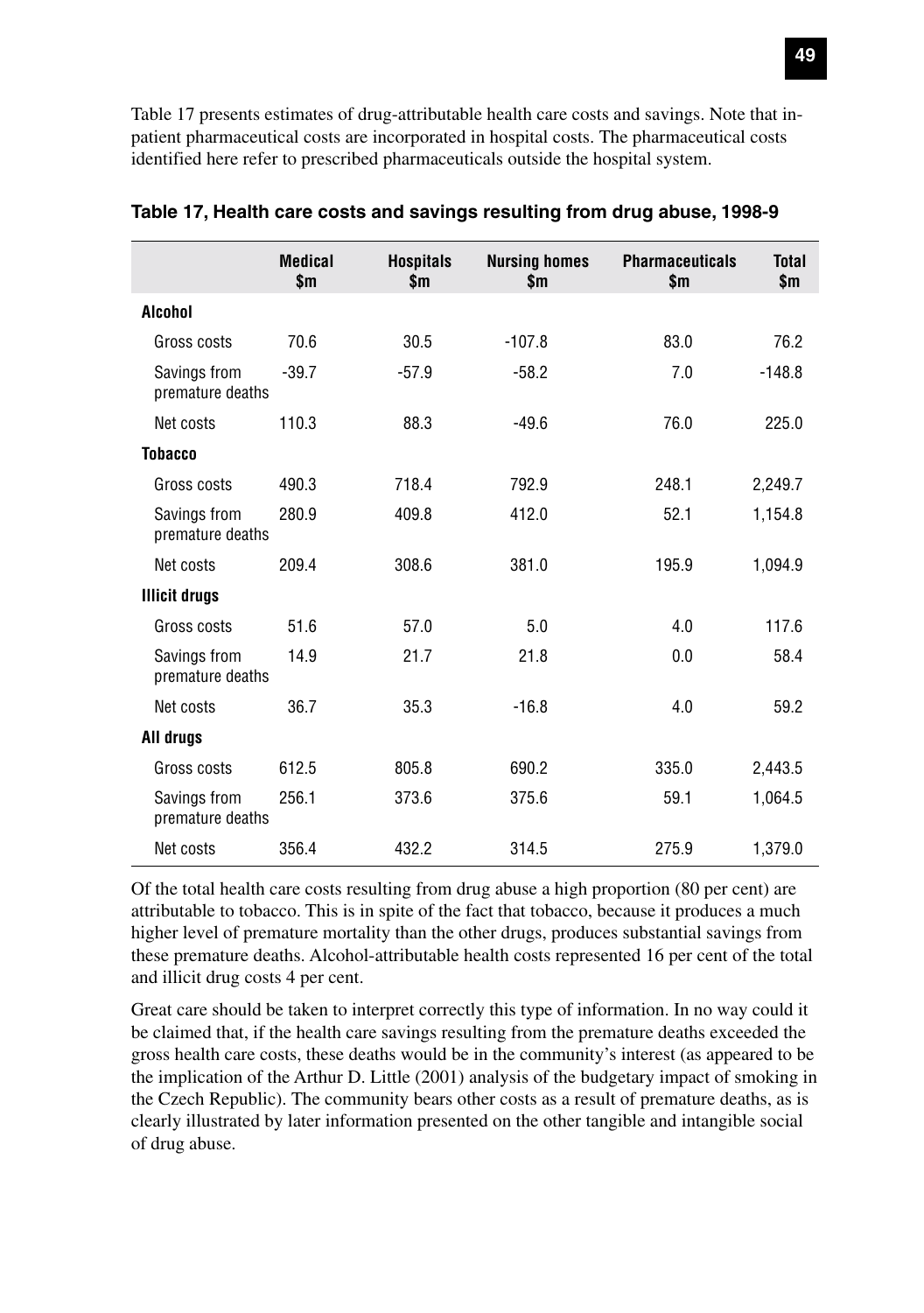

In the case of alcohol, the extension in life expectancies attributable to moderate alcohol consumption implies that extra health care burdens are imposed. Would anyone seriously argue that an extension of general life expectancy is against the public interest?

It has been pointed out above that interpretation of the estimates of the social costs of alcohol misuse is complicated by the existence of protective effects of alcohol consumption. The existence of both harmful and protective effects means that a relatively low aggregate cost figure could conceal the existence of very high costs related to particular conditions. Programs to reduce alcohol misuse could yield very substantial benefits even if the aggregate social costs of alcohol did not appear to be particularly high. In principle, *preventable* costs of alcohol misuse could be higher than *total* costs. Table 18 clearly illustrates the point that, in order to be able to develop rational public policies toward alcohol, aggregate alcohol costs should be disaggregated into costs caused and costs prevented.

| Table 18, Alcohol-attributable deaths, hospital beddays and hospital costs, |  |
|-----------------------------------------------------------------------------|--|
| 1998-9, caused or prevented                                                 |  |

|                              | <b>Deaths</b><br>(number) | <b>Hospital beddays</b><br>(number) | <b>Hospital costs</b><br>\$m\$ |
|------------------------------|---------------------------|-------------------------------------|--------------------------------|
| Caused                       | 4.286                     | 394.417                             | 244.6                          |
| <b>Prevented</b>             | 7.029                     | 255.443                             | 214.1                          |
| <b>Caused less prevented</b> | $-2.744$                  | 138.974                             | 30.5                           |

Tobacco also can have protective effects, although these are very minor in relation both to the protective effects of alcohol and to the harmful effects of smoking. This is illustrated in Table 19.

| Table 19, Tobacco-attributable deaths, hospital beddays and hospital costs, |  |  |
|-----------------------------------------------------------------------------|--|--|
| 1998-9, caused or prevented                                                 |  |  |

|                              | <b>Deaths</b><br>(number) | <b>Hospital beddays</b><br>(number) | <b>Hospital costs</b><br>\$m\$ |
|------------------------------|---------------------------|-------------------------------------|--------------------------------|
| Caused                       | 19.693                    | 984.254                             | 728.0                          |
| <b>Prevented</b>             | 264                       | 18.821                              | 9.6                            |
| <b>Caused less prevented</b> | 19.429                    | 965.433                             | 718.4                          |

For the first time in Australia, sufficient information exists to estimate some of the costs of involuntary smoking, a term preferred by the present authors to "passive smoking" for reasons explained earlier. Estimates of the impact of involuntary smoking on deaths, hospital beddays and hospital costs, classified by age, are presented in Table 20. These results are presented in proportionate terms in Table 21.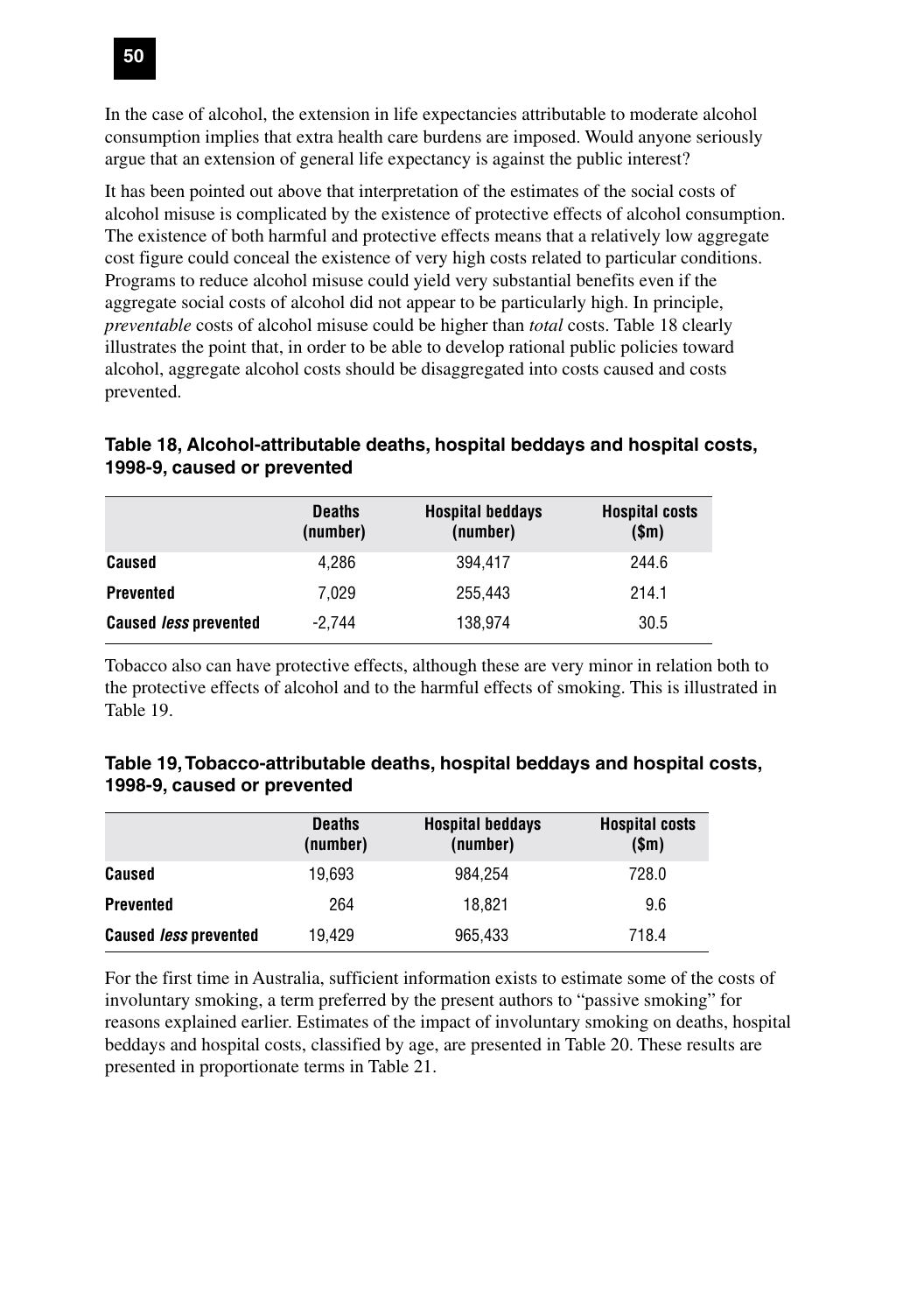|                           | <b>Voluntary</b> | <b>Involuntary</b> | Total   |
|---------------------------|------------------|--------------------|---------|
| Deaths (number)           |                  |                    |         |
| $0 - 14$                  | $\mathbf{0}$     | 103                | 103     |
| $15+$                     | 19,205           | 122                | 19,326  |
| Total                     | 19,205           | 224                | 19,429  |
| Hospital beddays (number) |                  |                    |         |
| $0 - 14$                  | $\Omega$         | 75,311             | 75,311  |
| $15+$                     | 887,483          | 2,639              | 890,122 |
| Total                     | 887,483          | 77,950             | 965,433 |
| Hospital costs (\$m)      |                  |                    |         |
| $0 - 14$                  | 0.0              | 45.2               | 45.2    |
| $15+$                     | 670.7            | 2.5                | 673.2   |
| Total                     | 670.7            | 47.6               | 718.4   |

**Table 20, Tobacco-attributable deaths, hospital beddays and hospital costs, 1998-9, by age and smoking status**

#### **Table 21, Proportions of tobacco-attributable deaths, hospital beddays and hospital costs, 1998-9, by age and smoking status**

|                         | <b>Voluntary</b> | Involuntary   | <b>Total</b> |
|-------------------------|------------------|---------------|--------------|
| $\frac{0}{0}$           | $\frac{0}{0}$    | $\frac{0}{0}$ |              |
| <b>Deaths</b>           |                  |               |              |
| $0 - 14$                | 0.0              | 45.7          | 0.5          |
| $15+$                   | 100.0            | 54.3          | 99.5         |
| <b>Total</b>            | 100.0            | 100.0         | 100.0        |
| <b>Hospital beddays</b> |                  |               |              |
| $0 - 14$                | 0.0              | 96.6          | 7.8          |
| 15+                     | 100.0            | 3.4           | 92.2         |
| <b>Total</b>            | 100.0            | 100.0         | 100.0        |
| <b>Hospital costs</b>   |                  |               |              |
| $0 - 14$                | 0.0              | 94.8          | 6.3          |
| 15+                     | 100.0            | 5.2           | 93.7         |
| Total                   | 100.0            | 100.0         | 100.0        |

The above two tables clearly illustrate how the costs of involuntary smoking are largely imposed on the young. In relation to involuntary smoking, the under 15s accounted in 1998-9 for 46 per cent of attributable deaths, 97 per cent of attributable hospital bed days and 95 per cent of attributable hospital costs.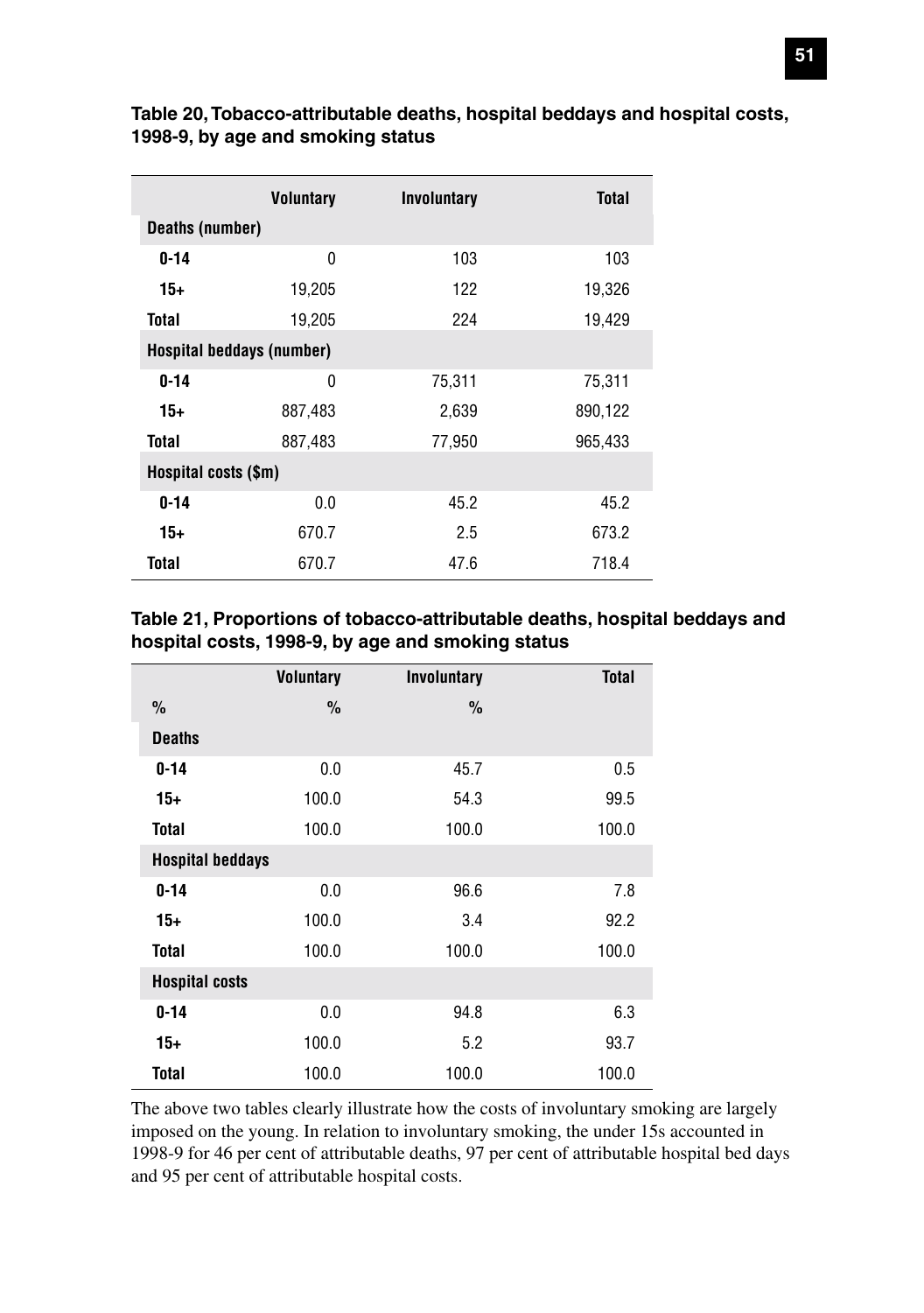# **52**

### **Productivity**

Drug abuse causes a loss of national productive capacity in the paid work force as a result of drug-attributable death and sickness. Losses are also experienced in the unpaid workforce, that is in the household sector, from the same causes. Against these losses should be set the savings in national resources which would have been consumed had the drug-attributable deaths not occurred. Net production losses represent the gross reduction in productive capacity less these consumption savings.

Table 22 presents estimates of the reductions in productive capacity which resulted from drug abuse in 1998-9.

Of the total net production costs of \$7.9 billion, tobacco accounted for by far the largest share (64.3 per cent or \$5.1 billion). Alcohol represented 22.5 per cent (\$1.8 billion) and illicit drugs 13.1 per cent (\$1.0 billion). Of the gross production costs of \$13.0 billion, workforce losses represented 41.7 per cent (\$5.5 billion) and household losses 58.3 per cent (\$7.6 billion).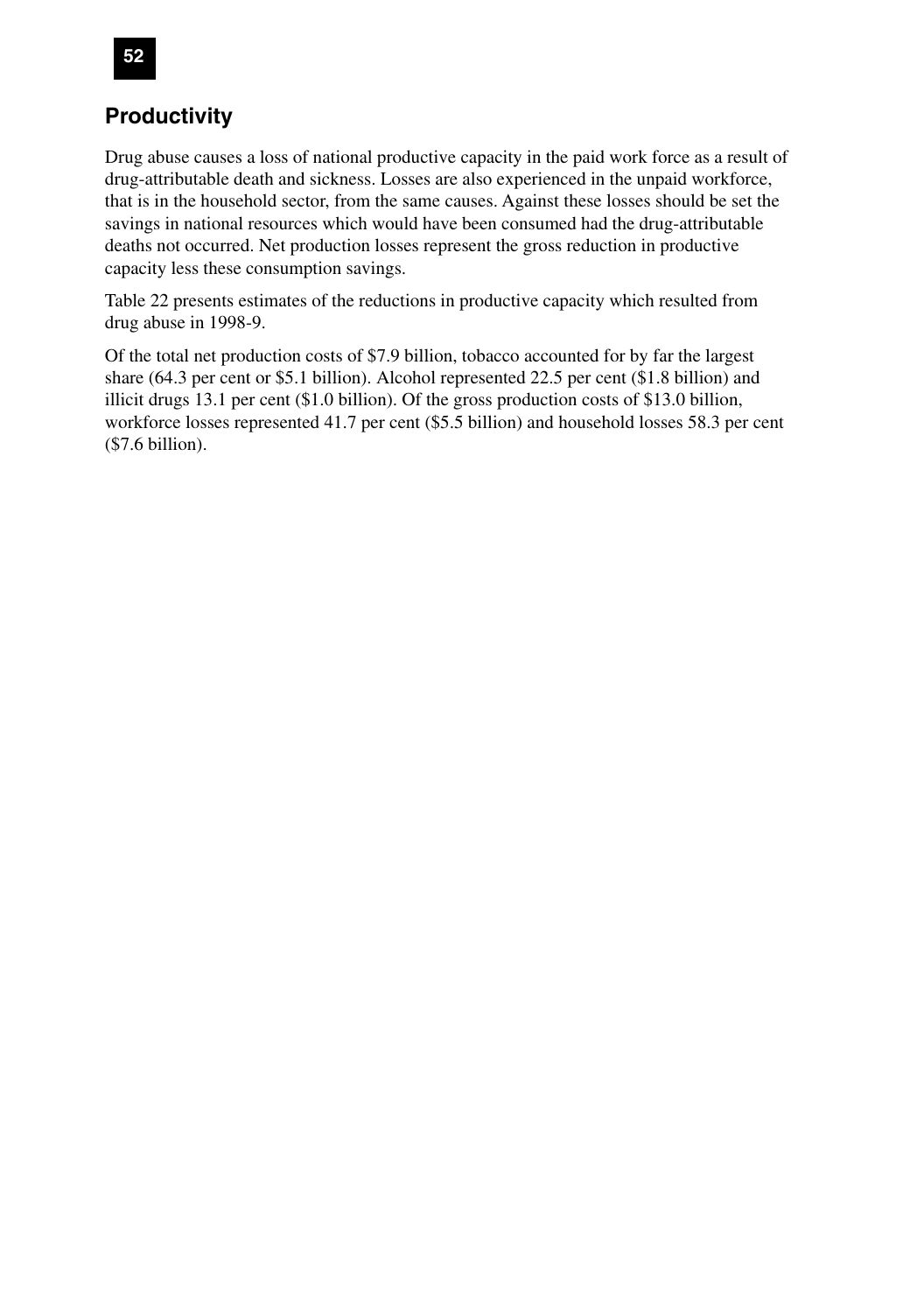|                                                | <b>Alcohol</b> | <b>Tobacco</b> | <b>Illicit drugs</b> | <b>Total</b> | per cent of |
|------------------------------------------------|----------------|----------------|----------------------|--------------|-------------|
|                                                | \$m            | \$m            | \$m                  | \$m          | gross costs |
| Labour in the workforce                        |                |                |                      |              |             |
| Reduction in workforce                         |                |                |                      |              |             |
| Male                                           | 1,634.5        | 1,078.1        | 596.8                |              |             |
| Female                                         | 280.3          | 374.1          | 99.6                 |              |             |
| Total reduction in workforce                   | 1,914.8        | 1,452.2        | 696.4                | 4,063.3      | 31.0%       |
| Absenteeism                                    |                |                |                      |              |             |
| Male                                           | 20.0           | 918.7          | 247.6                |              |             |
| Female                                         | 15.2           | 148.6          | 47.2                 |              |             |
| Total absenteeism                              | 35.2           | 1,067.3        | 294.8                | 1,397.3      | 10.7%       |
| Total paid production costs                    | 1,949.9        | 2,519.5        | 991.2                | 5,460.7      | 41.7%       |
| <b>Labour in the household</b>                 |                |                |                      |              |             |
| Premature death                                |                |                |                      |              |             |
| Male                                           | 595.7          | 3,597.3        | 210.3                |              |             |
| Female                                         | $-222.8$       | 2,412.6        | 103.0                |              |             |
| Total premature death                          | 372.9          | 6,009.9        | 313.3                | 6,696.0      | 51.2%       |
| <b>Sickness</b>                                |                |                |                      |              |             |
| Male                                           | 14.6           | 671.6          | 21.9                 |              |             |
| Female                                         | 15.0           | 198.6          | 9.7                  |              |             |
| <b>Total sickness</b>                          | 29.7           | 870.2          | 31.6                 | 931.4        | 7.1%        |
| Total unpaid production costs                  | 402.6          | 6,880.0        | 344.8                | 7,627.5      | 58.3%       |
| Total paid and unpaid production costs 2,352.5 |                | 9,399.6        | 1,336.0 13,088.1     |              | 100.0%      |
| <b>Consumption resources saved</b>             |                |                |                      |              |             |
| Male                                           | 658.2          | 3,006.4        | 234.6                |              |             |
| Female                                         | $-78.9$        | 1,329.8        | 68.4                 |              |             |
| Total consumption resources saved              | 579.3          | 4,336.2        | 303.0                | 5,218.4      |             |
| <b>Total net production costs</b>              | 1,773.2        | 5,063.4        | 1,033.1              | 7,869.7      |             |
| Percentage of total net production costs       | 22.5%          | 64.3%          | 13.1%                | 100.0%       |             |

#### **Table 22, Paid and unpaid production costs of drug abuse, 1998-9**

*Not quantifiable: reduced on-the-job productivity*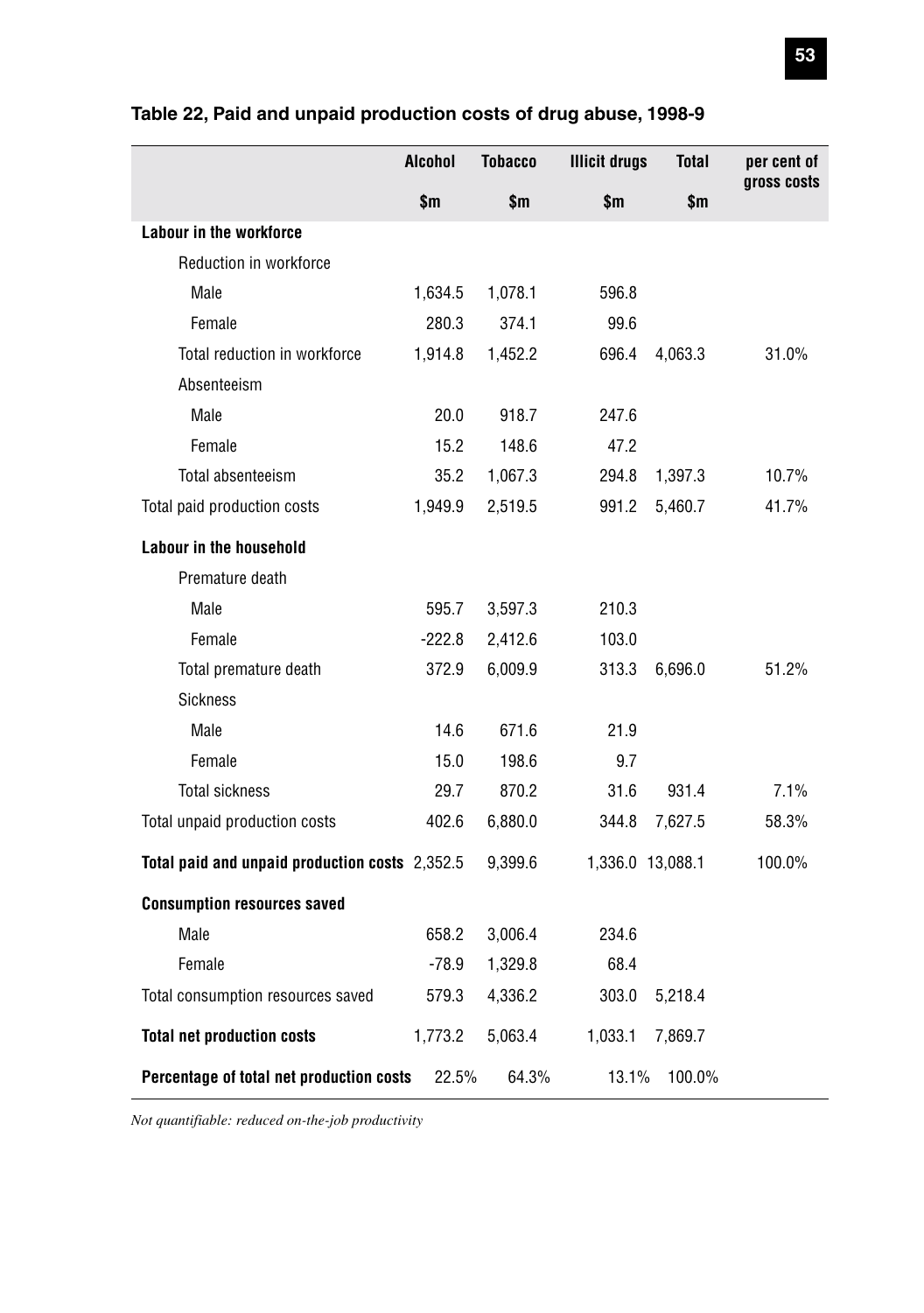

Table 23 below presents estimates of drug-attributable road accident costs by type of drug. The categories used are basically those adopted in the BTE estimates of aggregate road accident costs.

|                            |                                       |                         | <b>Attributable to</b>      |  |  |
|----------------------------|---------------------------------------|-------------------------|-----------------------------|--|--|
|                            |                                       | <b>Alcohol</b><br>\$m\$ | <b>Illicit drugs</b><br>\$m |  |  |
| <b>Human costs</b>         |                                       |                         |                             |  |  |
|                            |                                       |                         |                             |  |  |
|                            | Medical<br>Ambulance                  | 24.8<br>7.6             | 4.8<br>1.5                  |  |  |
|                            | Hospital                              | 20.4                    | 6.4                         |  |  |
|                            | Long term care                        | 9.6                     | 1.9                         |  |  |
|                            | Labour in the workplace               | 307.1                   | 56.4                        |  |  |
|                            | Labour in the household               | 21.8                    | 69.0                        |  |  |
|                            | Value of life p.a.                    | 1,272.7                 | 64.2                        |  |  |
|                            | Quality of life-injuries              | 218.5                   | 42.0                        |  |  |
|                            | Legal                                 | 155.8                   | 30.0                        |  |  |
|                            | <b>Correctional services</b>          | 3.3                     | 0.6                         |  |  |
|                            | Workplace disruption                  | 60.0                    | 11.5                        |  |  |
|                            | Premature funerals<br>Coroner         | 0.6<br>0.2              | 0.1                         |  |  |
|                            |                                       |                         | 0.0                         |  |  |
| <b>Total human costs</b>   |                                       | 2,102.5                 | 288.5                       |  |  |
| Vehicle costs              |                                       |                         |                             |  |  |
|                            | Repairs                               | 744.7                   | 143.2                       |  |  |
|                            | Unavailability of vehicles            | 34.9                    | 6.7                         |  |  |
|                            | Towing                                | 8.2                     | 1.6                         |  |  |
| <b>Total vehicle costs</b> |                                       | 787.8                   | 151.5                       |  |  |
| <b>General costs</b>       |                                       |                         |                             |  |  |
|                            | Travel delays                         | 277.0                   | 53.3                        |  |  |
|                            | Insurance administration              | 177.5                   | 34.1                        |  |  |
|                            | Police                                | 14.2                    | 2.7                         |  |  |
|                            | Property                              | 5.8                     | 1.1                         |  |  |
|                            | Fire                                  | 1.9                     | 0.4                         |  |  |
| <b>Total general costs</b> |                                       | 476.3                   | 91.6                        |  |  |
| <b>Total costs</b>         |                                       | 3,366.7                 | 531.6                       |  |  |
| Of which                   |                                       |                         |                             |  |  |
|                            | Tangible                              | 1,875.5                 | 425.4                       |  |  |
|                            | Intangible                            | 1,491.3                 | 106.3                       |  |  |
| Total n.e.i.               |                                       |                         |                             |  |  |
|                            | Tangible                              | 1,274.4                 | 245.1                       |  |  |
|                            | Intangible                            | 218.5                   | 42.0                        |  |  |
|                            | Relevant costs as a proportion of GDP | 0.43%                   | 0.08%                       |  |  |

**Table 23, Drug-attributable road accident costs, 1998-9, by type of drug**

*Sources: BTE (2001) and authors' calculations. Note: n.e.i. signifies not elsewhere included*

**54**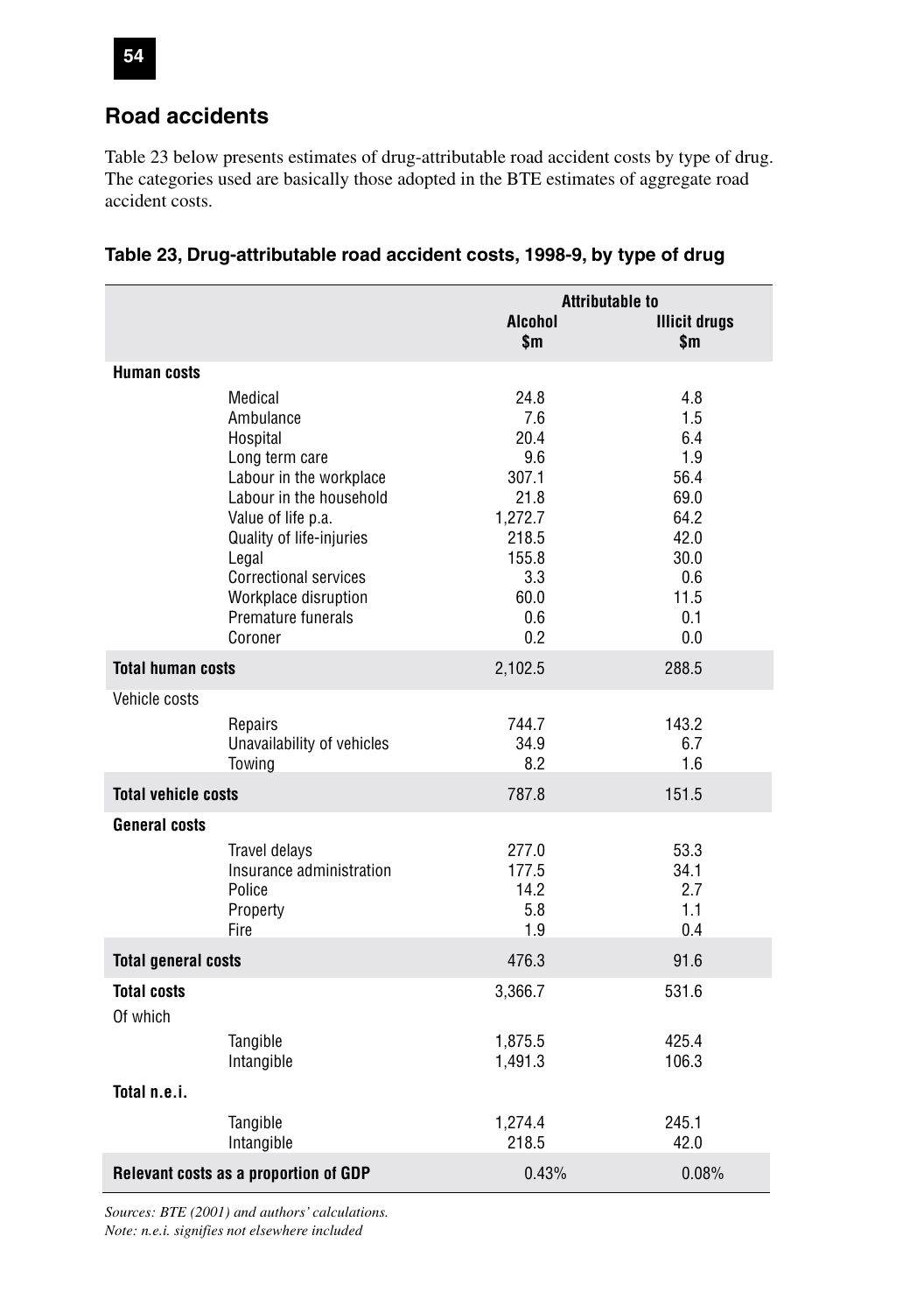Note that, in the overall output tables presented later, some of the road accident cost components above are included in other broader cost categories (for example, health or productivity). The totals above which are designated "n.e.i." are the ones carried over to the aggregate tables.

Alcohol-attributable road accidents cost an estimated \$3.4 billion in 1998-9, of which 56 per cent were tangible costs. Illicit drug-attributable road accidents cost \$532m. of which 80 per cent were tangible costs.

As indicated earlier, any comparison of costs and GDP should include only those categories of cost which are included in the GDP calculation. The bottom line of Table 23 makes this comparison for road accidents, thus excluding the costs of labour in the household and all intangible costs. On this basis, alcohol-attributable accident costs represented 0.43 per cent of GDP and illicit-attributable accidents 0.08 per cent.

#### **Fires**

Table 24 below presents estimates of the costs of fires resulting from smoking.

|                                       |                  | \$m\$ | \$m\$ |
|---------------------------------------|------------------|-------|-------|
| <b>Health</b>                         |                  |       |       |
|                                       | Medical          | 0.6   |       |
|                                       | Hospital         | 3.9   |       |
| <b>Total health</b>                   |                  |       | 4.5   |
| Labour                                |                  |       |       |
|                                       | In the workforce | 16.4  |       |
|                                       | In the household | 4.9   |       |
| <b>Total labour</b>                   |                  |       | 21.3  |
| <b>Fire services</b>                  |                  |       | 21.0  |
| <b>Property damage</b>                |                  |       | 5.3   |
| <b>Total tangible costs</b>           |                  |       | 52.1  |
| Value of loss of life                 |                  | 28.5  |       |
| <b>Total intangible costs</b>         |                  |       | 28.5  |
| <b>Total costs</b>                    |                  |       | 80.6  |
| Total tangible n.e.i.                 |                  |       | 26.3  |
| Total intangible n.e.i.               |                  |       | 0.0   |
| Relevant costs as a proportion of GDP |                  |       | 0.02% |

| Table 24, Costs of smoking-attributable fires, 1998-9 |  |  |  |  |  |  |
|-------------------------------------------------------|--|--|--|--|--|--|
|-------------------------------------------------------|--|--|--|--|--|--|

*Note: n.e.i. signifies not elsewhere included*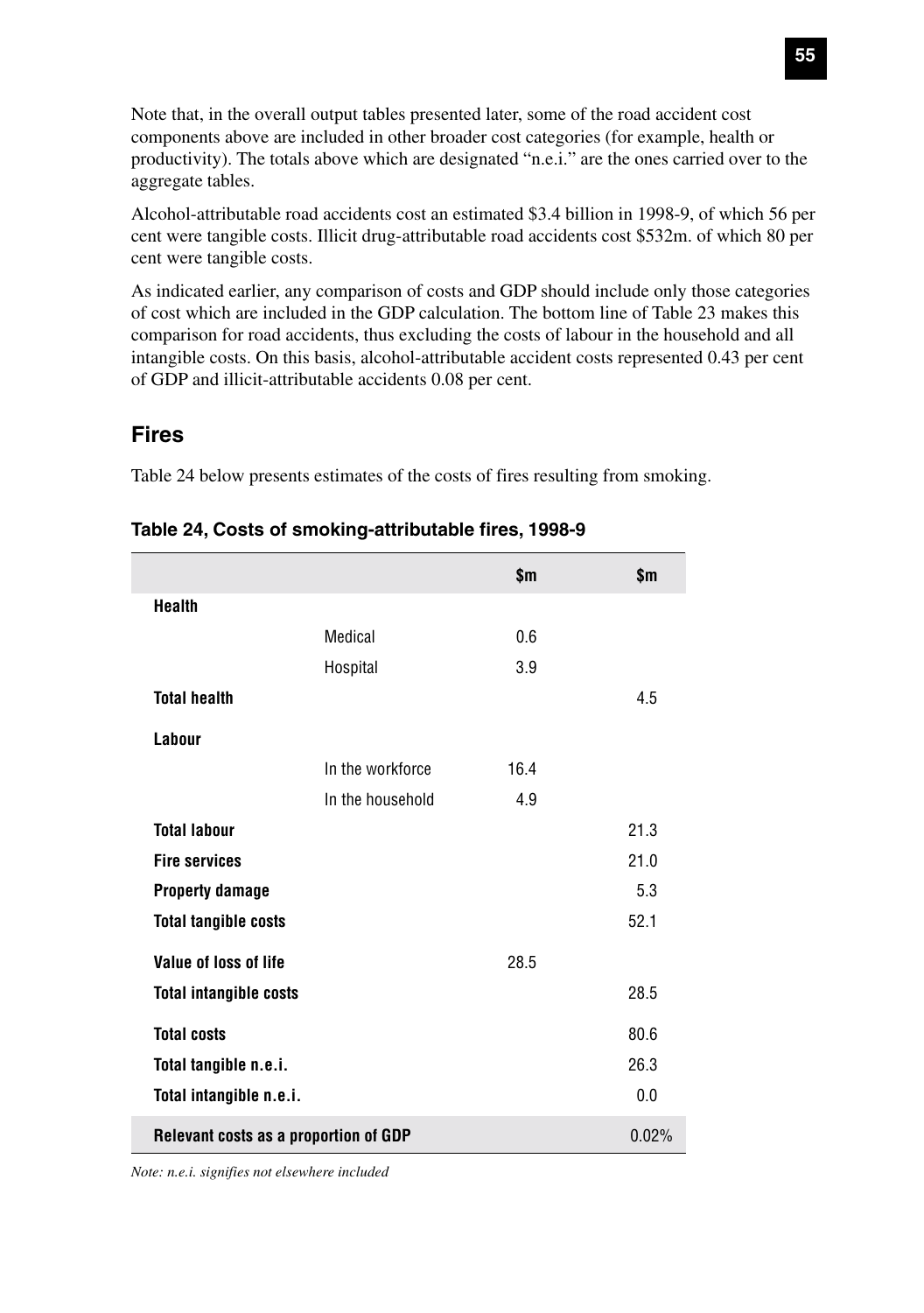

It is estimated that smoking-attributable fires cost \$81m. in 1998-9, of which tangible costs represented 65 per cent and intangible costs 35 per cent.

As is also the case with road accident costs, to avoid double counting of some costs in the aggregate cost tables presented later, only some of the costs in the above table (those labelled "n.e.i.") are carried forward to the aggregate tables.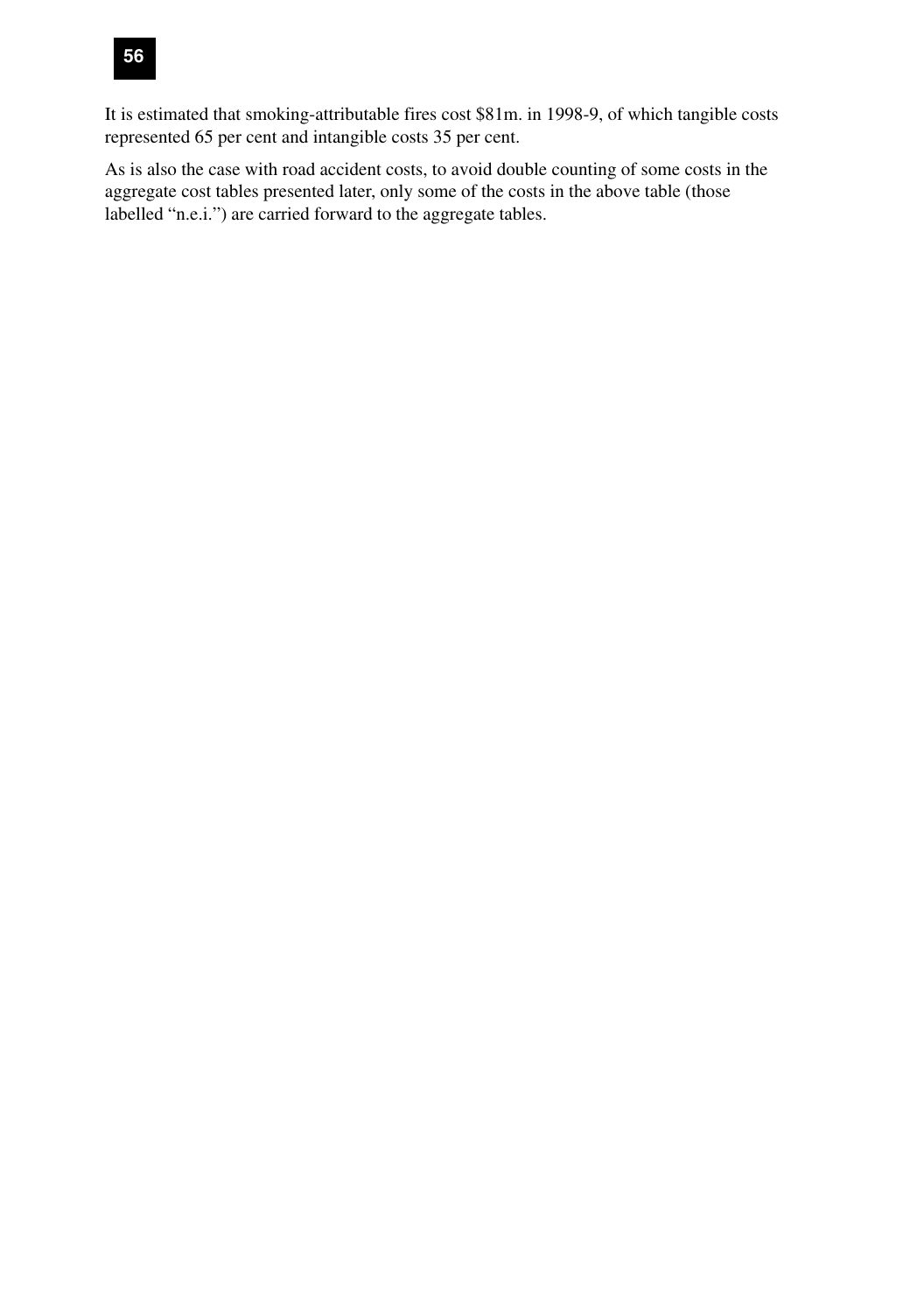# **7. Aggregate Results**

# **Total costs**

This section of the paper presents a summary of the overall social costs of drug abuse, classified by type of drug. Table 25 presents a summary of tangible costs, Table 26 presents intangible costs and Table 27 presents total costs. Note that commentary on the costs attributable to individual drugs is complicated by the joint nature of some crime costs and by the adjustment made in the All Drugs column for the interactive effects involved in the estimation of aetiological fractions for conditions attributable to more than one drug.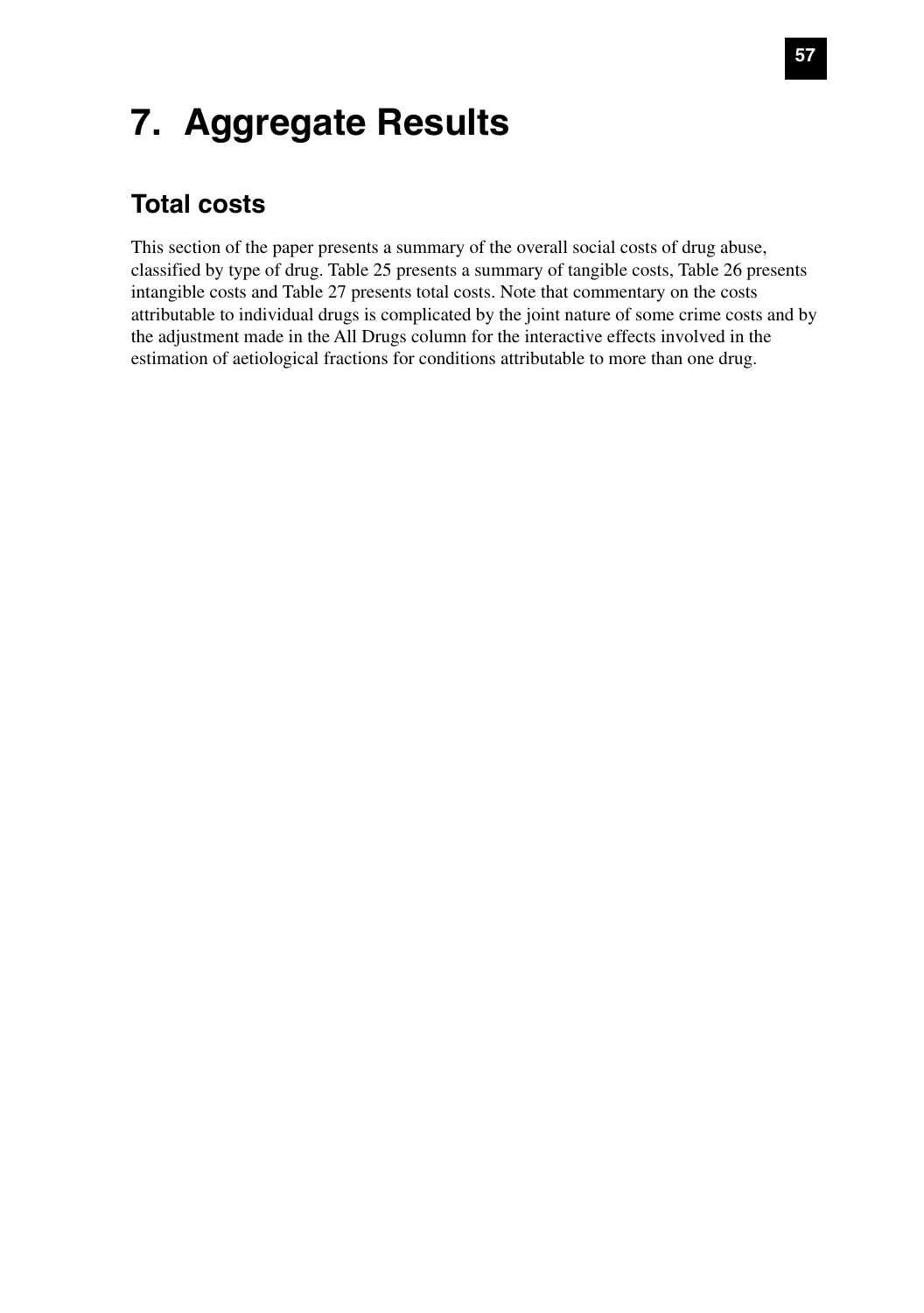#### **Table 25, Tangible social costs of drug abuse, 1998-9**

|                                                                               | <b>Alcohol</b><br>\$m\$                 | <b>Tobacco</b><br>\$m            | <b>Illicit Drugs</b><br>\$m                | <b>All Drugs</b><br>\$m                       |
|-------------------------------------------------------------------------------|-----------------------------------------|----------------------------------|--------------------------------------------|-----------------------------------------------|
| Labour in the workforce                                                       |                                         |                                  |                                            |                                               |
| Reduction in workforce<br>Absenteeism<br>Total                                | 1,914.8<br>35.2<br>1,949.9              | 1,452.2<br>1,067.3<br>2,519.5    | 696.4<br>294.8<br>991.2                    | 3,973.2<br>1,366.3<br>5,339.6                 |
| Labour in the household                                                       |                                         |                                  |                                            |                                               |
| Premature death<br><b>Sickness</b><br>Total                                   | 372.9<br>29.7<br>402.6                  | 6.009.9<br>870.2<br>6,880.0      | 313.3<br>31.6<br>344.8                     | 6,547.5<br>910.8<br>7,458.3                   |
| Total paid and unpaid labour costs                                            | 2,352.5                                 | 9,399.6                          | 1,336.0                                    | 12,797.9                                      |
| Less consumption resources saved                                              | 579.3                                   | 4,336.2                          | 303.0                                      | 5,102.7                                       |
| <b>Total net labour costs</b>                                                 | 1,773.2                                 | 5,063.4                          | 1,033.1                                    | 7,695.2                                       |
| Health care (net)                                                             |                                         |                                  |                                            |                                               |
| Medical<br>Hospital<br>Nursing homes<br>Pharmaceuticals<br>Ambulances         | 110.3<br>88.3<br>$-49.6$<br>76.0<br>ä,  | 209.4<br>308.6<br>381.0<br>195.9 | 36.7<br>35.3<br>$-16.8$<br>4.0<br>5.5      | 348.5<br>422.6<br>307.5<br>269.8<br>5.5       |
| <b>Total health care</b>                                                      | 225.0                                   | 1,094.9                          | 64.7                                       | 1,353.8                                       |
| Road accidents n.e.i.<br>Fires n.e.i.                                         | 1,274.4                                 | 26.3                             | 245.1                                      | 1,485.8<br>26.3                               |
| Crime n.e.i.                                                                  |                                         |                                  |                                            |                                               |
| Police<br>Criminal courts<br>Prisons<br>Property<br>Productivity of prisoners | 648.2<br>112.5<br>96.9<br>n.a.<br>247.0 |                                  | 1,105.4<br>94.0<br>227.9<br>364.6<br>580.3 | 1,789.0<br>209.2<br>436.0<br>364.6<br>1,110.5 |
| <b>Total crime</b>                                                            | 1,104.6                                 |                                  | 2,372.1                                    | 3,909.3                                       |
| Resources used in abusive consumption 1,164.2                                 |                                         | 1,402.1                          | 1,392.0                                    | 3,870.4                                       |
| <b>Total</b>                                                                  | 5,541.3                                 | 7,586.7                          | 5.107.0                                    | 18,340.8                                      |
| Proportion of total tangible costs                                            | 30.2%                                   | 41.4%                            | 27.8%                                      | 100.0%                                        |

*Notes: n.e.i. denotes not elsewhere included.*

*The sum of the individual costs of all drugs differs from the "All Drugs" total as a result of two adjustments:*

*• The double counting effects of interaction on the aggregation of the individual aetiological fractions are corrected for in the "All Drugs" column.*

*• The inclusion in the total "All Drugs" crime values of costs attributable jointly to alcohol and illicit drugs (for details see Table 15). As indicated earlier, it is not possible to disaggregate these costs for attribution to individual drugs.*

Tangible costs attributable to tobacco in 1998-9 were \$7.6 billion, to alcohol were \$5.5 billion and to illicit drugs were \$5.1 billion. Labour and health costs constituted the major cost components for both tobacco and alcohol. Crime costs comprised a very high proportion of illicit drug costs.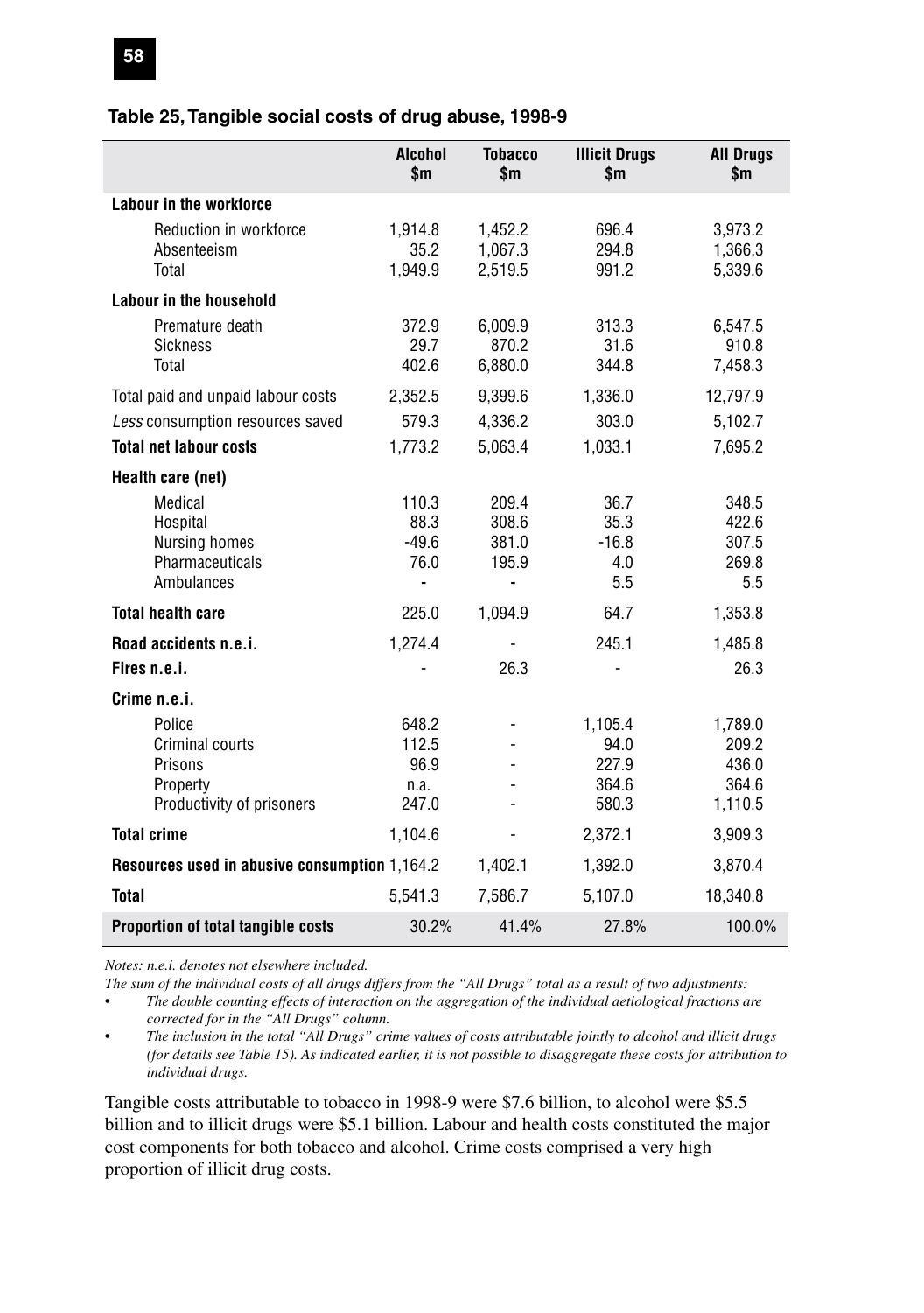|                                      | <b>Alcohol</b><br>\$m | Tobacco<br>\$m | <b>Illicit Drugs</b><br>\$m | <b>All Drugs</b><br>\$m |
|--------------------------------------|-----------------------|----------------|-----------------------------|-------------------------|
| Loss of life                         | 1.800.5               | 13.476.3       | 926.8                       | 15.844.2                |
| Pain and suffering (road accidents)  | 218.5                 | $\blacksquare$ | 42.0                        | 254.8                   |
| <b>Total intangible costs</b>        | 2.019.0               | 13.476.3       | 968.8                       | 16,099.0                |
| Proportion of total intangible costs | 12.5%                 | 83.7%          | 6.0%                        | 100.0%                  |

#### **Table 26, Intangible social costs of drug abuse, 1998-9**

*Note: The sum of the individual costs of all drugs exceeds the "All Drugs" total as a result of adjustment for the effects of interaction on the aggregation of the individual aetiological fractions.*

In relation to intangible costs, with the exception of pain and suffering of road accident victims, it was once again possible to estimate only the value of loss of life. Tobacco costs were \$13.5 billion, alcohol costs \$2.0 billion and illicit costs \$969 million. The predominance of tobacco-attributable intangible costs is a direct result of the high level of premature mortality caused by smoking.

#### **Table 27, Total social costs of drug abuse, 1998-9**

|                            | <b>Alcohol</b><br>\$m | Tobacco<br>\$m | <b>Illicit Drugs</b><br>\$m | <b>All Drugs</b><br>\$m |
|----------------------------|-----------------------|----------------|-----------------------------|-------------------------|
| Tangible                   | 5,541.3               | 7,586.7        | 5,107.0                     | 18,340.8                |
| Intangible                 | 2.019.0               | 13,476.3       | 968.8                       | 16,099.0                |
| Total                      | 7.560.3               | 21.063.0       | 6.075.8                     | 34,439.8                |
| <b>Proportion of total</b> | 22.0%                 | 61.2%          | 17.6%                       | 100.0%                  |

*Note: The sum of the individual costs of all drugs differs from the "All Drugs" total as a result of adjustment for the effects of interaction on the aggregation of the individual aetiological fractions, and because the "All Drugs" total includes some crime costs attributed jointly to alcohol and illicit drugs.*

Of the total social cost of drug abuse in 1998-9 of \$34.4 billion, tobacco accounted for approximately \$21.1 billion, alcohol for \$7.6 billion and illicit drugs \$6.1 billion.

# **Avoidable costs**

Avoidable costs represent the components of overall social costs which, according to our estimates, potentially could be eliminated if effective anti-drug policies and programs were introduced. Due to lack of appropriate data, it proved impossible to produce meaningful estimates of the avoidable component of illicit drug costs.

The next three tables present estimates of the avoidable tangible costs of alcohol and tobacco abuse, avoidable intangible costs and avoidable total costs.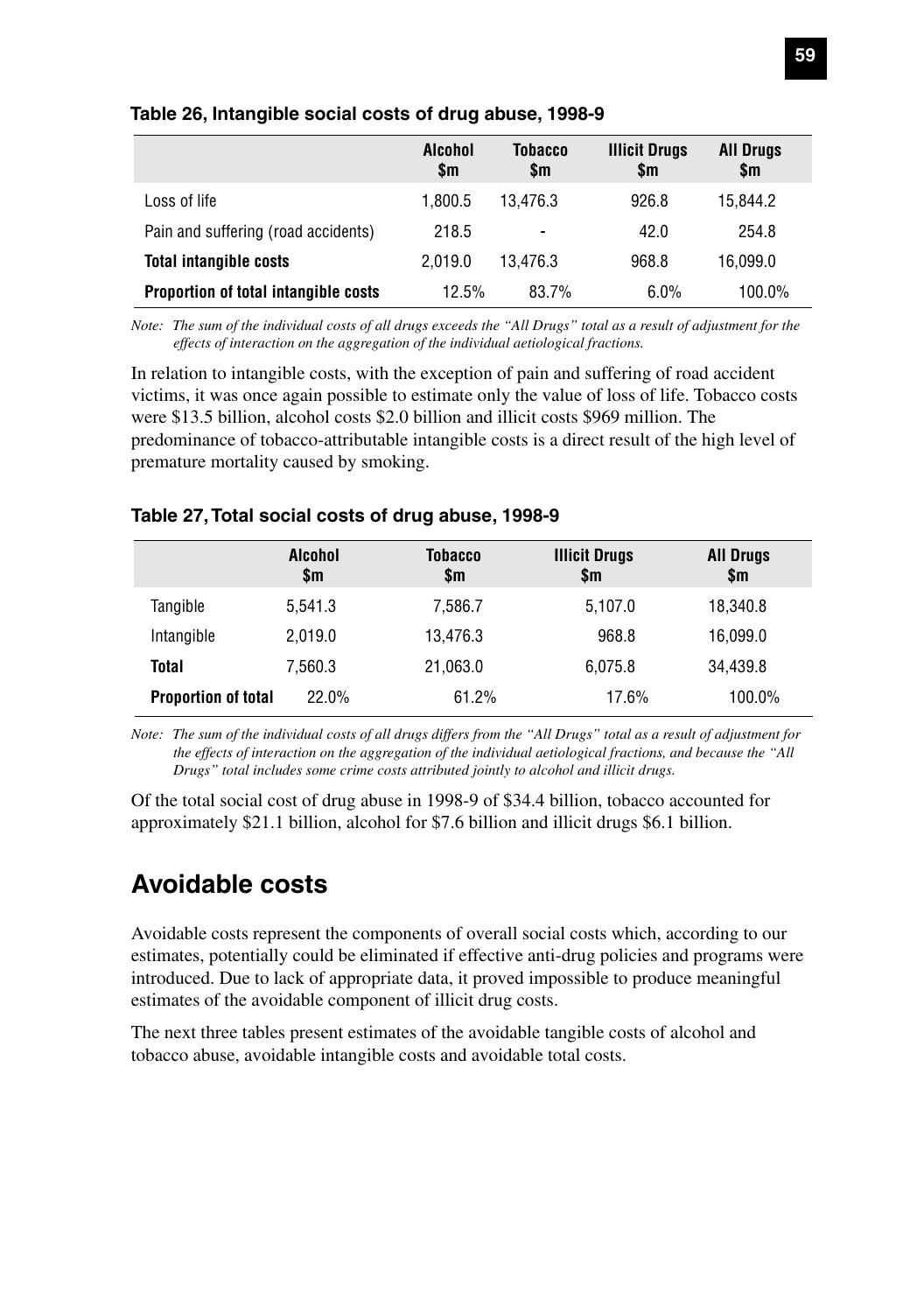#### **Table 28, Avoidable tangible social costs of alcohol misuse and tobacco abuse, 1998-9**

|                                       | Alcohol<br>\$m | <b>Tobacco</b><br>\$m |
|---------------------------------------|----------------|-----------------------|
| Labour in the workforce               |                |                       |
| Reduction in workforce                | 1,238.8        | 659.3                 |
| Absenteeism                           | 30.6           | 442.9                 |
| Total                                 | 1,269.4        | 1,102.2               |
| Labour in the household               |                |                       |
| Premature death                       | 241.3          | 2,728.4               |
| <b>Sickness</b>                       | 25.8           | 361.1                 |
| Total                                 | 267.1          | 3,089.5               |
| Total paid and unpaid labour costs    | 1,536.5        | 4,191.6               |
| Less consumption resources saved      | 374.8          | 1,968.5               |
| <b>Total net labour costs</b>         | 1,161.7        | 2,223.1               |
| Health care (net)                     |                |                       |
| Medical                               | 21.7           | 85.2                  |
| Hospital                              | 10.2           | 132.5                 |
| Nursing homes                         | 33.1           | 155.1                 |
| Pharmaceuticals                       | 25.4           | 100.0                 |
| Ambulances                            |                |                       |
| <b>Total health care</b>              | 90.4           | 472.8                 |
| Road accidents n.e.i.                 | 647.4          |                       |
| Fires n.e.i.                          |                | 16.8                  |
| Crime n.e.i.                          | n.e.           | n.e.                  |
| Resources used in abusive consumption | 753.2          | 636.5                 |
| <b>Total</b>                          | 2,652.7        | 3,349.2               |
| Proportion of total tangible costs    | 47.9%          | 44.1%                 |

*Note: avoidable crime costs were not estimated (n.e.).*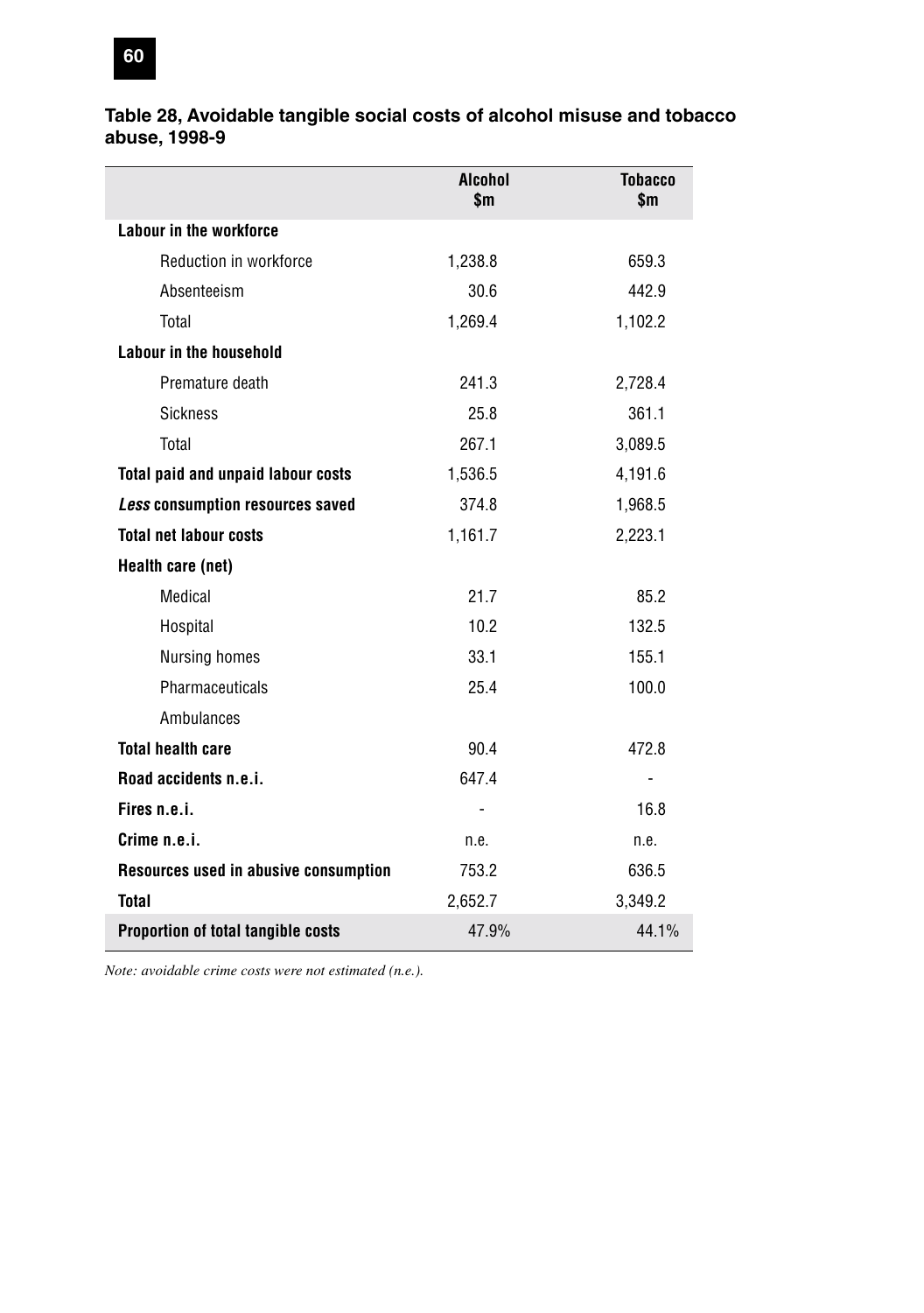In the cases of both alcohol and tobacco, avoidable costs represent almost half of total tangible costs.

|                                      | <b>Alcohol</b><br>\$m | Tobacco<br>\$m |
|--------------------------------------|-----------------------|----------------|
| Loss of life                         | 1.164.9               | 6,118.1        |
| Pain and suffering (road accidents)  | 111.0                 |                |
| <b>Total intangible costs</b>        | 1.275.9               | 6,118.1        |
| Proportion of total intangible costs | 63.2%                 | 45.4%          |

#### **Table 29, Avoidable intangible social costs of alcohol misuse and tobacco abuse, 1998-9**

Over 60 per cent of alcohol intangible costs were avoidable and approximately 45 per cent of tobacco intangible costs were avoidable, after sufficient elapsed time following the implementation of effective public policies.

|                                  | <b>Alcohol</b><br>\$m | Tobacco<br>\$m |
|----------------------------------|-----------------------|----------------|
| Tangible                         | 2,652.7               | 3,349.2        |
| Intangible                       | 1,275.9               | 6,118.1        |
| <b>Total costs</b>               | 3,928.6               | 9,467.2        |
| <b>Proportion of total costs</b> | 62.1%                 | 44.9%          |

#### **Table 30, Total avoidable costs of alcohol misuse and tobacco abuse, 1998-9**

62 per cent of total alcohol costs and 45 per cent of total tobacco costs were avoidable.

# **Incidence of abuse costs**

The term incidence as used here describes how the burden of drug abuse costs is split among various sections of the community (individuals, business and government). The following three tables relate only to tangible costs. Intangible costs by their nature are borne 100 per cent by individuals.

It was not possible to determine the incidence of the property losses associated with crime. It is to be expected that individuals would have borne a substantial proportion of these costs.

Neither Table 31 nor Table 33 take account of the crime-attributable costs which are attributable jointly to alcohol and illicit drugs.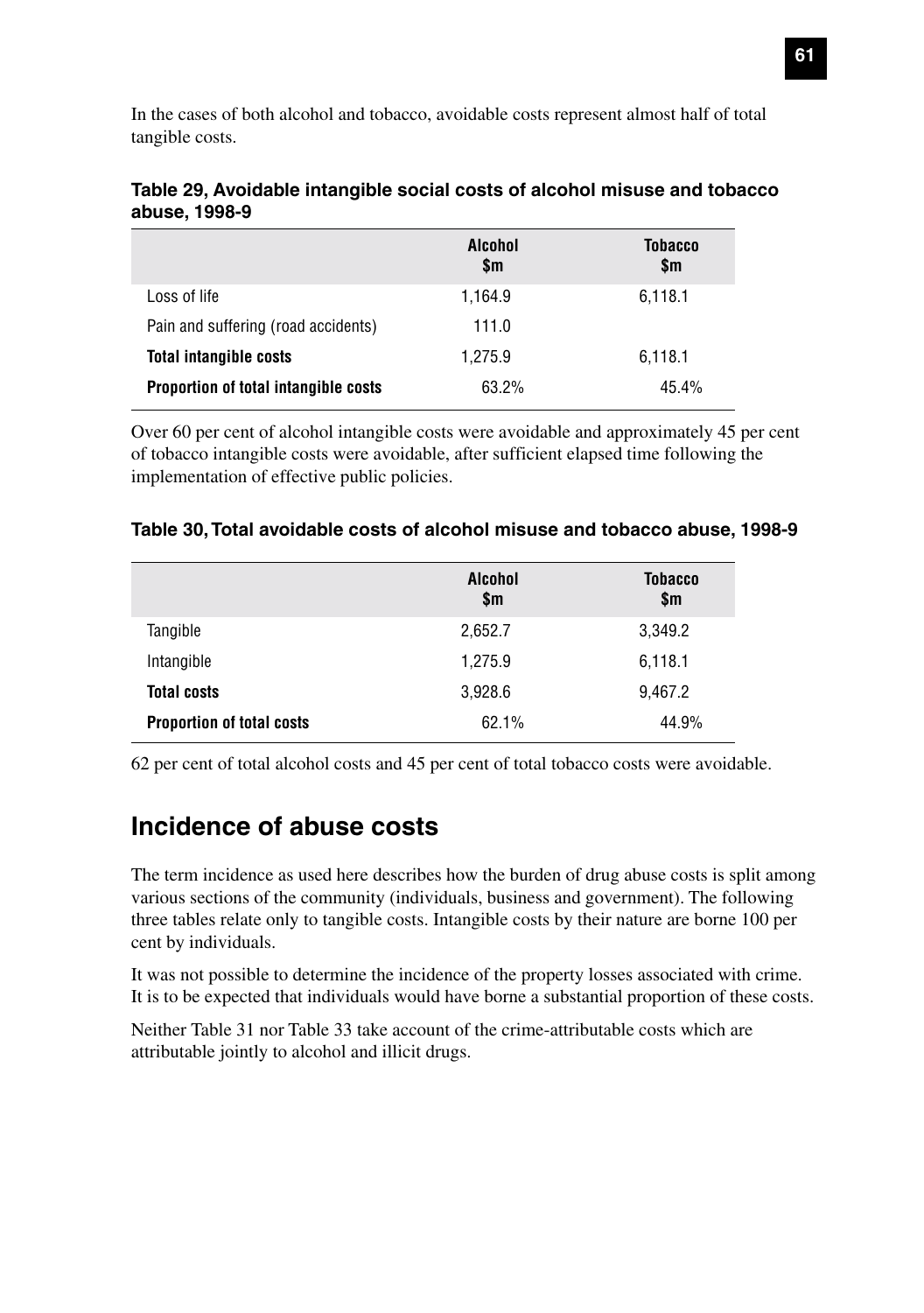|                                        | <b>Individuals</b><br>\$m | <b>Business</b><br>\$m | Government<br>\$m | Total<br>\$m |
|----------------------------------------|---------------------------|------------------------|-------------------|--------------|
| Workforce labour                       | 0.0                       | 1,597.0                | 352.9             | 1,949.9      |
| Household labour                       | 402.6                     | 0.0                    | 0.0               | 402.6        |
| Hospital                               | 3.3                       | 16.1                   | 68.9              | 88.3         |
| Medical                                | 11.8                      | 6.0                    | 92.5              | 110.3        |
| Nursing homes                          | -9.6                      | $-0.3$                 | $-39.7$           | $-49.6$      |
| Pharmaceuticals                        | 6.0                       | 0.0                    | 70.1              | 76.0         |
| Road accidents n.e.i.                  | 682.7                     | 498.2                  | 93.4              | 1,274.4      |
| Crime n.e.i.                           | 0.0                       | 247.0                  | 857.6             | 1,104.6      |
| Resources used in abusive consumption  | 1,164.2                   | 0.0                    | 0.0               | 1,164.2      |
| <b>Total quantified tangible costs</b> | 2,260.8                   | 2,364.1                | 1,495.7           | 6,120.6      |
| Percentage of total quantified costs   | 36.9%                     | 38.6%                  | 24.4%             | 100.0%       |

#### **Table 31, Incidence of the tangible social costs of alcohol misuse, 1998-9**

### **Table 32, Incidence of the tangible social costs of tobacco abuse, 1998-9**

|                                        | <b>Individuals</b><br>\$m | <b>Business</b><br>\$m | Government<br>\$m | Total<br>\$m |
|----------------------------------------|---------------------------|------------------------|-------------------|--------------|
| Workforce labour                       | 0.0                       | 2,063.5                | 456.0             | 2,519.5      |
| Household labour                       | 6,880.0                   | 0.0                    | 0.0               | 6,880.0      |
| Hospital                               | 11.4                      | 56.4                   | 240.8             | 308.6        |
| Medical                                | 22.3                      | 11.4                   | 175.6             | 209.4        |
| Nursing homes                          | 73.9                      | 2.1                    | 305.0             | 381.0        |
| Pharmaceuticals                        | 37.7                      | 0.0                    | 158.2             | 195.9        |
| Fires n.e.i.                           | 7.0                       | 13.6                   | 5.7               | 26.3         |
| Resources used in abusive consumption  | 0.0                       | 1,402.1                | 0.0               | 1,402.1      |
| <b>Total quantified tangible costs</b> | 7.032.4                   | 3,549.1                | 1.341.3           | 11.922.8     |
| Percentage of total quantified costs   | 59.0%                     | 29.8%                  | 11.3%             | 100.0%       |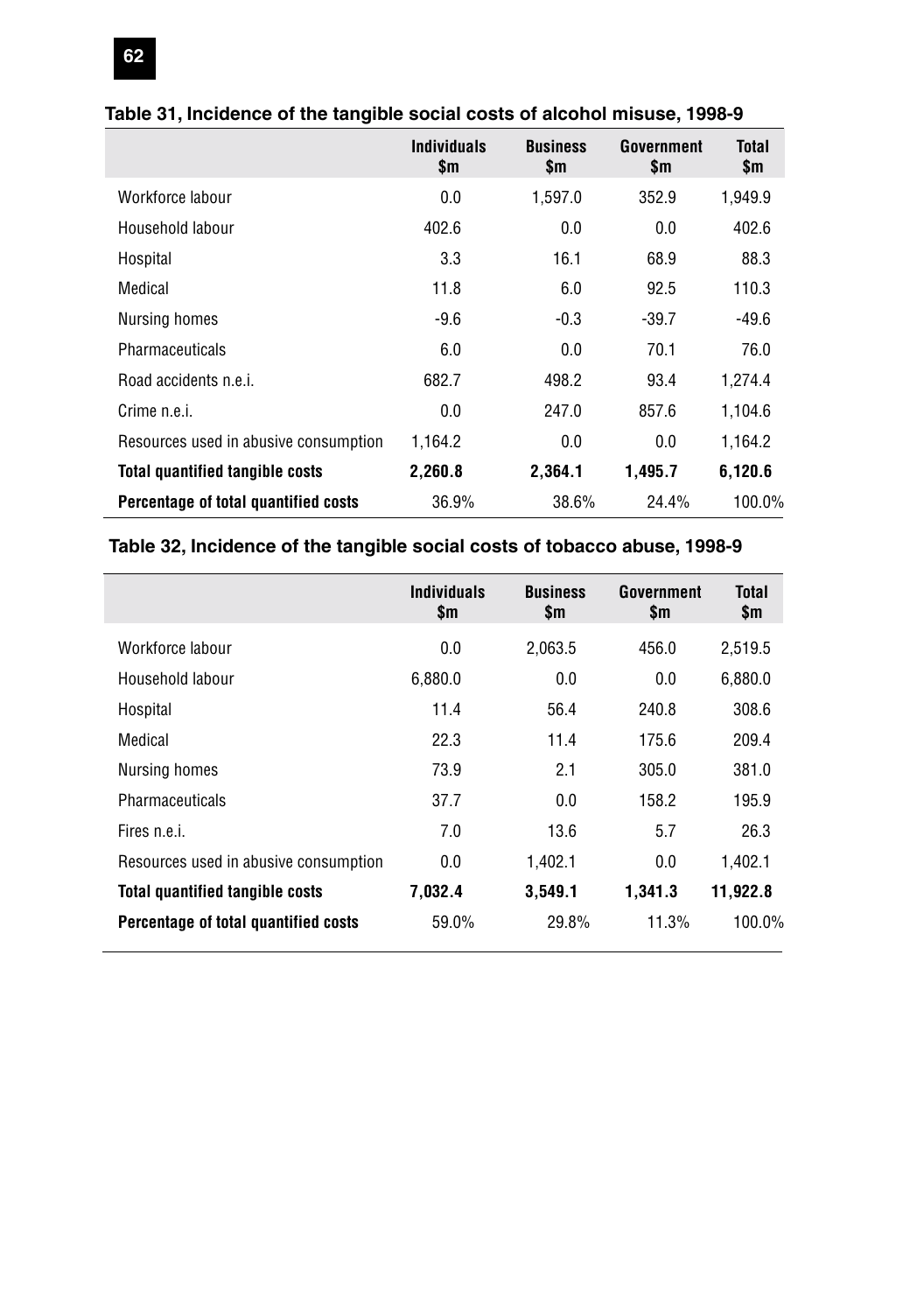|                                        | <b>Individuals</b><br>\$m | <b>Business</b><br>\$m | Government<br>\$m | Total<br>\$m |
|----------------------------------------|---------------------------|------------------------|-------------------|--------------|
| Workforce labour                       | 0.0                       | 811.8                  | 179.4             | 991.2        |
| Household labour                       | 344.8                     | 0.0                    | 0.0               | 344.8        |
| Hospital                               | 1.3                       | 6.5                    | 27.6              | 35.3         |
| Medical                                | 3.9                       | 2.0                    | 30.8              | 36.7         |
| Nursing homes                          | $-3.3$                    | $-0.1$                 | $-13.4$           | $-16.8$      |
| <b>Pharmaceuticals</b>                 | 0.0                       | 0.0                    | 4.0               | 4.0          |
| Ambulances                             | 0.0                       | 0.0                    | 5.5               | 5.5          |
| Road accidents n.e.i.                  | 131.3                     | 95.8                   | 18.0              | 245.1        |
| Crime n.e.i.                           | 0.0                       | 580.3                  | 1,427.2           | 2,007.5      |
| Resources used in abusive consumption  | 0.0                       | 1,392.0                | 0.0               | 1,392.0      |
| <b>Total quantified tangible costs</b> | 478.1                     | 2,888.3                | 1,679.0           | 5,045.4      |
| Percentage of total quantified costs   | 9.5%                      | 57.2%                  | 33.3%             | 100.0%       |

**Table 33, Incidence of the tangible social costs of abuse of illicit drugs, 1998-9**

Of particular interest is the fact that the government sector bore a relatively small proportion of the tangible costs of drug abuse (24 per cent of alcohol-attributable costs, 11 per cent for tobacco and 33 per cent for illicit drugs). In all cases business bore a greater proportion of the burden (39 per cent for alcohol, 30 per cent for tobacco and 57 per cent for illicit drugs). By their nature, all intangible costs are borne by individuals.

### **Budgetary implications**

The following three tables present estimates of the budgetary implications of drug abuse, that is of its impact upon public expenditures and revenues, at both federal and state levels. It should be noted that the estimates here relate to the budgetary impact of drug abuse, not drug consumption. Furthermore, they incorporate estimates of the revenue losses resulting from drug-induced morbidity and premature mortality. Results are presented for the overall budgetary impact of drug abuse, as well as estimates for Federal and State Governments individually for each type of drug.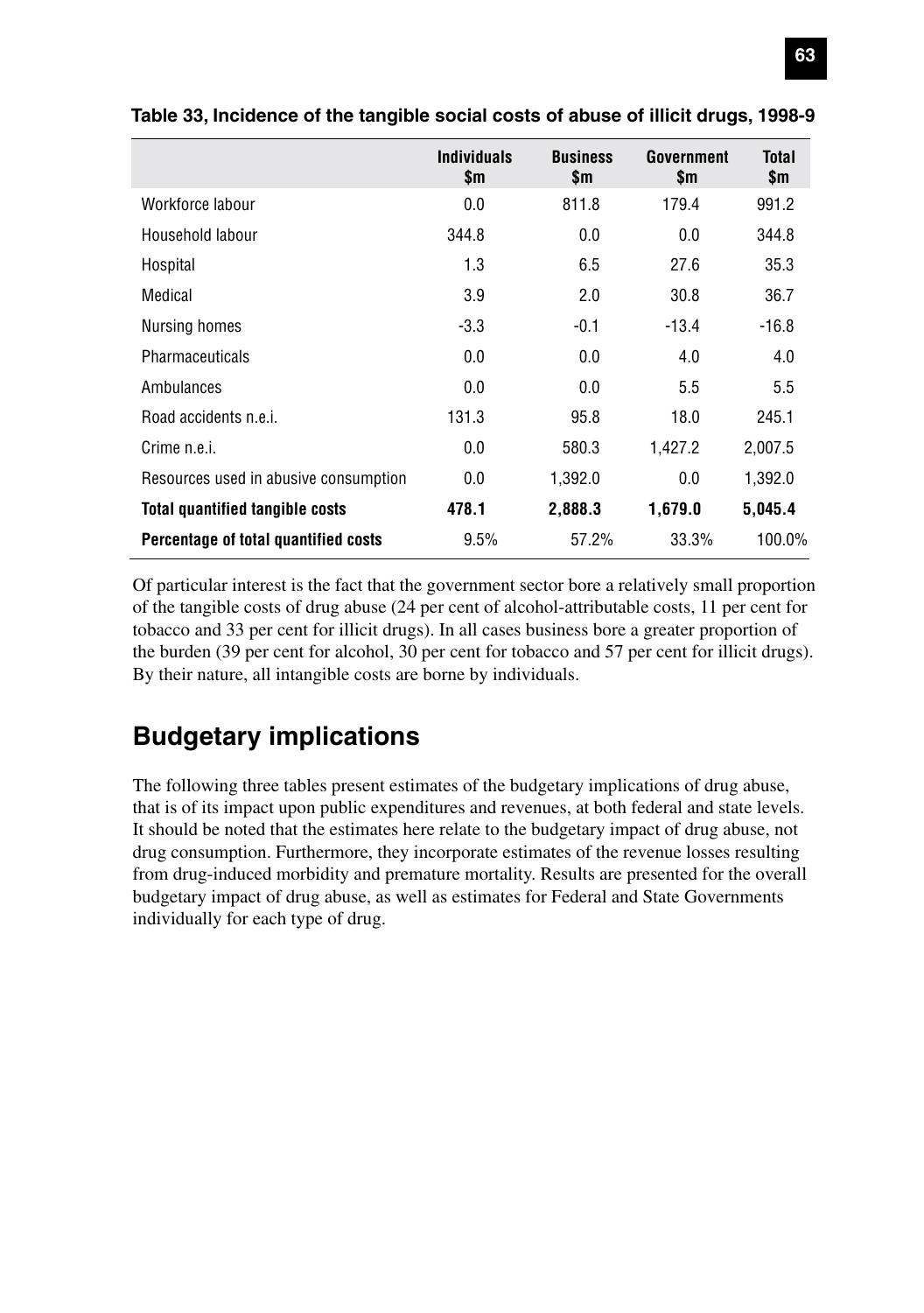| <b>Outlays</b>            | \$m    | \$m     | <b>Receipts</b>              | \$m   | \$m     |
|---------------------------|--------|---------|------------------------------|-------|---------|
| <b>FEDERAL GOVERNMENT</b> |        |         |                              |       |         |
| <b>Health</b>             |        |         | <b>Excise tax</b>            |       |         |
| Hospital                  | 37.0   |         | Beer                         | 873.9 |         |
| Medical                   | 92.5   |         | Spirits                      | 144.5 |         |
| Nursing homes -36.8       |        |         | <b>Total excise tax</b>      |       | 1,018.3 |
| Pharmaceuticals 70.1      |        |         | Sales tax                    |       |         |
| <b>Total health</b>       |        | 162.8   | Beer, wine and spirits       |       | 620.6   |
| Road accidents n.e.i.     |        | 18.0    | <b>Customs duties</b>        |       |         |
|                           |        |         | Beer                         | 14.0  |         |
|                           |        |         | Wine                         | 4.0   |         |
|                           |        |         | Spirits                      | 719.0 |         |
|                           |        |         | <b>Total customs duties</b>  |       | 737.0   |
|                           |        |         | <b>Total alcohol revenue</b> |       | 2,375.9 |
|                           |        |         | Less                         |       |         |
|                           |        |         | <b>Revenue forgone</b>       |       |         |
|                           |        |         | Income tax                   | 390.2 |         |
|                           |        |         | Indirect taxes               | 143.4 |         |
|                           |        |         | <b>Total revenue forgone</b> |       | 533.6   |
| <b>Total outlays</b>      |        | 180.8   | <b>Total net revenue</b>     |       | 1,842.3 |
| Net revenue minus outlays |        | 1,661.4 |                              |       |         |
| <b>STATE GOVERNMENTS</b>  |        |         |                              |       |         |
| <b>Health</b>             |        |         | <b>RRPs</b>                  |       |         |
| Hospital                  | 31.9   |         | Beer, wine and spirits       |       | 997.4   |
| Medical                   | 0.0    |         |                              |       |         |
| Nursing homes             | $-3.0$ |         |                              |       |         |
| Pharmaceuticals           | 0.0    |         |                              |       |         |
| <b>Total health</b>       |        | 28.9    |                              |       |         |
| Road accidents n.e.i.     |        | 75.4    |                              |       |         |
| Crime n.e.i.              |        |         |                              |       |         |
| Police                    | 648.2  |         |                              |       |         |
| Criminal courts           | 112.5  |         |                              |       |         |
| Prisons                   | 96.9   |         |                              |       |         |
| Total crime n.e.i.        |        | 857.6   |                              |       |         |
| <b>Total outlays</b>      |        | 962.0   | <b>Total revenue</b>         |       | 997.4   |
| Revenue minus outlays     |        | 35.4    |                              |       |         |

# **Table 34, Impact of alcohol misuse on government budgets, 1998-9**

*(continued on the next page)*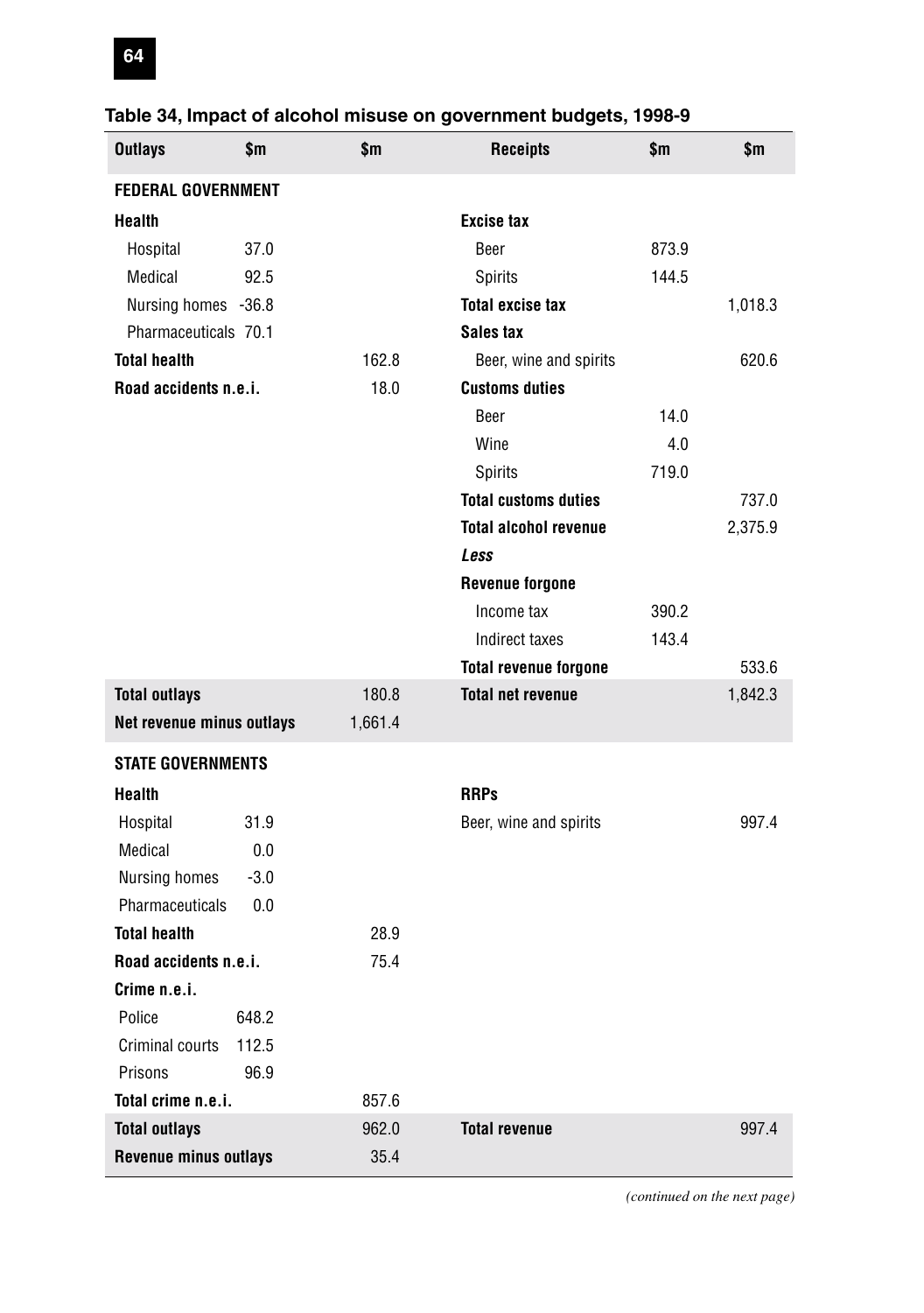*(Table 34 continued)*

| <b>Outlays</b>            | \$m   | \$m     | <b>Receipts</b>              | \$m\$ | \$m     |
|---------------------------|-------|---------|------------------------------|-------|---------|
| <b>ALL GOVERNMENTS</b>    |       |         |                              |       |         |
| <b>Health</b>             |       |         | <b>Excise tax</b>            |       |         |
| Hospitals                 | 68.9  |         | Beer                         | 873.9 |         |
| Medical                   | 92.5  |         | Spirits                      | 144.5 |         |
| Nursing homes -39.7       |       |         | Total                        |       | 1,018.3 |
| Pharmaceuticals 70.1      |       |         | Sales tax                    |       |         |
| <b>Total health</b>       |       | 191.7   | Beer, wine and spirits       |       | 1,618.0 |
| Road accidents n.e.i.     |       | 93.4    | <b>Customs duties</b>        |       |         |
| Crime n.e.i.              |       |         | Beer                         | 14.0  |         |
| Police                    | 648.2 |         | Wine                         | 4.0   |         |
| Criminal courts           | 112.5 |         | Spirits                      | 719.0 |         |
| Prisons                   | 96.9  |         | Total                        |       | 737.0   |
| Total crime n.e.i.        |       | 857.6   | <b>Total alcohol revenue</b> |       | 3,373.3 |
|                           |       |         | Less                         |       |         |
|                           |       |         | <b>Revenue forgone</b>       |       |         |
|                           |       |         | Income tax                   | 390.2 |         |
|                           |       |         | Indirect taxes               | 143.4 |         |
|                           |       |         | <b>Total revenue forgone</b> |       | 533.6   |
| <b>Total outlays</b>      |       | 1,142.8 | <b>Total net revenue</b>     |       | 2,839.7 |
| Net revenue minus outlays |       | 1,696.9 |                              |       |         |

Alcohol tax revenue in 1998-9 exceeded alcohol-attributable costs borne by the public sector by \$1.7 billion. Almost all of this surplus accrued to the Commonwealth Government.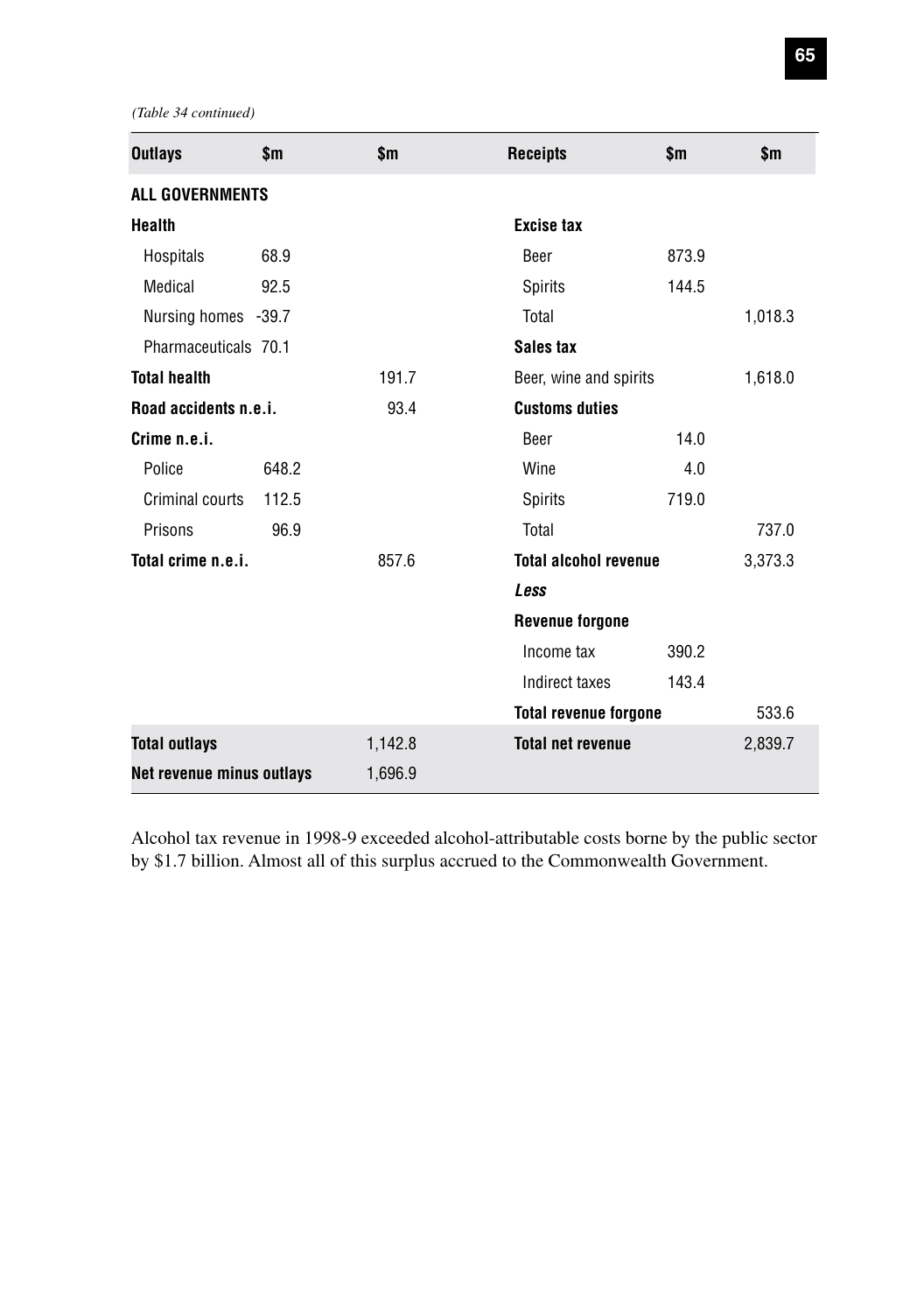| <b>Outlays</b>               | \$m   | \$m      | <b>Receipts</b>              | \$m     | $\mathbf{m}$ |
|------------------------------|-------|----------|------------------------------|---------|--------------|
| <b>FEDERAL GOVERNMENT</b>    |       |          |                              |         |              |
| <b>Health</b>                |       |          | Excise tax                   | 1,633.7 |              |
| Hospital                     | 129.3 |          | Customs duty                 | 255.0   |              |
| Medical                      | 175.6 |          | <b>Total tobacco revenue</b> |         | 1,888.7      |
| Nursing homes                | 282.1 |          | Less                         |         |              |
| Pharmaceuticals              | 158.2 |          | <b>Revenue forgone</b>       |         |              |
| <b>Total health</b>          |       | 745.2    | Income tax                   | 288.5   |              |
| Fires n.e.i.                 |       | 0.0      | Indirect taxes               | 1,073.5 |              |
|                              |       |          | <b>Total revenue forgone</b> |         | 1,362.0      |
| <b>Total outlays</b>         |       | 745.2    | <b>Total net revenue</b>     |         | 526.7        |
| Net revenue minus outlays    |       | $-218.5$ |                              |         |              |
| <b>STATE GOVERNMENTS</b>     |       |          |                              |         |              |
| <b>Health</b>                |       |          | <b>RRPs</b>                  |         |              |
| Hospital                     | 111.5 |          | Excise tax                   | 3120.2  |              |
| Medical                      | 0.0   |          | <b>Total tobacco revenue</b> |         | 3120.2       |
| <b>Nursing homes</b>         | 22.9  |          |                              |         |              |
| Pharmaceuticals              | 0.0   |          |                              |         |              |
| <b>Total health</b>          |       | 134.4    |                              |         |              |
| Fires n.e.i.                 |       | 5.7      |                              |         |              |
| <b>Total outlays</b>         |       | 140.0    | <b>Total revenue</b>         |         | 3120.2       |
| <b>Revenue minus outlays</b> |       | 2,980.2  |                              |         |              |
| <b>ALL GOVERNMENTS</b>       |       |          |                              |         |              |
| Health                       |       |          |                              |         |              |
| Hospitals                    | 240.8 |          | Excise tax                   | 4,753.9 |              |
| Medical                      | 175.6 |          | Customs duty                 | 255.0   |              |
| Nursing homes                | 305.0 |          | <b>Total tobacco revenue</b> |         | 5,008.9      |
| Pharmaceuticals              | 158.2 |          | Less                         |         |              |
| <b>Total health</b>          |       | 879.6    | <b>Revenue forgone</b>       |         |              |
| Fires n.e.i.                 |       | 5.7      | Income tax                   | 288.5   |              |
|                              |       |          | Indirect taxes               | 1,073.5 |              |
|                              |       |          | <b>Total revenue forgone</b> |         | 1,362.0      |
| <b>Total outlays</b>         |       | 885.3    | <b>Total net revenue</b>     |         | 3,646.9      |
| Net revenue minus outlays    |       | 2,761.7  |                              |         |              |

#### **Table 35, Impact of tobacco abuse on government budgets, 1998-9**

Tobacco tax revenue in 1998-9 exceeded tobacco-attributable costs borne by the public sector by almost \$2.8 billion. The beneficiaries of this surplus were State Governments. The Commonwealth's tobacco-attributable outlays exceeded its tobacco revenue by \$219m.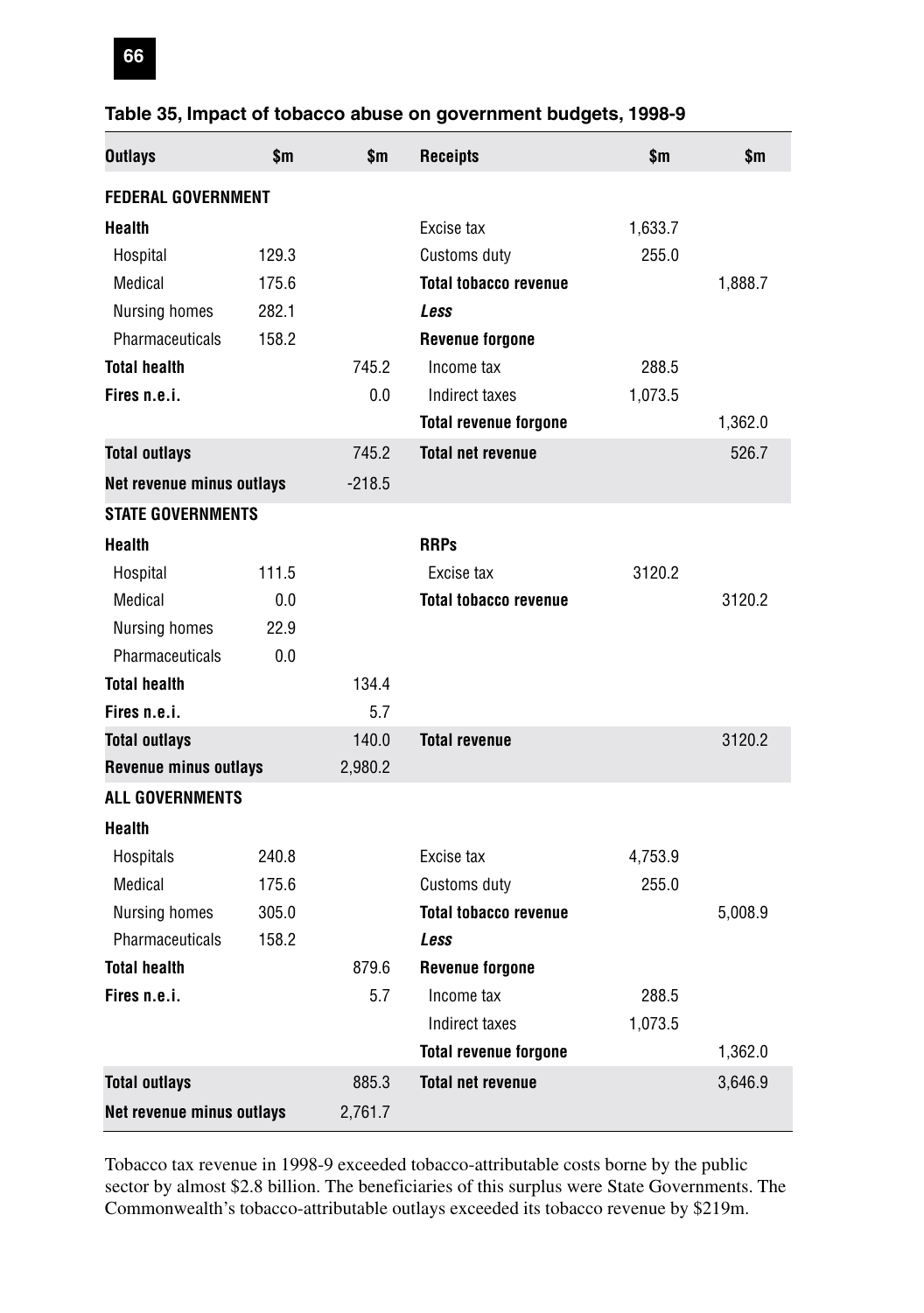Illicit drugs yield no tax revenue. Indeed, overall revenue is reduced as a result of illicit drug-attributable mortality and morbidity. On the other hand, substantial costs, particularly crime costs, are borne by the public sector. In 1998-9 97 per cent of net public sector outlays were borne by State Governments.

| <b>Outlays</b>                     | \$m     | \$m        | <b>Receipts</b>              | \$m   | \$m      |
|------------------------------------|---------|------------|------------------------------|-------|----------|
| <b>FEDERAL GOVERNMENT</b>          |         |            |                              |       |          |
| <b>Health</b>                      |         |            | <b>Total revenue</b>         |       | 0.0      |
| Hospitals                          | 14.8    |            |                              |       |          |
| Medical                            | 30.8    |            | <b>Revenue forgone</b>       |       |          |
| Nursing homes                      | $-12.4$ |            | Income tax                   | 142.0 |          |
| Pharmaceuticals                    | 4.0     |            | Indirect taxes               | 73.8  |          |
| Ambulances                         | 0.0     |            | <b>Total revenue forgone</b> |       | 215.8    |
| <b>Total health</b>                |         | 37.1       |                              |       |          |
| Road accidents n.e.i.              |         | 3.5        |                              |       |          |
| <b>Total outlays</b>               |         | 40.6       | <b>Total net revenue</b>     |       | $-215.8$ |
| Net revenue minus outlays          |         | $-256.4$   |                              |       |          |
| <b>STATE AND LOCAL GOVERNMENTS</b> |         |            |                              |       |          |
| <b>Health</b>                      |         |            | <b>Total revenue</b>         |       | 0.0      |
| Hospital                           | 12.8    |            |                              |       |          |
| <b>Medical</b>                     | 0.0     |            |                              |       |          |
| Nursing homes                      | $-1.0$  |            |                              |       |          |
| Pharmaceuticals                    | 0.0     |            |                              |       |          |
| Ambulances                         | 5.5     |            |                              |       |          |
| <b>Total health</b>                |         | 17.2       |                              |       |          |
| Road accidents n.e.i.              |         | 14.5       |                              |       |          |
| Crime n.e.i.                       |         |            |                              |       |          |
| Police                             | 1,105.4 |            |                              |       |          |
| Criminal courts                    | 94.0    |            |                              |       |          |
| Prisons                            | 227.9   |            |                              |       |          |
| Total crime n.e.i.                 |         | 1,427.2    |                              |       |          |
| <b>Total outlays</b>               |         | 1,459.0    | <b>Total revenue</b>         |       | 0.0      |
| Revenue minus outlays              |         | $-1,459.0$ |                              |       |          |

**Table 36, Impact of abuse of illicit drugs on government budgets, 1998-9**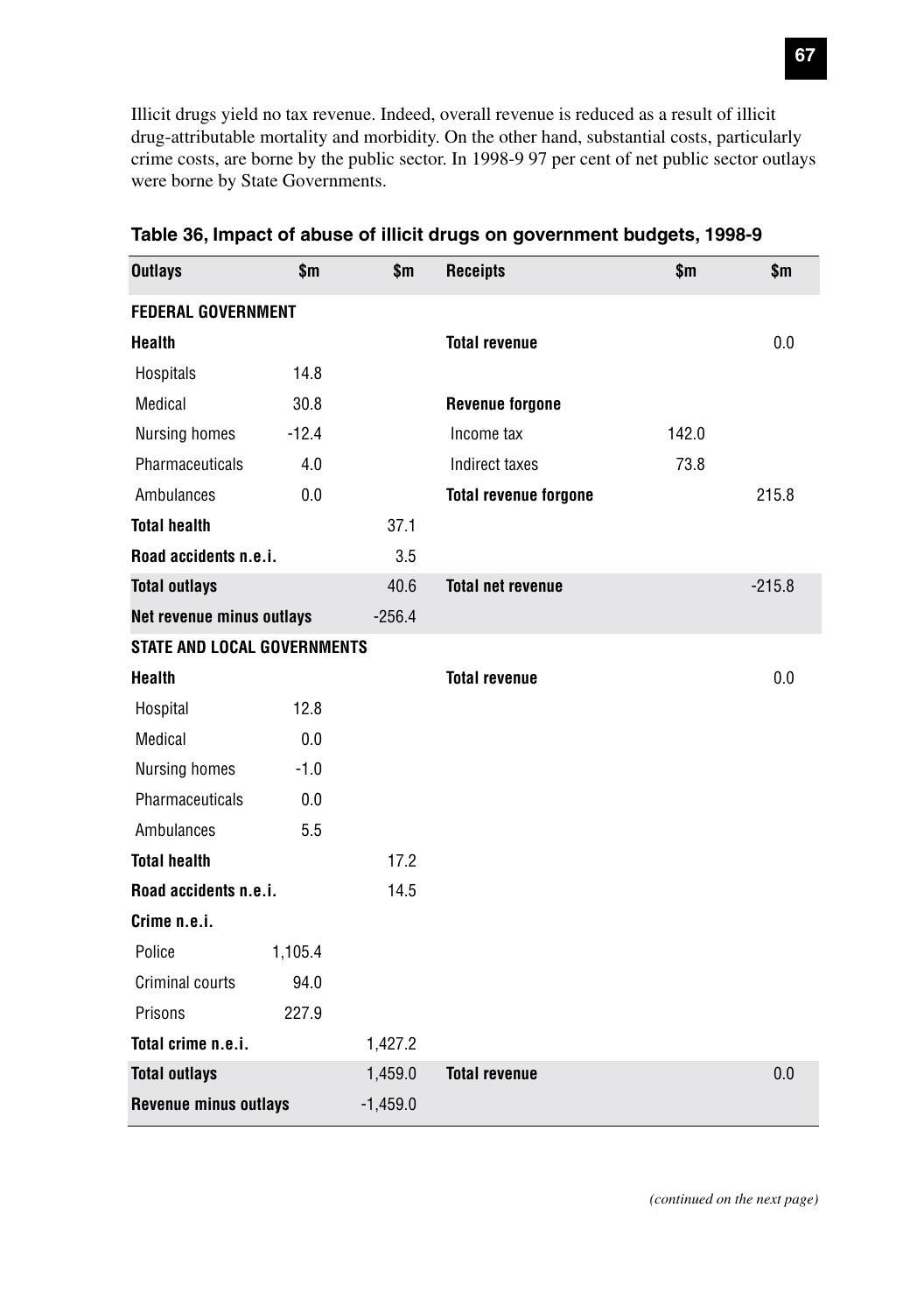

*Table 36 (continued)*

| <b>Outlays</b>            | \$m     | \$m        | <b>Receipts</b>          | \$m   | \$m      |
|---------------------------|---------|------------|--------------------------|-------|----------|
| <b>ALL GOVERNMENTS</b>    |         |            |                          |       |          |
| Health                    |         |            | <b>Total revenue</b>     |       | 0.0      |
| Hospital                  | 27.6    |            | <b>Revenue forgone</b>   |       |          |
| Medical                   | 30.8    |            | Income tax               | 142.0 |          |
| Nursing homes             | $-13.4$ |            | Indirect taxes           | 73.8  |          |
| <b>Pharmaceuticals</b>    | 4.0     |            | Total revenue forgone    |       | 215.8    |
| Ambulances                | 5.5     |            |                          |       |          |
| <b>Total health</b>       |         | 54.3       |                          |       |          |
| Road accidents n.e.i.     |         | 18.0       |                          |       |          |
| Crime n.e.i.              |         |            |                          |       |          |
| Police                    | 1,105.4 |            |                          |       |          |
| Criminal courts           | 94.0    |            |                          |       |          |
| Prisons                   | 227.9   |            |                          |       |          |
| Total crime n.e.i.        |         | 1,427.2    |                          |       |          |
| <b>Total outlays</b>      |         | 1,499.6    | <b>Total net revenue</b> |       | $-215.8$ |
| Net revenue minus outlays |         | $-1,715.4$ |                          |       |          |

# **Drug-attributable costs and gross domestic product**

Estimates of aggregate drug-attributable social costs tend to produce numbers which are very large in absolute terms. This study is no exception. Commentators often attempt to put these numbers in context by expressing them as a percentage of gross domestic product (GDP), which is a measure of the total value of national production or national income. Similarly, attempts to make international comparisons of the relative sizes of aggregate drug abuse costs in economies of very different sizes (for example, Australia and the USA) tend to be made by comparing aggregate costs expressed as a percentage of GDP.

A problem with this approach is that estimates of drug abuse costs contain certain (sometimes very large) components that are not measured in conventional national account measurements of GDP. In the present study these unmeasured components consist of all intangibles (loss of life, and pain and suffering) and production losses in the household (unpaid) sector. Thus, when total drug-attributable costs are compared with GDP, like is not being compared with like.

In order to overcome this problem, Table 37 below compares GDP at factor cost (that is, not including taxes and subsidies) with only those components of drug abuse costs which are conventionally measured in national accounts data.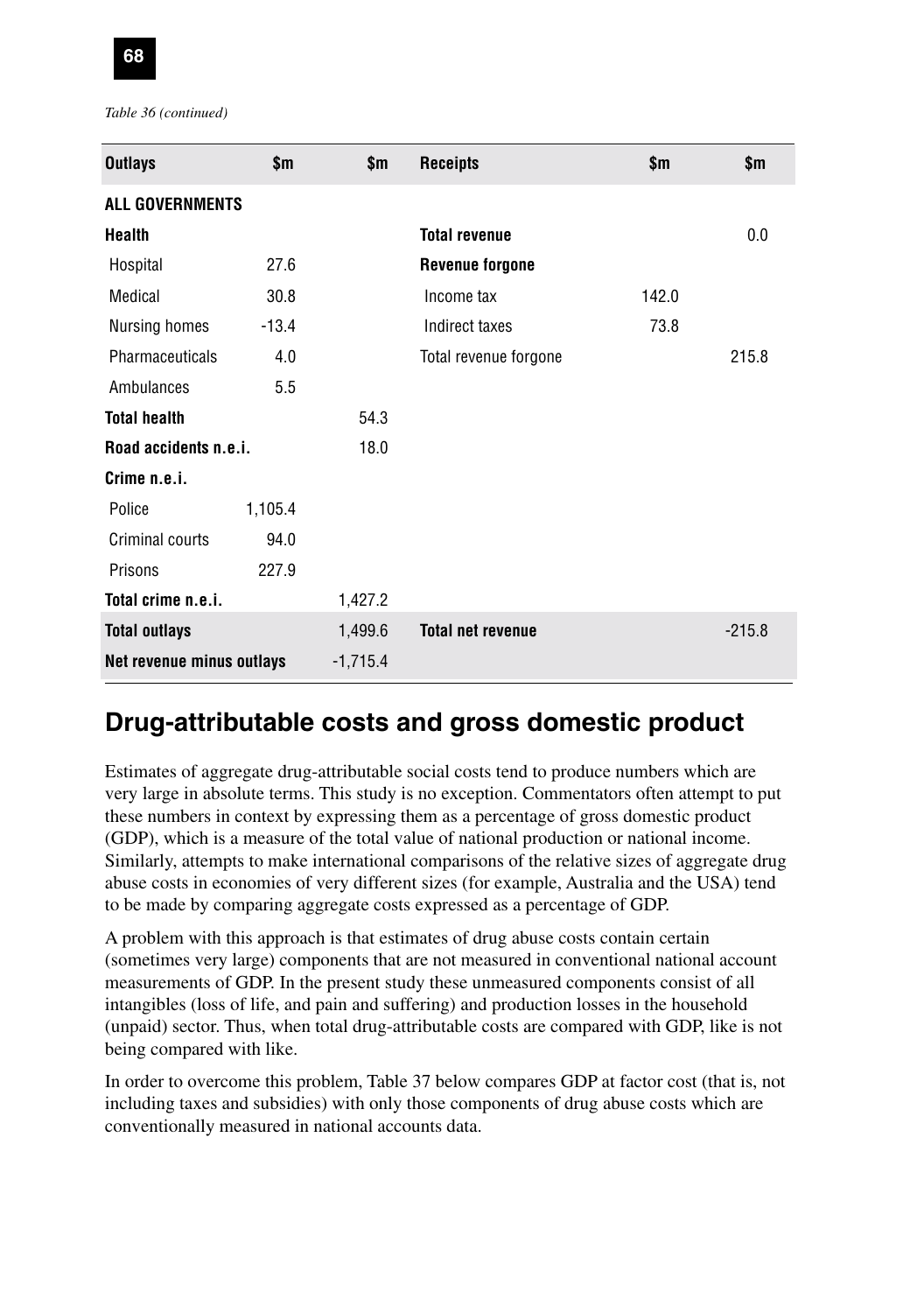|                                          | Alcohol<br>\$m | <b>Tobacco</b><br>\$m | <b>Illicit</b><br><b>Drugs</b><br>\$m | <b>Alcohol</b><br>$%$ of<br>GDP | <b>Tobacco</b><br>$%$ of<br>GDP | <b>Illicit</b><br><b>Drugs</b><br>$%$ of<br><b>GDP</b> |
|------------------------------------------|----------------|-----------------------|---------------------------------------|---------------------------------|---------------------------------|--------------------------------------------------------|
| Labour in the workforce                  | 1,949.9        | 2,519.5               | 991.2                                 | 0.66                            | 0.85                            | 0.34                                                   |
| Net health care                          | 225.0          | 1,094.9               | 59.2                                  | 0.08                            | 0.37                            | 0.02                                                   |
| Road accidents n.e.i.                    | 1,274.4        |                       | 245.1                                 | 0.43                            | $\overline{\phantom{a}}$        | 0.08                                                   |
| Fires n.e.i.                             |                | 26.3                  |                                       | $\overline{\phantom{a}}$        | 0.01                            |                                                        |
| Crime n.e.i.                             | 1,228.1        | ۰                     | 2.493.3                               | 0.42                            | ٠                               | 0.85                                                   |
| Resources used in abusive<br>consumption | 1,164.2        | 1,402.1               | 1.392.0                               | 0.39                            | 0.48                            | 0.47                                                   |
| Total                                    | 5.841.5        | 5.042.8               | 5.180.8                               | 1.98                            | 1.71                            | 1.76                                                   |

#### **Table 37, Comparison of some cost categories with Gross Domestic Product, 1998-9**

*Note: The crime figures do not include costs jointly attributable to alcohol and illicit drugs (for details see Table 15). These costs amounted to \$574m. (0.19 per cent of GDP).*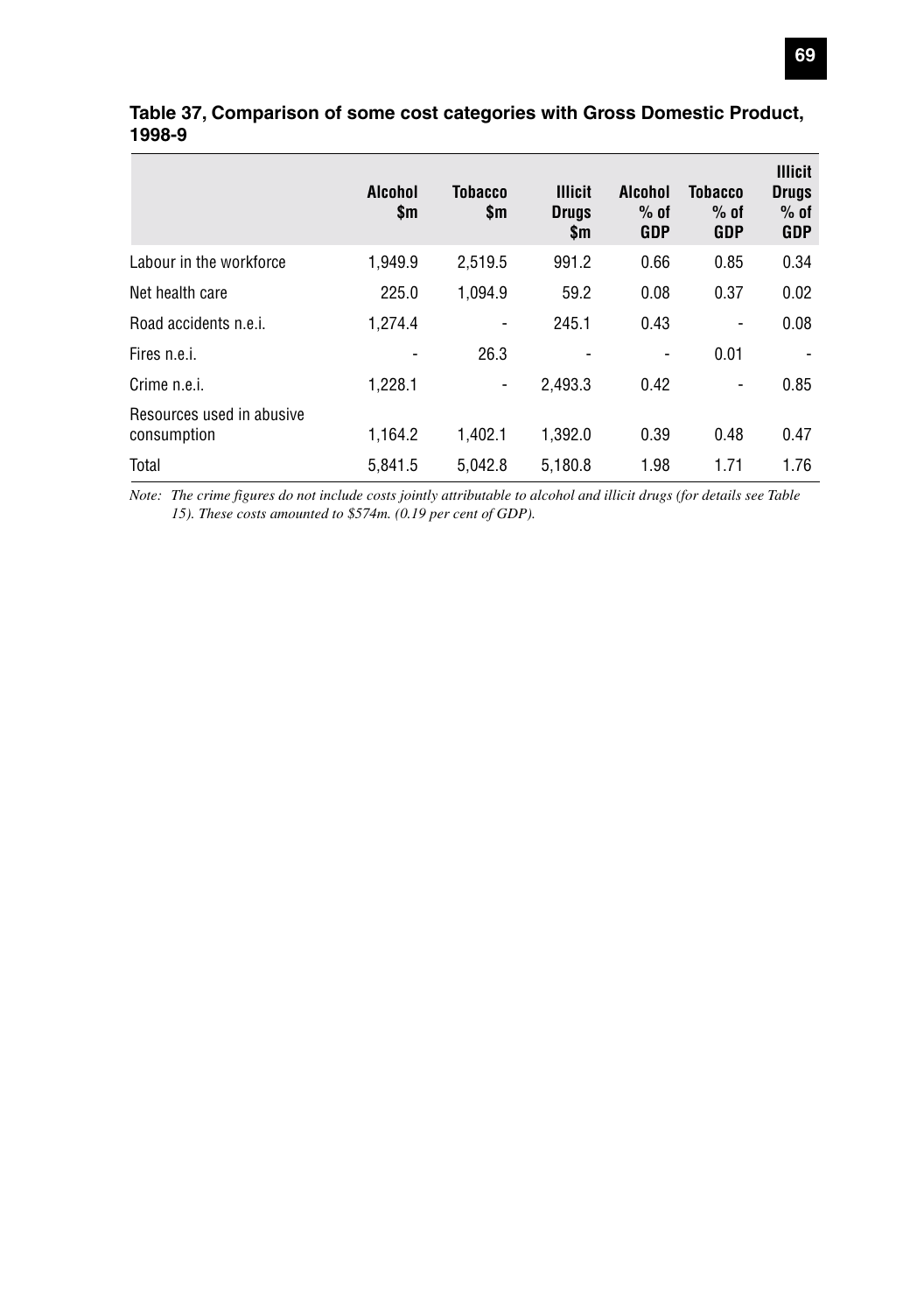# **8. Future Research**

In this section attention is drawn to areas of research which would permit further refinement of estimates of the social costs of drug abuse in Australia.

# **Epidemiology**

We have already acknowledged our considerable debt to the impressive work carried out by Australian epidemiologists but, like all researchers, we want more. Gaps in our knowledge which would be of use to enable more comprehensive costing of drug abuse include :-

- Updated Arcadian normals, from the work of Professor Bruce Armstrong;
- Epidemiological work on dual diagnoses of mental health and substance abuse;
- Estimation of illicit drug aetiological fractions for assaults;
- Estimation of illicit drug aetiological fractions by type of drug;
- Further disaggregation of abusive consumption and addictive consumption of alcohol, and disaggregation by broad type of alcoholic drink (beer, wine and spirits).

### **Health services**

The present study includes an estimate of the costs of some pharmaceuticals prescribed for drug-attributable conditions, but this is a considerable underestimate of the total costs. It would be desirable to have comprehensive studies of prescribed and across the counter pharmaceuticals for drug-attributable conditions. Data on drug-attributable primary care provision would enable more comprehensive estimates of health costs.

## **Non-government organisations**

Services to people who are in need because of substance abuse, either their own or a family member, are provided by government and non-government agencies, but are documented only for government health and welfare provision. Non-government organizations which make a significant resource contribution, some of which are subsidised by government, should be identified and their contribution quantified.

## **Crime**

While this is the first time we have been able to estimate drug-attributable crime, work would be further progressed with research on estimates of avoidable crime, which would enable estimates to be made of the costs of avoidable crime. Data on alcohol-attributable property crime would also permit further cost estimates. There appear to be no data available on the basis of which it would be possible to estimation the incidence of the costs of property crime (on individuals, business and government). Tobacco-attributable crime (including smuggling) is currently unquantified. Aggregate data on police detainees classified by type of crime charge are not currently published. Perhaps it might be possible for the Productivity Commission to collect these data as part of its data collection processes for its Reports on Government Services.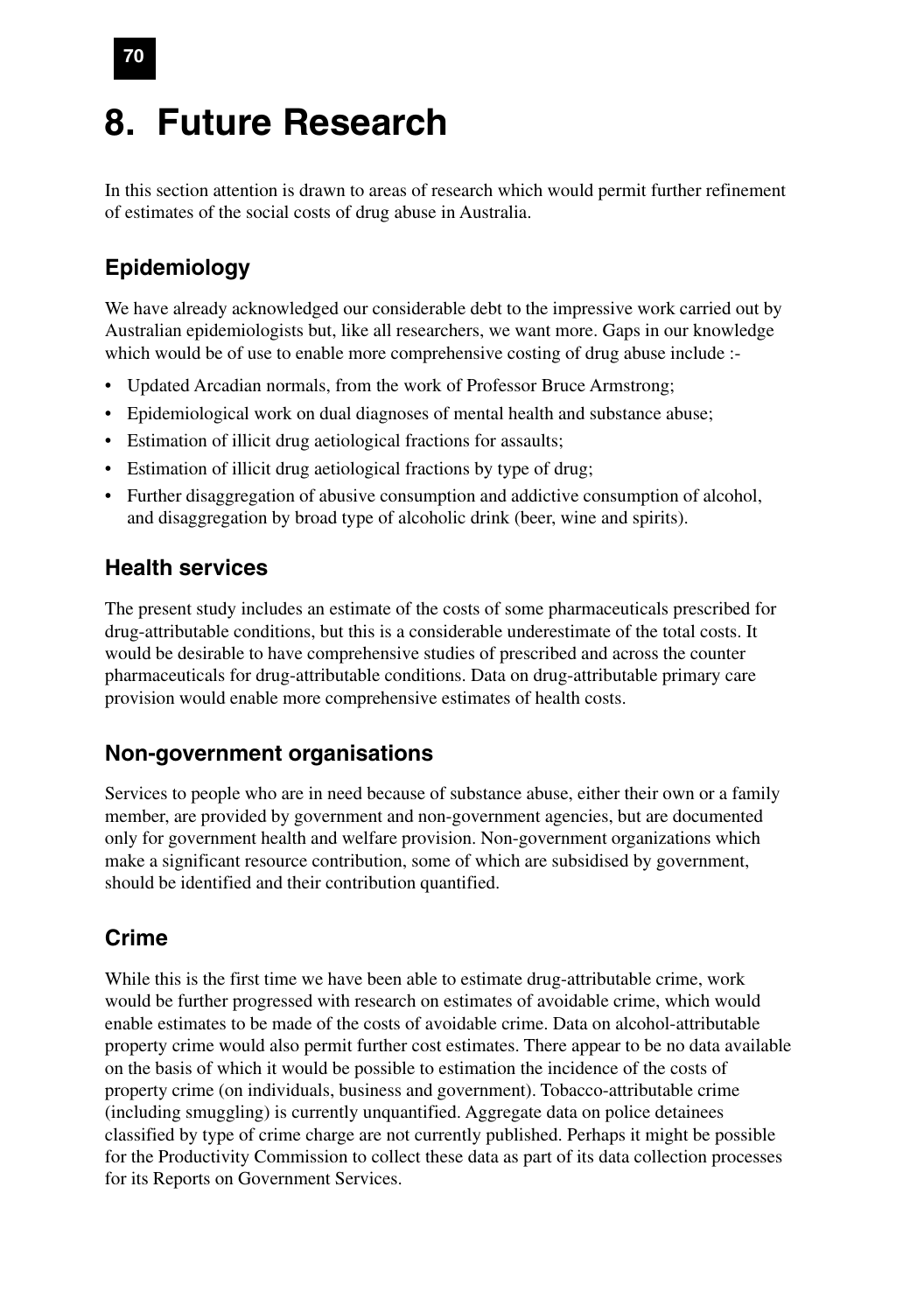### **Welfare**

It would be desirable to identify and quantify all real and pecuniary costs borne by the public welfare sector.

## **Litter**

All three categories of drugs (alcohol, tobacco and illicit drugs) impose litter costs. However, inadequate data are currently available on the basis of which it would be possible to estimate drug-attributable litter costs.

## **Intangible costs**

Intangible costs, which include not only morbidity and mortality but also fear, pain and suffering, do not reflect any resource use, but are an important cost of drug abuse. They are borne by drug abusers themselves, their families and the community. While intangible costs are admittedly difficult to value, further research is required to fully account for intangible costs. Judges or juries involved in determining damages awards often include a component for pain and suffering. However no details are currently presented on how this component is valued. Publication of these details would indicate community valuation of pain and suffering without, apparently, compromising the processes of justice. We recognise that estimates of the suffering of drug users and their families would result in considerably greater intangible costs.

## **Prescribed pharmaceuticals**

Further research is necessary in order to be able to quantify the costs associated with abusive consumption of prescribed pharmaceuticals.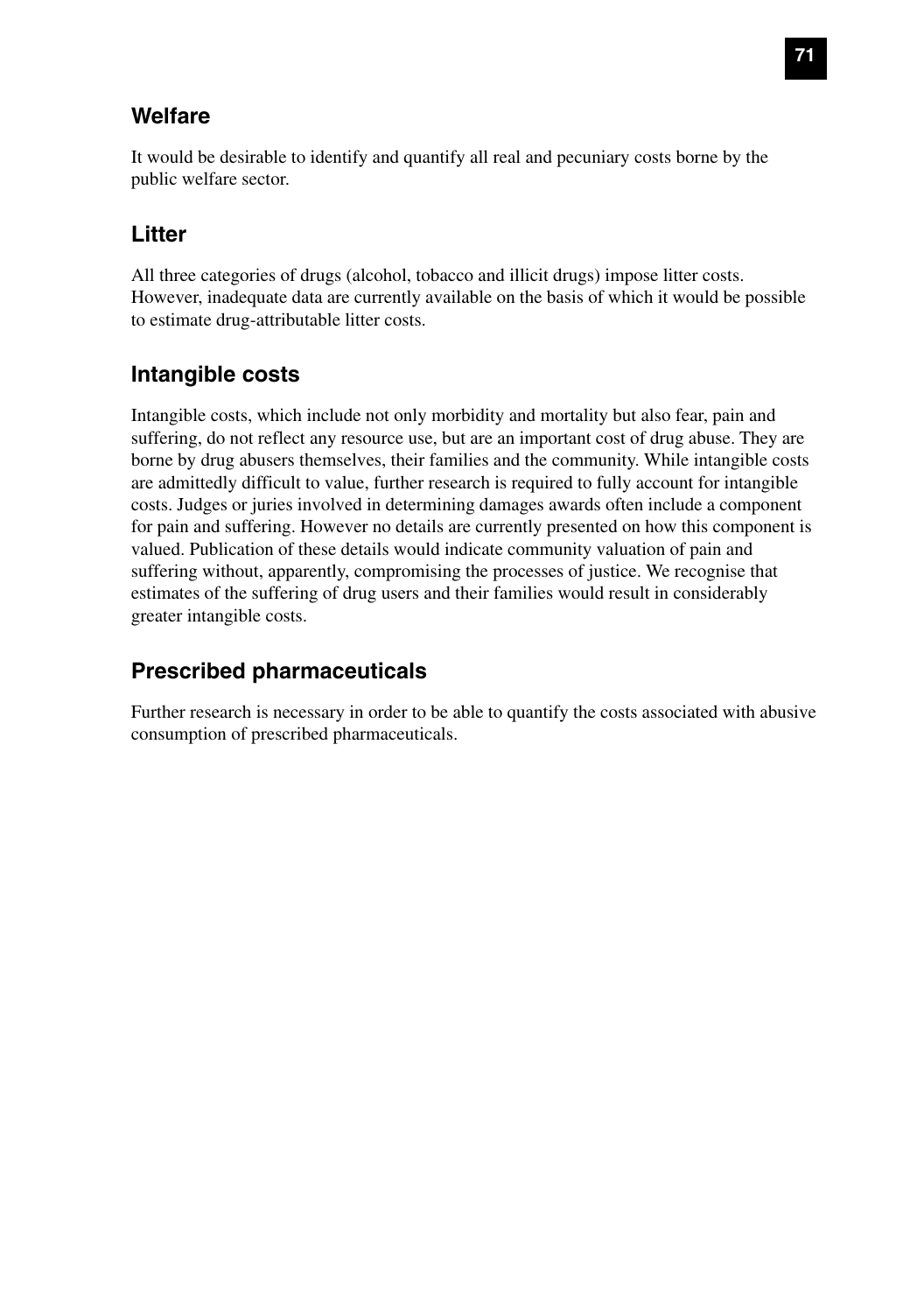# **Bibliography**

References in the following bibliography have been classified into the following categories:

- General references:
- Crime;
- Epidemiology;
- Fires
- Health;
- Litter:
- Paid and unpaid workforce;
- Road accidents:
- State cost estimates.

#### **General references**

- ACIL (1994), *Smoking: Costs and Benefits for Australia*, report commissioned by the Tobacco Institute of Australia.
- Alcohol and Other Drugs Council of Australia (1999), *1999-2000 Federal Budget Submission*, February.
- Alcohol and Other Drugs Council of Australia (2000), *Submission to the House of Representatives Standing Committee on Family and Community Affairs Inquiry into Substance Abuse in Australian Communities*.
- Anti-Cancer Council of Victoria (2000), *The Costs of Tobacco Use in the Australian Community*, Submission to the House of Representatives Standing Committee on Family and Community Affairs Inquiry into Substance Abuse in Australian Communities.
- Armstrong, B.K. (1990), "Morbidity and mortality in Australia: How much is preventable?", in John McNeill *et al* (eds.), *A Handbook of Preventative Medicine,* Edward Arnold.
- Australian Institute of Health and Welfare (1996b), *Tobacco Use and the Health Impact in Australia*, Canberra.
- Australian Institute of Health and Welfare (1999b), *1998 National Drug Strategy Household Survey. First Results*.
- Australian Institute of Health and Welfare (2000a), *Statistics on Drug Use in Australia, 1998*.
- Australian Institute of Health and Welfare (2000b), *Australia's Health, 2000: the seventh biennial health report*.
- Australia's National Tobacco Campaign (2000), *Evaluation Report,* Volumes 1 and 2.
- Bardsley, Peter and Olekalns, Nilss (1999), "Cigarette and Tobacco Consumption: Have Anti-Smoking Policies Made a Difference?", *The Economic Record*, September.
- Becker, G. and Murphy, K. (1988), "A Theory of Rational Addiction", *Journal of Political Economy*, 675-700.
- Broom, J. (1999), *Ethics out of Economics*, Cambridge University Press.
- Bureau of Transport Economics (1998), *The willingness to pay method for valuing road accidents*, paper prepared for the Road User Costs Steering Group, Austroads, September.

**72**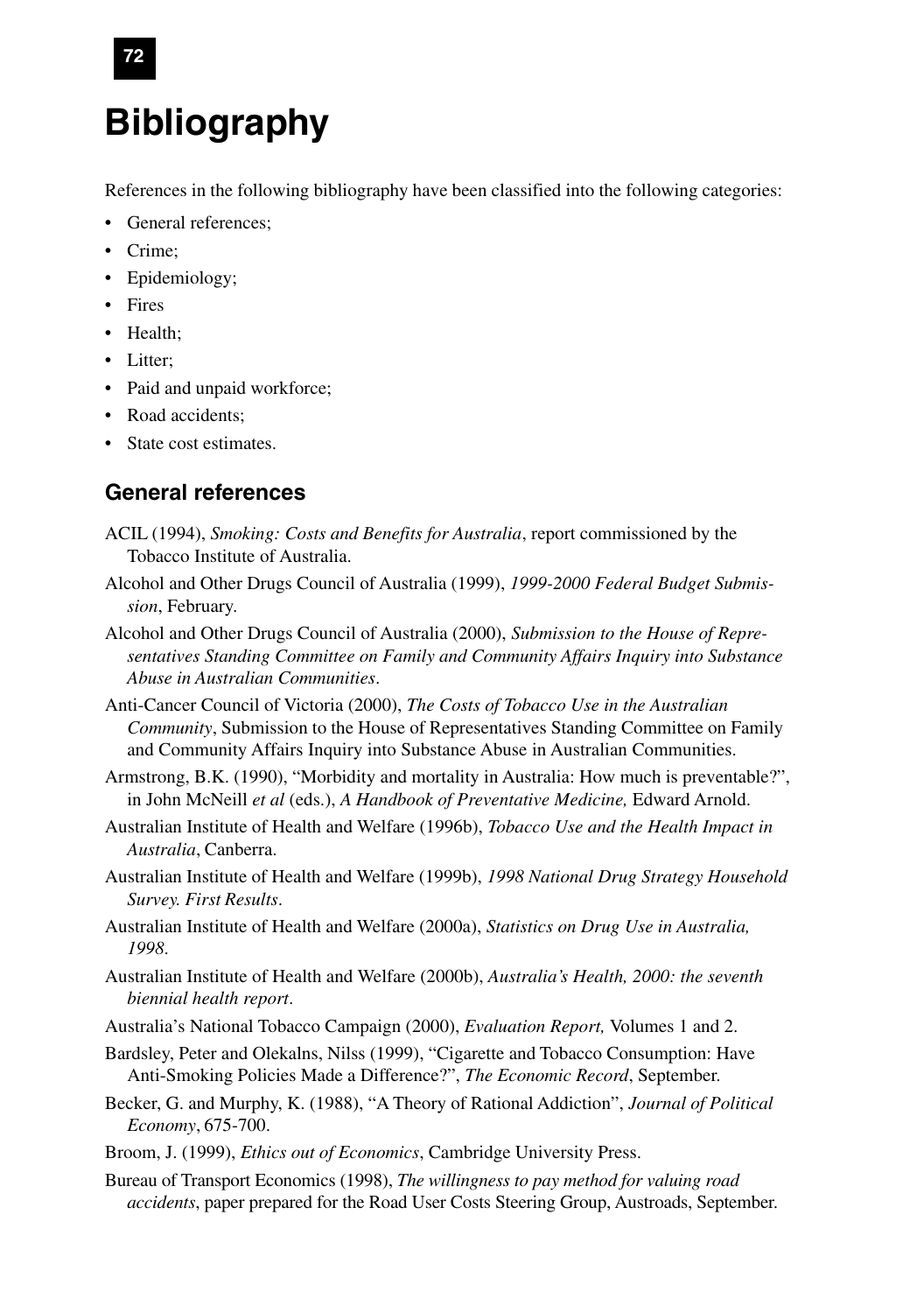- Chaloupka, Frank J. and Warner, Kenneth E. (1999), *The Economics of Smoking*, National Bureau of Economic Research Working Paper 7047.
- Collins, D.J. and Lapsley, H.M. (1991), *Estimating the economic costs of drug abuse*, National Campaign Against Drug Abuse Monograph Series No. 15.
- Collins, D.J. and Lapsley, H.M. (1996), *The social costs of drug abuse in Australia in 1988 and 1992*, National Drug Strategy Monograph Series No. 30.
- Collins, D.J. and Lapsley, H.M. (2000), "Economic evaluation of policies and programmes: further uses of estimates of the social costs of substance abuse", *Bulletin on Narcotics*, Volume LII, Nos. 1 and 2, United Nations Drug Control Programme.
- Collins, D.J.; Lapsley, H.M.; LeCavalier, J.; and Single, E. (2000), "Introduction: improving economic data to inform decisions in drug control", *Bulletin on Narcotics*, Volume LII, Nos. 1 and 2, United Nations Drug Control Programme.
- Collins, D.J. and Lapsley, H.M. (2002), "The social costs and benefits of gambling: An Introduction to the Issues", *Journal of Gambling Studies*, spring/summer.
- Commonwealth Department of Health and Aged Care (2001), *National Alcohol Strategy: A Plan for Action 2001 to 2003-4*, published for the National Drug Strategy.
- Commonwealth Department of Family and Health Services (1998), *Patterns of drug use in Australia 1985-95*.
- Commonwealth Department of Family and Community Services (2000), *Substance Abuse in Australian Communities*, Submission to the House of Representatives Standing Committee on Family and Community Affairs Inquiry, June.
- Commonwealth Government Response to the Report of the Senate Committee Affairs Reference Committee, The Tobacco Industry and the Costs of Tobacco Related Illness. September 1997.
- Easton, Brian (1997), "The Social Costs of Tobacco Use and Alcohol Misuse", report prepared for the Alcohol Advisory Council of New Zealand, the Health Research Council of New Zealand and the Public Health Commission, *Public Health Monograph No. 2*, Department of Public Health, Wellington School of Medicine.
- Ellemann-Jensen, P. (1991), "The social costs of smoking revisited", *British Journal of Addiction*, 86
- Koch, James V. and Cerula, Richard J. (1992), "Smoking, Health Costs and Public Policy", *American Journal of Economics and Sociology*, April.
- Lightwood, J.; Collins, D.; Lapsley, H.; and Novotny, T.E. (2000), "Estimating the costs of tobacco use", in Jha, P. and Chaloupka, F. (eds.) (2000), *Tobacco control in developing countries*, Oxford University Press.
- Little, A.D. (2001), *Public Finance Balance of Smoking in the Czech Republic.*
- Ministerial Council on Drug Strategy (1999a), *National Tobacco Strategy 1999 to 2002-03. A Framework for Action*.
- Ministerial Council on Drug Strategy (1999b*)*, *Background paper. A companion document to the National Tobacco Strategy 1999 to 2002-03*, June.
- National Health and Medical Research Council (1997), *The Health Effects of Passive Smoking. A Scientific Information Paper*.
- National Institute on Drug Abuse and National Institute on Alcohol Abuse and Alcoholism (1999), *The Economic Costs of Alcohol and Drug Abuse in the United States – 1992*.
- Price Waterhouse Coopers (1999), *The Significance of Cigarettes and Tobacco Products to Retailers. An Analysis of Retail Sales*.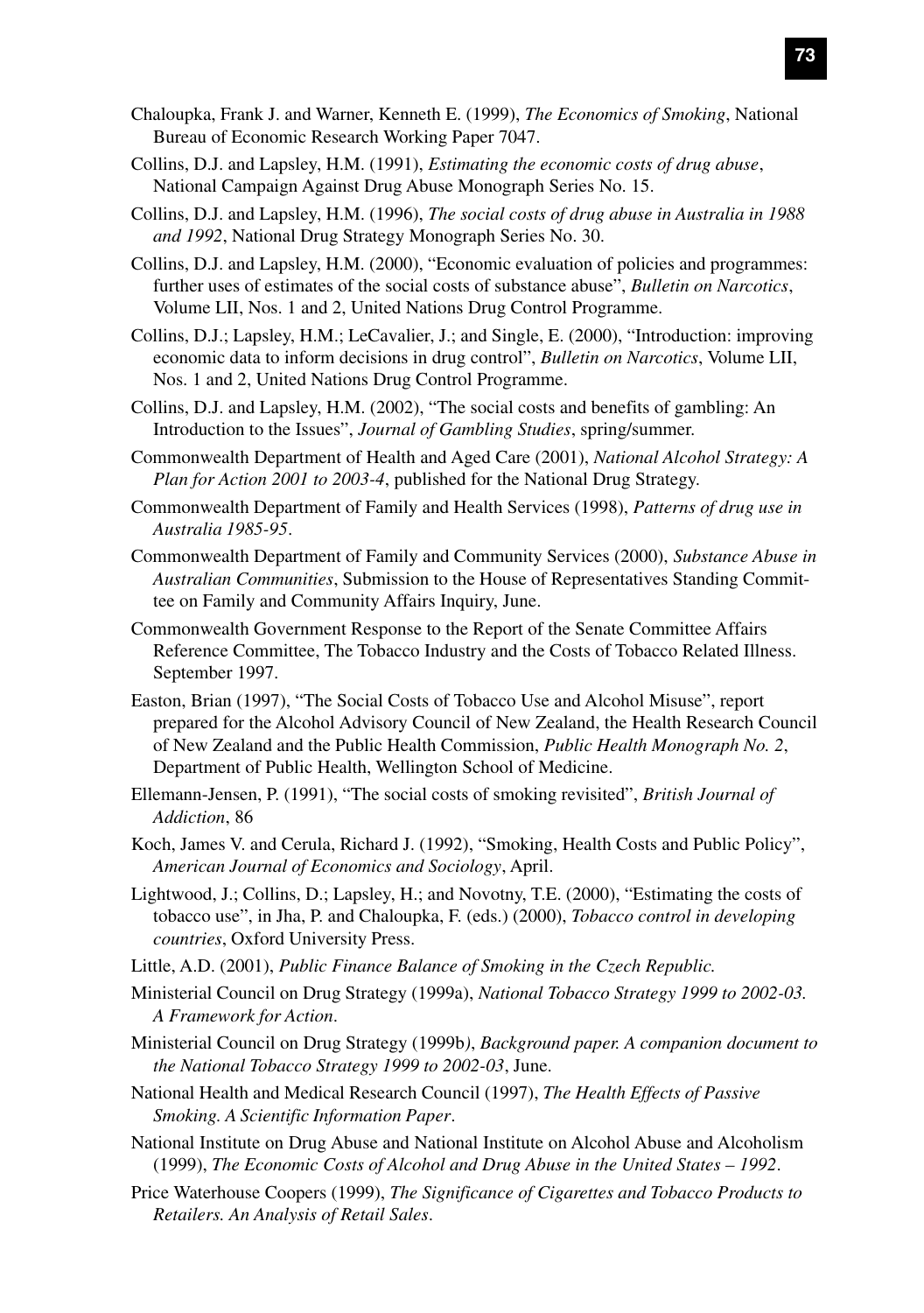

Productivity Commission (1999), *Australia's Gambling Industries. Inquiry Report. Volume 1.*

- Richter, B.J. and Gori, G.B. (1980), "Demographic effects of the prevention of early mortality associated with tobacco-related disease," in G.B. Gori (ed.), *A Safe Cigarette: The Banbury Report*, Cold Spring Harbor Laboratory.
- Single, E.; Collins, D.; Easton, B.; Harwood, H.; Lapsley, H.; and Maynard, A. (1996), *International Guidelines for Estimating the Costs of Substance Abuse*, Canadian Centre on Substance Abuse.
- Single, E.; Collins, D.; Easton, B.; Harwood, H.; Lapsley, H.; Kopp, P.; and Wilson, E (2002), *International Guidelines for Estimating the Costs of Substance Abuse-Second Edition*, Canadian Centre on Substance Abuse.
- Single, Eric and Rohl, Timothy (1997), *The National Drug Strategy: mapping the future*, report commissioned by the Ministerial Council on Drug Strategy.
- Steering Committee for the Review of Commonwealth/State Service Provision (various years), *Report on Government Services , Volume 1, Education, Health, Justice* and *Volume 2, Emergency Management, Community Services, Housing*.
- Stevenson, R. (1994), "Harm Reduction, Rational Addiction and the Optimal Prescribing of Illegal Drugs," *Contemporary Economic Policy*, Vol. XII, July.
- System of National Accounts (1993), Commission of the European Communities, International Monetary Fund, Organisation for Economic Co-operation and Development, United Nations and World Bank, New York.
- United Kingdom Anti-Drugs Coordinator (1999), *First Annual Report and National Plan. Tackling Drugs to Build a Better Britain*.
- United States Department of Health and Human Services (2000), *Reducing Tobacco Use. A Report of the Surgeon General*.
- Williams, Paul (1997), *Progress of the National Drug Strategy: Key National Indicators.* Evaluation of the National Drug Strategy 1993-1997 Statistical Supplement.

#### **Crime**

- Adhikari, Pramod and Summerill, Amber (2000), *1998 National Drug Strategy Household Survey. Detailed findings*, Australian Institute of Health and Welfare, Drug Statistics Series Number 6.
- AUSTRAC (Australian Transaction Reports and Analysis Centre) (1995), *Estimates of the Extent of Money Laundering in and Throughout Australia*.
- Australian National Audit Office (2002), *Administration of Tobacco Excise. Australian Taxation Office*, http://www.anao.gov.au.
- Commonwealth Attorney-General's Department (2000), *Submission to the House of Representatives Standing Committee on Family and Community Affairs Inquiry into Substance Abuse in Australia*.
- Australian Bureau of Criminal Intelligence*, Australian Illicit Drug Report* (various years).
- Australian Customs Service (2000), *Annual Report 1999-2000*.
- Bryant, Meredith and Williams, Paul (2000), "Alcohol and Other Drug-Related Violence and Non-Reporting", *Trends and issues in crime and criminal justice*, No. 171, October, Australian Institute of Criminology.
- Carcach, Carlos (1997), "Reporting Crime to the Police", *Trends and issues in crime and criminal justice*, No. 68, March, Australian Institute of Criminology.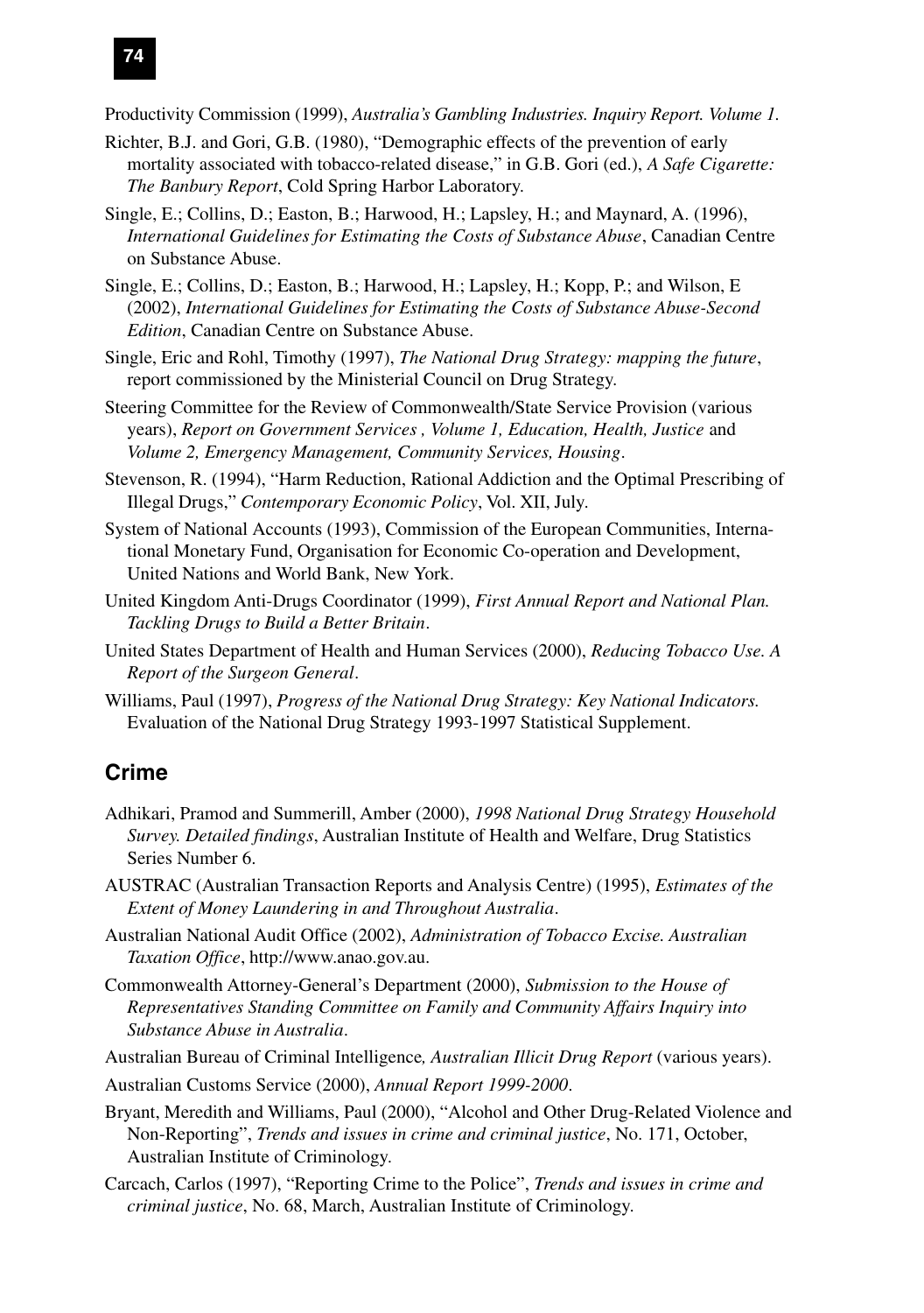- Carcach, Carlos and Grant, Anna (2000), "Imprisonment in Australia: The Offence Composition of Australian Correctional Populations, 1988 and 1998", *Trends and issues in crime and criminal justice*, No. 164, July, Australian Institute of Criminology.
- Carcach, Carlos; Platen, Heike; and Makkai, Tony (undated), *Cost of drug-related crime in Australia – Draft*, Australian Institute of Criminology.
- Makkai, Toni (1997), "Alcohol and Disorder in the Australian Community Part 1: Victims," *Trends and Issues in Crime and Criminal Justice*, No. 76, December, Australian Institute of Criminology.
- Makkai, Toni (1998) , "Alcohol and Disorder in the Australian Community. Part 2: Perpetrators", *Trends and Issues in Crime and Criminal Justice*, No. 77, January, Australian Institute of Criminology.
- Makkai, Toni (1999a), "Drugs and property crime" in Australian Bureau of Criminal Intelligence (1999).
- Makkai, Toni (1999b), "Linking Drugs and Criminal Activity: Developing an Integrated Monitoring System", *Trends and Issues in Crime and Criminal Justice*, No.109, April, Australian Institute of Criminology.
- Makkai, Toni (1999c), *Drug Use Monitoring in Australia (DUMA): a brief description*, Australian Institute of Criminology, Research and Public Policy Series, no 21.
- Makkai, Toni (2000), "Patterns of Drug Use Amongst Police Detainees: 1999-2000", *Trends and Issues in Crime and Criminal Justice*, No 185, December , Australian Institute of Criminology.
- Matthews, Sharon; Chikritzhs, Tania; Catalanos, Paul; Stockwell, Tim; and Donath, Susan (2002), "Trends in Alcohol-Related Violence in Australia, 1991-92–1999-00", *National Alcohol Indicators Bulletin*, No. 5, April, National Drug Research Institute, Perth.
- Pernanen, K.; Brochu, S.; Cousineau, M.-M.; Cournoyer, L.G.; and Fu Sun (2000), "Attributable fractions for alcohol and illicit drugs in relation to crime in Canada: conceptualization, methods and internal consistency of estimates", *Bulletin on Narcotics*, Volume LII, Nos. 1 and 2, United Nations Drug Control Programme.
- Pernanen, K.; Cousineau, M-M; Brochu, S.; and Fu Sun (2002), "Proportions of Crimes Associated with Alcohol and Other Drugs in Canada", Canadian Centre on Substance Abuse, www.ccsa.ca/docs/crime2002.pdf.
- Perrone, Santina (2000), "Crimes Against Small Business in Australia: A Preliminary Analysis", *Trends and Issues in Crime and Criminal Justice*, No 184, November , Australian Institute of Criminology.
- PriceWaterhouseCoopers (2001), *The Current Economic and Policy Environment for the Australian Tobacco Industry*, available at http://www.bata.com.au.
- Stevenson, Richard J. and Forsythe, Lubica M.V. (1998), *The Stolen Goods Market in New South Wales. An interview study with imprisoned burglars*, New South Wales Bureau of Crime Statistics and Research.
- Tonry, Michael and Wilson, James Q. (eds.) (1990), *Drugs and Crime*, University of Chicago Press.
- Walker, John (1992), "Estimates of the costs of crime in Australia", *Trends and Issues in Crime and Criminal Justice*, No 39, August, Australian Institute of Criminology.
- Walker, John (1995), "Crimes Against Businesses in Australia", *Trends and Issues in Crime and Criminal Justice*, No 45, June 1995, Australian Institute of Criminology.
- Walker, John (1997), " Estimates of the Costs of Crime in Australia in 1996", *Trends and Issues in Crime and Criminal Justice*, No 72, August, Australian Institute of Criminology.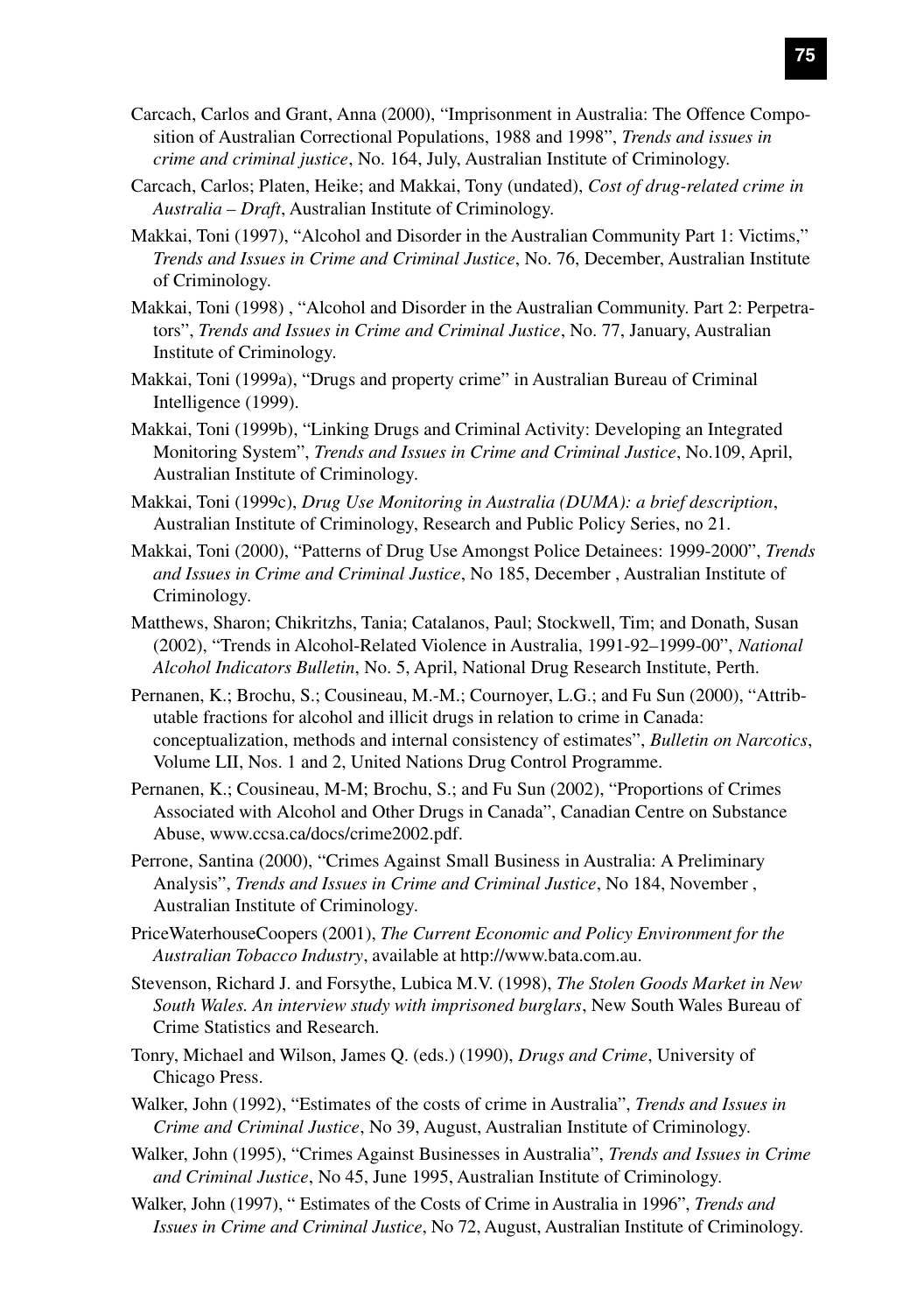### **Epidemiology**

- Australian Institute of Health and Welfare (1999), *The burden of disease and injury in Australia*.
- Australian Institute of Health and Welfare (2000), *Statistics on drug use in Australia 199*8.
- Chikritzhs, T., Stockwell, T.R., Jonas, H, Stevenson, C., Cooper-Stanbury, M., Donath, S., Single, E. and Catalano, P. (2002). Towards a standardised methodology for estimating alcohol-caused death, injury and illness in Australia. *Australian and New Zealand Journal of Public Health*, 26, (5), pp. 443-450.
- English, D.R., Holman, C.D.J., *et al* (1995) , *The quantification of drug caused morbidity and mortality in Australia, 1995 edition*, Commonwealth Department of Human Services and Health.
- Hakulinen, T. and Teppo, L. (1976), "The increase in working years due to elimination of cancer as a cause of death", *International Journal of Cancer*, 17:429-435.
- Holman C.D.J, Armstrong B.K. *et al* (1990), *The quantification of drug caused mortality in Australia 1989*, Commonwealth Department of Community Services and Health.
- National Drug Research Institute (1999), "Alcohol-Caused Deaths and Hospitalisations in Australia, 1990-1997", *National Alcohol Indicators Bulletin No. 1*, December.
- National Drug Research Institute (2000), "Alcohol-Caused Deaths and Hospitalisations in Australia, 1990-1997", *National Alcohol Indicators Project Technical Report No. 1*, June.
- National Health and Medical Research Council (1992), *Is there a safe level of daily consumption of alcohol for men and women? Recommendations regarding responsible drinking behaviour*.
- Ridolfo, Bruno and Stevenson, Chris (2001), *The quantification of drug-caused mortality and morbidity in Australia, 1998*, Australian Institute of Health and Welfare, Drug Statistics Series No. 7.

#### **Fires**

- Davies, Chris (1997), "Analysis of Fire Causes on or Threatening Public Land in Victoria. 1976-77–1995-96", *Research Report No 49*, Fire Management Branch, Department of Natural Resources and Environment, Victoria, October.
- Queensland Fire and Rescue Authority (2002), *Fires caused by smoking Queensland*, (private communication). May.

#### **Health**

- Australian Bureau of Statistics, *1995 National Health Survey Data Reference Package*.
- Australian Institute of Health and Welfare (2000), *Australian Hospital Statistics 1998-99*, Canberra.
- Bammer, G., Ostini, R. and Sengoz, A. (1995), "Using ambulance service records to examine non-fatal heroin overdoses", *Australian Journal of Public Health*;19:316-17.
- Commonwealth Department of Health and Aged Care, *Annual Report 1998-99*.
- Commonwealth Department of Health and Aged Care*, Medicare Statistics 1984-85 to June Quarter 2000*.
- Commonwealth Department of Health and Aged Care*, Medicare Benefits Schedule Book, 1 November 2000.*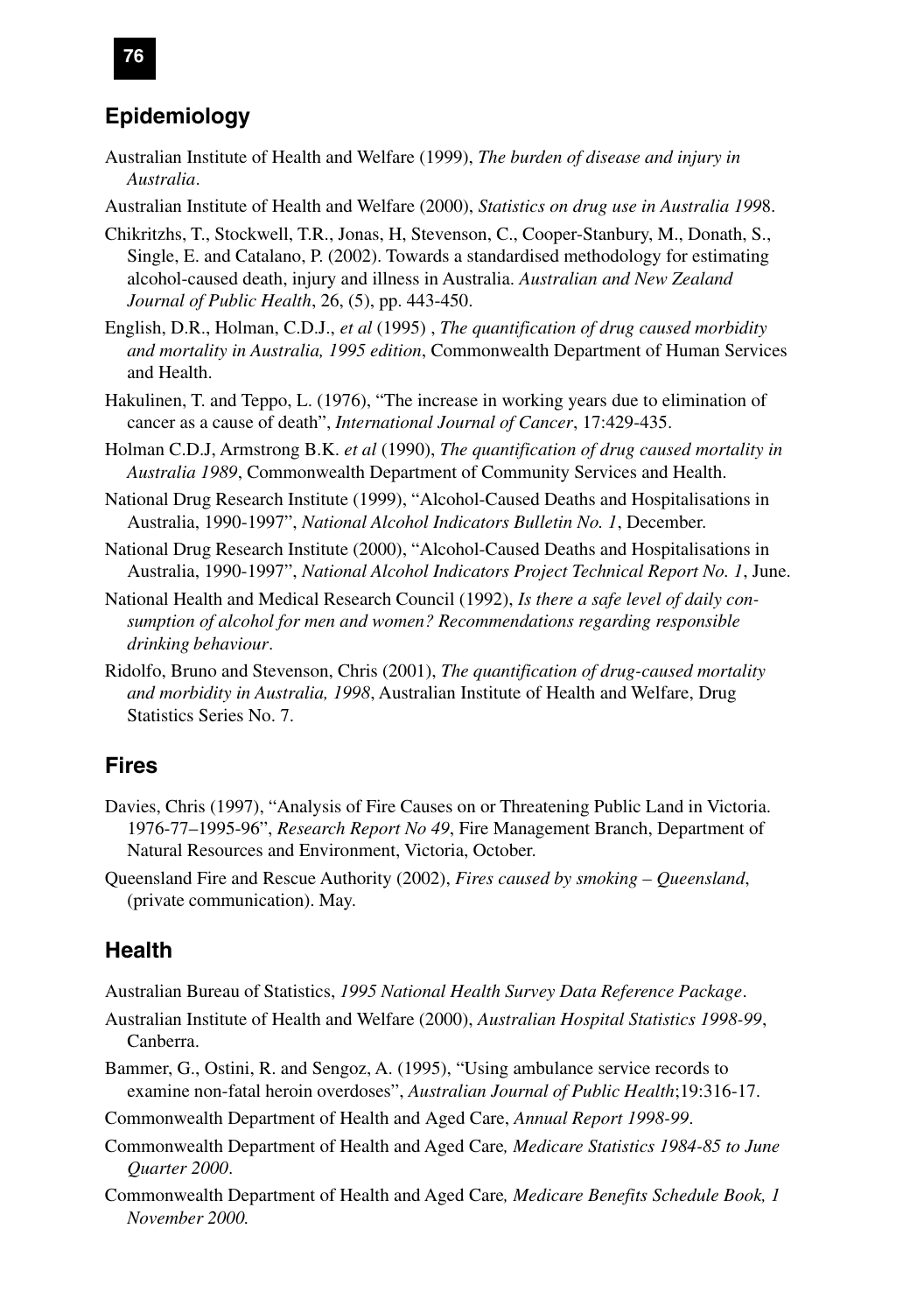- Degenhardt, Louisa, Hall, Wayne and Adelstein, Barbara-Ann (2000), "Ambulance calls to suspected drug overdoses: Analysis of New South Wales patterns July 1997 to June 1999", *National Drug and Alcohol Research Centre Technical Report No. 94.*
- Dietze, Paul *et al* (2000), " Ambulance attendance at heroin overdoses in Melbourne", *Drug and Alcohol Review*, vol. 19, 1, March.
- English, D.R.; Vu, T.V.H.; and Knuiman, M.W. (2002), "The impact of smoking on use of hospital services: the Busselton study", *Australian and New Zealand Journal of Public Health*, vol.26 no.3.
- Health Insurance Commission, *Annual Report 1998-99*.
- Health Insurance Commission, *Understanding HIC Data*.
- Webster, I and Rawson, G.K. (1979), "Health status of Seventh-Day Adventists, *Medical Journal of Australia,* May 19, 1, pp.417-420.

#### **Litter**

Ecorecycle, Victorian Government Litter Research,

http://www.ecorecycle.vic.gov.au/litter/litter\_research.asp.

Ecorecycle, Infrastructure Support

Grants: litter infrastructure 1997-98, Victorian Government Litter Research

http://www.ecorecycle.vic.gov.au/litter/litter\_research.asp.

- Keep Australia Beautiful, http://www.pc.gov.au/inquiry/49packag.chap5.pdf August 2000.
- Novotny, T.E., Zhao, F. (1999), "Consumption and production waste: another externality of tobacco use", *Tobacco Control*, 8 (1), 75-80, Spring.

#### **Paid and unpaid workforce**

- Australian Bureau of Statistics (2000), *Unpaid Work and the Australian Economy 1997* (5240.0).
- Bush, Robert and Wooden, Mark (1994), *Smoking, Alcohol and Absence in the Workplace: An Analysis of the 1989-90 National Health Survey*, National Institute of Labour Studies, The Flinders University of South Australia, March.
- Bush, Robert and Wooden, Mark (1995), "Smoking and Absence from Work: Australian Evidence", *Social Science and Medicine*, vol. 41,3.
- Parrott, Steve, Godfrey, Christine and Raw, Martin (2000), "Costs of employee smoking in the workplace in Scotland", *Tobacco Control*, June, Vol. 9 No. 2.
- Webb, Gloria , Selina Redman, Deborah Hennrikus, Richard Kelman, Robert Gibberd, Robert Sanson-Fisher (1994), "Relationship between high -risk and problem drinking and the occurrence of work injuries and related absences", *Journal of Studies on Alcohol*, Vol. 55, 4.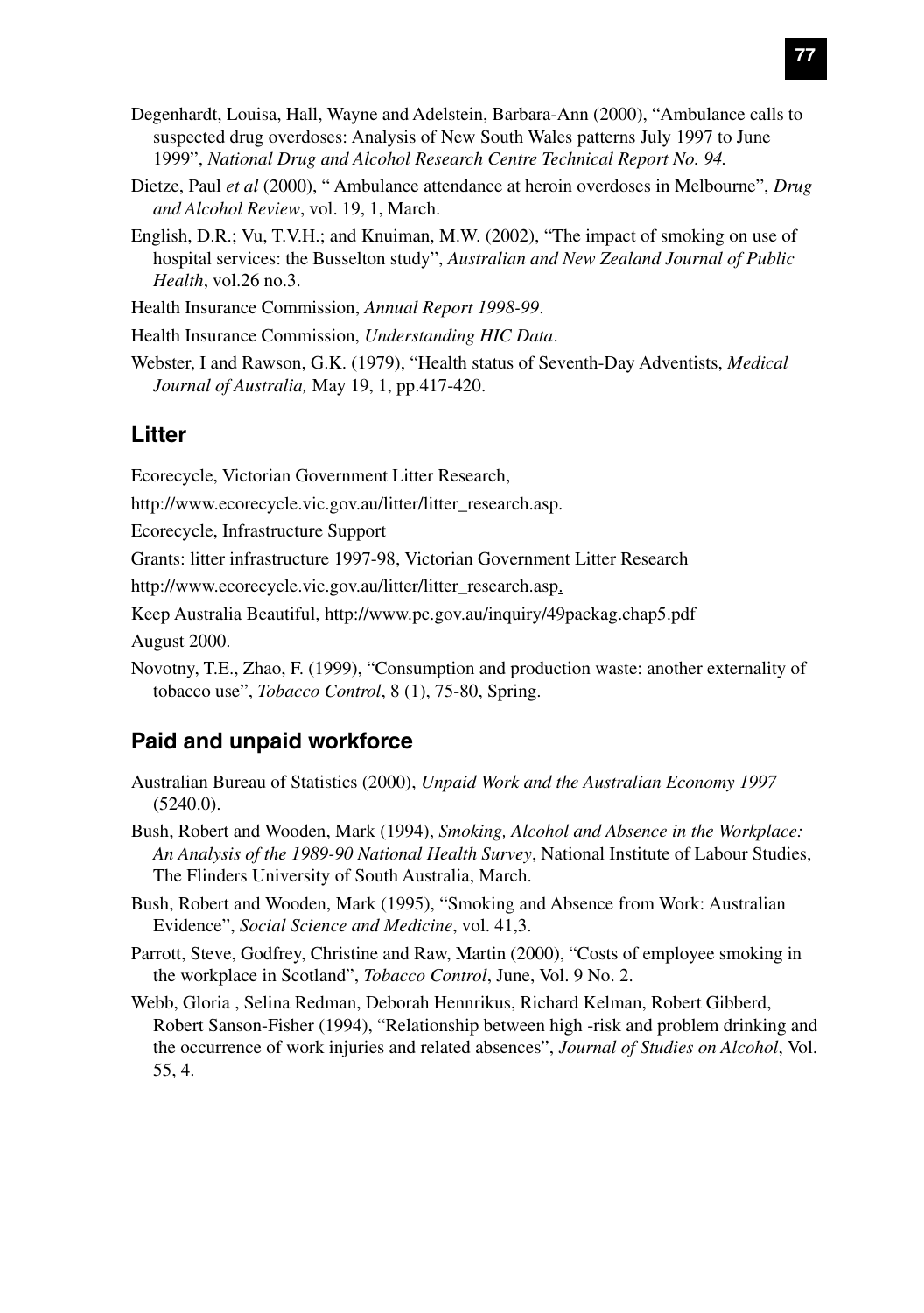#### **Road accidents**

- Austroads Working Group (2000), *Drugs and Driving in Australia: First Report*, Austroads Publication No. AP-RXXX.
- Bureau of Transport Economics (2000), *Road Crash Costs in Australia*, BTE Report 102, Canberra.
- Drummer, O. (1994), *Drugs in drivers killed in Australian road traffic accidents: the use of responsibility analysis to investigate the contribution of drugs to fatal accidents*, Victorian Institute of Forensic Pathology, Department of Forensic Pathology, Monash University.
- Parliament of Victoria Road Safety Committee (1996), *Inquiry into the Effects of Drugs (Other than Alcohol) on Road Safety in Victoria. Final Report Volumes One and Two*.
- Watson, W. and Ozanne-Smith, J. (1997), " The cost of injury in Victoria", *Monash University Accident Research Centre, Report No 124*, Melbourne 1997.

#### **State cost estimates**

- Collins, D.J. and Lapsley, H.M.(1999), *The Social Costs of Tobacco in Victoria and the Social Benefits of Quit Victoria*, Victorian Smoking and Health Program, Melbourne.
- Collins, D.J. and Lapsley, H.M (2001)., *The Social Costs of Tobacco in Western Australia and the Social Benefits of Reducing Western Australian Smoking Prevalence*, Cancer Foundation of Western Australia, Monograph Series No. 1 2001.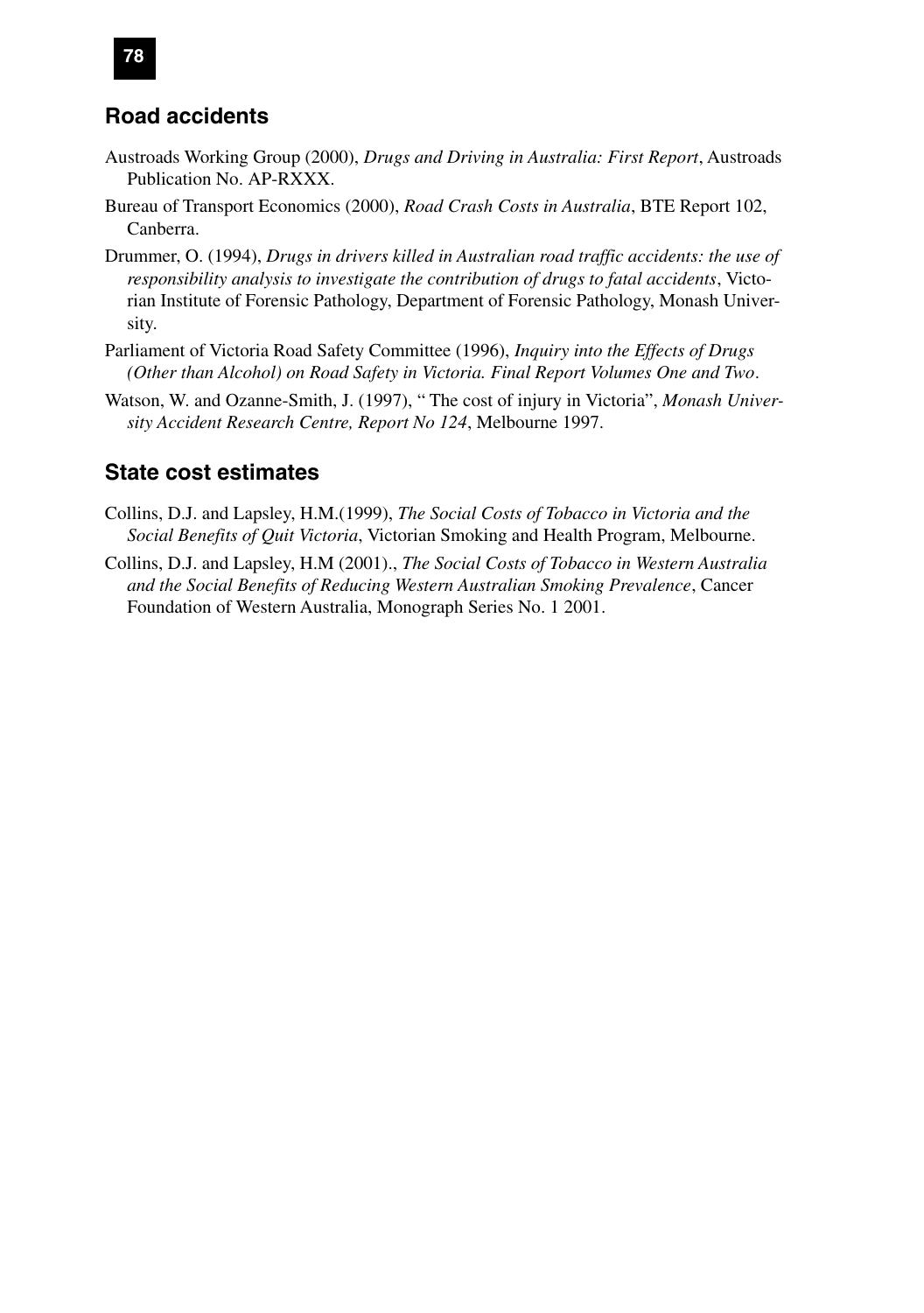# **Data sources**

- Adhikari, Pramod and Summerill, Amber (2000), *1998 National Drug Strategy Household Survey. Detailed findings*, Australian Institute of Health and Welfare, Drug Statistics Series Number 6.
- Australian Bureau of Criminal Intelligence (various years), *Australian Illicit Drug Report*.
- Australian Bureau of Statistics, *Australian National Accounts: National Income, Expenditure and Product* (5206.0).
- Australian Bureau of Statistics, *Australian National Accounts: State Accounts* (5242.0).
- Australian Bureau of Statistics, *Australian Demographic Statistics* (3101.0).
- Australian Bureau of Statistics, *Average Weekly Earnings, States and Australia* (6302.0).
- Australian Bureau of Statistics, *Causes of Death, Australia* (3303.0).
- Australian Bureau of Statistics, *Company Profits, Australia* (5651.0).
- Australian Bureau of Statistics, *Consumer Price Index* (6401.0).
- Australian Bureau of Statistics, *Corrective Services, Australia* (4512.0).
- Australian Bureau of Statistics, *Crime and Safety Australia*, (4509.0)*.*
- Australian Bureau of Statistics, *Deaths, Australia* (3302.0).
- Australian Bureau of Statistics, *Distribution and Composition of Employee Earnings and Hours: Australia* (6306.0).
- Australian Bureau of Statistics, *Estimated Resident Population by Sex and Age: States and Territories of Australia* (3201.0).
- Australian Bureau of Statistics, *Higher Criminal Courts, Australia* (4513.0).
- Australian Bureau of Statistics, *Labour Costs, Australia* (6348.0).
- Australian Bureau of Statistics, *Manufacturing Industry, Australia* (8221.0).
- Australian Bureau of Statistics, *Manufacturing Industry: Details of Operations, Australia* (8203.0).
- Australian Bureau of Statistics, *Manufacturing Industry*, *States and Territories* (8221.1 to 8221.7).
- Australian Bureau of Statistics, *Manufacturing Industry, Summary of Operations* (8202.0).
- Australian Bureau of Statistics, *Measuring Unpaid Work: Issues and Experimental Estimates* (5236.0).
- Australian Bureau of Statistics, *Prisoners in Australia* (4517.0).
- Australian Bureau of Statistics, *Private Hospitals, Australia* (4390.0).
- Australian Bureau of Statistics, *Recorded Crime*, *Australia* (4510.0).
- Australian Bureau of Statistics, *Taxation Revenue Australia* (5506.0).
- Australian Bureau of Statistics, *The Labour Force, Australia* (6203.0).
- Australian Bureau of Statistics, *Unpaid Work and the Australian Economy, 1992. Occasional Paper*, (5240.0).
- Australian Bureau of Statistics, *Unpaid Work and the Australian Economy 1997* (5240.0), 2000.
- Australian Bureau of Statistics, *Working Arrangements*, catalogue no. 6342.0.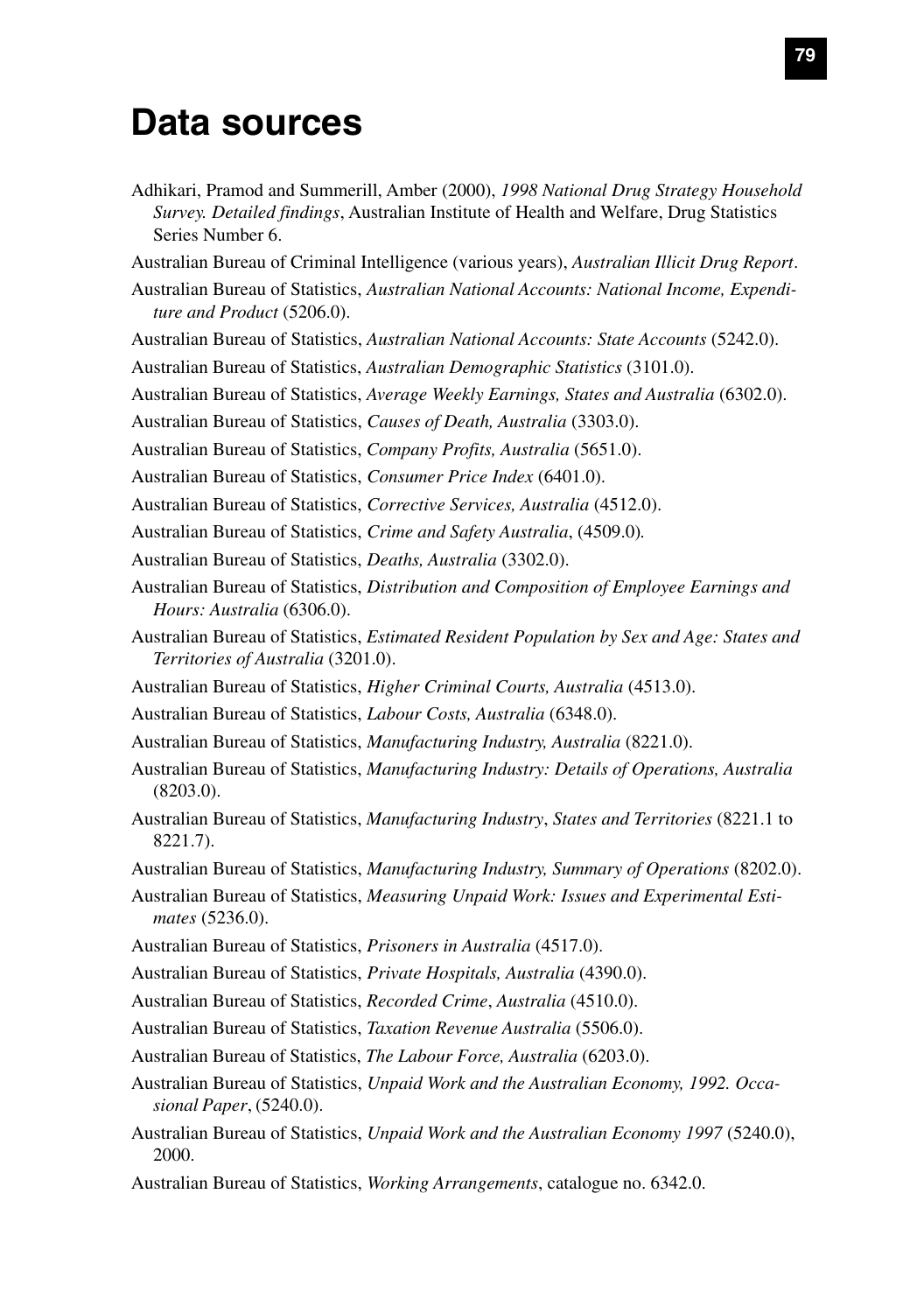- Australian Bureau of Statistics, *1995 National Health Survey Data Reference Package*. Australian Customs Service, *Annual Reports.*
- Australian Institute of Health and Welfare, *Health Expenditure Bulletin (various).*
- Australian Institute of Health and Welfare (1996a), *Australia's Health 1996.*
- Australian Institute of Health and Welfare (1996b), *Tobacco Use and the Health Impact in Australia*.
- Australian Institute of Health and Welfare, *Health Expenditure Bulletin (various).*
- Australian Institute of Health and Welfare (1999a), *The Burden of Disease and Injury in Australia – Summary Report*.
- Australian Institute of Health and Welfare (1999b), *1998 National Drug Strategy Household Survey. First results*, August.
- Australian Institute of Health and Welfare (2000a), *Statistics on drug use in Australia 1998*.
- Australian Institute of Health and Welfare (2000b), *Australia's Health, 2000: the seventh biennial health report*.
- Australian Institute of Health and Welfare (2000c), *The Burden of Disease and Injury in Australia, 1999*.
- Australian Institute of Health and Welfare (2000d), *Australian Hospital Statistics 1998-99*.
- Australian Institute of Health and Welfare (2000e), *1998 National Drug Strategy Household Survey. State and Territory results*.
- Australian Institute of Health and Welfare (2002a), *Statistics on drug use in Australia 2000*.
- Australian Institute of Health and Welfare (2002b), *2001 National Drug Strategy Household Survey. First results*, May.
- Australian Taxation Office (various years), *Taxation Statistics.*
- Carcach, Carlos and McDonald, David, *National Police Custody Survey August 1995*, Australian Institute of Criminology Research and Public Policy Series No. 9, 1997.
- Commonwealth Department of Health and Aged Care, *Medicare Statistics 1984-85 to June Quarter 2000*.
- Commonwealth Department of Health and Aged Care, *Medicare Benefits Schedule Book, 1 November 2000*.
- Commonwealth Department of Health, Housing and Community Services, *Annual Reports*, Statistical Supplement.
- Fitzsimmons, Gerard and Cooper-Stanbury, Mark (2000), *1998* National *Drug Strategy Household Survey. State and Territory results*, Australian Institute of Health and Welfare
- Health Insurance Commission, *Annual Reports.*
- Health Insurance Commission, *Understanding HIC Data*.
- James Capel Australian Research, *The Australian Tobacco Sector.*
- Makkai, Toni (2000), *Drug Use Monitoring In Australia (DUMA): 1999 Annual Report*, Australian Institute of Criminology Research and Public Policy Series, No. 26.
- Makkai, Toni and McGregor, Kiah (2001), *Drug Use Monitoring In Australia: 2000 Annual Report on Drug Use Among Police Detainees*, Australian Institute of Criminology Research and Public Policy Series, No. 37.
- Makkai, Toni and McGregor, Kiah (2002), *Drug Use Monitoring In Australia: 2001 Annual Report on Drug Use Among Police Detainees*, Australian Institute of Criminology Research and Public Policy Series, No. 41.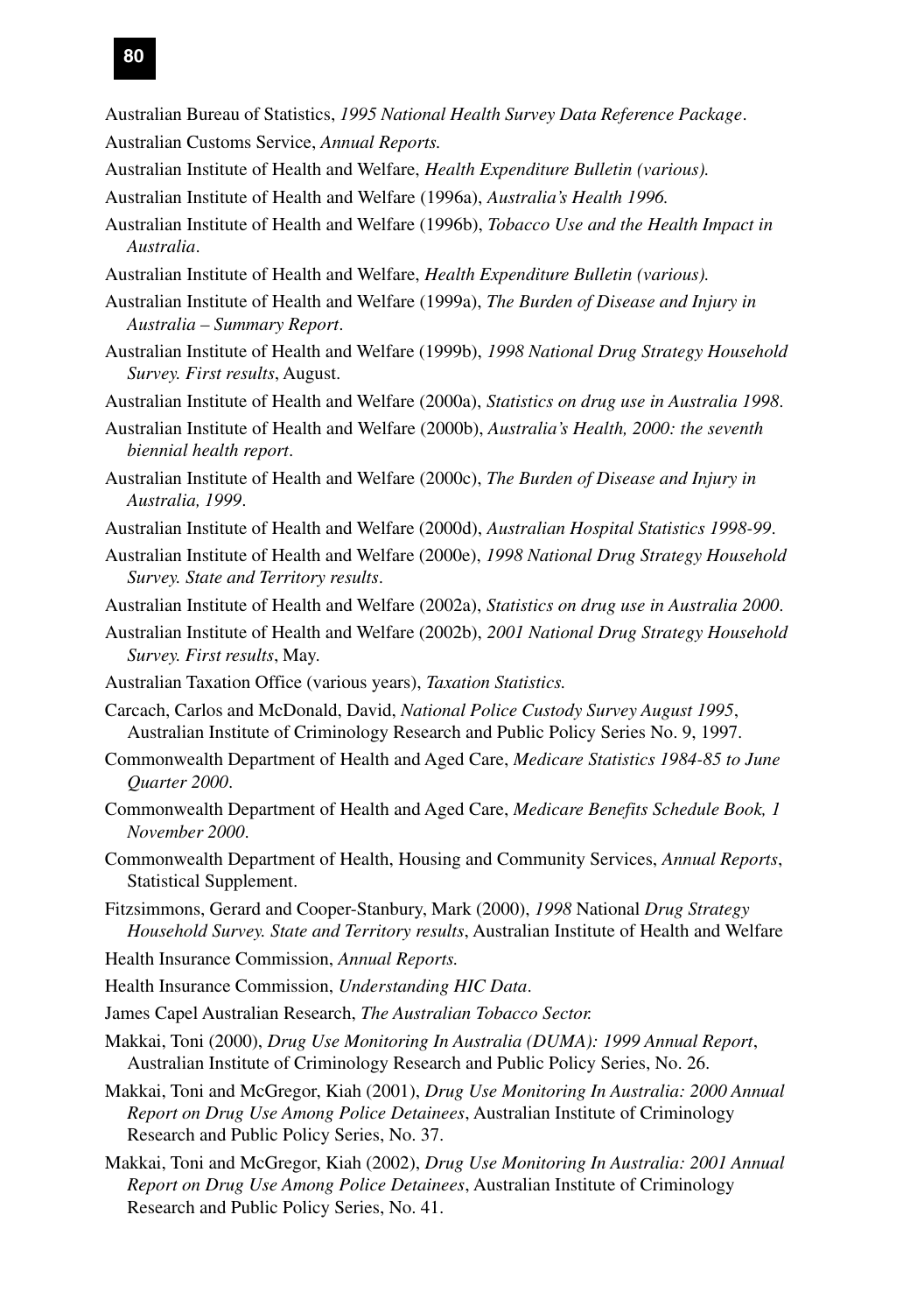- Miller, Megge and Draper, Glenn (2001), *Statistics on drug use in Australia 2000*, Australian Institute of Health and Welfare.
- National Campaign against Drug Abuse, *National Household Surveys.*
- Queensland Fire and Rescue Authority (2000), *Fires caused by smoking Queensland (private communication)*, May.
- Steering Committee for the Review of Commonwealth/State Service Provision, *Report on Government Services (*various years)*, Volume 1, Education, Health, Justice* and *Volume 2, Emergency Management, Community Services, Housing*, AusInfo.
- Stevenson, Richard J. and Forsythe, Lubica M.V.(1998), *The Stolen Goods Market in New South Wales. An interview study with imprisoned burglars*, New South Wales Bureau of Crime Statistics and Research.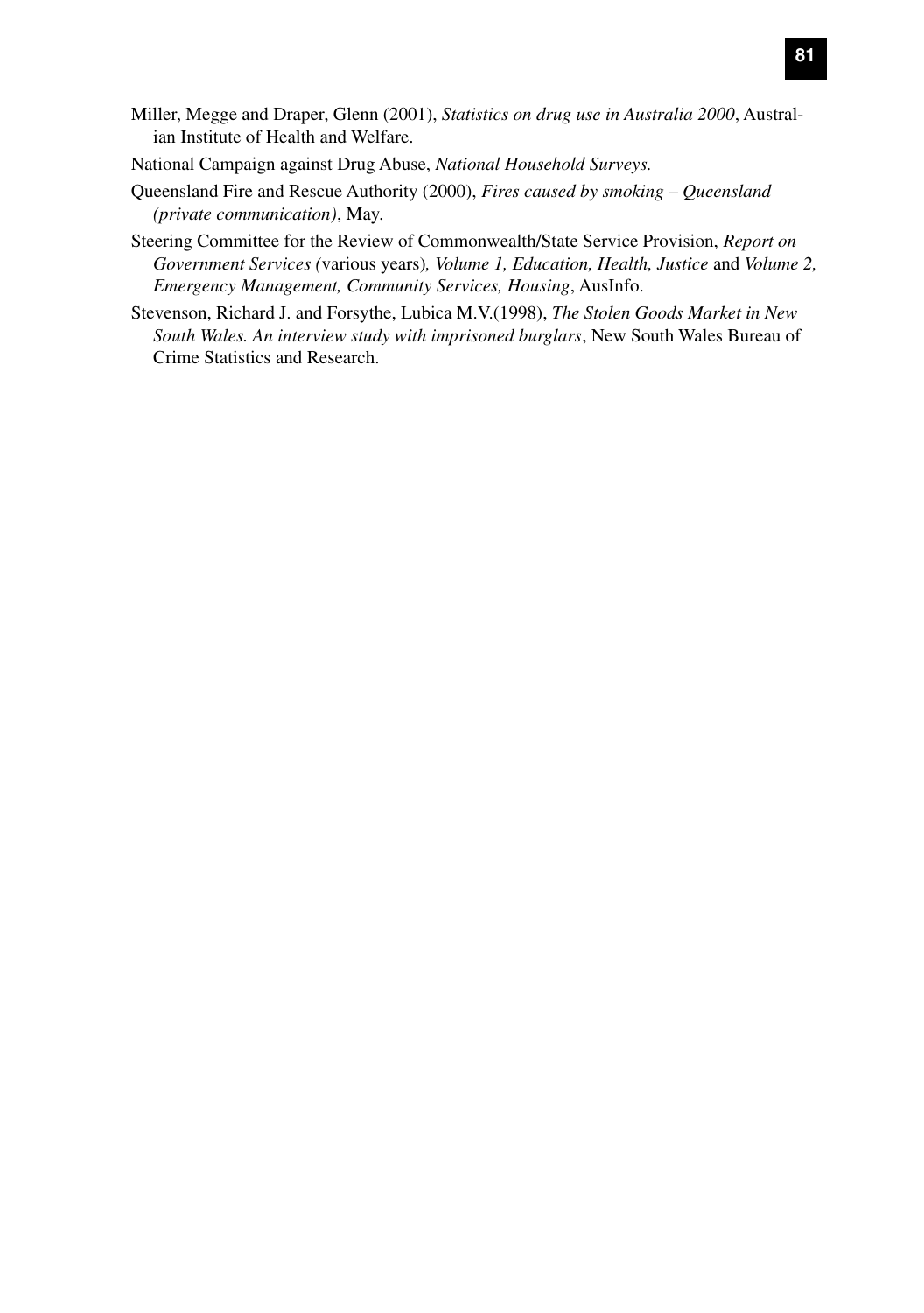# **Appendix A, Demographic estimates**

**Use of aetiological fractions and demographic data to estimate the additional numbers of Australian males and females who would have been alive and enumerated in the Australian population in June 1999 had there been no use of illicit drugs, alcohol or tobacco**

This appendix was written by J.H. Pollard, Professor of Actuarial Studies, Macquarie University, who undertook the demographic calculations for this study.

#### **Introduction**

The results of the calculations are shown in the attached tables. In each case,

Column (1) indicates the relevant age group;

Column (2) lists the mid-year population as estimated by the Australian Bureau of Statistics;

Column (3) lists the estimated mid-year population had there been no use at any time of illicit drugs (but alcohol and tobacco were used at the same historic levels);

Column (4) lists the numbers of additional persons who would still be alive had there been no use of illicit drugs at any time; Column  $(4)$  = Column  $(3)$  - Column  $(2)$ ;

Column (5) lists the estimated mid-year population had there been no use of either illicit drugs or alcohol at any time (but tobacco was used at the same historic level);

Column (6) lists the numbers of additional persons who would still be alive had there been no use of alcohol at any time; Col.  $(6) = Col. (5)$ - Col.  $(3)$ ;

Column (7) lists the estimated mid-year population had there been no use of illicit drugs, alcohol or tobacco at any time;

Column (8) lists the numbers of additional persons who would still be alive had there been no use of tobacco at any time; Col.  $(8) =$  Col.  $(7)$  - Col.  $(5)$ .

## **The data**

The aetiological fractions used in this report are those presented in English, Holman *et al* (1995) and Ridolfo and Stevenson (2001). For the purposes of this projection, the earlier aetiological fractions are assumed to apply prior to 1988 and those of Ridolfo and Stevenson in 1998-9, with intermediate fractions for the period 1989-1997.

The other data used in the calculations are as follows:

- the population of Australia in 1947 by age (in individual years) and sex;
- the Australian life tables 1953-55, 1965-67, 1975-77, 1985-87 and 1995-97:
- the numbers of births in Australia for each calendar year 1947-1999;
- the numbers of net migrants by age (in broad age groups) and sex for representative years in each decade (1950s, 1960s, 1970s, 1980s and 1990s);
- estimates of the Australian population in 1999.

These demographic data were all available from Australian Bureau of Statistics (ABS) publications.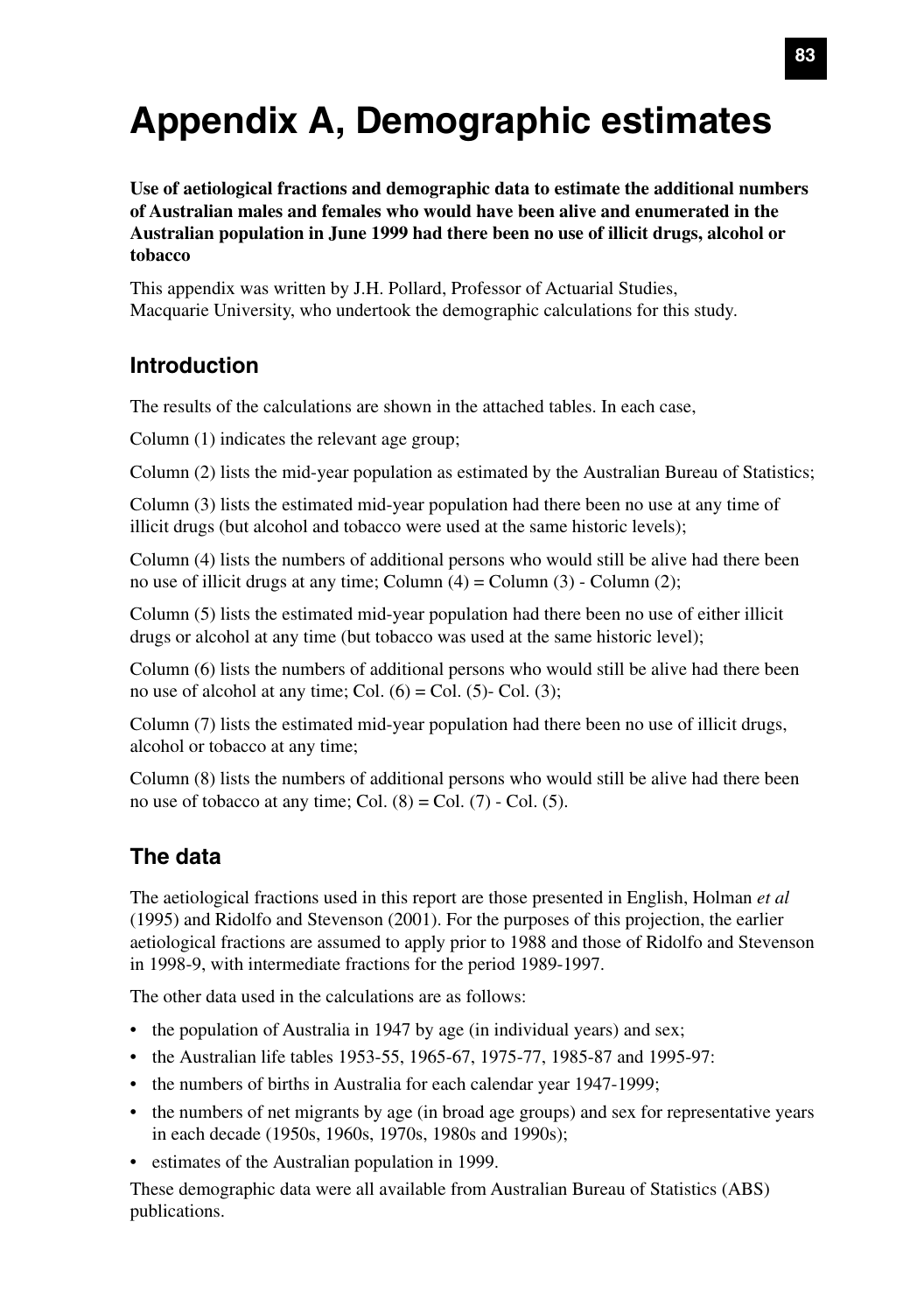### **Method**

Using the base 1947 population, the history of births, the above-mentioned life tables and the representative migration numbers, it was possible to project forward the Australian population from 1947 to 1997. The resultant estimates for 1999 were close to those provided by the ABS.

The projection program was then re-run with modifications to the assumed rates of mortality to reflect the situation which would have existed had there been (a) no illicit drug use, (b) no illicit drug use nor alcohol use, and (c) no illicit drug use, nor alcohol use nor tobacco use. The resultant figures are those shown in the tables.

All calculations were performed using single years of age. The reported results, however, have been grouped into five-year age-groups.

As in previous reports, no attempt was made to quantify the births which did not take place because of lives lost through drug usage.

#### **Adjustment of the mortality rates**

Using the aetiological fractions described above and applying them to the relevant causes of death identified by the same authors, it is possible to estimate the proportions of deaths at each age in 1992 attributable to illicit drug use, to alcohol use and to tobacco use. These proportions were then applied to the mortality rates in earlier epochs to determine the modified mortality rates for use in the various computer program runs described above. Normal multiple-decrement table formulae were used to calculate the modified rates.

This approach, applying the 1992 aetiological fractions to the 1992 deaths and then using the proportions of deaths attributable to illicit drugs, to alcohol and to tobacco in 1992 for all earlier years can be criticised on several counts. First, it is doubtful whether exactly the same fractions applied in earlier years, since usage of these drugs has changed over time, and other factors have had major impacts on the numbers dying from the various causes (road accident deaths, for example, have halved in the last decade, as a result of various measures, and circulatory system disease mortality has declined remarkably, presumably as a result of a number of lifestyle and medical changes). Second, the aetiological fractions ought to be applied to the deaths by cause in earlier epochs to derive mortality proportions relevant to those times. This second objection can be addressed, but any improvement in accuracy is likely to be spurious, because of the serious nature of the first limitation.

In the absence of equivalent aetiological fractions for all earlier epochs, the above approach was considered the most reliable.

#### **84**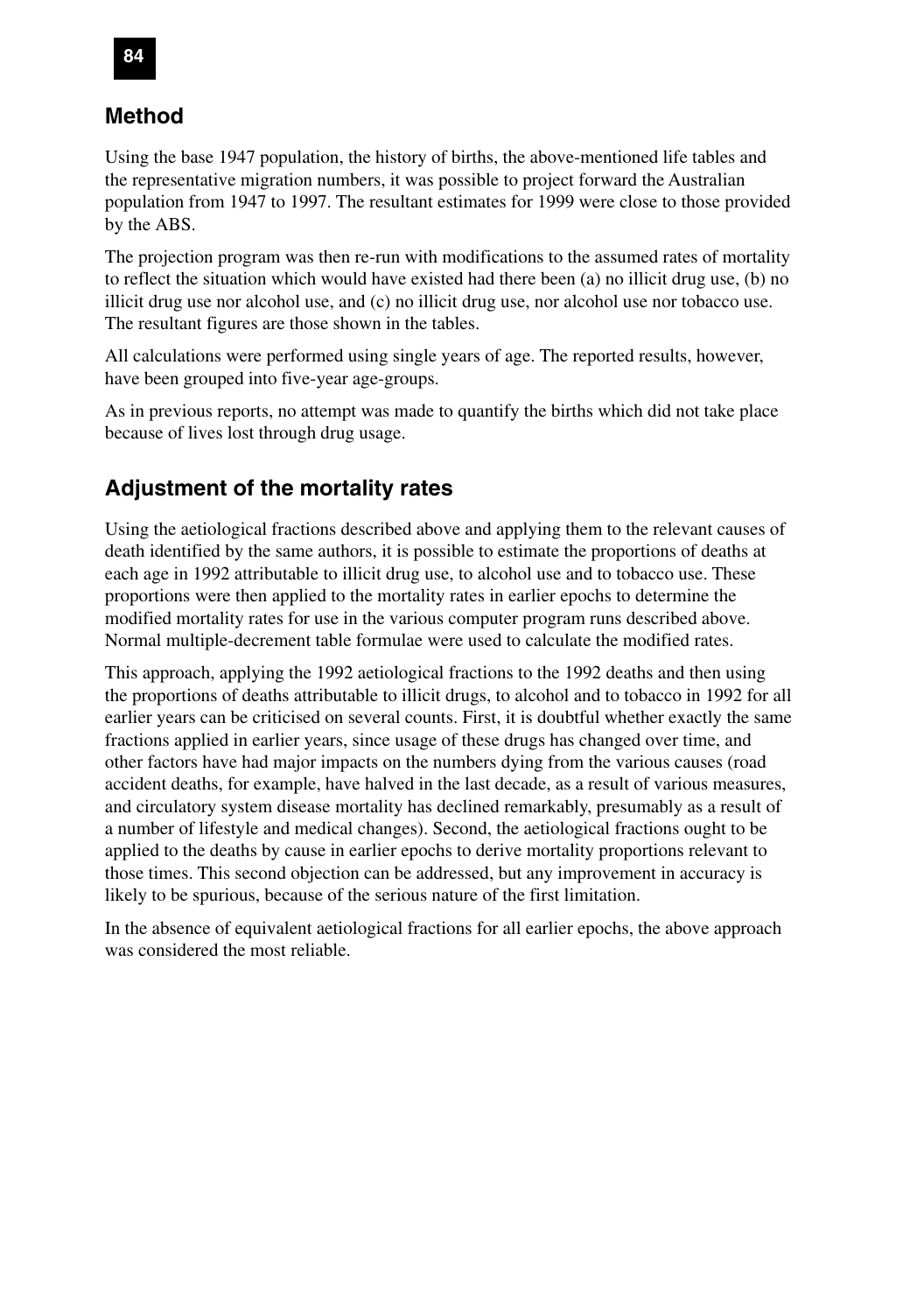| Age<br>Group | Mid-Year<br>Population | Mid-Year<br>Population-<br>No Illicit<br>Drugs<br>Abuse | Additional<br>Population-<br>No Illicit<br>Drugs<br>Abuse | Mid-Year<br>Population-<br>No Alcohol<br><b>Misuse</b> | Additional<br>Population-<br>No Alcohol<br><b>Misuse</b> | Mid-Year<br>Population-<br><b>No</b><br>Tobacco<br>Abuse | Additional<br>Population-<br><b>No</b><br><b>Tobacco</b><br>Abuse |
|--------------|------------------------|---------------------------------------------------------|-----------------------------------------------------------|--------------------------------------------------------|----------------------------------------------------------|----------------------------------------------------------|-------------------------------------------------------------------|
| (1)          | (2)                    | (3)                                                     | (4)                                                       | (5)                                                    | (6)                                                      | (7)                                                      | (8)                                                               |
| 0            | 653,209                | 653,227                                                 | 18                                                        | 653,539                                                | 312                                                      | 653,760                                                  | 221                                                               |
| $\mathbf 5$  | 683,480                | 683,506                                                 | 26                                                        | 683,797                                                | 291                                                      | 684,195                                                  | 398                                                               |
| 10           | 674,420                | 674,451                                                 | 31                                                        | 674,613                                                | 162                                                      | 675,315                                                  | 702                                                               |
| 15           | 684,184                | 684,262                                                 | 78                                                        | 684,571                                                | 309                                                      | 685,288                                                  | 717                                                               |
| 20           | 694,538                | 694,967                                                 | 429                                                       | 696,002                                                | 1,035                                                    | 697,020                                                  | 1,018                                                             |
| 25           | 743,210                | 744,264                                                 | 1,054                                                     | 746,552                                                | 2,288                                                    | 747,701                                                  | 1,149                                                             |
| 30           | 704,477                | 706,045                                                 | 1,568                                                     | 709,498                                                | 3,453                                                    | 711,049                                                  | 1,551                                                             |
| 35           | 752,176                | 754,337                                                 | 2,161                                                     | 759,230                                                | 4,893                                                    | 761,126                                                  | 1,896                                                             |
| 40           | 708,715                | 710,981                                                 | 2,266                                                     | 716,605                                                | 5,624                                                    | 719,116                                                  | 2,511                                                             |
| 45           | 665,185                | 667,376                                                 | 2,191                                                     | 673,647                                                | 6,271                                                    | 677,147                                                  | 3,500                                                             |
| 50           | 612,443                | 614,385                                                 | 1,942                                                     | 620,907                                                | 6,522                                                    | 625,915                                                  | 5,008                                                             |
| 55           | 466,560                | 467,956                                                 | 1,396                                                     | 473,495                                                | 5,539                                                    | 480,360                                                  | 6,865                                                             |
| 60           | 378,484                | 379,466                                                 | 982                                                       | 384,514                                                | 5,048                                                    | 396,573                                                  | 12,059                                                            |
| 65           | 331,820                | 332,502                                                 | 682                                                       | 337,289                                                | 4,787                                                    | 358,221                                                  | 20,932                                                            |
| 70           | 289,711                | 290,132                                                 | 421                                                       | 293,775                                                | 3,643                                                    | 326,116                                                  | 32,341                                                            |
| 75           | 213,195                | 213,390                                                 | 195                                                       | 214,317                                                | 927                                                      | 253,449                                                  | 39,132                                                            |
| 80           | 110,502                | 110,570                                                 | 68                                                        | 108,745                                                | $-1,825$                                                 | 140,539                                                  | 31,794                                                            |
| 85           | 74,189                 | 74,226                                                  | 37                                                        | 68,569                                                 | $-5,657$                                                 | 106,020                                                  | 37,451                                                            |
| Total        | 9,440,498              | 9,456,043                                               | 15,545                                                    | 9,499,665                                              | 43,622                                                   | 9,698,910                                                | 199,245                                                           |

#### **Australian males**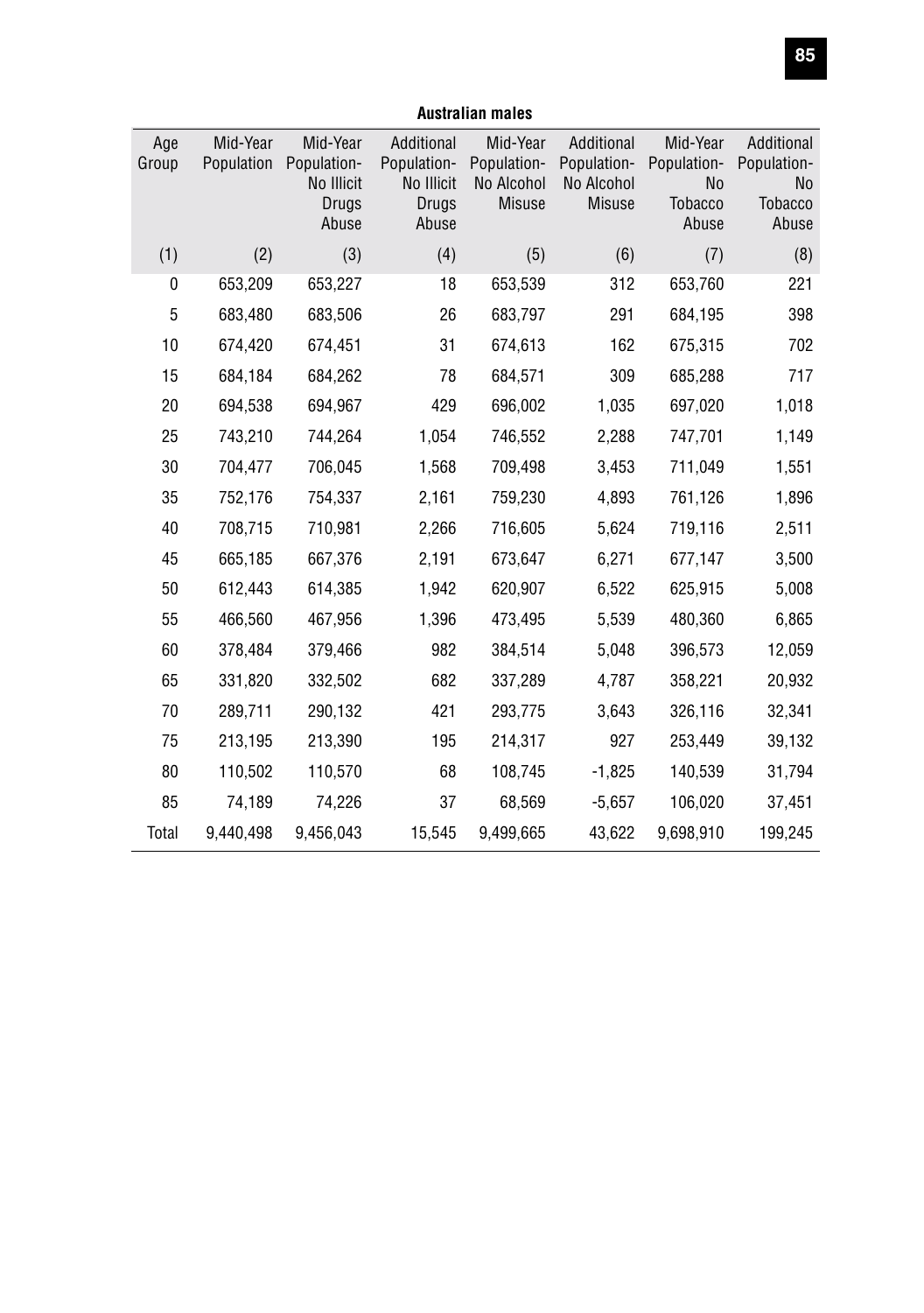| <b>Australian females</b> |                        |                                                         |                                                           |                                                        |                                                          |                                                          |                                                            |
|---------------------------|------------------------|---------------------------------------------------------|-----------------------------------------------------------|--------------------------------------------------------|----------------------------------------------------------|----------------------------------------------------------|------------------------------------------------------------|
| Age<br>Group              | Mid-Year<br>Population | Mid-Year<br>Population-<br>No Illicit<br>Drugs<br>Abuse | Additional<br>Population-<br>No Illicit<br>Drugs<br>Abuse | Mid-Year<br>Population-<br>No Alcohol<br><b>Misuse</b> | Additional<br>Population-<br>No Alcohol<br><b>Misuse</b> | Mid-Year<br>Population-<br>No<br><b>Tobacco</b><br>Abuse | Additional<br>Population-<br>No<br><b>Tobacco</b><br>Abuse |
| (1)                       | (2)                    | (3)                                                     | (4)                                                       | (5)                                                    | (6)                                                      | (7)                                                      | (8)                                                        |
| 0                         | 619,341                | 619,345                                                 | 4                                                         | 619,346                                                | 1                                                        | 619,385                                                  | 39                                                         |
| 5                         | 648,955                | 648,964                                                 | 9                                                         | 648,975                                                | 11                                                       | 649,162                                                  | 187                                                        |
| 10                        | 642,684                | 642,701                                                 | 17                                                        | 642,739                                                | 38                                                       | 643,215                                                  | 476                                                        |
| 15                        | 649,996                | 650,047                                                 | 51                                                        | 650,143                                                | 96                                                       | 650,658                                                  | 515                                                        |
| 20                        | 666,400                | 666,559                                                 | 159                                                       | 666,810                                                | 251                                                      | 667,560                                                  | 750                                                        |
| 25                        | 736,261                | 736,541                                                 | 280                                                       | 737,046                                                | 505                                                      | 737,910                                                  | 864                                                        |
| 30                        | 707,857                | 708,225                                                 | 368                                                       | 709,018                                                | 793                                                      | 710,167                                                  | 1,149                                                      |
| 35                        | 754,850                | 755,351                                                 | 501                                                       | 756,535                                                | 1,184                                                    | 757,884                                                  | 1,349                                                      |
| 40                        | 711,564                | 712,099                                                 | 535                                                       | 713,501                                                | 1,402                                                    | 715,170                                                  | 1,669                                                      |
| 45                        | 663,412                | 663,952                                                 | 540                                                       | 665,560                                                | 1,608                                                    | 667,511                                                  | 1,951                                                      |
| 50                        | 592,602                | 593,112                                                 | 510                                                       | 594,929                                                | 1,817                                                    | 597,126                                                  | 2,197                                                      |
| 55                        | 450,906                | 451,309                                                 | 403                                                       | 453,025                                                | 1,716                                                    | 455,479                                                  | 2,454                                                      |
| 60                        | 378,897                | 379,214                                                 | 317                                                       | 380,800                                                | 1,586                                                    | 384,900                                                  | 4,100                                                      |
| 65                        | 346,233                | 346,459                                                 | 226                                                       | 347,838                                                | 1,379                                                    | 354,769                                                  | 6,931                                                      |
| 70                        | 329,170                | 329,318                                                 | 148                                                       | 330,030                                                | 712                                                      | 341,189                                                  | 11,159                                                     |
| 75                        | 282,267                | 282,359                                                 | 92                                                        | 281,595                                                | $-764$                                                   | 296,930                                                  | 15,335                                                     |
| 80                        | 178,091                | 178,132                                                 | 41                                                        | 174,866                                                | $-3,266$                                                 | 189,646                                                  | 14,780                                                     |
| 85                        | 166,804                | 166,821                                                 | 17                                                        | 152,524                                                | $-14,297$                                                | 174,751                                                  | 22,227                                                     |
| Total                     | 9,526,290              | 9,530,508                                               | 4,218                                                     | 9,525,280                                              | $-5,228$                                                 | 9,613,412                                                | 88,132                                                     |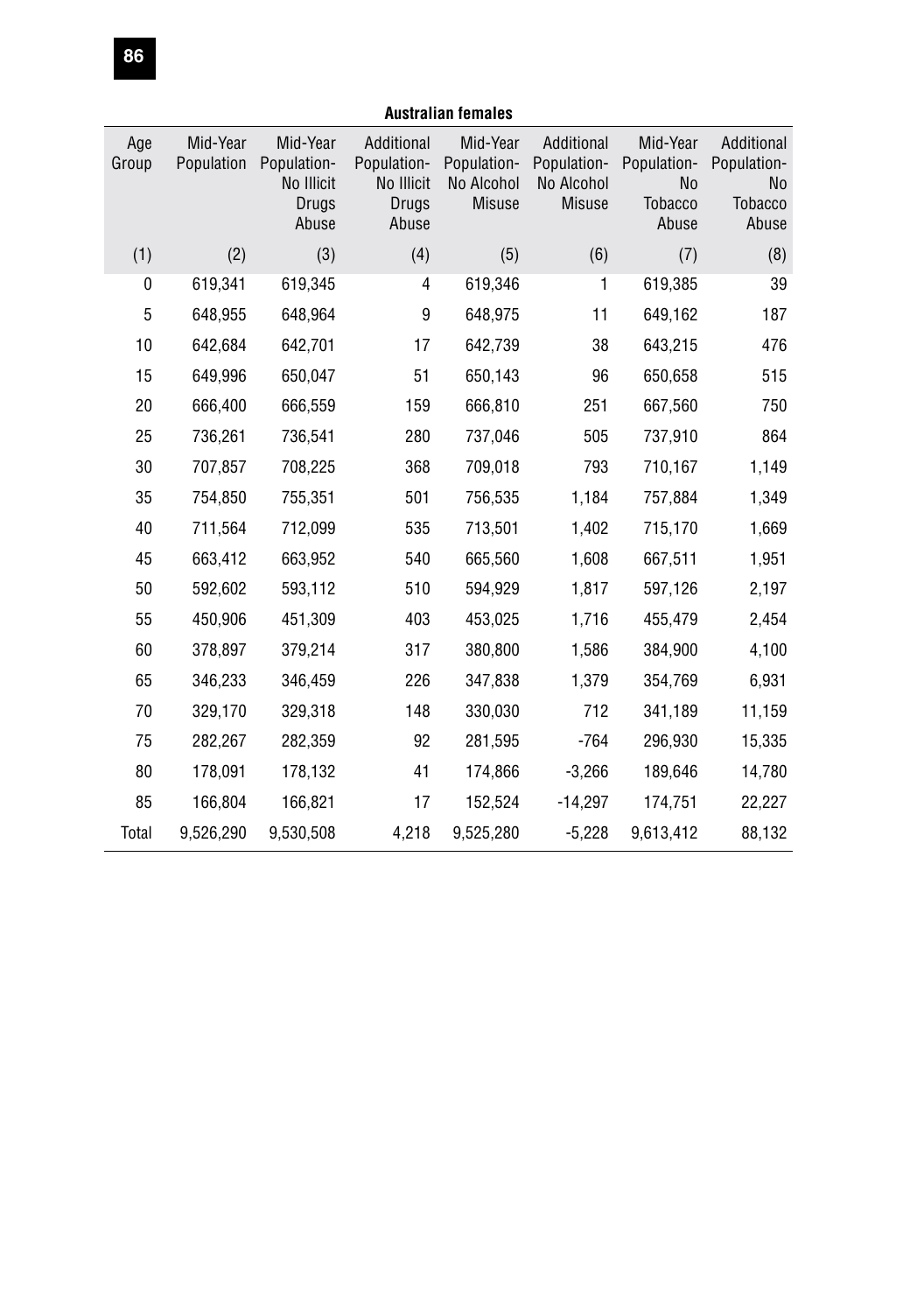| Age<br>Group | Mid-Year<br>Population | Mid-Year<br>Population-<br>No Illicit<br>Drugs<br>Abuse | Additional<br>Population-<br>No Illicit<br>Drugs<br>Abuse | Mid-Year<br>Population-<br>No Alcohol<br><b>Misuse</b> | Additional<br>Population-<br>No Alcohol<br><b>Misuse</b> | Mid-Year<br>Population-<br><b>No</b><br><b>Tobacco</b><br>Abuse | Additional<br>Population-<br>No<br><b>Tobacco</b><br>Abuse |
|--------------|------------------------|---------------------------------------------------------|-----------------------------------------------------------|--------------------------------------------------------|----------------------------------------------------------|-----------------------------------------------------------------|------------------------------------------------------------|
| (1)          | (2)                    | (3)                                                     | (4)                                                       | (5)                                                    | (6)                                                      | (7)                                                             | (8)                                                        |
| 0            | 1,272,550              | 1,272,572                                               | 22                                                        | 1,272,885                                              | 313                                                      | 1,273,145                                                       | 260                                                        |
| 5            | 1,332,435              | 1,332,470                                               | 35                                                        | 1,332,772                                              | 302                                                      | 1,333,357                                                       | 585                                                        |
| 10           | 1,317,104              | 1,317,152                                               | 48                                                        | 1,317,352                                              | 200                                                      | 1,318,530                                                       | 1,178                                                      |
| 15           | 1,334,180              | 1,334,309                                               | 129                                                       | 1,334,714                                              | 405                                                      | 1,335,946                                                       | 1,232                                                      |
| 20           | 1,360,938              | 1,361,526                                               | 588                                                       | 1,362,812                                              | 1,286                                                    | 1,364,580                                                       | 1,768                                                      |
| 25           | 1,479,471              | 1,480,805                                               | 1,334                                                     | 1,483,598                                              | 2,793                                                    | 1,485,611                                                       | 2,013                                                      |
| 30           | 1,412,334              | 1,414,270                                               | 1,936                                                     | 1,418,516                                              | 4,246                                                    | 1,421,216                                                       | 2,700                                                      |
| 35           | 1,507,026              | 1,509,688                                               | 2,662                                                     | 1,515,765                                              | 6,077                                                    | 1,519,010                                                       | 3,245                                                      |
| 40           | 1,420,279              | 1,423,080                                               | 2,801                                                     | 1,430,106                                              | 7,026                                                    | 1,434,286                                                       | 4,180                                                      |
| 45           | 1,328,597              | 1,331,328                                               | 2,731                                                     | 1,339,207                                              | 7,879                                                    | 1,344,658                                                       | 5,451                                                      |
| 50           | 1,205,045              | 1,207,497                                               | 2,452                                                     | 1,215,836                                              | 8,339                                                    | 1,223,041                                                       | 7,205                                                      |
| 55           | 917,466                | 919,265                                                 | 1,799                                                     | 926,520                                                | 7,255                                                    | 935,839                                                         | 9,319                                                      |
| 60           | 757,381                | 758,680                                                 | 1,299                                                     | 765,314                                                | 6,634                                                    | 781,473                                                         | 16,159                                                     |
| 65           | 678,053                | 678,961                                                 | 908                                                       | 685,127                                                | 6,166                                                    | 712,990                                                         | 27,863                                                     |
| 70           | 618,881                | 619,450                                                 | 569                                                       | 623,805                                                | 4,355                                                    | 667,305                                                         | 43,500                                                     |
| 75           | 495,462                | 495,749                                                 | 287                                                       | 495,912                                                | 163                                                      | 550,379                                                         | 54,467                                                     |
| 80           | 288,593                | 288,702                                                 | 109                                                       | 283,611                                                | $-5,091$                                                 | 330,185                                                         | 46,574                                                     |
| 85           | 240,993                | 241,047                                                 | 54                                                        | 221,093                                                | $-19,954$                                                | 280,771                                                         | 59,678                                                     |
| Total        | 18,966,788             | 18,986,551                                              | 19,763                                                    | 19,024,945                                             | 38,394                                                   | 19,312,322                                                      | 287,377                                                    |

**Australian total**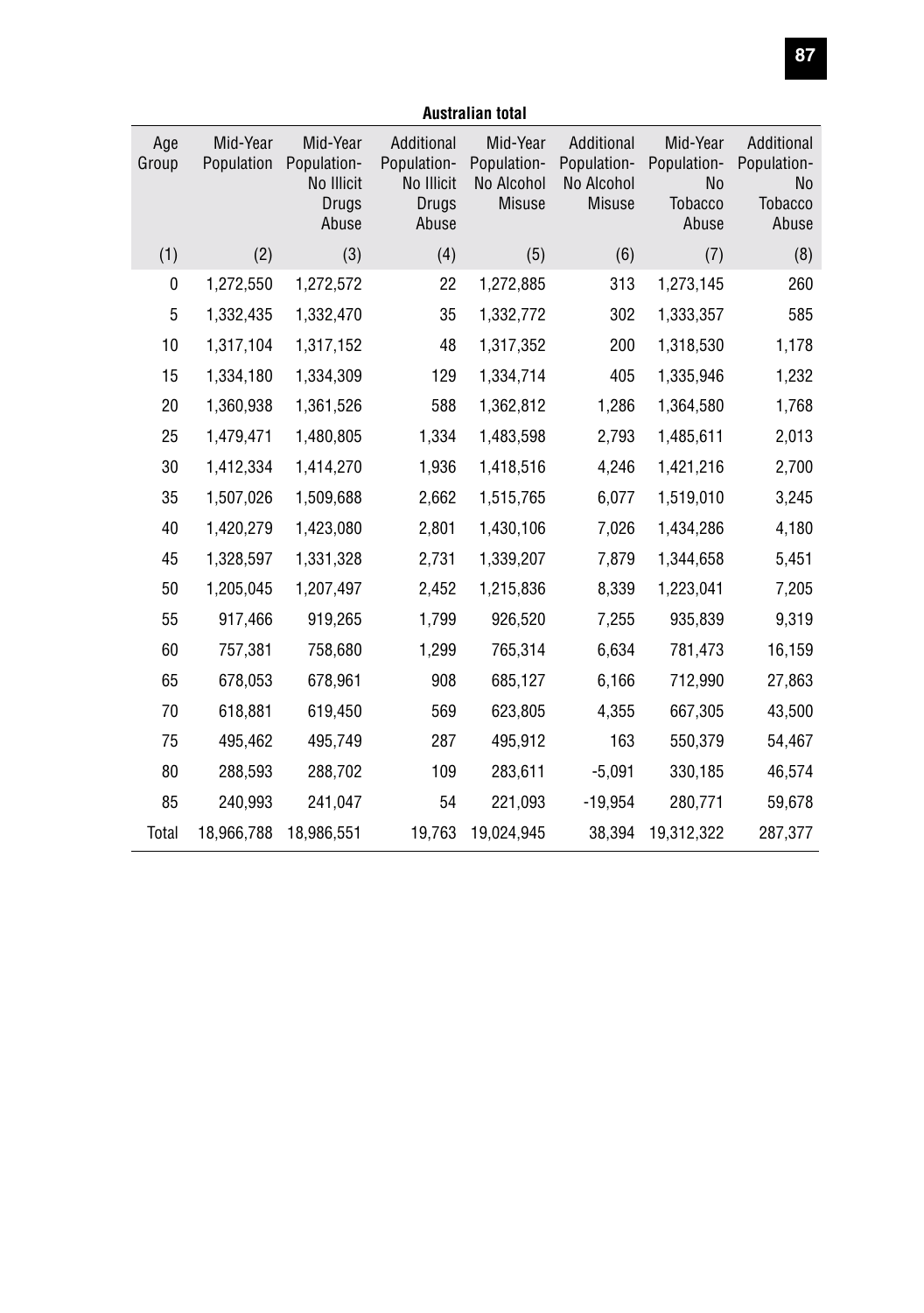# **Appendix B, Method of estimation of drug-attributable cases**

This appendix was written by Dr James Codde, Director, Epidemiology and Analytical Services, Department of Health, Western Australia..

## **Mortality data**

National mortality data for the calendar years 1998-2000 were obtained from the Australian Bureau of Statistics (ABS). From these data, those records where the date of death fell between 1 July 1998 and 30 June 1999 were extracted. This ensured that fatalities that occurred during the study period but were subject to lengthy coronial inquest were included.

In 1999, the ABS changed the method of coding the cause of death from ICD-9 to ICD-10. Mortality records where the cause of death was one attributable to alcohol, tobacco or other drugs were identified using a set of codes based on ICD-9 or ICD-10 as appropriate (see Tables B1 to B3). For those records coded in ICD-10, the extra cause of death codes were used if appropriate.

## **Morbidity data**

De-identified data for all public and private hospital discharges that occurred in Australian between 1 July 1998 and 30 June 1999 were obtained from the Australian Institute of Health and Welfare (AIHW) after receiving permission from each State and Territory.

Of the data received, some records were coded using ICD-9-CM whilst others were based on ICD-10-AM depending upon the state of origin (WA, SA and NT were ICD-9-CM). Records originally coded using ICD-9-CM were also mapped to ICD-10-AM by the AIHW for grouping to AR-DRG Version 4.0. For the purposes of this study however, the original set of codes was used to identify those records with a drug-caused condition as shown in Tables B1 to B3.

## **Estimation of drug-attributable cases**

Mortality and hospital morbidity records identified as having a cause of death or principal diagnosis as being attributable to either, alcohol, tobacco or other drugs were extracted. The number of cases attributable to drug usage was determined after multiplication by the age, gender and condition specific aetiologic fraction.

Using this derived fraction of cases, the number of potential years of life lost was estimated from the death data using the method of Hakulinen and Teppo  $(1976)^1$ .

Similarly, the drug-caused fraction of beddays and hospital costs was determined from application of aetiologic fractions to the age and gender specific data. The cost information was based on the national public cost data for AR-DRG Version 4.1 as supplied by AIHW.

*<sup>1</sup> Hakulinen T, Teppo L. (1976). The increase in working years due to elimination of cancer as a cause of death. Int J Cancer. 17:429-435.*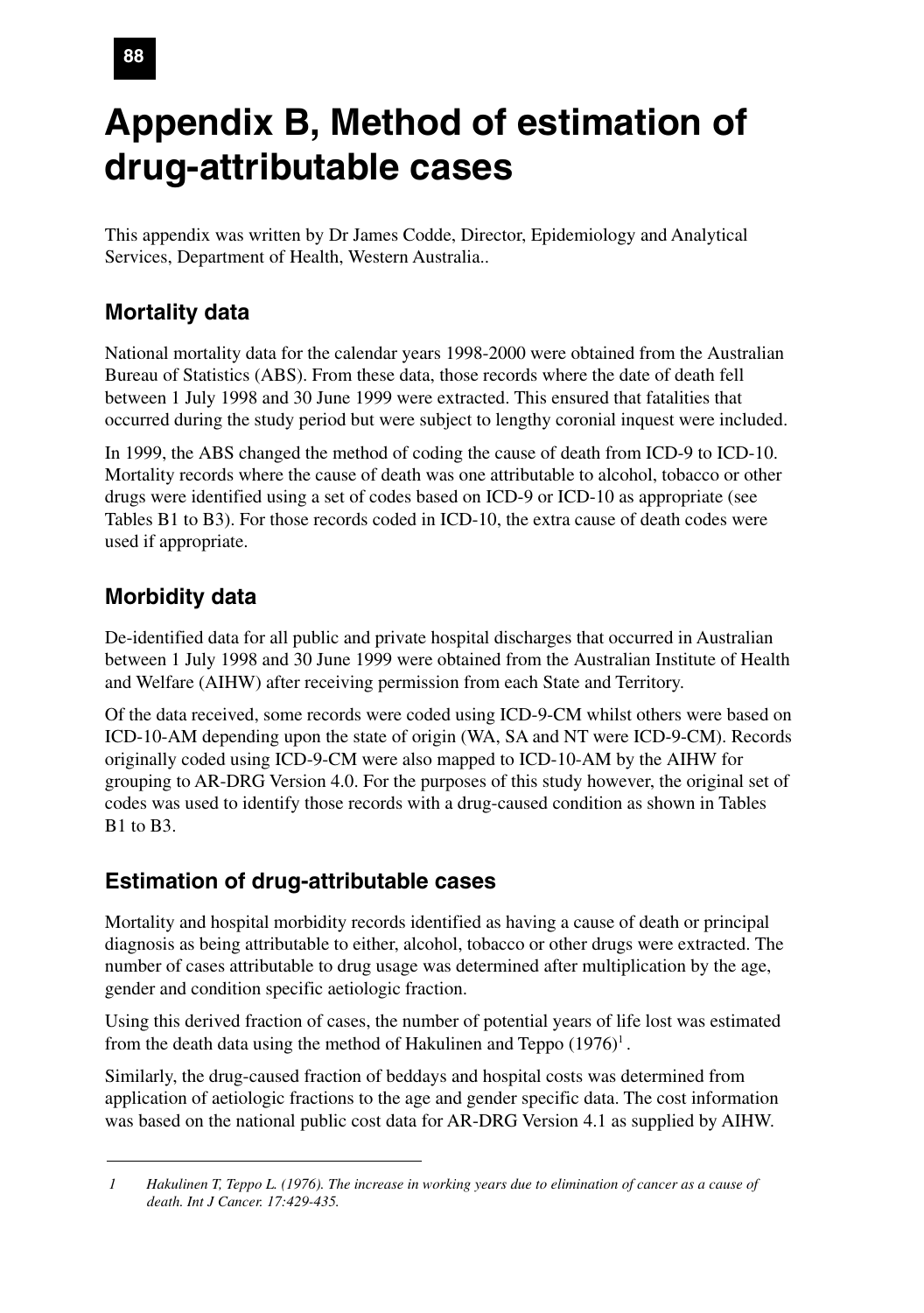| <b>Condition</b>                                                           | ICD-9 code                   | ICD10 code                                                                                       |
|----------------------------------------------------------------------------|------------------------------|--------------------------------------------------------------------------------------------------|
| Cancer                                                                     |                              |                                                                                                  |
| Oropharyngeal cancer                                                       | 141,143-146,148-149          | C01-C06, C09-C10, C12-C14                                                                        |
| Oesophageal cancer                                                         | 150                          | C15                                                                                              |
| Liver cancer                                                               | 155                          | C22                                                                                              |
| Laryngeal cancer                                                           | 161                          | C32                                                                                              |
| Female breast cancer                                                       | 174                          | C50                                                                                              |
| Alcoholism and alcoholic liver cirrhosis                                   |                              |                                                                                                  |
| Alcoholic psychosis                                                        | 291                          | F10.3-F10.9                                                                                      |
| Alcohol dependence/abuse                                                   | 303,305.0                    | F10-F10.2                                                                                        |
| Alcoholic liver cirrhosis                                                  | 571.0-571.3                  | K70                                                                                              |
| <b>Road injuries</b>                                                       | E810-E819                    | V02.1, V02.9, V03.1, V03.9, V04.1, V04.9, V09.2,                                                 |
|                                                                            |                              | V09.9, V12-V14, V19.4-V19.6, V20-V28, V29.4-                                                     |
|                                                                            |                              | V29.6, V30-V38, V39.4-V39.6, V40-V48, V49.4-                                                     |
|                                                                            |                              | V49.6, V50-V58, V59.4-V59.6, V60-V68, V69.4-<br>V69.6, V70-V78, V79.4-V79.6, V80.3-V80.5, V81.1, |
|                                                                            |                              | V82.1, V83.0-V83.3, V84.0-V84.3, V85.0-V85.3,                                                    |
|                                                                            |                              | V86.0-V86.3, V87.0-V87.8, V89.2, V89.4-V89.9 <sup>(c)</sup>                                      |
| <b>Other</b>                                                               |                              |                                                                                                  |
| Epilepsy                                                                   | 345                          | G40-G41                                                                                          |
| Alcoholic poly-neuropathy                                                  | 357.5                        | G62.1                                                                                            |
| Hypertension                                                               | 401-405                      | $110 - 115$                                                                                      |
| Ischaemic heart disease                                                    | 410-414                      | <b>I20-I25</b>                                                                                   |
| Alcoholic cardiomyopathy                                                   | 425.5                        | 142.6                                                                                            |
| Supraventricular cardiac dysrhythmias                                      | 427.0,427.2, 427.3           | 147.1, 147.9-148.9                                                                               |
| <b>Heart failure</b>                                                       | 428-429                      | 150                                                                                              |
| Stroke                                                                     | 430-438                      | I60-I69.9, G45                                                                                   |
| Oesophageal varices                                                        | 456.0-456.2                  | 185, 198.2                                                                                       |
| Gastro-oesophageal haemorrhage                                             | 530.7                        | K22.6                                                                                            |
| Alcoholic gastritis                                                        | 535.3                        | K <sub>29.2</sub>                                                                                |
| Unspecified liver cirrhosis                                                | 571.5-571.9                  | K74.3-K74.6                                                                                      |
| Cholelithiasis                                                             | 574                          | K80                                                                                              |
| Pancreatitis, acute and chronic                                            | 577.0, 577.1                 | K85, K86.0-K86.1                                                                                 |
| Low birthweight                                                            | 656.5, 764, 765              | 036.5, P04.2, P05, P07                                                                           |
| Psoriasis                                                                  | 696.1                        | L40.0-L40.4, L40.8-L40.9                                                                         |
| Ethanol/methanol toxicity                                                  | 980.0, 980.1(a)              | $T51.0 - T51.1^{(a)}$                                                                            |
| Alcoholic beverage poisoning                                               | $E860.0^{(b)}$               | T51.0-T51.1 and (X45, X65 or Y15 <sup>(c)</sup> ) <sup>(b)</sup>                                 |
| Other ethanol and methanol poisoning E860.1, E860.2, E860.9 <sup>(b)</sup> |                              |                                                                                                  |
| <b>Fall injuries</b>                                                       | E880-E888                    | W00-W19(c)                                                                                       |
| Fire injuries                                                              | E890-E899                    | $X00-X09(c)$                                                                                     |
| Drowning                                                                   | E910                         | W65-W74(c)                                                                                       |
| Aspiration                                                                 | E911                         | $W78-W79(c)$                                                                                     |
| Occupational and machine injuries                                          | E919, E920                   | W24-W31 <sup>(c)</sup>                                                                           |
| Suicide and self-inflicted injury                                          | E950-E959                    | X60-X84, Y87.0(c)                                                                                |
| Assault                                                                    | E960, E965, E966, E968, E969 | Age>14y and X85-Y09, Y87.1 <sup>(c)</sup>                                                        |
| Child abuse                                                                | E967                         | Age<15y and X85-Y09, Y87.1 <sup>(c)</sup>                                                        |

#### **Table B1: Causes of death and principal diagnoses identified as alcohol-related conditions**

*(a) Diagnosis code used only for calculating numbers of drug-caused hospital separations and patient days.*

*(b) External cause code used for calculating numbers of drug-caused deaths and PYLL.*

*(c) Codes commencing with W, X or Y are external cause codes used for calculating deaths or hospital discharges.*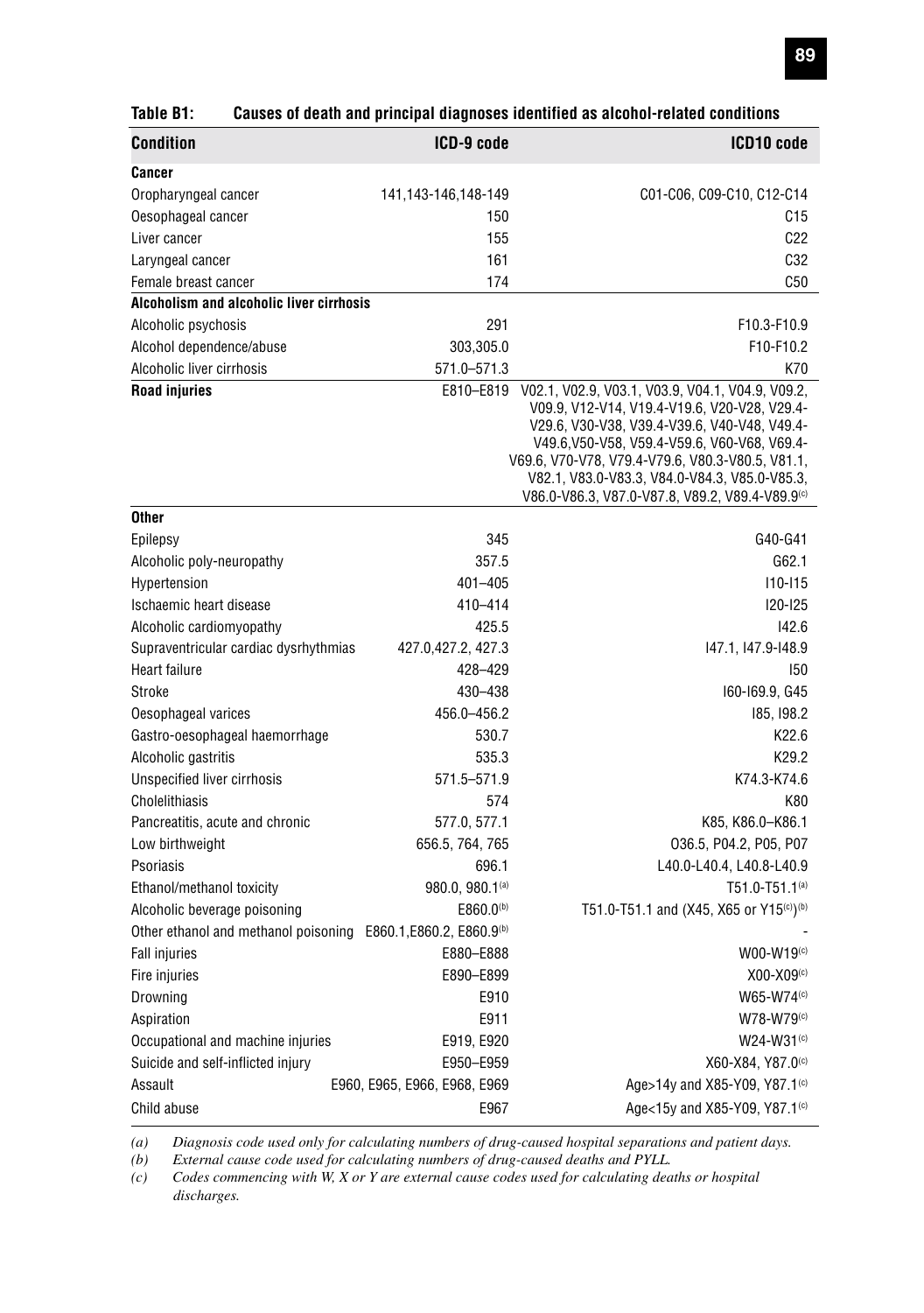|                                       |                       | oausos or uodin anu principai uragnosos luoniniou as iopacco Tolaicu conunions |
|---------------------------------------|-----------------------|--------------------------------------------------------------------------------|
| <b>Condition</b>                      | ICD-9 code            | ICD10 code                                                                     |
| <b>Cancer</b>                         |                       |                                                                                |
| Oropharyngeal cancer                  | 141, 143-146, 148-149 | C01-C06, C09-C10, C12-C14                                                      |
| Oesophageal cancer                    | 150                   | C15                                                                            |
| Stomach cancer                        | 151                   | C16                                                                            |
| Anal cancer                           | 154.2, 154.3          | C <sub>21</sub>                                                                |
| Pancreatic cancer                     | 157                   | C <sub>25</sub>                                                                |
| Laryngeal cancer                      | 161                   | C32                                                                            |
| Lung cancer                           | 162                   | C33-C34                                                                        |
| <b>Endometrial cancer</b>             | 179, 182              | C54-C55                                                                        |
| Cervical cancer                       | 180, 233.10           | C53, D06                                                                       |
| Vulvar cancer                         | 184.4                 | C51.8-C51.9                                                                    |
| Penile cancer                         | 187.1-187.4           | C60                                                                            |
| <b>Bladder cancer</b>                 | 188                   | C67                                                                            |
| Renal parenchymal cancer              | 189.0                 | C64                                                                            |
| Renal pelvic cancer                   | 189.1                 | C65                                                                            |
| Respiratory carcinoma in situ         | 231                   | D <sub>02</sub>                                                                |
| <b>Ischaemic heart disease</b>        |                       |                                                                                |
| Ischaemic heart disease               | 410-414               | 120-125                                                                        |
| Chronic obstructive pulmonary disease |                       |                                                                                |
| Chronic obstructive pulmonary disease | 490-492, 496          | J40-J44                                                                        |
| Other direct effects of smoking       |                       |                                                                                |
| Tobacco abuse                         | 305.1                 | F17, T65.2, Z72.0                                                              |
| Parkinson's disease                   | 332                   | G20-G21                                                                        |
| Pulmonary circulation disease         | 415.0, 416-417        | 126-128                                                                        |
| Cardiac dysrhythmias <sup>(a)</sup>   | 427                   | 146-149                                                                        |
| Heart failure <sup>(a)</sup>          | 428-429               | 150-151, 197.1                                                                 |
| Stroke                                | 430-438               | I60-I69, G45                                                                   |

#### **Table B2: Causes of death and principal diagnoses identified as tobacco-related conditions**

Atherosclerosis 440–448 I70-I79, M30-M31 Pneumonia 480–487 J10-J18, A48.1 Peptic ulcer 531–534 K25-K28 Crohn's disease K50 Ulcerative colitis 650 K51 Ectopic pregnancy 633, 761.4 O00 Spontaneous abortion 634, 761.8 COO3 Antepartum haemorrhage 640, 641, 762.0, 762.1 O20, O44.1, O45-O46, O67,P02.0-P02.1 Hypertension in pregnancy 642, 760.0 010-011, 013-016 Low birthweight 656.5, 764, 765 O36.5, P04.2, P05, P07 Premature rupture of membranes 658.1–658.2, 761.1 042, 075.6

*(continued)*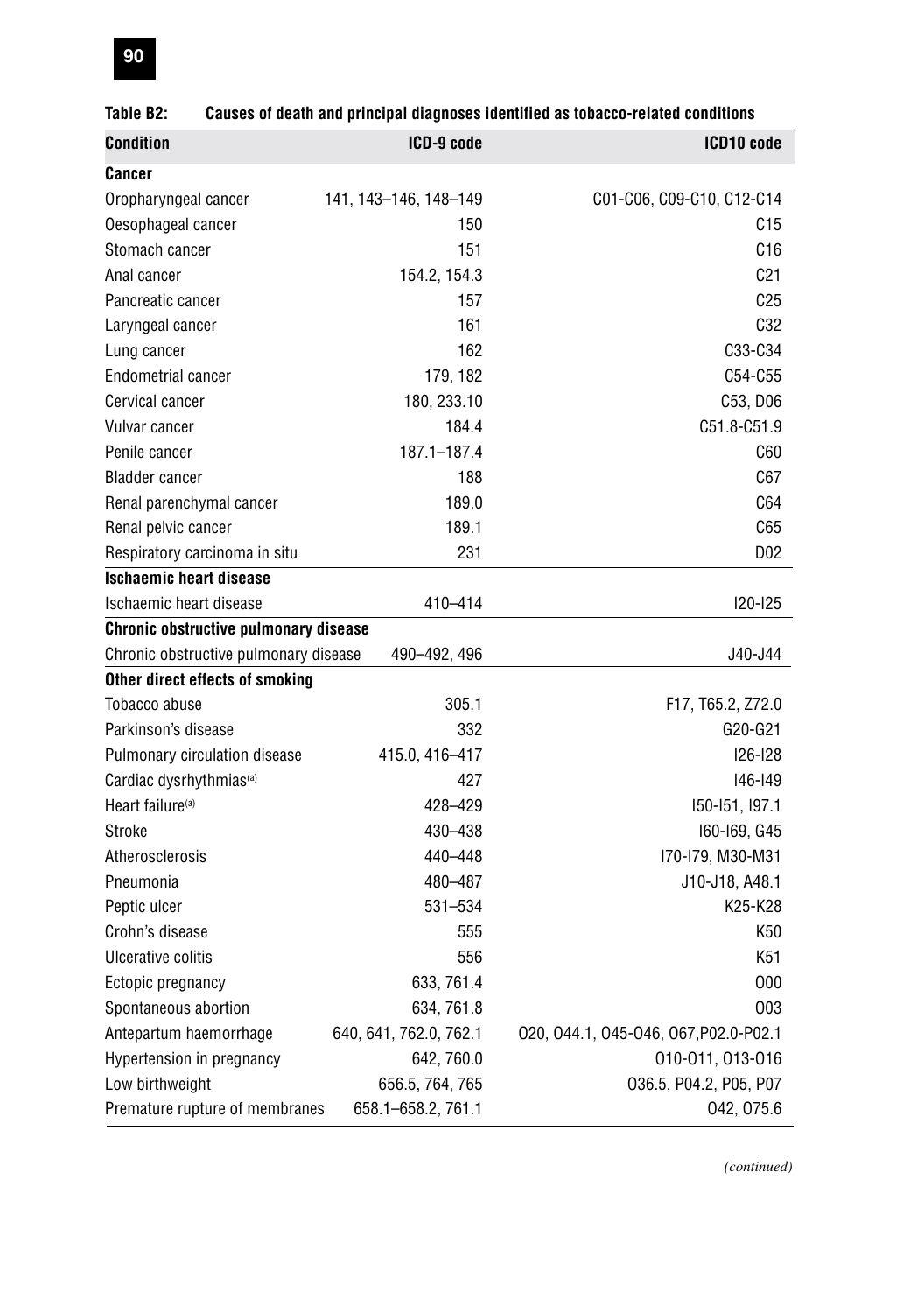| Condition                                      | ICD-9 code                   | ICD10 code                           |
|------------------------------------------------|------------------------------|--------------------------------------|
| SIDS (and smoking during pregnancy)            | 798.0                        | R95                                  |
| Fire injuries                                  | E890-E899                    | $X00-X09(b)$                         |
| <b>Involuntary smoking</b>                     |                              |                                      |
| Lung cancer                                    | 162                          | C33-C34                              |
| Ischaemic heart disease                        | $410 - 414$                  | $120 - 125$                          |
| Asthma (under 15 years)                        | 493                          | J45, J46                             |
| Lower respiratory illness<br>(under 18 months) | 464, 466, 480-486, 487 & 490 | J04, J05, J10-J18, J20-J22 & J40-J44 |
| SIDS (and post natal smoking)                  | 798.0                        | R95                                  |

#### **Table B2 (continued): Causes of death and principal diagnoses identified as alcohol-related conditions**

*(a) The majority of heart failure and cardiac dysrhythmias are secondary to ischaemic heart disease.*

*(b) Codes commencing with W, X or Y are external cause codes used for calculating death or hospital discharges.*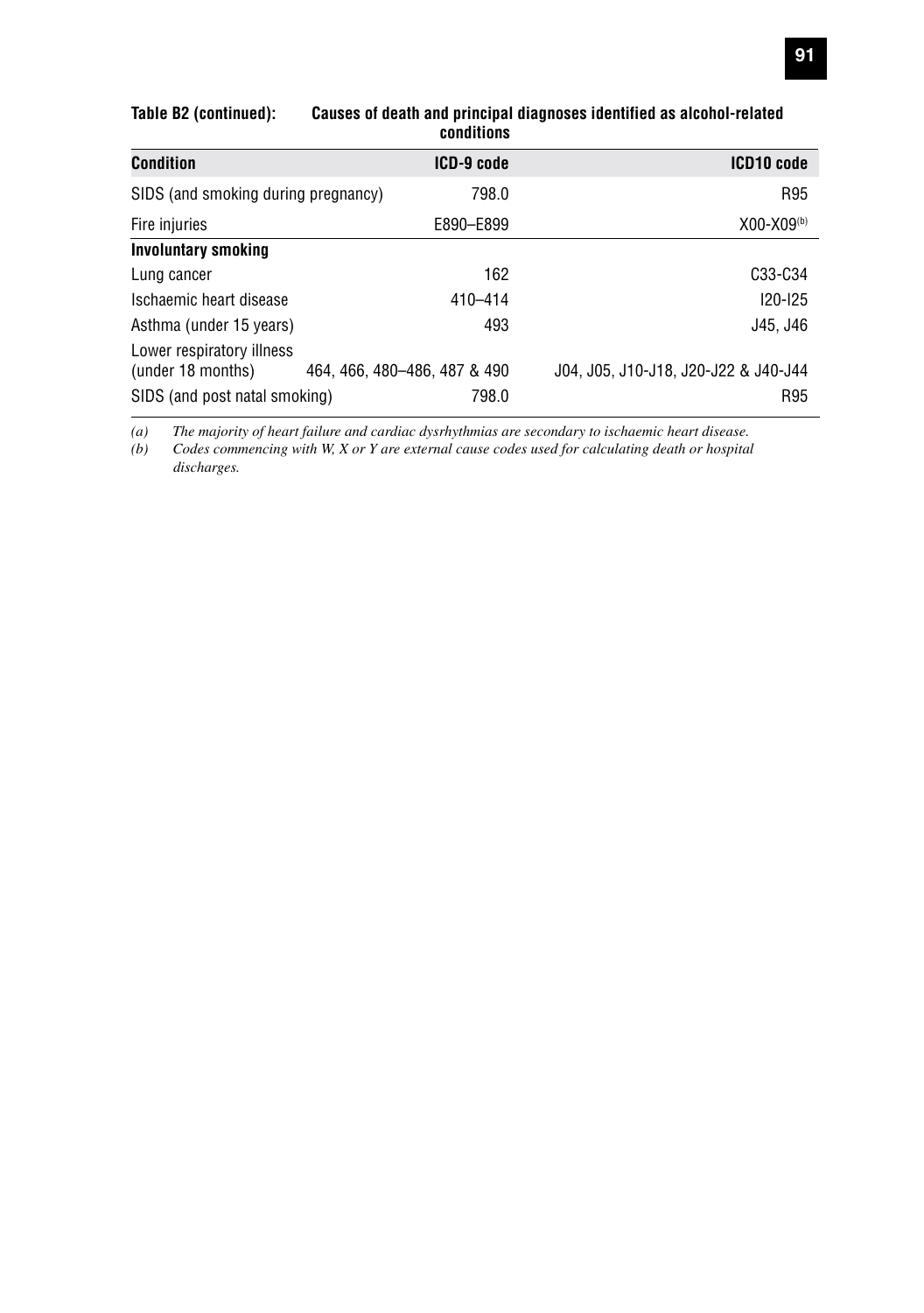| Table B3: |  | Causes of death and principal diagnoses identified as illicit drug-related conditions |  |
|-----------|--|---------------------------------------------------------------------------------------|--|
|           |  |                                                                                       |  |

| <b>Condition</b>                                  | ICD-9 code                    | ICD10 code                                                                    |
|---------------------------------------------------|-------------------------------|-------------------------------------------------------------------------------|
| Directly attributable to opiates                  |                               |                                                                               |
| Opiate dependence                                 | 304.0, 304.7                  | F11.2-F11.4                                                                   |
| Opiate abuse                                      | 305.5                         | F11.0-F11.1                                                                   |
| Opiate poisoning                                  | 965.00, 965.01, 965.02(a)     | T40.0-T40.3(a)                                                                |
| Accidental (d) opiate poisoning                   | E850.0, E850.1 <sup>(b)</sup> | T40.0-T40.3 and (X42 or Y12(c))(b)                                            |
| Antepartum haemorrhage due to opiates             | 640, 641, 762.0, 762.1        | 020, 044.1, 045-046, 067, P02.0-P02.1                                         |
| Low birthweight due to opiates                    | 764, 765, 656.5               | P05, P07                                                                      |
| Directly attributable to other illicit drugs      |                               |                                                                               |
| Cannabis dependence                               | 304.3                         | F12.2-F12.4                                                                   |
| Cannabis abuse                                    | 305.2                         | F12.0-F12.1                                                                   |
| Amphetamine dependence                            | 304.4                         | F15.2-F15.4                                                                   |
| Amphetamine abuse                                 | 305.7                         | F15.0-F15.1                                                                   |
| Cocaine dependence                                | 304.2                         | F14.2-F14.4                                                                   |
| Cocaine abuse                                     | 305.6                         | F14.0-F14.1                                                                   |
| Psychostimulant poisoning                         | 969.7(a)                      | $T43.6^{(a)}$                                                                 |
| Accidental (d) poison by psychostimulants         | E854.2 <sup>(b)</sup>         | T43.6 and (X41 or Y11(c))(b)                                                  |
| Hallucinogen dependence                           | 304.5                         | F16.2-F16.4                                                                   |
| Hallucinogen abuse                                | 305.3                         | F16.0-F16.1                                                                   |
| Hallucinogen poisoning                            | $969.6^{(a)}$                 | $T40.7 - T40.9(a)$                                                            |
| Other psychotropic drug poisoning                 | 969.8, 969.9(a)               | $T43.8 - T43.9(a)$                                                            |
| Accidental (d) poisoning by hallucinogens         | E854.1 <sup>(b)</sup>         | T40.7-T40.9 and (X42 or Y12(c))(b)                                            |
| Anabolic steroid poisoning                        | $962.1^{(a)}$                 | T38.7 <sup>(a)</sup>                                                          |
| Antepartum haemorrhage due to cocaine             | 640, 641, 762.0, 762.1        | 020, 044.1, 045-046, 067, P02.0-P02.1                                         |
| Low birthweight due to cocaine                    | 764, 765, 656.5               | P05, P07                                                                      |
| Attributable to unclassifiable injecting drug use |                               |                                                                               |
| <b>Hepatitis B</b>                                | 070.2, 070.3                  | B16, B18.0-B18.1                                                              |
| Hepatitis non A, and B                            | 070.4, 070.5                  | B <sub>17.1</sub> -B <sub>17.8</sub>                                          |
| AIDS                                              | 279.1, 042-044                | B20-B24, R75, Z20.6, Z21                                                      |
| Infective endocarditis                            | 421                           | 133                                                                           |
| <b>Other related causes</b>                       |                               |                                                                               |
| Drug psychoses                                    | 292                           | F11-F19 as FX.5-FX.9                                                          |
| Maternal drug dependence                          | 648.3                         | 035.5                                                                         |
| Newborn drug toxicity                             | 760.7, 779.5                  | P04.4, P96.1                                                                  |
| Road injuries                                     | E810-E819                     | V02.1, V02.9, V03.1, V03.9, V04.1,                                            |
|                                                   |                               | V04.9, V09.2, V09.9, V12-V14, V19.4-<br>V19.6, V20-V28, V29.4-V29.6, V30-V38, |
|                                                   |                               | V39.4-V39.6, V40-V48, V49.4-V49.6, V50-                                       |
|                                                   |                               | V58, V59.4-V59.6, V60-V68, V69.4-V69.6,                                       |
|                                                   |                               | V70-V78, V79.4-V79.6, V80.3-V80.5,<br>V81.1, V82.1, V83.0-V83.3, V84.0-V84.3, |
|                                                   |                               | V85.0-V85.3, V86.0-V86.3, V87.0-V87.8,                                        |
|                                                   |                               | $V89.2, V89.4-V89.9(c)$                                                       |
| Suicide                                           | E950-E959(b)                  | X60-X84, Y87.0(c) (b)                                                         |

*(a) Diagnosis code used only for calculating numbers of drug-caused hospital separations and patient days.*

*(b) External cause code used only for calculating numbers of drug-caused deaths and PYLL.*

*(c) Codes commencing with W, X or Y are external cause codes used for calculating death or hospital discharges.*

*(d) Accidental poisoning includes those of undetermined intent*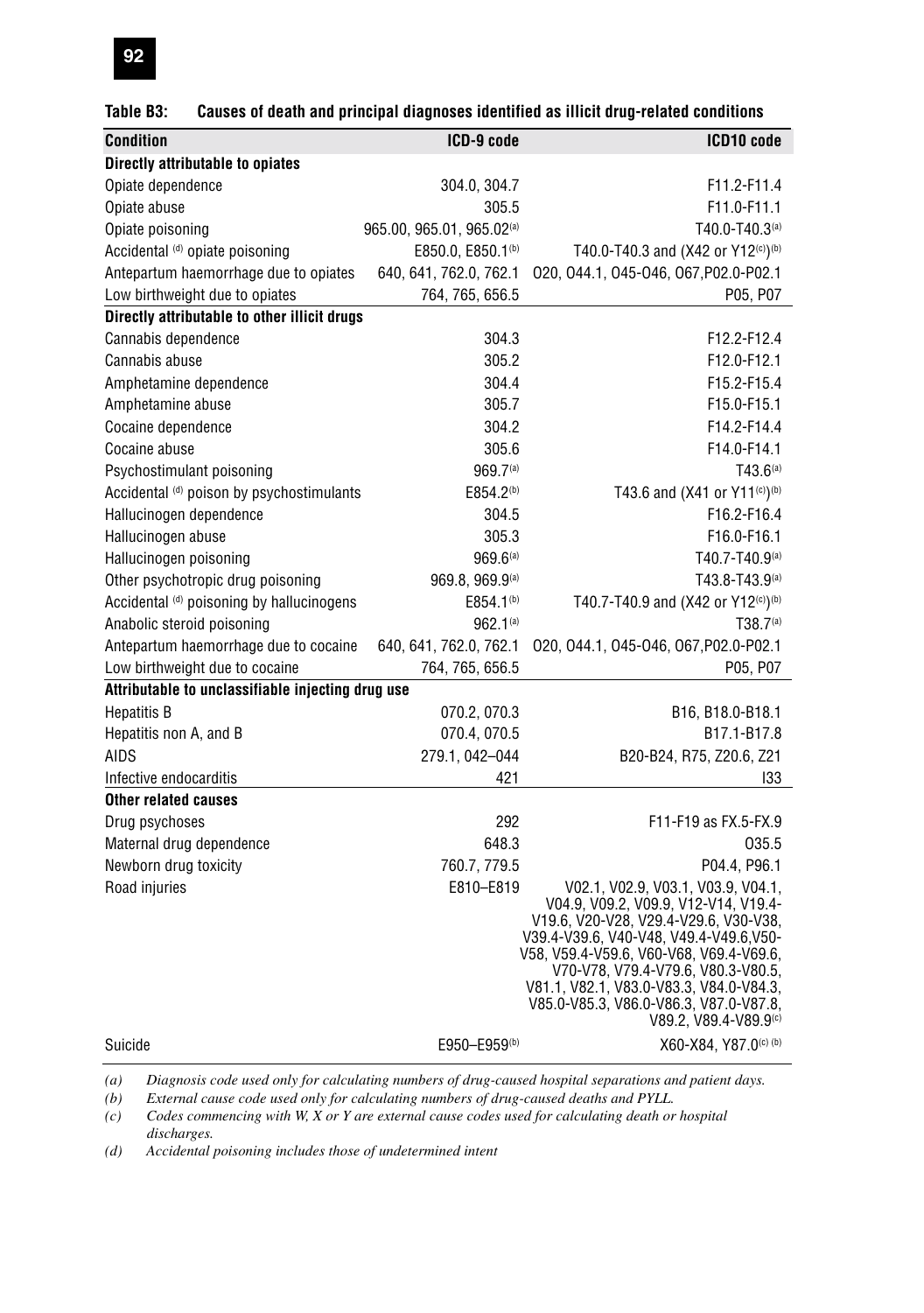# **Appendix C, Aetiological fraction estimates of drug-related crime**

This appendix was written by Paul Williams, Manager, Public Policy and Drugs Program, Australian Institute of Criminology

### **Introduction**

The concept and process of estimating aetiological fractions or attributable risk are been discussed in detail by the authors of the present publication (see Section 2 above and Collins and Lapsley, 1991, 1996).

The present study draws on the work of Pernanen, Cousineau, Brochu and Sun (2002) in their study of Canadian offenders. Pernanen and his colleagues adopted Goldstein's earlier (1985) tripartite framework of causal pathways of drug use to crime:

- *Psychopharmacological* drugs act directly on the brain, or indirectly via particular personality traits to induce behaviours, including antisocial and criminal behaviours, which would not have occurred in the absence of drugs;
- *Economic compulsive* drug dependency results in the exhaustion and outstripping of sources of legitimate income, compelling addicted persons to derive income from illegitimate sources; and
- *Systemic* crimes committed for the establishment, operation and protection of drug distribution markets.

The data used for in this study are from the Australian Institute of Criminology's Drug Use Careers of Offenders (DUCO) project, a random sample survey of 2,135 sentenced adult male inmates in four jurisdictions.

## **Methodology**

Based on inmates' current most serious offence (MSO) and self attribution for why offences were committed, separate estimates of each of the first two of Goldstein's three pathways were initially constructed and then a combined model which corrected for overlaps between the two was produced to give a two-factor model. Three aspects of drug use/MSO were considered.

- Were inmates intoxicated at the time of committing MSOs?
- Were inmates addicted at the time of committing MSOs?
- What reasons were given by inmates for committing MSOs?

Current most serious offence was provided by corrections authorities and matched to questionnaire data after completion of the survey. Intoxication and addiction status was determined by self-report. Reasons for committing the current most serious offence for which inmates were incarcerated were open-ended qualitative items. Preliminary analysis of the responses indicated, in general, nine categories of responses. All responses were then independently assigned to these categories by three researchers. Inter-rater concordance was 80.54% and agreement among at least two coders was 96.02%.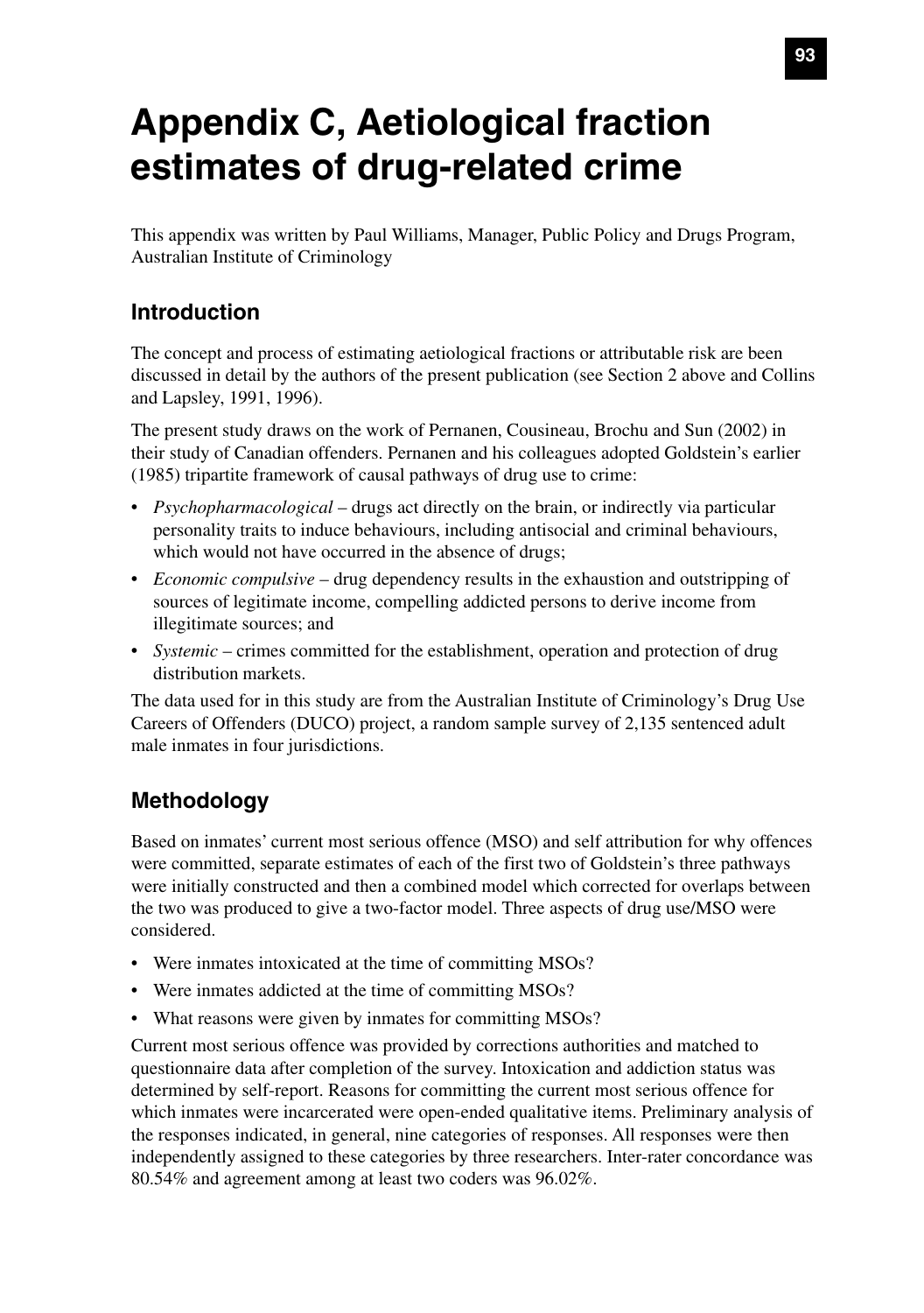As occurred in the Canadian study, systemic offences were difficult to detect in DUCO. In the former study estimates of the impact had they been included in the aetiological fractions were in the order of  $+1\%$  to  $+2\%$ . In a separate analysis of the impact of alcohol or drugs on lifetime offences (as opposed to current most serious offence) in the current study, just 0.2% of inmates offered systemic reasons. Accordingly, we have not attempted to modify the final Australian model to allow for any possible systemic component. The two-factor model results in 13 mutually exclusive intoxication/addiction typologies across eight different offence categories. These are aggregated to produce three final aetiological fractions: offences due to illicit drug only, offences due to alcohol only and offences due to a combination of illicit drugs and alcohol.

### **Most serious offence**

Over half the inmates (57.4%) were currently serving a sentence which included a conviction for a most serious offence of violence (Table C1). Slightly less than one in five (18.2%) was serving a sentence which included a conviction for property offences.

|                 | Table C1, Current most serious offence |
|-----------------|----------------------------------------|
|                 | (% of inmates)                         |
| Violent         | 57.4                                   |
| Property        | 18.2                                   |
| Drug offences   | 7.4                                    |
| <b>Traffic</b>  | 6.2                                    |
| <b>Breaches</b> | 3.7                                    |
| Disorder        | 0.7                                    |
| Drink driving   | 2.0                                    |
| Other           | 4.1                                    |
| Unknown         | 0.3                                    |
| Total           | 100.0                                  |
|                 |                                        |

| <b>Table C1, Current most serious offence</b> |  |  |  |  |  |
|-----------------------------------------------|--|--|--|--|--|
|-----------------------------------------------|--|--|--|--|--|

*Source: Australian Institute of Criminology DUCO unit record computer file*

## **Psychopharmacological estimates**

Over half the inmates (58.0%) were intoxicated at the time of committing the most serious offence for which they were incarcerated (Table C2).

About one in five (22.6%) inmates reported being 'high' at the time of committing their most serious offence, one in six (19.5%) were drunk at the time of committing their most serious offence and one in five (15.9%) were both 'high and drunk'.

|  |  | Table C2, Intoxication status at time of most serious offence |  |  |  |  |  |  |
|--|--|---------------------------------------------------------------|--|--|--|--|--|--|
|--|--|---------------------------------------------------------------|--|--|--|--|--|--|

|                | (% )  |
|----------------|-------|
| High only      | 22.6  |
| Drunk only     | 19.5  |
| High and drunk | 15.9  |
| Neither        | 42.0  |
| Total          | 100.0 |

*Source: Australian Institute of Criminology DUCO unit record computer file*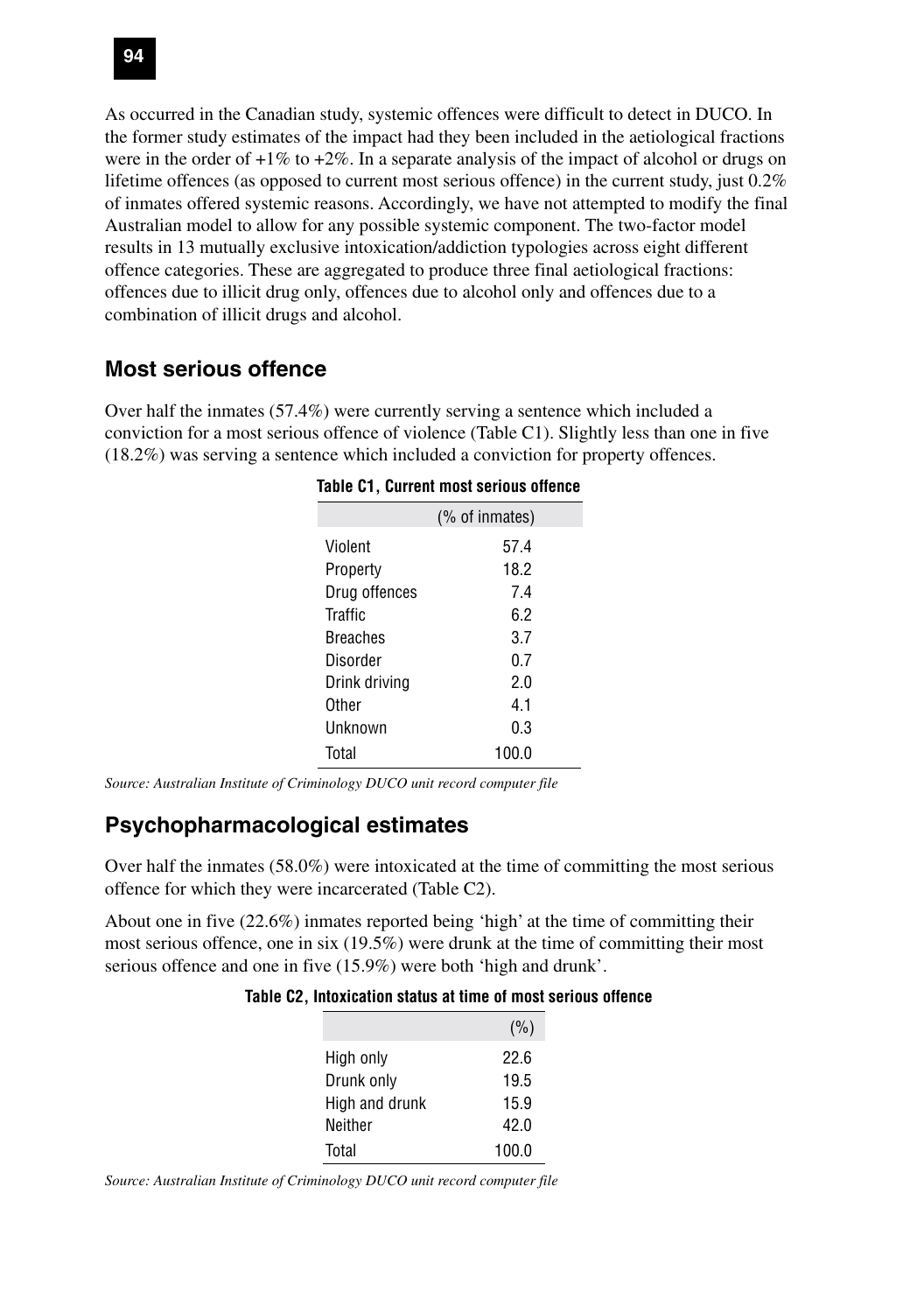When stratified by eight offence categories, 54% of violent crimes are attributable to alcohol and/ or illicit drug intoxication, 66% of property crimes, 54% of drug specific crimes (e.g. use, possess, deal/traffic, grow/manufacture), 64% of traffic offences, 64% of breaches of justice orders, 50% of disorder offences, 86% of driving under the influence (DUI), and 69% of other offences (Table C3).

|                      | Table C3, Raw Intoxication model (1) by offence status |                 |       |         |                 |                 |       |              |                  |  |  |  |  |
|----------------------|--------------------------------------------------------|-----------------|-------|---------|-----------------|-----------------|-------|--------------|------------------|--|--|--|--|
|                      | Violent                                                | <b>Property</b> | Drug  | Traffic | <b>Breaches</b> | <b>Disorder</b> | DUI   | <b>Other</b> | Raw<br>fractions |  |  |  |  |
| High only            | 16.1                                                   | 36.3            | 43.9  | 22.0    | 24.1            | 12.5            | 4.7   | 27.3         | 22.6             |  |  |  |  |
| Drunk only           | 20.4                                                   | 13.7            | 3.2   | 34.8    | 24.1            | 25.0            | 65.1  | 13.6         | 19.5             |  |  |  |  |
| High and drunk       | 17.2                                                   | 16.2            | 6.4   | 6.8     | 15.2            | 12.5            | 16.3  | 28.4         | 15.9             |  |  |  |  |
| <b>Raw fractions</b> | 53.7                                                   | 66.2            | 53.5  | 63.6    | 63.4            | 50.0            | 86.1  | 69.3         | 58.0             |  |  |  |  |
| No substance         | 46.3                                                   | 33.8            | 46.5  | 36.4    | 36.6            | 50.0            | 13.9  | 30.7         | 42.0             |  |  |  |  |
| Total                | 100.0                                                  | 100.0           | 100.0 | 100.0   | 100.0           | 100.0           | 100.0 | 100.0        | 100.0            |  |  |  |  |

*Source: Australian Institute of Criminology DUCO unit record computer file*

Perhaps not surprisingly, drug-specific offence inmates were the most likely to report being 'high' at the time of committing offences (43.9%) and driving under the influence inmates were most likely to report being drunk at the time of committing offences (65.1%).

Corrected for self-attribution for why they committed their most serious offence however, the first level attributable fractions diminish considerably (Table C4). That is, a minority of the inmates who reported being intoxicated at the time of their offence also reported that the reason they offended was *because* they were intoxicated.

|                  | Violent | <b>Property</b> | <b>Drug</b> | Traffic | <b>Breaches</b> | <b>Disorder</b> | <b>DUI</b> | <b>Other</b> | Attrib<br>fractions |
|------------------|---------|-----------------|-------------|---------|-----------------|-----------------|------------|--------------|---------------------|
| High only        | 1.3     | 1.3             | 0.0         | 1.5     | 1.3             | 0.0             | 0.0        | 3.4          | 1.2                 |
| Drunk only       | 7.4     | 2.7             | 0.0         | 12.7    | 7.6             | 0.0             | 4.8        | 5.7          | 6.1                 |
| High and drunk   | 4.4     | 3.4             | 0.6         | 3.0     | 5.5             | 0.0             | 2.3        | 3.7          | 3.8                 |
| <b>Fractions</b> | 13.1    | 7.4             | 0.6         | 17.2    | 14.4            | 0.0             | 7.1        | 12.8         | 11.1                |
| No substance     | 86.9    | 92.6            | 99.4        | 82.8    | 85.6            | 100.0           | 92.9       | 87.2         | 88.9                |
| Total            | 100.0   | 100.0           | 100.0       | 100.0   | 100.0           | 100.0           | 100.0      | 100.0        | 100.0               |

**Table C4, Corrected intoxication model (2) – committed offence because intoxicated, by offence status**

*Source: Australian Institute of Criminology DUCO unit record computer file*

Just 11% of all offences were attributed to being intoxicated, 13% of violent offences, 7% of property offences, less than 1% of drug offences, 17% of traffic offences, 14% of breaches of justice orders, 0% of disorder offences, 7% of driving under the influence and 13% of other offences, attributed to the intoxication effects of alcohol, drugs or both alcohol and drugs.

Some inmates who were intoxicated at the time of their most serious current offence did not sufficiently articulate the relationship between their intoxication status and committing offences. They merely reported that it was alcohol or drug related, without reference to intoxication or addiction factors. We therefore separately estimate the impact of these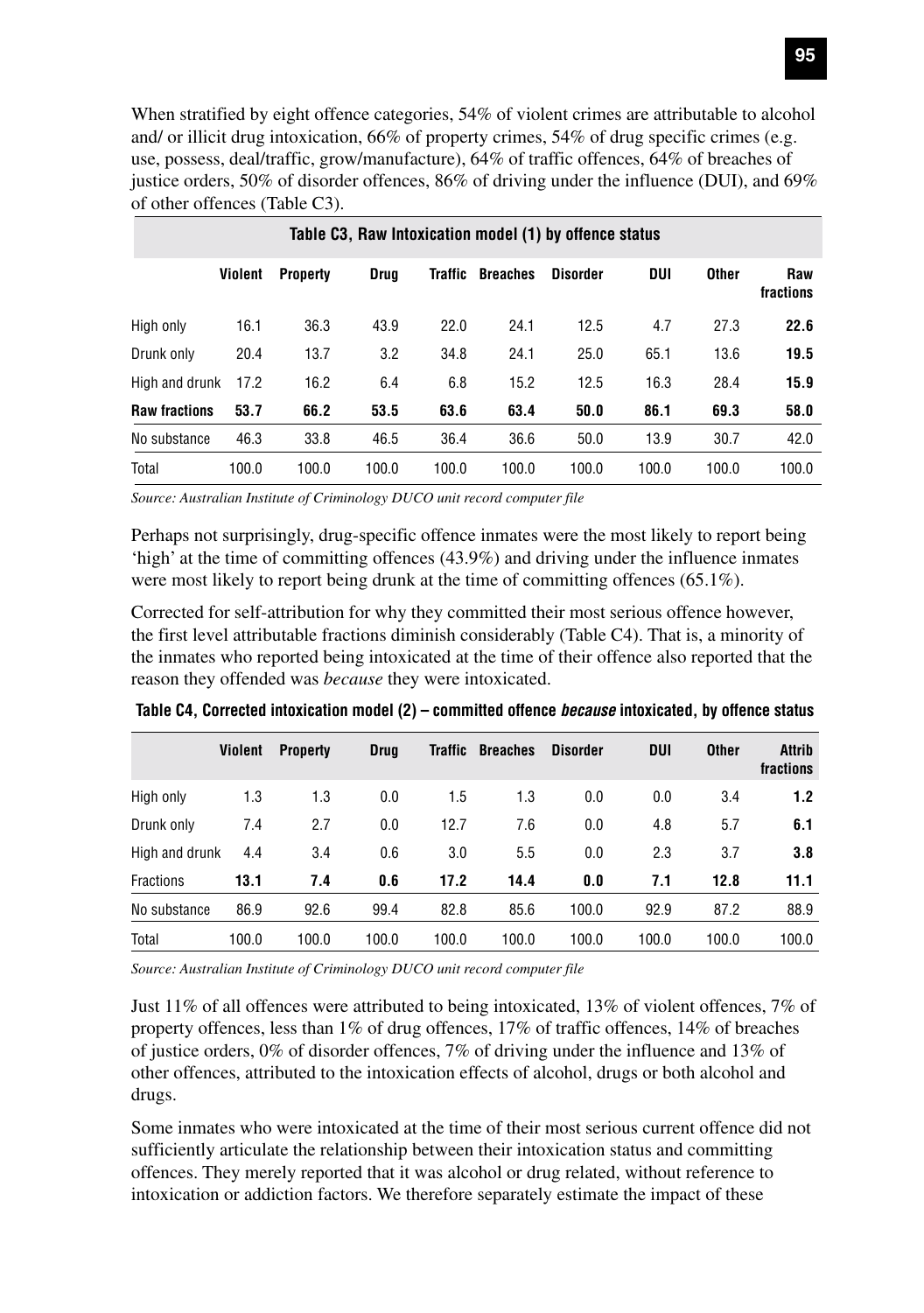reasons to ensure that all possible offences, notwithstanding the non-articulation, are accounted for (Table C5). The possibility that unarticulated reasons are more appropriately apportioned to economic compulsive motives is corrected for in the final model (16) below.

|                  | <b>Violent</b> | <b>Property</b> | <b>Drug</b> | <b>Traffic</b> | <b>Breaches</b> | <b>Disorder</b> | DUI   | <b>Other</b> | Attrib<br>fraction |
|------------------|----------------|-----------------|-------------|----------------|-----------------|-----------------|-------|--------------|--------------------|
| High only        | 6.7            | 13.8            | 23.2        | 6.8            | 8.9             | 6.3             | 0.0   | 5.7          | 9.1                |
| Drunk only       | 4.8            | 0.8             | 0.0         | 2.4            | 6.3             | 12.5            | 4.8   | 5.7          | 3.7                |
| High and drunk   | 5.0            | 2.9             | 2.6         | 1.5            | 1.4             | 6.3             | 9.3   | 12.4         | 4.4                |
| <b>Fractions</b> | 16.5           | 17.5            | 25.8        | 10.7           | 16.6            | 25.0            | 14.1  | 23.7         | 17.2               |
| No substance     | 83.5           | 82.5            | 74.2        | 89.3           | 83.4            | 75.0            | 85.9  | 76.3         | 82.8               |
| Total            | 100.0          | 100.0           | 100.0       | 100.0          | 100.0           | 100.0           | 100.0 | 100.0        | 100.0              |

**Table C5, Corrected intoxication model (3) – intoxicated and reason for offence was non-specific alcohol or drug related, by offence status**

*Source: Australian Institute of Criminology DUCO unit record computer file*

Under model (3) a further 17% of all offences were attributed to alcohol and/ or illicit drugs intoxication, 16% of violent offences, 17% of property offences, 16% of drug offences, 11% of traffic offences, 17% of breaches of justice orders, 25% of disorder offences, 24% of driving under the influence, and a further 14% of other offences, attributed to intoxication reasons.

Models (2) and (3) are mutually exclusive and therefore they can be aggregated to produce final psychopharmacological fractions (Table C6).

|                  | <b>Violent</b> | <b>Property</b> | <b>Drug</b> | Traffic | <b>Breaches</b> | <b>Disorder</b> | <b>DUI</b> | <b>Other</b> | Attrib<br>fraction |
|------------------|----------------|-----------------|-------------|---------|-----------------|-----------------|------------|--------------|--------------------|
| High             | 8.0            | 15.1            | 23.2        | 8.3     | 10.1            | 6.3             | 0.0        | 9.1          | 10.4               |
| Drunk            | 12.3           | 3.5             | 0.0         | 15.0    | 14.0            | 12.5            | 9.6        | 11.3         | 9.8                |
| High and drunk   | 9.3            | 6.3             | 3.2         | 4.5     | 6.9             | 6.3             | 11.6       | 16.0         | 8.2                |
| <b>Fractions</b> | 29.6           | 24.9            | 26.4        | 27.9    | 31.0            | 25.0            | 21.3       | 36.5         | 28.4               |
| Not an addict    | 70.4           | 75.1            | 73.6        | 72.1    | 69.0            | 75.0            | 78.7       | 63.5         | 71.6               |
| Total            | 100.0          | 100.0           | 100.0       | 100.0   | 100.0           | 100.0           | 100.0      | 100.0        | 100.0              |

**Table C6, Additive (2+3) intoxication model (4) by offence status**

*Source: Australian Institute of Criminology DUCO unit record computer file*

Over one in four offences (28%) are attributable under the psychopharmacological framework, with 30% of violent offences, 25% of property offences, 26% of drug offences, 28% of traffic offences, 31% of breaches of justice orders, 25% of disorder offences, 21% of driving under the influence and 37% of other offences due to being intoxicated.

#### **Economic compulsive estimates**

Independent of the intoxication status, inmates were asked if they were addicted to any substance at the time of committing their most serious offence for which they were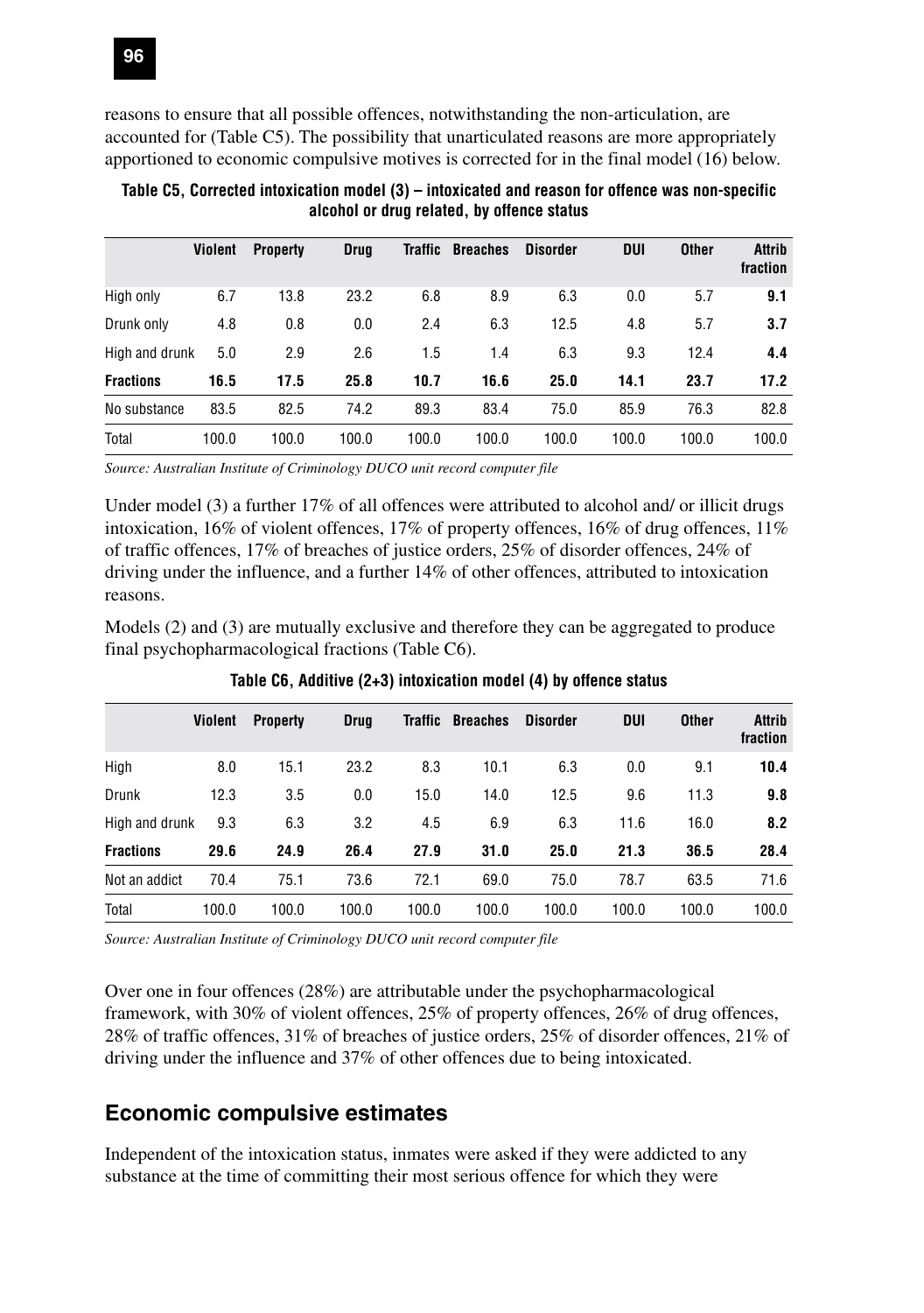incarcerated (Table C7). Approximately half (54%) indicated they were addicted to illicit drugs (34.0%), alcohol (10.6%) or both alcohol and illicit drugs (9.6%).

|                              | <b>Violent</b> | <b>Property</b> | <b>Drua</b> | Traffic | <b>Breaches</b> | <b>Disorder</b> | <b>DUI</b> | Other | <b>Raw attrib</b><br>fraction |
|------------------------------|----------------|-----------------|-------------|---------|-----------------|-----------------|------------|-------|-------------------------------|
| Illicit drugs only           | 28.5           | 48.7            | 47.1        | 31.1    | 35.4            | 12.5            | 7.0        | 42.0  | 34.0                          |
| Alcohol only                 | 12.0           | 7.2             | 2.5         | 12.9    | 10.1            | 6.3             | 27.9       | 11.4  | 10.6                          |
| Illicit drugs and<br>alcohol | 9.9            | 10.3            | 6.4         | 6.1     | 10.1            | 6.3             | 14.0       | 11.4  | 9.6                           |
| <b>Raw fractions</b>         | 50.5           | 66.2            | 56.0        | 50.1    | 55.6            | 25.1            | 48.9       | 64.8  | 54.2                          |
| Not an addict                | 49.5           | 33.8            | 44.0        | 49.9    | 44.4            | 74.9            | 51.1       | 35.2  | 45.8                          |
| Total                        | 100.0          | 100.0           | 100.0       | 100.0   | 100.0           | 100.0           | 100.0      | 100.0 | 100.0                         |
|                              |                |                 |             |         |                 |                 |            |       |                               |

**Table C7, Raw addiction model (5) by offence status**

*Source: Australian Institute of Criminology DUCO unit record computer file*

Half the violent offence inmates (51%) were addicted to alcohol and/ or illicit drugs, 66% of property offenders, 56% of drug offenders, 50% of traffic offenders, 56% of breach of justice orders, 25% of disorder offenders, 49% of driving under the influence offenders and 65% of other offenders were addicted at the time of committing their most serious offence.

As with the psychopharmacological fractions, these estimates are corrected for selfattribution for the reasons for committing the offences (Table C8). Just 7% of the inmates who were addicted indicated an economic compulsive reason attached to their addiction, for committing their current most serious offence. Property offenders (10.1%) were most likely to report an economic compulsive illicit drug addiction-related reason and drink drivers (2.3%) were most likely to report an economic compulsive alcohol addiction-related reason.

|                              | <b>Violent</b> | <b>Property</b> | Drug  | Traffic | <b>Breaches</b> | <b>Disorder</b> | <b>DUI</b> | <b>Other</b> | <b>Attrib</b><br>fraction |
|------------------------------|----------------|-----------------|-------|---------|-----------------|-----------------|------------|--------------|---------------------------|
| Illicit drugs only           | 5.0            | 10.1            | 4.5   | 0.0     | 6.3             | 0.0             | 0.0        | 9.1          | 5.6                       |
| Alcohol only                 | 0.1            | 1.1             | 0.6   | 0.0     | 0.0             | 0.0             | 2.3        | 0.0          | 0.3                       |
| Illicit drugs and<br>alcohol | 1.2            | 1.4             | 0.6   | 0.0     | 1.3             | 0.0             | 0.0        | 0.0          | 1.0                       |
| <b>Fractions</b>             | 6.3            | 12.5            | 5.7   | 0.0     | 7.6             | 0.0             | 2.3        | 9.1          | 7.0                       |
| Not an addict                | 93.7           | 87.5            | 94.3  | 100.0   | 92.4            | 100.0           | 97.7       | 94.3         | 96.2                      |
| Total                        | 100.0          | 100.0           | 100.0 | 100.0   | 100.0           | 100.0           | 100.0      | 100.0        | 100.0                     |

**Table C8, Corrected addicted model (6) – committed offence because addicted, by offence status**

*Source: Australian Institute of Criminology DUCO unit record computer file*

As with the psychopharmacological fractions, a number of inmates who were addicted at the time of committing their most serious offence did not sufficiently articulate the relationship between their addiction status and reasons for committing offences. Instead, they indicated that they committed the offences for alcohol and/ or drug related reasons without mentioning intoxication or addiction factors. Again, to ensure that all possible offences where addiction was a factor are included, we estimate fractions for the non-specific articulations (Table C9). As occurred with the non-specific intoxication 'alcohol/drug related' fractions we correct for the possibility that these offences should be more appropriately apportioned elsewhere, in the final model (16) below.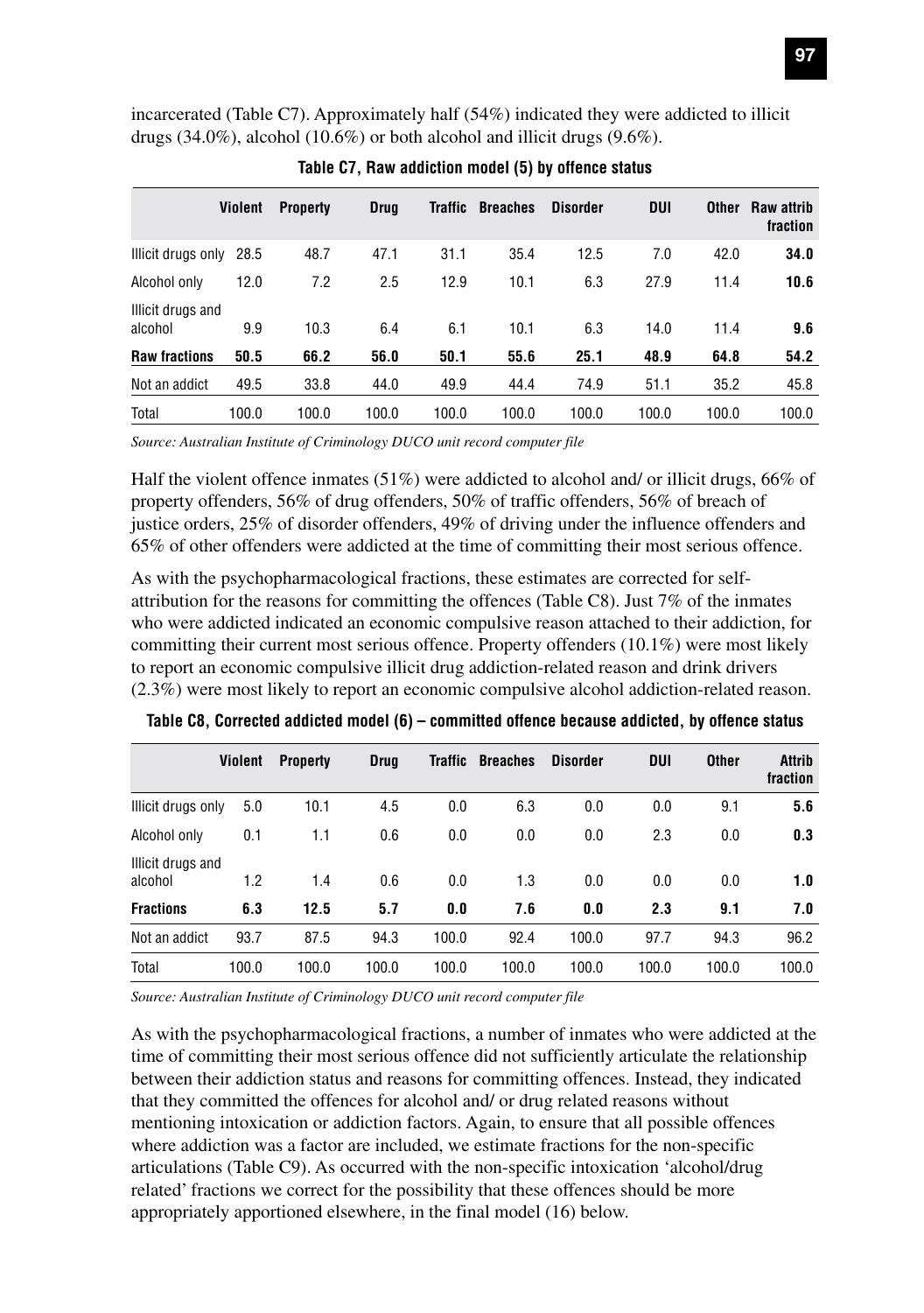| <b>Addiction</b><br>status   | Violent | <b>Property</b> | <b>Drug</b> | Traffic | <b>Breaches</b> | <b>Disorder</b> | DUI   | <b>Other</b> | <b>Attrib</b><br>fraction |
|------------------------------|---------|-----------------|-------------|---------|-----------------|-----------------|-------|--------------|---------------------------|
| Illicit drugs only           | 10.6    | 17.6            | 24.8        | 9.9     | 12.6            | 12.5            | 7.0   | 10.2         | 12.8                      |
| Alcohol only                 | 2.6     | 0.3             | 0.0         | 0.8     | 2.5             | 6.3             | 2.3   | 6.3          | 2.0                       |
| Illicit drugs and<br>alcohol | 2.6     | 1.1             | 1.3         | 0.8     | 0.0             | 0.0             | 4.7   | 4.6          | 2.3                       |
| <b>Fractions</b>             | 15.7    | 19.0            | 26.1        | 11.4    | 15.2            | 18.8            | 14.0  | 21.1         | 16.9                      |
| Not an addict                | 84.3    | 81.0            | 73.9        | 88.6    | 84.8            | 81.2            | 86.0  | 78.9         | 83.1                      |
| Total                        | 100.0   | 100.0           | 100.0       | 100.0   | 100.0           | 100.0           | 100.0 | 100.0        | 100.0                     |

#### **Table C9, Corrected economic compulsive model (7) – addicted and reason for offence non-specific alcohol or drug related, by offence status**

*Source: Australian Institute of Criminology DUCO unit record computer file*

A further 17% of offences were attributed to alcohol and /or drugs under the non-specific alcohol or drug related addiction attribution model, with 16% of violent offences, 19% of property offences, 26% of drug offences, 11% of traffic offences, 15% of breaches of justice orders, 19% of breaches, 14% of driving under the influence offences and 21% of other offences, attributed to economic compulsive reasons.

As with the psychopharmacological estimates the economic compulsive models (6) and (7) are mutually exclusive and can be aggregated (Table C10).

| <b>Addiction</b><br>status   | Violent | <b>Property</b> | Drua  | Traffic | <b>Breaches</b> | Disorder | <b>DUI</b> | <b>Other</b> | Attrib<br>fraction |
|------------------------------|---------|-----------------|-------|---------|-----------------|----------|------------|--------------|--------------------|
| Illicit drugs only           | 15.6    | 27.7            | 29.3  | 9.9     | 19.0            | 12.5     | 7.0        | 19.3         | 18.5               |
| Alcohol only                 | 2.7     | 1.3             | 0.6   | 0.8     | 2.5             | 6.3      | 4.6        | 6.3          | 2.3                |
| Illicit drugs and<br>alcohol | 3.8     | 2.4             | 1.9   | 0.8     | 1.3             | 0.0      | 4.7        | 4.6          | 3.1                |
| <b>Fractions</b>             | 22.0    | 31.5            | 31.8  | 11.4    | 22.8            | 18.8     | 16.3       | 30.2         | 23.9               |
| Not an addict                | 78.0    | 68.5            | 68.2  | 88.6    | 77.2            | 81.2     | 83.7       | 69.8         | 79.3               |
| Total                        | 100.0   | 100.0           | 100.0 | 100.0   | 100.0           | 100.0    | 100.0      | 100.0        | 100.0              |

**Table C10, Additive (6 + 7) economic compulsive model (8) by offence status**

*Source: Australian Institute of Criminology DUCO unit record computer file*

Just under 24% of all offences are attributable to economic compulsive reasons, with 22% of violent offences, 32% of property offences, 32% of drug offences, 11% of traffic offences, 23% of breaches of justice orders, 19% of disorder offences, 16% of driving under the influence and 30% of other offences attributable to addiction to alcohol and/ or illicit drugs.

#### **Combined psychopharmacological/economic compulsive estimates**

There are inmates who were both intoxicated and addicted at the time of committing their most serious offence. The additive models (4) and (8) above are not mutually exclusive, and hence there will be overlaps (i.e. double counting). Accordingly, it is necessary to correct for this. Combining intoxication status and addiction status at the time of committing the most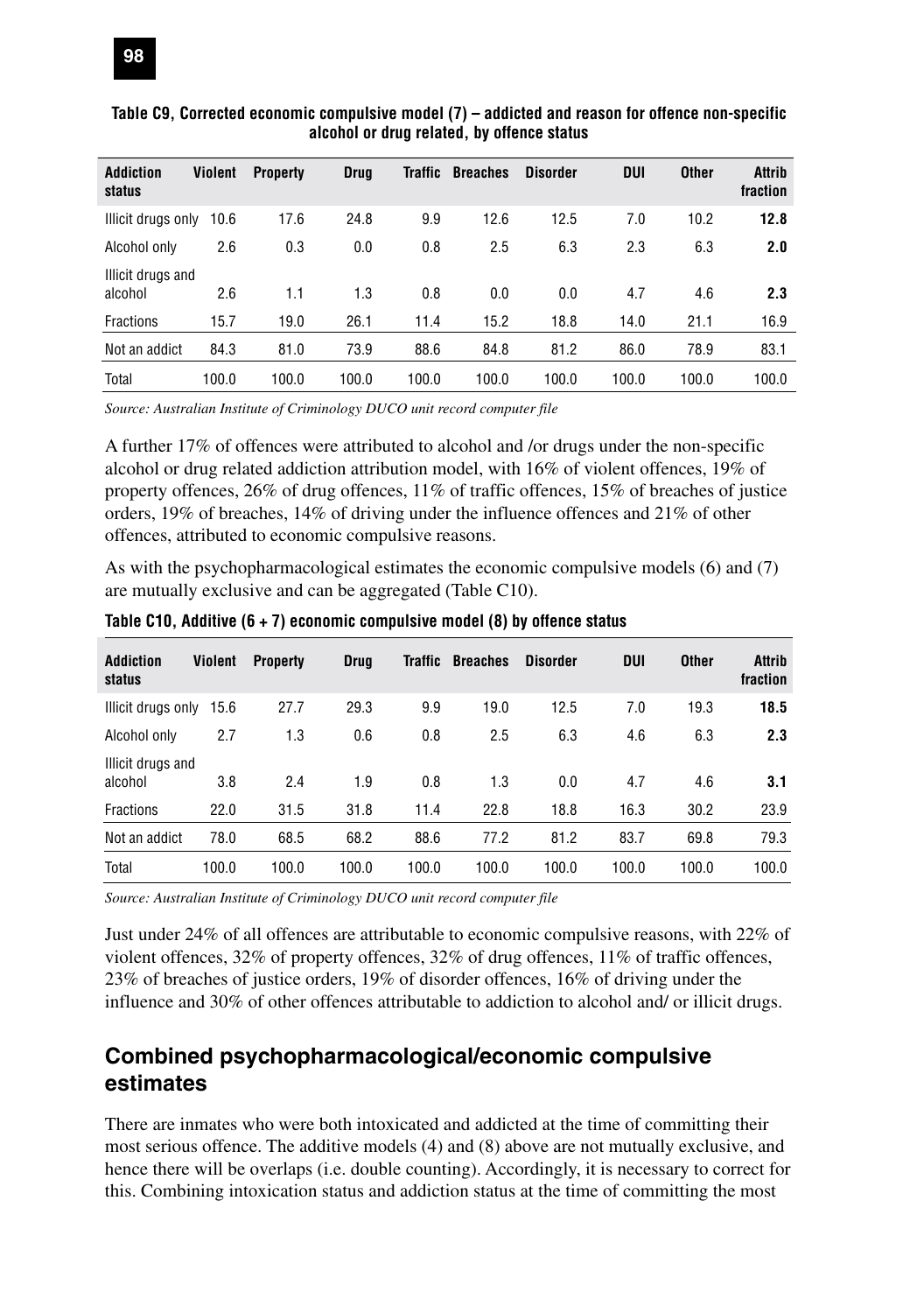serious offence produces 13 drug-related status typologies (Table C11). They range from being neither high nor drunk, nor addicted to alcohol or illicit drugs at the time of committing a most serious offence through to being both high and drunk and being addicted to both alcohol and illicit drugs.

#### **Table C11, Intoxication and addiction typologies**

- 1 Not high or drunk, not an addict
- 2 High only, not an addict
- 3 High only, and an illicit addict
- 4 High only, and an alcohol addict
- 5 High only, and both alcohol and illicit addict
- 6 Drunk only, not an addict
- 7 Drunk only, and an illicit addict
- 8 Drunk only, and an alcohol addict
- 9 Drunk only, and both alcohol and illicit addict
- 10 High and drunk, not an addict
- 11 High and drunk, and an illicit addict
- 12 High and drunk, and an alcohol addict
- 13 High and drunk, and both alcohol and illicit addict

*Source: Australian Institute of Criminology DUCO unit record computer file*

When these typologies are applied to the eight offence categories 58% of inmates were either high or drunk or both high and drunk, or addicted to alcohol or illicit drugs or addicted to both alcohol and illicit drugs, at the time they committed their most serious current offence (Table C12). Drink driving MSO inmates (86%) reported the highest levels of intoxication/addiction and disorder MSO inmates reported the lowest levels (50%).

| Intoxication/<br><b>Addiction</b><br>category | Violent     | <b>Property</b> | <b>Drug</b> | <b>Traffic</b> | <b>Breaches</b> | <b>Disorder</b> | DUI         | <b>Other</b> | Raw<br>attrib<br>fraction |
|-----------------------------------------------|-------------|-----------------|-------------|----------------|-----------------|-----------------|-------------|--------------|---------------------------|
| 1<br>$\overline{2}$                           | 46.3<br>2.5 | 33.8<br>2.6     | 46.5<br>9.6 | 36.4<br>3.8    | 36.7<br>3.8     | 50.0<br>6.3     | 14.0<br>2.3 | 30.7<br>2.3  | 41.9<br>3.2               |
| 3                                             | 12.7        | 32.5            | 31.8        | 15.2           | 17.7            | 6.3             | 2.3         | 25.0         | 18.3                      |
| 4                                             | 0.0         | 0.0             | 0.0         | 1.5            | 1.3             | 0.0             | 0.0         | 0.0          | 0.1                       |
| 5                                             | 0.8         | 1.3             | 2.5         | 1.5            | 1.3             | 0.0             | 0.0         | 0.0          | 1.0                       |
| 6                                             | 9.5         | 5.7             | 1.3         | 20.5           | 12.7            | 12.5            | 34.9        | 4.5          | 9.3                       |
| $\overline{7}$                                | 1.1         | 1.0             | 0.0         | 3.8            | 2.5             | 0.0             | 0.0         | 0.0          | 1.1                       |
| 8                                             | 8.4         | 5.7             | 1.9         | 9.1            | 7.6             | 6.3             | 25.6        | 8.0          | 7.7                       |
| 9                                             | 1.5         | 1.3             | 0.0         | 1.5            | 1.3             | 6.3             | 4.7         | 1.1          | 1.4                       |
| 10                                            | 3.9         | 4.6             | 1.3         | 0.0            | 3.8             | 6.3             | 4.7         | 4.5          | 3.7                       |
| 11                                            | 5.3         | 4.6             | 3.8         | 2.3            | 3.8             | 6.3             | 4.7         | 11.4         | 5.1                       |
| 12                                            | 1.5         | 0.8             | 0.0         | 1.5            | 1.3             | 0.0             | 0.0         | 2.3          | 1.3                       |
| 13                                            | 6.4         | 6.2             | 1.3         | 3.0            | 6.3             | 0.0             | 7.0         | 10.2         | 5.9                       |
| <b>Raw fractions</b>                          | 53.6        | 66.3            | 53.5        | 63.7           | 63.4            | 50.3            | 86.2        | 69.3         | 58.1                      |
| Total                                         | 100.0       | 100.0           | 100.0       | 100.0          | 100.0           | 100.0           | 100.0       | 100.0        | 100.0                     |

**Table C12, Combined intoxication/addiction status model (9) by offence status**

*Source: Australian Institute of Criminology DUCO unit record computer file*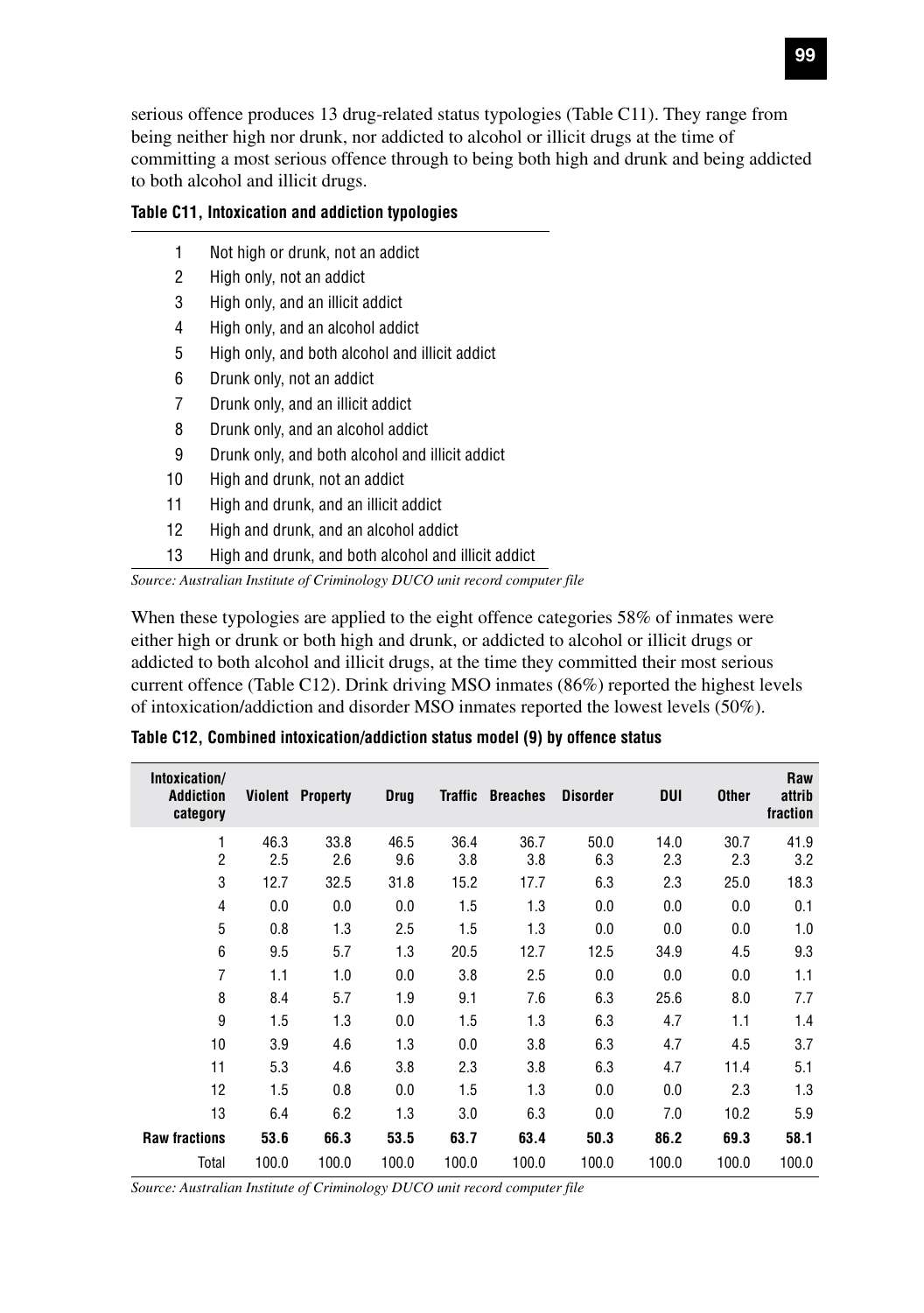

These raw fractions still require correcting for attribution of intoxication/ addiction as reasons for committing the offences, as occurred with the earlier separate psychopharmacological and economic compulsive models. That is, the raw fractions require adjusting for:

- the proportion of intoxicated inmates attributing *intoxication* as the reason for committing MSOs;
- the proportion of addicted inmates attributing *addiction* as the reason for committing MSOs; and
- the proportion of intoxicated or addicted inmates attributing a *non-specific* alcohol and/ or illicit drug related reason for committing MSOs.

| Intoxication/<br><b>Addiction</b><br>category |      | <b>Violent Property</b> | <b>Drug</b> | Traffic | <b>Breaches</b> | <b>Disorder</b> | DUI | <b>Other</b> | <b>Attrib</b><br>fraction |
|-----------------------------------------------|------|-------------------------|-------------|---------|-----------------|-----------------|-----|--------------|---------------------------|
| $\overline{2}$                                | 0.5  | 0.0                     | 0.0         | 0.0     | 0.0             | 0.0             | 0.0 | 0.0          | 0.3                       |
| 3                                             | 0.8  | 1.3                     | 0.0         | 1.5     | 1.3             | 0.0             | 0.0 | 3.4          | 1.0                       |
| 4                                             | 0.0  | 0.0                     | 0.0         | 0.0     | 0.0             | 0.0             | 0.0 | 0.0          | 0.0                       |
| 5                                             | 0.0  | 0.0                     | 0.0         | 0.0     | 0.0             | 0.0             | 0.0 | 0.0          | 0.0                       |
| 6                                             | 3.4  | 0.5                     | 0.0         | 7.1     | 2.5             | 0.0             | 0.0 | 2.3          | 2.7                       |
| $\overline{7}$                                | 0.3  | 0.3                     | 0.0         | 2.3     | 1.3             | 0.0             | 0.0 | 0.0          | 0.4                       |
| 8                                             | 3.2  | 1.9                     | 0.0         | 3.3     | 3.8             | 0.0             | 2.3 | 3.4          | 2.7                       |
| 9                                             | 0.5  | 0.0                     | 0.0         | 0.0     | 0.0             | 0.0             | 2.4 | 0.0          | 0.3                       |
| 10                                            | 1.0  | 0.3                     | 0.0         | 0.0     | 1.9             | 0.0             | 2.4 | 0.0          | 0.7                       |
| 11                                            | 0.8  | 1.0                     | 0.6         | 0.8     | 0.0             | 0.0             | 0.0 | 2.3          | 0.8                       |
| 12                                            | 0.8  | 0.3                     | 0.0         | 0.8     | 1.3             | 0.0             | 0.0 | 0.0          | 0.6                       |
| 13                                            | 1.8  | 1.9                     | 0.0         | 1.5     | 2.5             | 0.0             | 0.0 | 1.1          | 1.6                       |
| <b>Fractions</b>                              | 13.1 | 7.4                     | 0.6         | 17.2    | 14.6            | 0.0             | 7.0 | 12.5         | 11.1                      |

**Table C13, Corrected combined intoxication/addiction model (10) – psychopharmacological attribution, by offence status**

*Source: Australian Institute of Criminology DUCO unit record computer file*

Across all offence categories 11.1% of offences are attributable to a psychopharmacological cause (i.e. 11.1% of inmates were positive to an intoxication and/ or addiction indicator and they reported that they committed MSOs *because* they were intoxicated) (Table C13). Conversely, this result can be expressed as – just under nine in ten offences are *not* attributable to psychopharmacological reasons. Traffic MSO inmates (17.2%) were most likely to fit a psychopharmacological profile and disorder MSO inmates (0%) were least likely.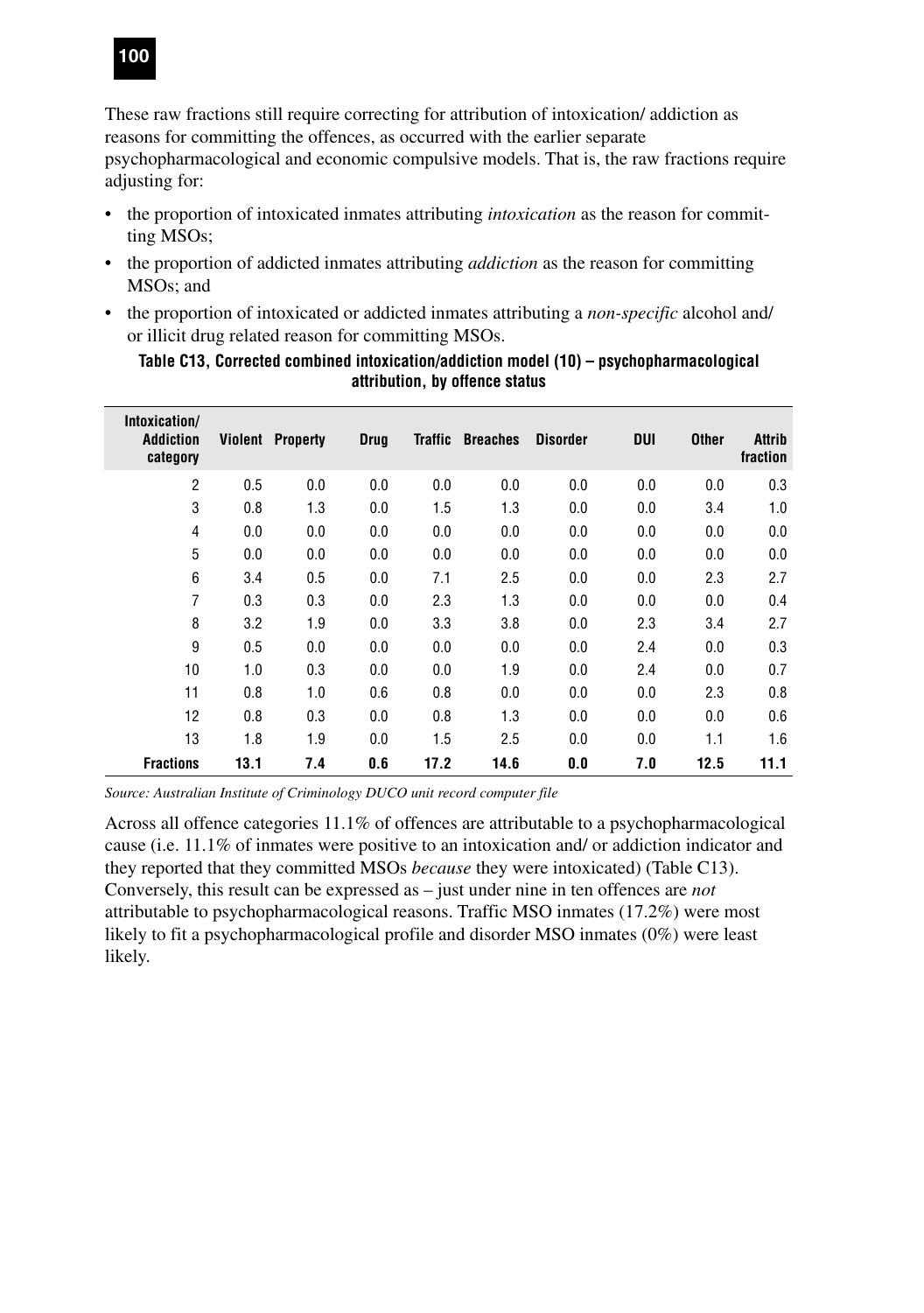| Intoxication/<br><b>Addiction</b><br>category | Violent | <b>Property</b> | <b>Drug</b> | <b>Traffic</b> | <b>Breaches</b> | <b>Disorder</b> | DUI | <b>Other</b> | Attrib<br>fraction |
|-----------------------------------------------|---------|-----------------|-------------|----------------|-----------------|-----------------|-----|--------------|--------------------|
| $\overline{2}$                                | 0.3     | 0.5             | 0.0         | 0.0            | 0.0             | 0.0             | 0.0 | 0.0          | 0.3                |
| 3                                             | 2.9     | 7.8             | 4.5         | 0.0            | 5.1             | 0.0             | 0.0 | 6.8          | 3.9                |
| 4                                             | 0.0     | 0.0             | 0.0         | 0.0            | 0.0             | 0.0             | 0.0 | 0.0          | 0.0                |
| 5                                             | 0.4     | 0.0             | 0.0         | 0.0            | 0.0             | 0.0             | 0.0 | 0.0          | 0.2                |
| 6                                             | 0.1     | 0.5             | 0.0         | 0.0            | 0.0             | 0.0             | 0.0 | 0.0          | 0.1                |
| 7                                             | 0.0     | 0.0             | 0.0         | 0.0            | 0.0             | 0.0             | 0.0 | 0.0          | 0.0                |
| 8                                             | 0.1     | 0.8             | 0.6         | 0.0            | 0.0             | 0.0             | 2.3 | 0.0          | 0.3                |
| 9                                             | 0.1     | 0.0             | 0.0         | 0.0            | 0.0             | 0.0             | 0.0 | 0.0          | 0.0                |
| 10                                            | 0.1     | 0.8             | 0.0         | 0.0            | 0.0             | 0.0             | 0.0 | 0.0          | 0.2                |
| 11                                            | 0.6     | 0.5             | 0.0         | 0.0            | 1.3             | 0.0             | 0.0 | 1.1          | 0.5                |
| 12                                            | 0.0     | 0.3             | 0.0         | 0.0            | 0.0             | 0.0             | 0.0 | 0.0          | 0.1                |
| 13                                            | 0.6     | 0.8             | 0.0         | 0.0            | 1.3             | 0.0             | 0.0 | 0.0          | 0.5                |
| <b>Fractions</b>                              | 5.1     | 12.0            | 5.1         | 0.0            | 7.6             | 0.0             | 2.3 | 8.0          | 6.2                |

**Table C14, Corrected combined intoxication/addiction model (11) – economic compulsive attribution, by offence status**

*Source: Australian Institute of Criminology DUCO unit record computer file*

Just 6% of all offences are attributable to economic compulsive reasons (i.e. 6% of inmates were positive to an intoxication and/ or addiction indicator and they reported that they committed MSOs *because* they needed money for their alcohol/ illicit drug addictions (Table C14). Conversely, this result can be expressed as – over nine in ten offences are *not* attributable to economic compulsive reasons. Property MSO inmates (12%) were most likely to fit an economic compulsive profile and disorder MSO inmates (0%) were least likely.

Across all offence categories 17.2% of offences are attributable to a non-specific alcohol or drug related reasons (i.e. 17.2% of inmates were positive to an intoxication and/ or addiction indicator and they reported that they committed the MSO *because* of a non-specific alcohol or drug-related reason) (Table C15). Conversely, this result can be expressed as – over four in five offences are *not* attributable to non-specific alcohol and/ or drug related reasons. Drug MSO inmates (26%) were most likely to fit a non-specific alcohol or drug related profile and traffic MSO inmates (11%) were least likely.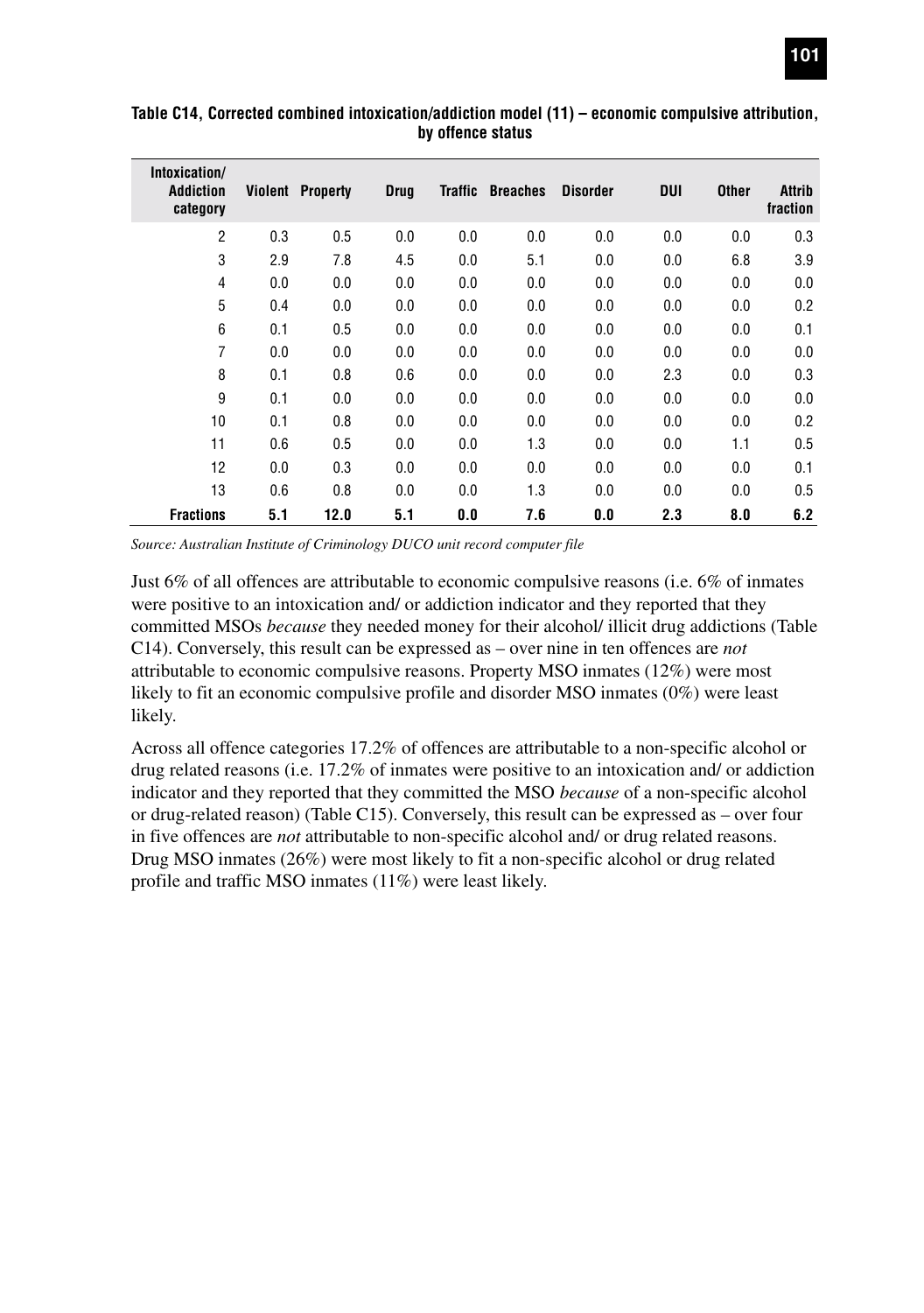| Intoxication/<br><b>Addiction</b><br>category |      | <b>Violent Property</b> | <b>Drug</b> | <b>Traffic</b> | <b>Breaches</b> | <b>Disorder</b> | <b>DUI</b> | <b>Other</b> | <b>Attrib</b><br>fraction |
|-----------------------------------------------|------|-------------------------|-------------|----------------|-----------------|-----------------|------------|--------------|---------------------------|
| $\overline{2}$                                | 0.6  | 0.0                     | 2.7         | 0.0            | 0.0             | 0.0             | 0.0        | 1.1          | 0.6                       |
| 3                                             | 5.8  | 13.8                    | 19.1        | 6.8            | 8.9             | 6.3             | 0.0        | 4.6          | 8.3                       |
| 4                                             | 0.0  | 0.0                     | 0.0         | 0.0            | 0.0             | 0.0             | 0.0        | 0.0          | 0.0                       |
| 5                                             | 0.3  | 0.0                     | 1.3         | 0.0            | 0.0             | 0.0             | 0.0        | 0.0          | 0.3                       |
| 6                                             | 1.9  | 0.3                     | 0.0         | 1.6            | 3.8             | 6.3             | 2.5        | 1.1          | 1.6                       |
| 7                                             | 0.3  | 0.3                     | 0.0         | 0.0            | 0.0             | 0.0             | 0.0        | 0.0          | 0.2                       |
| 8                                             | 2.3  | 0.0                     | 0.0         | 0.8            | 2.5             | 6.3             | 2.3        | 4.6          | 1.8                       |
| 9                                             | 0.2  | 0.3                     | 0.0         | 0.0            | 0.0             | 0.0             | 0.0        | 0.0          | 0.1                       |
| 10                                            | 1.0  | 0.8                     | 0.0         | 0.0            | 0.0             | 0.0             | 0.0        | 1.5          | 0.8                       |
| 11                                            | 1.9  | 1.3                     | 2.5         | 0.8            | 1.3             | 6.3             | 4.7        | 4.6          | 1.9                       |
| $\overline{2}$                                | 0.3  | 0.0                     | 0.0         | 0.0            | 0.0             | 0.0             | 0.0        | 2.3          | 0.2                       |
| 13                                            | 1.9  | 0.8                     | 0.0         | 0.8            | 0.0             | 0.0             | 4.7        | 4.5          | 1.5                       |
| <b>Fractions</b>                              | 16.3 | 17.4                    | 25.6        | 10.8           | 16.5            | 25.2            | 14.2       | 24.3         | 17.2                      |

#### **Table C15, Corrected combined intoxication economic compulsive model (12) – attribution 'alcohol or drug related', by offence status**

*Source: Australian Institute of Criminology DUCO unit record computer file*

As with the separate psychopharmacological and economic compulsive models, the three combined models (10-12) are mutually exclusive and can be aggregated to obtain the final model (Table C16).

| Intoxication/<br><b>Addiction</b><br>category |      | <b>Violent Property</b> | <b>Drug</b> | Traffic | <b>Breaches</b> | <b>Disorder</b> | DUI  | <b>Other</b> | <b>Attrib</b><br>fraction |
|-----------------------------------------------|------|-------------------------|-------------|---------|-----------------|-----------------|------|--------------|---------------------------|
| $\overline{2}$                                | 1.4  | 0.5                     | 2.7         | 0.0     | 0.0             | 0.0             | 0.0  | 1.2          | 1.2                       |
| 3                                             | 9.4  | 22.9                    | 23.5        | 8.4     | 15.2            | 6.3             | 0.0  | 14.8         | 13.1                      |
| 4                                             | 0.0  | 0.0                     | 0.0         | 0.0     | 0.0             | 0.0             | 0.0  | 0.0          | 0.0                       |
| 5                                             | 0.6  | 0.0                     | 1.3         | 0.0     | 0.0             | 0.0             | 0.0  | 0.0          | 0.5                       |
| 6                                             | 5.4  | 1.4                     | 0.0         | 8.7     | 6.4             | 6.3             | 2.5  | 3.4          | 4.4                       |
| 7                                             | 0.7  | 0.5                     | 0.0         | 2.3     | 1.3             | 0.0             | 0.0  | 0.0          | 0.6                       |
| 8                                             | 5.6  | 2.7                     | 0.6         | 4.1     | 6.3             | 6.3             | 7.0  | 8.0          | 4.8                       |
| 9                                             | 0.8  | 0.3                     | 0.0         | 0.0     | 0.0             | 0.0             | 2.4  | 0.0          | 0.5                       |
| 10                                            | 2.0  | 1.8                     | 0.0         | 0.0     | 1.9             | 0.0             | 2.4  | 1.5          | 1.7                       |
| 11                                            | 3.2  | 2.8                     | 3.2         | 1.5     | 2.5             | 6.3             | 4.7  | 8.0          | 3.3                       |
| 12                                            | 1.0  | 0.5                     | 0.0         | 0.8     | 1.3             | 0.0             | 0.0  | 2.3          | 0.9                       |
| 13                                            | 4.3  | 3.5                     | 0.0         | 2.3     | 3.8             | 0.0             | 4.7  | 5.7          | 3.7                       |
| <b>Fractions</b>                              | 34.5 | 36.9                    | 31.3        | 28.0    | 38.6            | 25.2            | 23.5 | 44.7         | 34.5                      |

**Table C16, Additive intoxication/addiction model (13), by offence status**

*Source: Australian Institute of Criminology DUCO unit record computer file*

Across all offence categories 34.5% of offences are attributable to either psychopharmacological, economic compulsive or non-specific alcohol or drug-related attributions (i.e. 34.5% of inmates were positive to an intoxication and/ or addiction indicator and they reported that they committed the MSO *because* of one of the alcohol or drug-related reasons). Conversely, this result can be expressed as – about two thirds of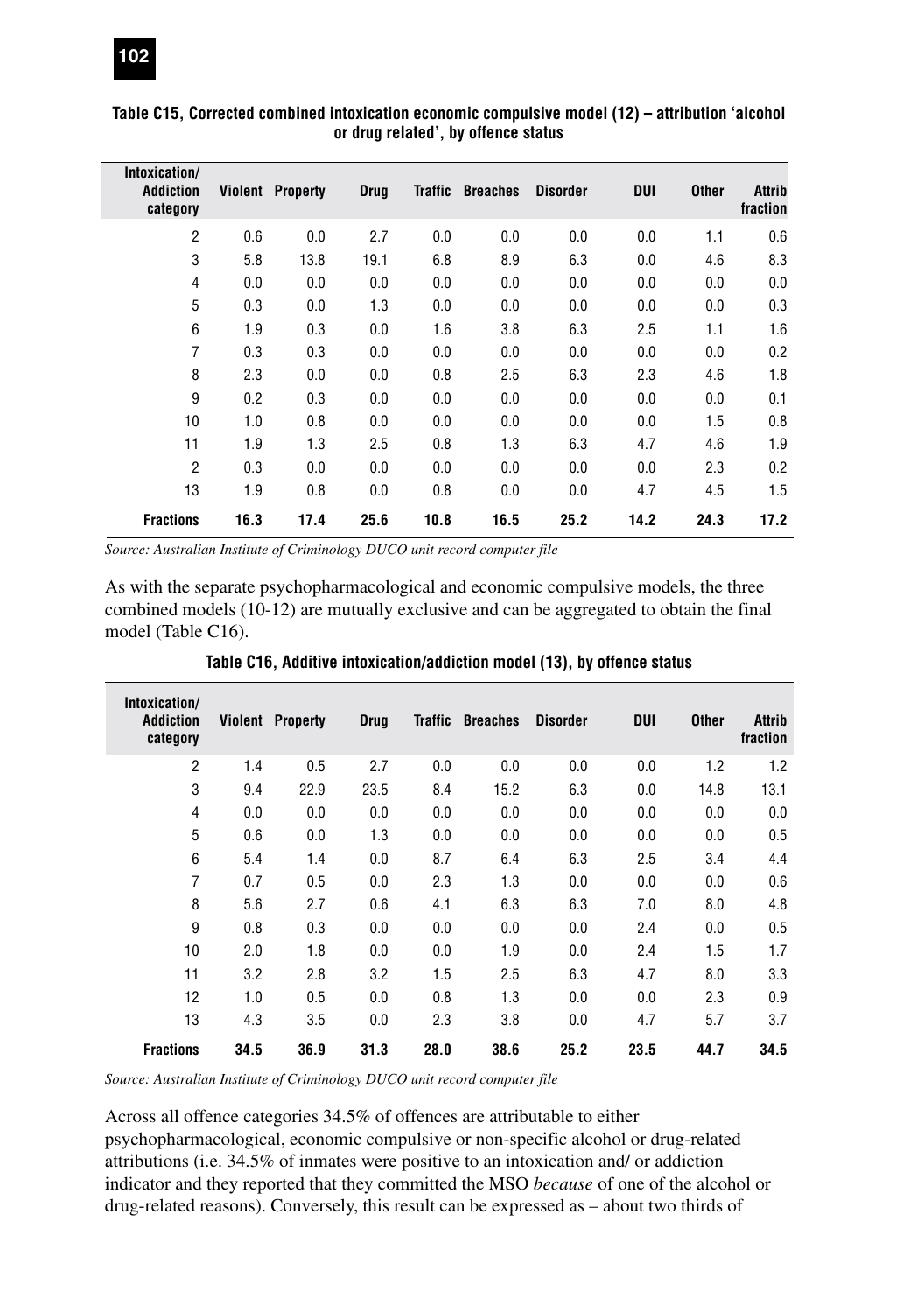offences are *not* attributable to alcohol and/ or illicit drugs. Property MSO inmates (37%) were most likely to fit an aetiological fraction profile and traffic MSO inmates (11%) were least likely.

The final step in estimating drug-related crime aetiological fractions using these data is to aggregate the alcohol only, illicit drugs only and combined effect alcohol and drug attributions (Table C17). Because the estimates are based on a sample of inmates and not a complete census they are subject to sampling error (that is, the extent to which the sample may vary from all sentenced male inmates). Accordingly, 95% confidence intervals are provided for information. For example, while the overall aetiological fraction for alcohol and/ or illicit drugs is estimated to be 34.5% we are 95% confident that the 'true' fraction lies somewhere between 32.5% and 36.6%.

| <b>MSO</b>                  |                       |                 | Drug                         |                    |                                |                                    |
|-----------------------------|-----------------------|-----------------|------------------------------|--------------------|--------------------------------|------------------------------------|
|                             | Illicit drugs<br>only | Alcohol<br>only | Illicit drugs<br>and alcohol | Final<br>fractions | 95%<br>Confidence<br>intervals | Not Alcohol<br>or illicit<br>drugs |
| Violent                     | 10.8                  | 11.0            | 12.6                         | 34.5               | 31.8-37.1                      | 65.5                               |
| Property                    | 23.4                  | 4.1             | 9.4                          | 36.9               | $32.1 - 41.7$                  | 63.1                               |
| Drug                        | 26.3                  | 0.6             | 4.4                          | 31.3               | 24.1-38.6                      | 68.7                               |
| Traffic                     | 8.4                   | 12.8            | 6.8                          | 28.0               | 20.3-35.6                      | 72.0                               |
| <b>Breaches</b>             | 15.2                  | 12.7            | 10.8                         | 38.6               | 27.9-49.3                      | 61.4                               |
| Disorder                    | 6.3                   | 12.6            | 6.3                          | $25.2*$            | $3.9 - 46.4$                   | 74.8                               |
| Drink driving               | 0.0                   | 9.5             | 14.1                         | $23.5*$            | 10.9-36.2                      | 76.5                               |
| Other                       | 15.9                  | 11.4            | 17.4                         | 44.7               | 34.4-55.1                      | 55.3                               |
| <b>Fractions</b>            | 14.2                  | 9.1             | 11.2                         | 34.5               | $32.5 - 36.6$                  | 65.5                               |
| 95% Confidence<br>intervals | 12.7-15.7             | $7.9 - 10.3$    | $9.9 - 12.5$                 | 32.50-36.54        |                                |                                    |

| Table C17, Summary corrected additive psychopharmacological/economic compulsive model (14), |
|---------------------------------------------------------------------------------------------|
| by offence status                                                                           |

*Source: Australian Institute of Criminology DUCO unit record computer file*

*\* Relative standard error greater than 25% and less than 50% - interpret with caution*

The final model (14) estimates that 14.2% of all offences are due to illicit drugs (alone), 9.1% are due to alcohol (alone) and 11.2% of offences are due to a combination of alcohol and illicit drugs. Over one third of all violent and over one third of all property offences are due to alcohol and/ or illicit drugs.

#### **Discussion**

There are two dominant considerations in attempting to estimate how much crime is caused by drugs when using sample surveys: reliability and validity. As a general comment, results presented here may not be generalisable to all offenders or offences. Incarceration is an option of last resort. Many offences are not reported; many offences which are reported do not result in offenders being identified; many identified offenders are not charged; not all charges result in convictions; and not all convictions result in custodial sentences. The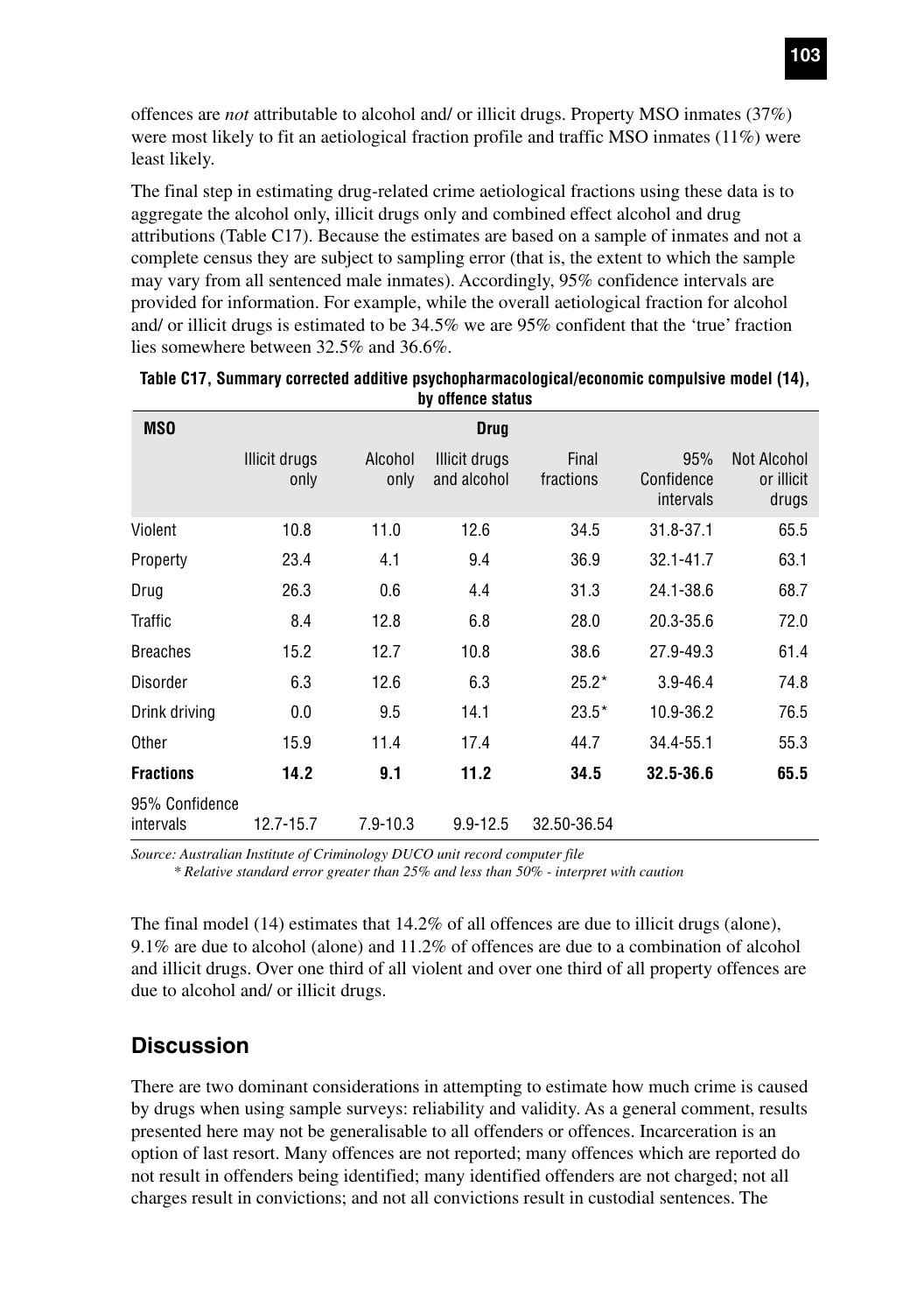# **104**

incarcerated population is therefore the 'sharp end' of a much larger pyramidical hierarchy of offending and offenders.

# **Reliability**

The estimates are based on the most serious offence for which inmates received their current custodial sentence. The extent to which motivations for these offences represent a general pattern of motivations for all offences (regardless of detection, conviction) is unknown. Even among respondents to DUCO, when asked about the impact that drugs and alcohol had on their entire offending careers, there is a noticeable and significant departure from attributions for committing their most serious current offence (refer to Williams, Rushforth and Morris, 2002).

The DUCO sample was also drawn from only four jurisdictions; Queensland, Western Australia, Tasmania, and the Northern Territory. The larger population states, New South Wales and Victoria, and females and juveniles in all jurisdictions were not represented. The extent to which the incarcerated male population in the four participating jurisdictions vary in drug use and criminal activity from the non-sampled populations is also unknown.

# **Validity**

Results are based on self-report and, *prima facie*, there would be doubt as to the honesty and accuracy of memory in recalling motivations for offences which occurred, in some cases, many years in the past. The usual steps of cross-validation measures which are employed in similar surveys among difficult populations were adopted to ensure as far as possible, that accurate responses were reported. A total of 53 inmates' responses (or 2.4% of all completions) were rejected *in toto* during quality control.

However, caution should still be observed in interpreting results. For example, *a priori*, it might be expected that 100% of driving under the influence of alcohol offences would be identifiable as psychopharmacologically 'in scope' for the purposes of the present study. Just one in ten drink driving respondents indicated the cause of committing the offence was alcohol intoxication (solely) and a further one in eight indicated the cause was a combination of alcohol and illicit drugs intoxication. That is, about four in five driving under the influence MSO inmates did not attribute the cause of their offence to intoxication. Indeed, further analyses undertaken but not reported here, indicates that the vast majority of these inmates attributed their primary motivation to rational/instrumental reasons (e.g. I needed to get some smokes, so I drove, didn't I?).

# **Summary**

A possible approach to be adopted in interpreting the results is if we accept that:

- the incarcerated male populations in the four participating jurisdictions *are* representative of the whole incarcerated Australian population; and
- it is *necessary* that being addicted and/ or being intoxicated is an entry level requirement; and
- it is *necessary* that the addiction/intoxication condition be the primary motivating factor for specific crimes (MSOs); and
- these factors represent a wider general pattern of causes for all offences…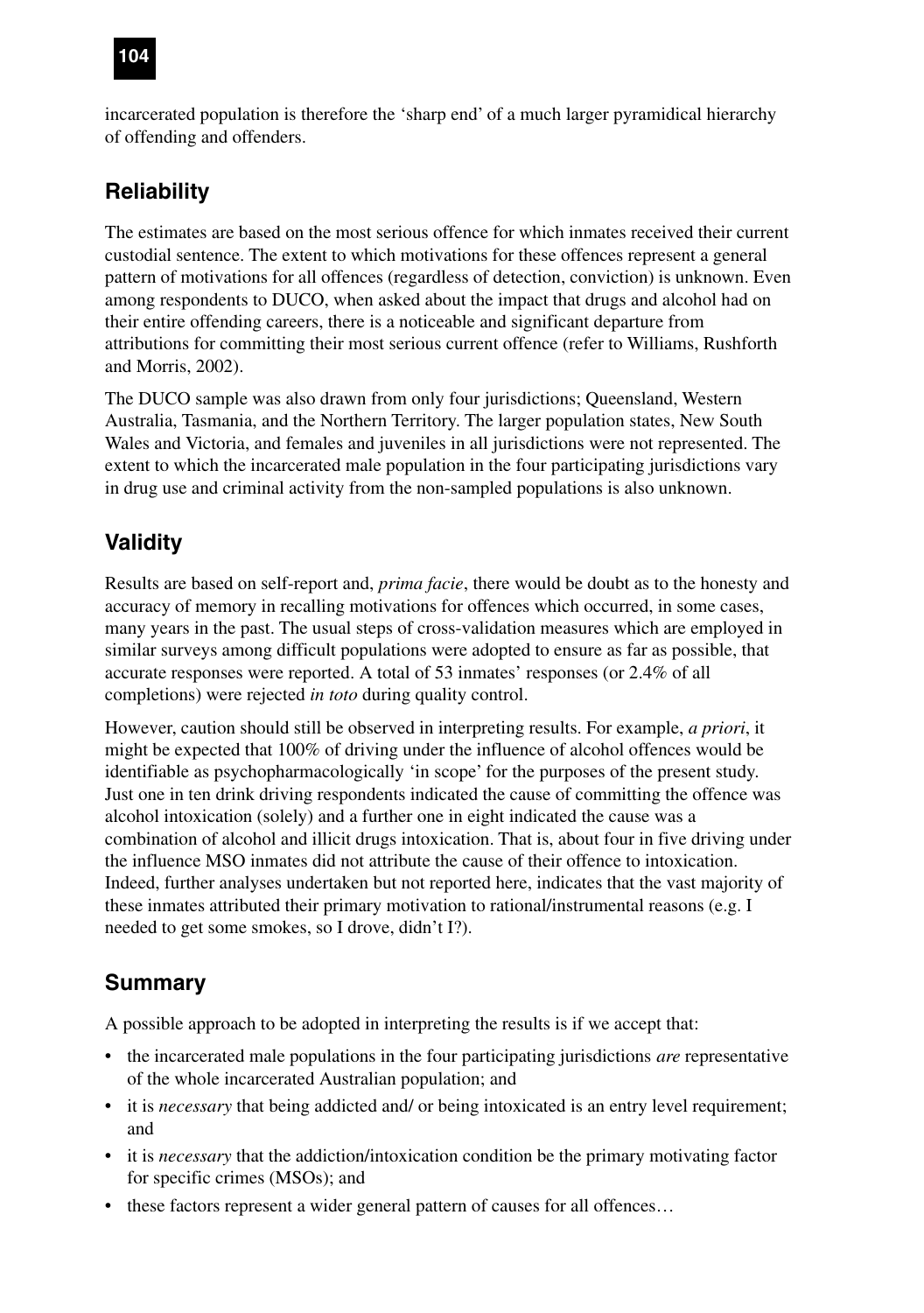then we estimate that about one third of offences are causally related to alcohol or illicit drug use and addiction.

An alternative cautious approach is to interpret the results as fractions which might be applied for most serious offences only, among the incarcerated adult male population.

### **References**

- Collins, D.J. and Lapsley, H.M. (1991), *Estimating the economic costs of drug abuse in Australia*, National Campaign Against Drug Abuse Monograph Series No. 15.
- Collins, D.J. and Lapsley, H.M. (1996), *The social costs of drug abuse in Australia in 1988 and 1992*, National Drug Strategy Monograph Series No. 30.
- Goldstein, P.J. (1985), "The drugs/violence nexus: A tripartite conceptual framework", *Journal of Drug Issues*, vol. 15, pp. 493-506.
- Pernanen, K.; Cousineau, M.-M.; Brochu, S.; and Fu Sun (2002), "Proportions of Crimes Associated with Alcohol and Other Drugs in Canada", Canadian Centre on Substance Abuse.

### **Acknowledgement**

The Drug Use Careers of Offenders (DUCO) study is funded under the National Illicit Drugs Strategy via the Commonwealth Attorney General's Department.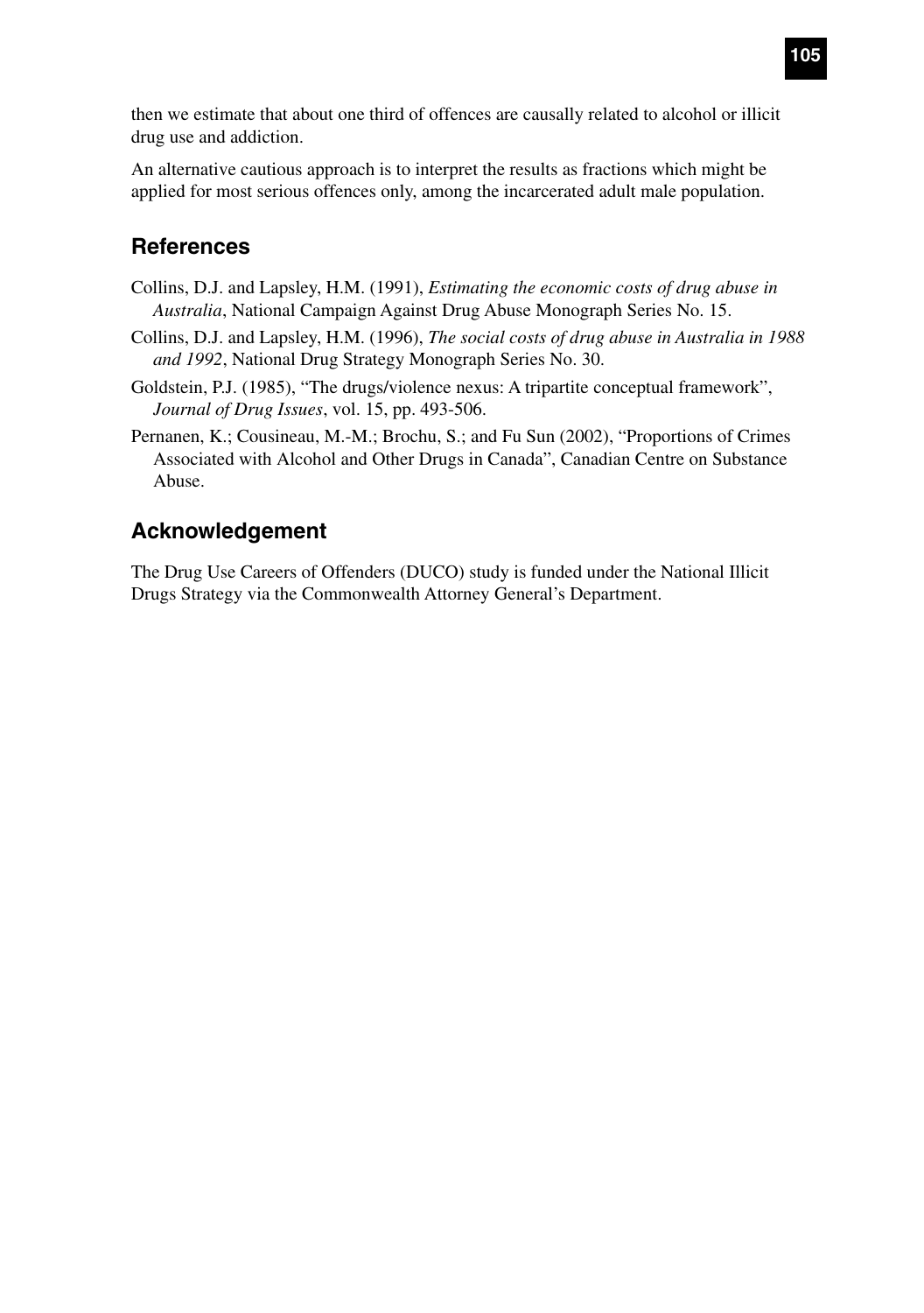# **Appendix D, Drugs and crime: calculating attributable fractions from the DUMA project**

This appendix was written by Toni Makkai and Kiah McGregor, Australian Institute of Criminology.

# **Acknowledgments**

There are a range of partners in the DUMA project. We would like to acknowledge the data collection agencies — Edith Cowan University, Hauritz & Associates, Walsh & Associates and Forsythe Consultants Pty Ltd. The Queensland, New South Wales, South Australian and Western Australian Police Services provide 'in-kind' support and invaluable assistance to the project. Funding for the first three years of the project was from the National Illicit Drug Strategy. Current funding is provided by Commonwealth Attorney Generals and SA Attorney Generals. Neither the funding agencies, collectors nor the police services bear any responsibility for the analyses or interpretations presented here.

### **Introduction**

Calculating national attributable fractions for the amount of crime that is drug related requires data that are not currently available in Australia. The data would need to have the following characteristics:

- National data on the total number of detainees and offences committed in Australia;
- Capacity to determine whether each individual offence was due to the person being intoxicated;
- Capacity to determine whether each individual offence was due to the person's drug dependency.

Many people assume that such data can be derived from administrative data sources such as police crime statistics. The limitations of this type of data have been highlighted elsewhere (see Makkai, 1999; Carcach, 1997; Carcach and Makkai, 2002; Pernanen, Cousineau, Brochu and Sun, 2002). This is compounded by measurement issues of intoxication and dependency (see Makkai, 2002; Pernanen, Cousineau, Brochu and Sun, 2002). There is currently no reliable drug test for illicit substances that can determine levels of intoxication (see Poysner, Makkai, Norman and Mills, 2002) or dependency. Current collections rely solely on self-report data from individuals about their own condition. There have been a number of studies in criminology that have shown discrepancies between self-reported use and drug testing results amongst police detainees and incarcerated detainees (Harrison and Hughes, 1997; Committee on Data and Research for Policy on Illegal Drugs, 2001). However, in general, social scientists regard self-reported drug use as a reasonable and reliable methodology for collecting information on drug use and offending behaviour.

There are essentially three models or ideal types that are used to explain the *causal* links between drugs and crime (see Pernanen, Cousineau, Brochu and Sun, 2002):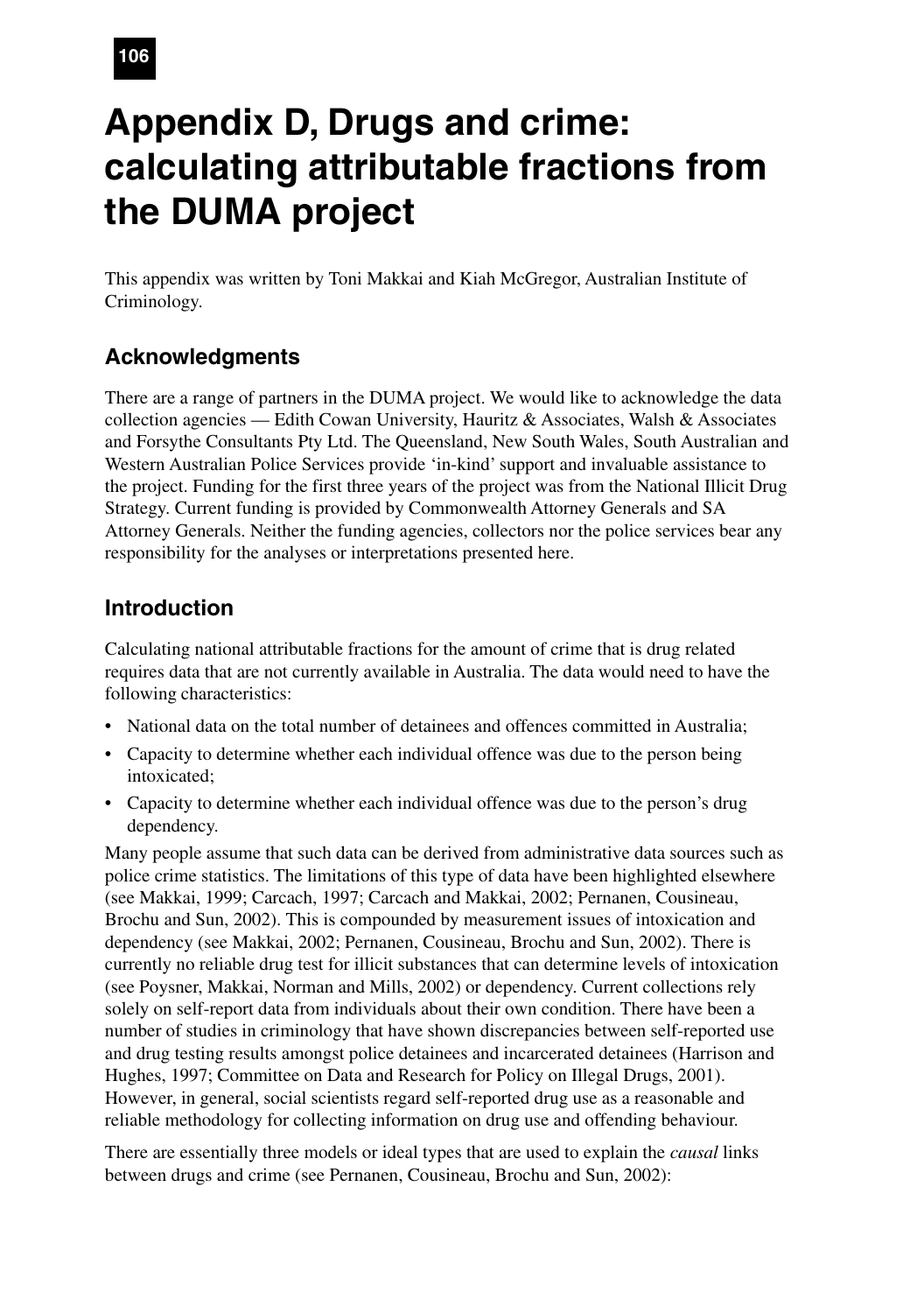- 1. Psychopharmacological this postulates that the person was intoxicated and the intoxication resulted in antisocial and criminal behaviour. This requires data on the level of intoxication at the time of offending and evidence that the intoxication *caused* the behaviour.
- 2. Economic compulsive this postulates that the person has a drug dependency problem that 'compelled' the person to commit crimes to support their drug habit. Again this model requires that a *causal* link be demonstrated.
- 3. Systemic the crimes result from engagement in 'drug market' activity such as establishing and maintaining an illicit drug market or drug-defined crimes.

Model 1 is usually applied to violent and disorderly behaviour most notably in the case of alcohol and stimulants such as amphetamines and cocaine.

Model 2 is usually applied to property crime most notably in the case of heroin and other illicit substances, but not usually alcohol or cannabis.

Model 3 involves two components – offending behaviour associated with a drug market and drug-defined crimes. The former is not of relevance to estimating attributable fractions as this requires a *causal* component (see Pernanen, Cousineau, Brochu and Sun, 2002, p. 82 for more detailed discussion). For the latter, drug defined crimes have been attributed a fraction of 100 percent on the basis that the crime would not have occurred if the activity had been defined as legal.

There are complications with these models. A person may commit an armed robbery to acquire money for a drug dependency problem yet armed robbery is classified as a violent offence. Police arrest people for a wide range of infractions of the law that these theories do not cover. For example, driving without a licence or a breach of bail conditions. Determining the extent to which 'crime' is drug related is complex and requires data at such a level of specificity that it may never be possible to collect in total. The data presented here have a number of limitations, some of which are discussed below. The AIC will be producing a monograph in 2003 that examines in greater detail the links between drug use and crime from a variety of data sources.

### **Data source: DUMA**

The data used in this paper come from the Drug Use Monitoring in Australia (DUMA) project (see Makkai and McGregor, 2002). DUMA has been in operation since 1999. Additional sites were added in 2002 and throughout the first three years of the pilot phase various changes were made to the questionnaire. As a result, the key questions of causality and dependency are only available from quarter 2 in 2001. The sample used for this work comes from quarter 3, 2001 to quarter 2, 2002, effectively providing a sample for the financial year 2001-2002. Taking into account some missing data on some of the variables results in an effective sample of 1,782 police detainees. To ensure that data were collected from the same sites for every quarter over this period, only the data from Bankstown, Parramatta, East Perth and Southport are used. Although these watchhouses/police stations process large volumes of detainees relative to other sites within their jurisdictions they are clearly not representative of watchhouses/police stations across the country. Analyses of the Australian Institute of Criminology's census of persons detained in custody in 1995 identified 466 stations or watchhouses where persons could be detained.

The DUMA sample results from interviews conducted in the same watchhouses approximately every three months. Interviewers are in the watchhouses usually around 12 out of the 24 hour period over a three week period – there are variations from site to site.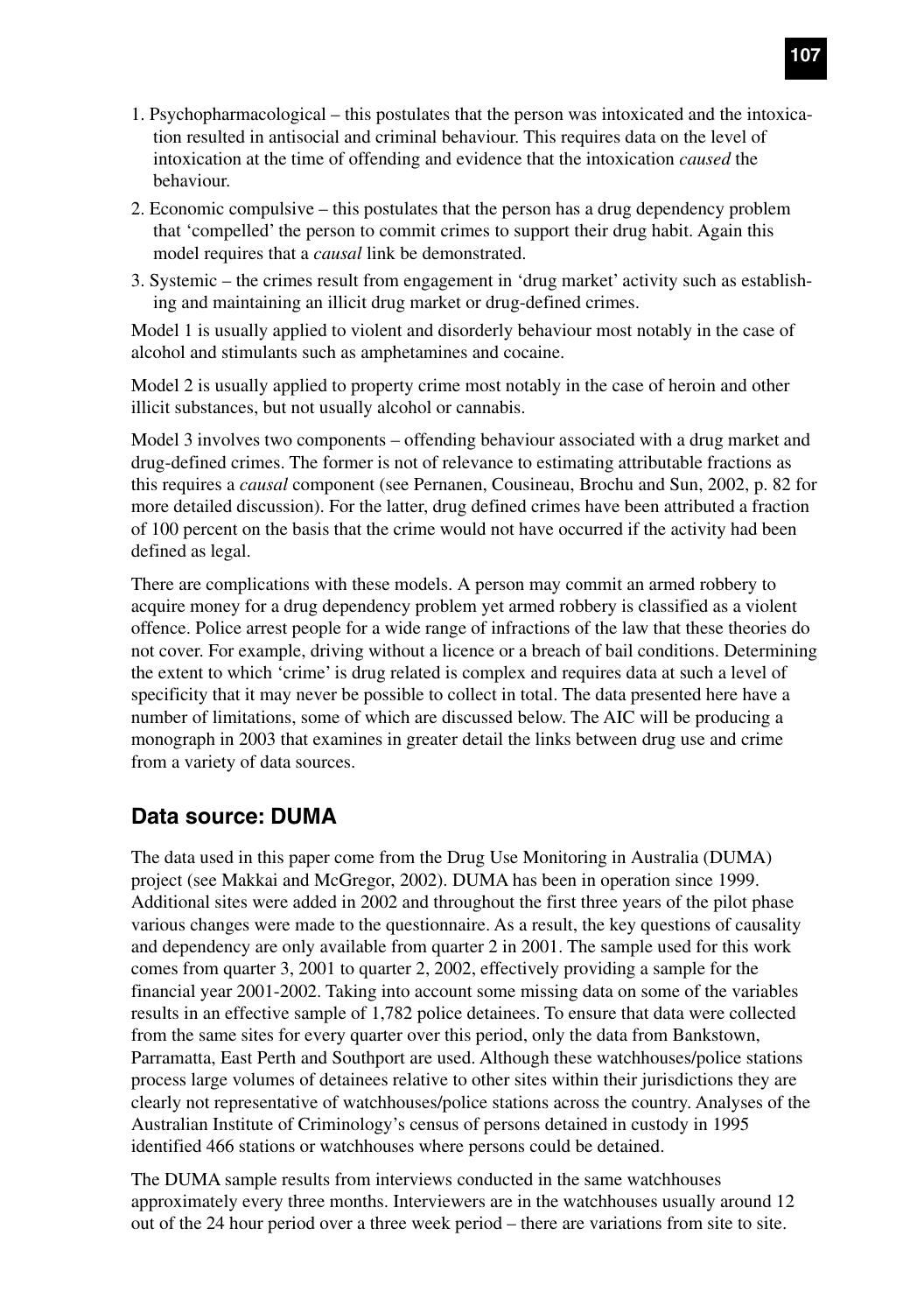During the time frames the interviewer attempts to approach all persons who have been detained in the past 48 hours. Analyses of response rate data indicate that around 80 percent of those approached agree to an interview. It is possible for the same person to be interviewed more than once throughout a 12 month period. However, as no names are collected it is not possible to determine accurately how often this occurs. It impossible to determine if the offending profile of detainees matches the national profile of detainees at this time. The AIC is currently in the process of arranging a national census of police detainees that will allow this issue to be addressed. As already mentioned, the analyses here also rely on the self-reported data on both drug use and offending history.

# **Measuring offending**

There are two measures of offending – the number of offenders and the number of offences. The latter is much larger than the former as offenders typically commit more than one offence. The calculations in this paper are based on the offender not on the charges. Criminological research has consistently demonstrated that drug-using offenders report higher rates of offending than non-drug using offenders (see Makkai, 2002). As a result these figures will under-estimate the total volume of crime that is drug-related.

Furthermore, increasingly police are issuing 'street' level cautions or notices to appear in court which do not involve bringing people to the police station or watchhouse. As a result the DUMA sample is likely to be skewed towards the more serious crimes.

# **Type of offending**

Charges are coded according to the ABS Australian Standard Offence Classification system. As there are hundreds of offences, for ease of interpretation these have been collapsed into 8 categories – violent, property, drug offences, driving under the influence, traffic offences, disorder, breaches and other offences. A most serious offence hierarchy, which ranges from violent to other offences, has been calculated. The decision was made to take into account all arrests reported over the past 12 months, not just the most current offence. Thus the measure is for the most serious offence in the past 12 months. Potentially this overcomes the problem of relying on one arrest occasion as a measure of the 'typical' offending profile. There is no attempt to weight the seriousness of crimes.

### **Measuring intoxication with DUMA data**

If a person has used a drug it does not automatically mean that the person intoxicated, although clearly use is a prerequisite for intoxication. The DUMA study does not ask detainees if they were intoxicated at the time of arrest; it asks if they had been using any drugs at the time of arrest. Similarly detainees are asked if they were using alcohol at the time of the arrest but not whether they were intoxicated. Both of these measures are problematic but they are the best available and are used as surrogates for intoxication. In all likelihood they overestimate the level of intoxication, particularly for alcohol.

# **Measuring dependency**

Dependency is a clinical term that is difficult to measure outside a clinical setting.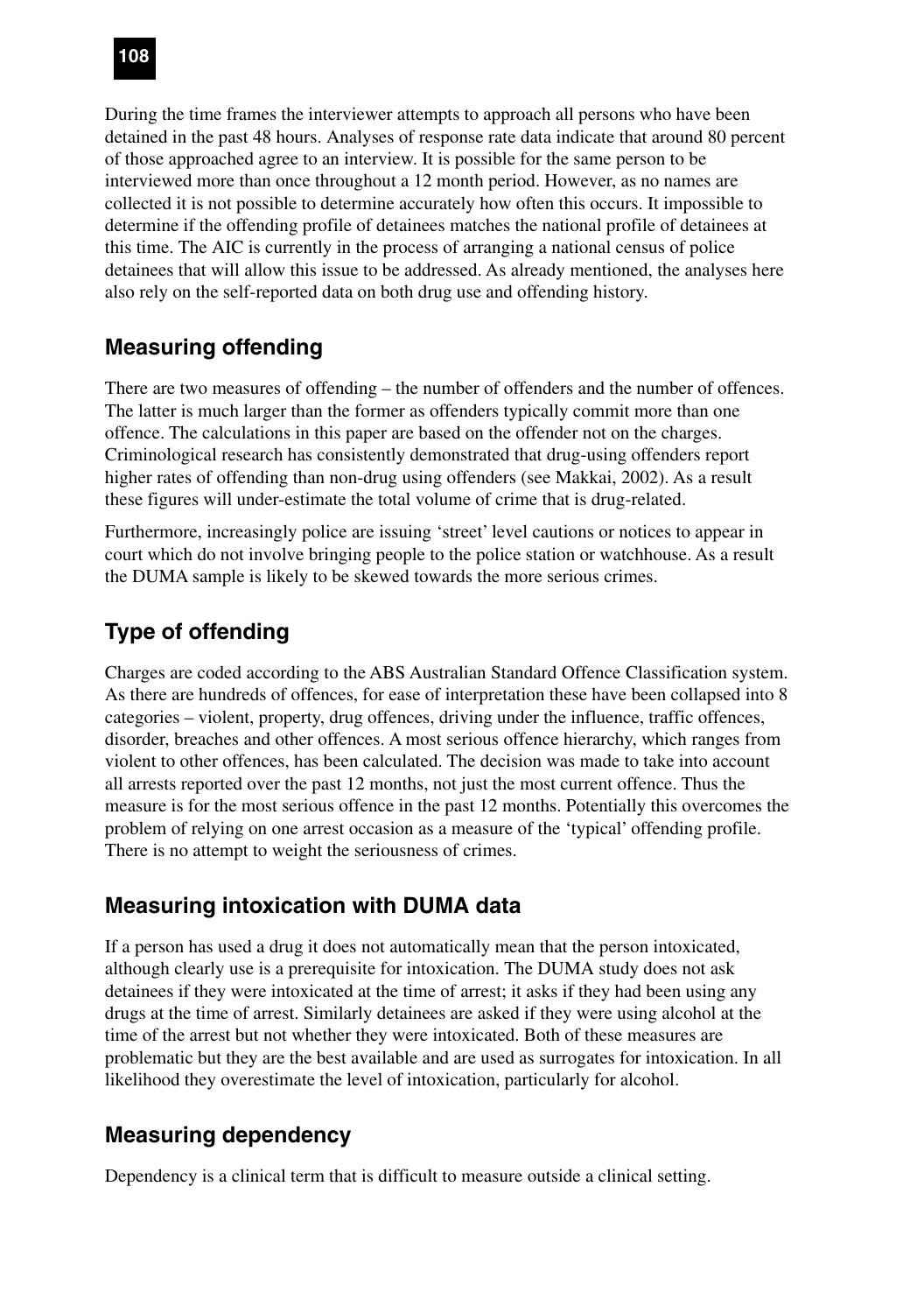Furthermore, there has been relatively little work on validating standard dependency assessment tools amongst police detainees. Dependency has been defined as 'a cluster of physiological, behaviour and cognitive phenomena of variable intensity in which the use of a psychoactive drug (or drugs) takes on a high priority (Ghodse, 1995: 3). DUMA asks detainees whether they felt they needed or were dependent on [drugs] in the past 12 months. This is a simple attribution question.

As this analysis is not seeking to attribute dependency to any particular drug a measure was calculated for each detainee who attributed dependency to those drugs that they said they had tried illegally – cannabis, cocaine, opiates (including heroin/morphine), street methadone, amphetamine (including methamphetamine), benzodiazepines, ecstasy and hallucinogens. The question was also asked for alcohol and a separate measure was calculated.

## **Measuring causation**

There is no measure or even approximation for causal behaviour for alcohol. In terms of illicit drugs, detainees are asked to indicate in the past 12 months how many of their offences were drug related. They were specifically told to exclude alcohol. They were presented with five possible responses – all of it, most of it, about half of it, some of it and none of it. Previous experience with asking detainees to provide more detailed information, such as in percentage terms, resulted in unreliable data. The most liberal estimate is taken by assuming that if the detainee indicated some or more of their offending was drug related they were assumed to be drug related.

# **Developing the attributable fractions**

# **Stage 1: illicit drugs**

Table D1 indicates that 40 percent of detainees said they felt dependent on one or more illicit drugs (cannabis, cocaine, opiates, street methadone, amphetamines, benzodiazepines, ecstasy or hallucinogens) in the past 12 months. Thirty-six percent attributed some or more of the offending in the past 12 months to illicit drugs (excluding alcohol). When both dependency and causation are taken into account, 25 percent of detainees said they were dependent and attributed some or more of their offending to drugs in the past 12 months.

As already mentioned it is possible for a person to not have a dependency problem but to commit offences because of intoxication. For example, amphetamine use could result in aggressive behaviour leading to an arrest. The surrogate measure of intoxication is whether they reported using drugs just prior to their arrest – this activity was reported by 41 percent of the detainees. When this is adjusted for causation (not all persons who become intoxicated commit crimes) 22 percent of detainees fit this category.

#### **Table D1, Proportions dependent, intoxicated and causal attribution – illicit drugs**

|    |                                                       | <b>Percentage</b> |
|----|-------------------------------------------------------|-------------------|
| 1. | Dependent                                             | 40                |
| 2. | Attributed some or all offending to illicit drugs     | 36                |
| 3. | (Dependent and attributed offending to illicit drugs) | (25)              |
| 4. | Using at time of arrest                               | 41                |
| 5. | (Using and attributed offending to illicit drugs)     | (22)              |
|    | $\sim$ $\sim$ $\sim$ $\sim$ $\sim$<br>. .             | $- \cdot$ $-$     |

*Source: Australian Institute of Criminology, DUMA collection [Computer File]*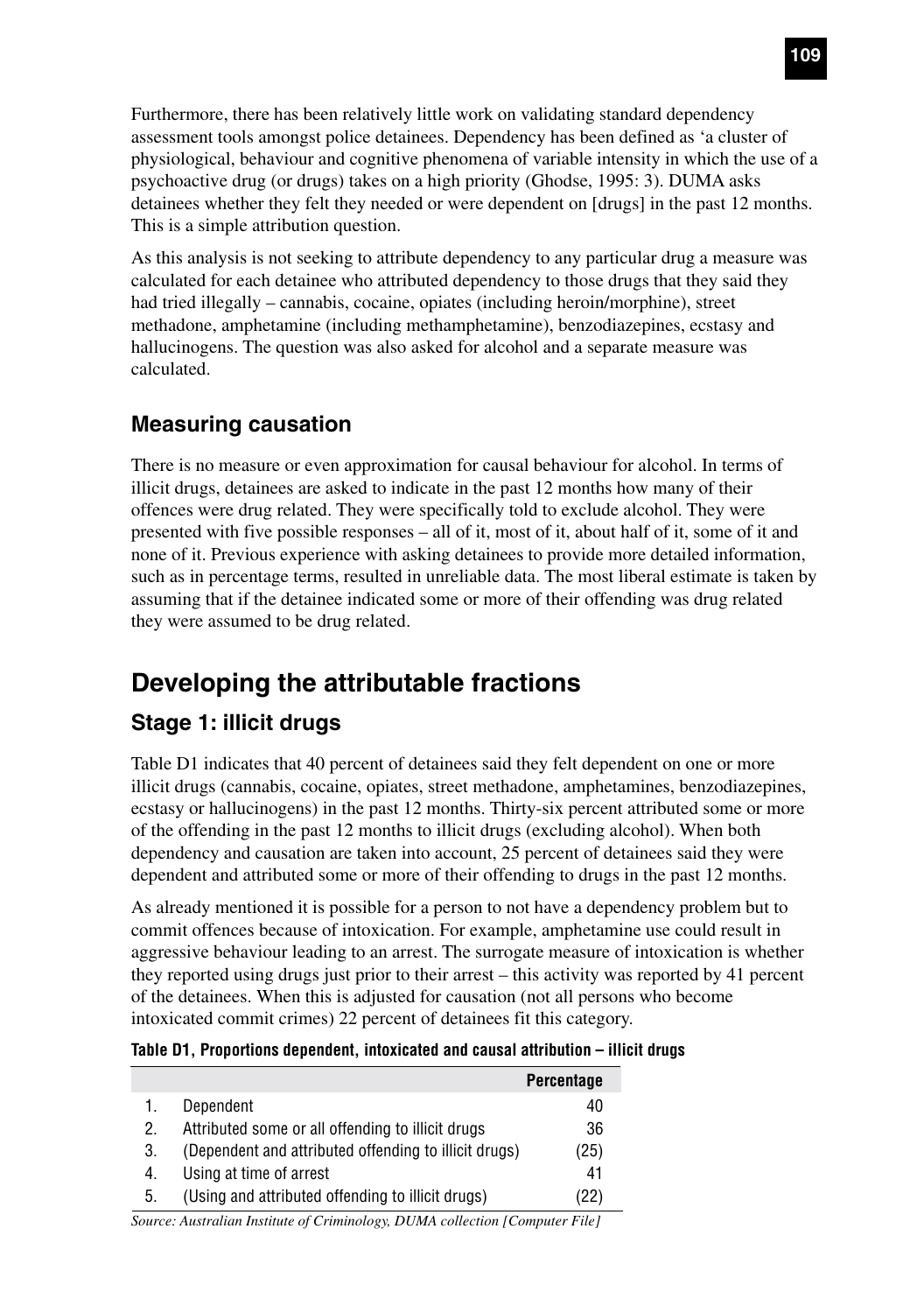It is possible for detainees to fit into both models (3 and 5), effectively resulting in double counting. To account for this possibility detainees were assigned to four possible categories – no causal attribution of offending behaviour to drugs (70 percent of the detainees) while 30 percent attributed some or more of their offending to drug use. This group can be divided into 17 percent who attributed causation and were also both dependent and using at the time of arrest. Five percent were using at the time of offence and their offending was drug related and a further 8 percent had felt dependent at some point in the past 2 months and also attributed some or more of their offending to drugs over this same period.

|                                                                    | <b>Percentage</b> |
|--------------------------------------------------------------------|-------------------|
| No attribution                                                     | 70                |
| Attributed some or all offending to illicit drugs                  | 30                |
| Dependent and attributed offending to illicit drugs                | 8                 |
| Using and attributed offending to illicit drugs                    | 5                 |
| Both dependent and using and attributed offending to illicit drugs | 17                |

#### **Table D2, Adjusting for double counting**

*Source: Australian Institute of Criminology, DUMA collection [Computer File]*

### **Stage 2: alcohol**

There are only two measures for alcohol – the proportion who reported they were dependent (13 percent) and the proportion who reported using alcohol just prior to their arrest (27 percent). As there is no measure of how much offending was 'caused' by alcohol a lower bound estimate was calculated – the detainee had to be both dependent and report use at the time of arrest. This resulted in 7 percent of detainees.

#### **Table D3, Alcohol use amongst police detainees**

|                                            | <b>Percentage</b> |
|--------------------------------------------|-------------------|
| Dependent                                  | 13                |
| Using at time of arrest                    | 27                |
| Both dependent and using at time of arrest |                   |
|                                            |                   |

*Source: Australian Institute of Criminology, DUMA collection [Computer File]*

### **Stage 3: combining drugs and alcohol**

It is possible for a person to be counted in both Tables D2 and D3 – that is they use both alcohol and illicit drugs. A summary measure adjusting for the double counting was developed. Two sets of estimates are provided. The lower bound uses the 7 percent of dependent alcohol users who were using at the time of arrest. The upper bound estimates are for those who report using at the time of arrest with no adjustments for dependency. For the lower bound estimates (Table D4a) 29 percent of detainees were classified as either dependent or intoxicated and attributing some or more of their offending to drug use (category 1), 6 percent were only dependent on alcohol and using alcohol at the time of the arrest (category 2) and 2 percent were in both the alcohol and illicit drugs categories (category 3). Overall 64 percent of detainees did not fall into one of the above (category 4).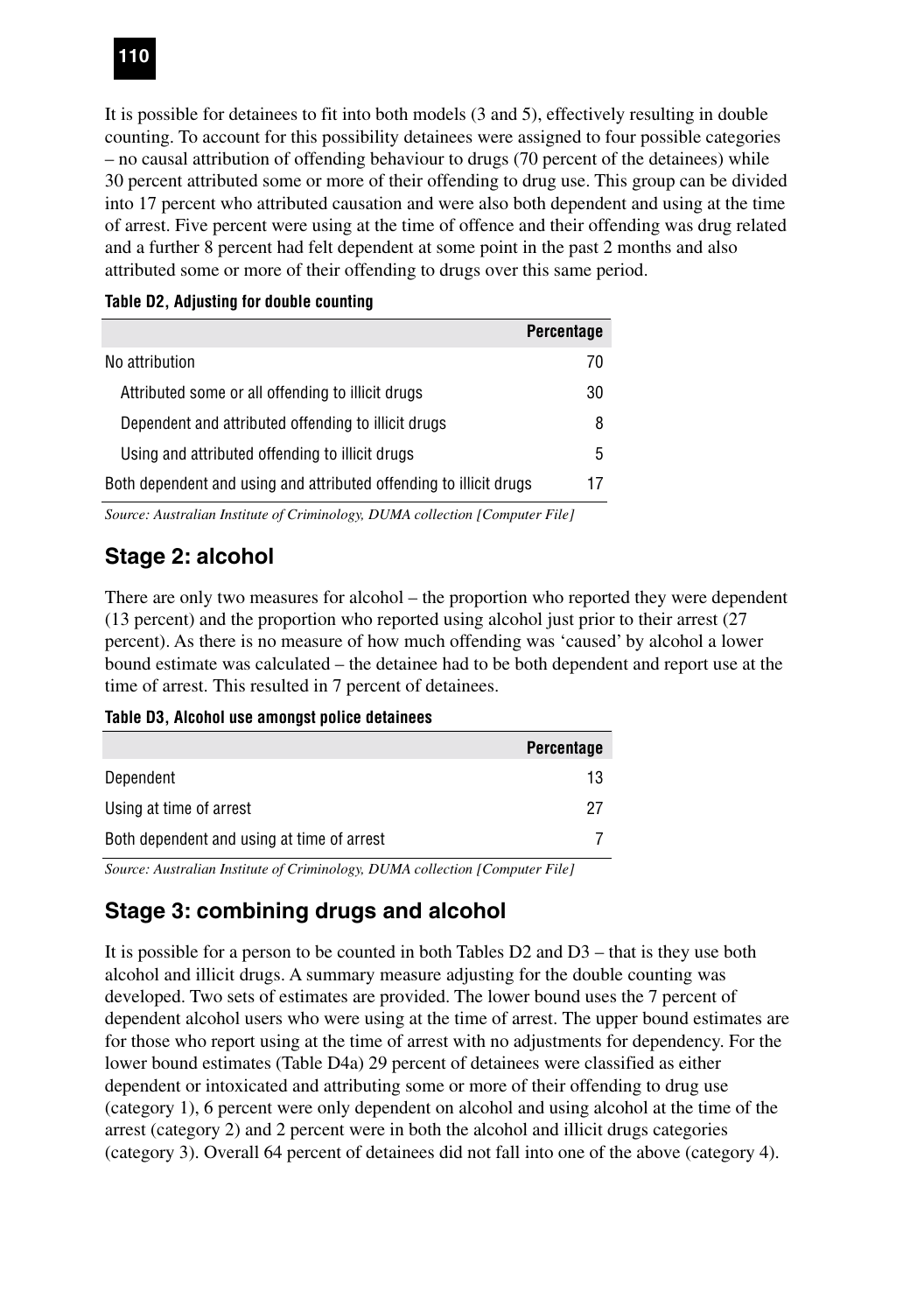|    |                   | <b>Percentage</b> |
|----|-------------------|-------------------|
| 1. | Illicit drugs     | 29                |
| 2  | Alcohol           | 6                 |
| 3. | Both              | 2                 |
| 4. | None of the above |                   |

#### **Table D4a, Combining illicit drugs and alcohol – lower bound estimates**

*Source: Australian Institute of Criminology, DUMA collection [Computer File]*

For the upper bound estimates the proportion using alcohol increases substantially to 21 percent (category 2) and the other estimates are adjusted downwards.

**Table D4b, Combining illicit drugs and alcohol – upper bound estimates**

|    |                   | <b>Percentage</b> |
|----|-------------------|-------------------|
| 1. | Illicit drugs     | 25                |
| 2  | Alcohol           | 21                |
| 3. | Both              | 6                 |
|    | None of the above |                   |
|    |                   |                   |

*Source: Australian Institute of Criminology, DUMA collection [Computer File]*

### **Stage 4: drug related offending by type of offence for persons**

The proportions calculated in Tables D4a and D4b can be used to provide attributable fractions by the person's offending profile. There are two important points to note. The first is that the offender profile is based on the most serious offence (MSO) over a twelve-month period. This may skew an offender's profile to the more serious end of the offending scale. The second is that the data are based on the person and not on arrests. In total this sample self-reported 7,242 arrests in the past 12 months.

Tables D5a and D5b present the results using the lower and upper bound estimates developed above. The differences between the two estimates suggest little overlap between alcohol and illicit drugs and offending. However, further work on this issue is required.

| Table D5a, Attributable fractions by most serious charge in past 12 months - upper bound estimates |  |  |  |  |  |
|----------------------------------------------------------------------------------------------------|--|--|--|--|--|
|                                                                                                    |  |  |  |  |  |

|                      | <b>Violent</b> | <b>Property</b> | <b>Drugs</b>  | <b>Drink</b><br><b>Driving</b> | <b>Traffic</b> | <b>Disorder</b> | <b>Breaches</b> | <b>Other</b>  |  |
|----------------------|----------------|-----------------|---------------|--------------------------------|----------------|-----------------|-----------------|---------------|--|
|                      | $\frac{0}{0}$  | $\frac{0}{0}$   | $\frac{0}{0}$ | $\frac{0}{0}$                  | $\frac{0}{0}$  | $\frac{0}{0}$   | $\frac{0}{0}$   | $\frac{0}{0}$ |  |
| <b>Illicit drugs</b> | 22             | 38              |               |                                | 14             | 5               | 13              | 8             |  |
| Alcohol              | 23             | 9               |               |                                | 12             | 55              | 26              | 27            |  |
| <b>Both</b>          | 8              | 6               |               |                                | 3              | 4               | 3               | 2             |  |
| (Any)                | (53)           | (53)            | (100)         | (100)                          | (29)           | (64)            | (41)            | (37)          |  |
| None of the<br>above | 47             | 47              |               |                                | 71             | 36              | 59              | 63            |  |

*Source: Australian Institute of Criminology, DUMA collection [Computer File]*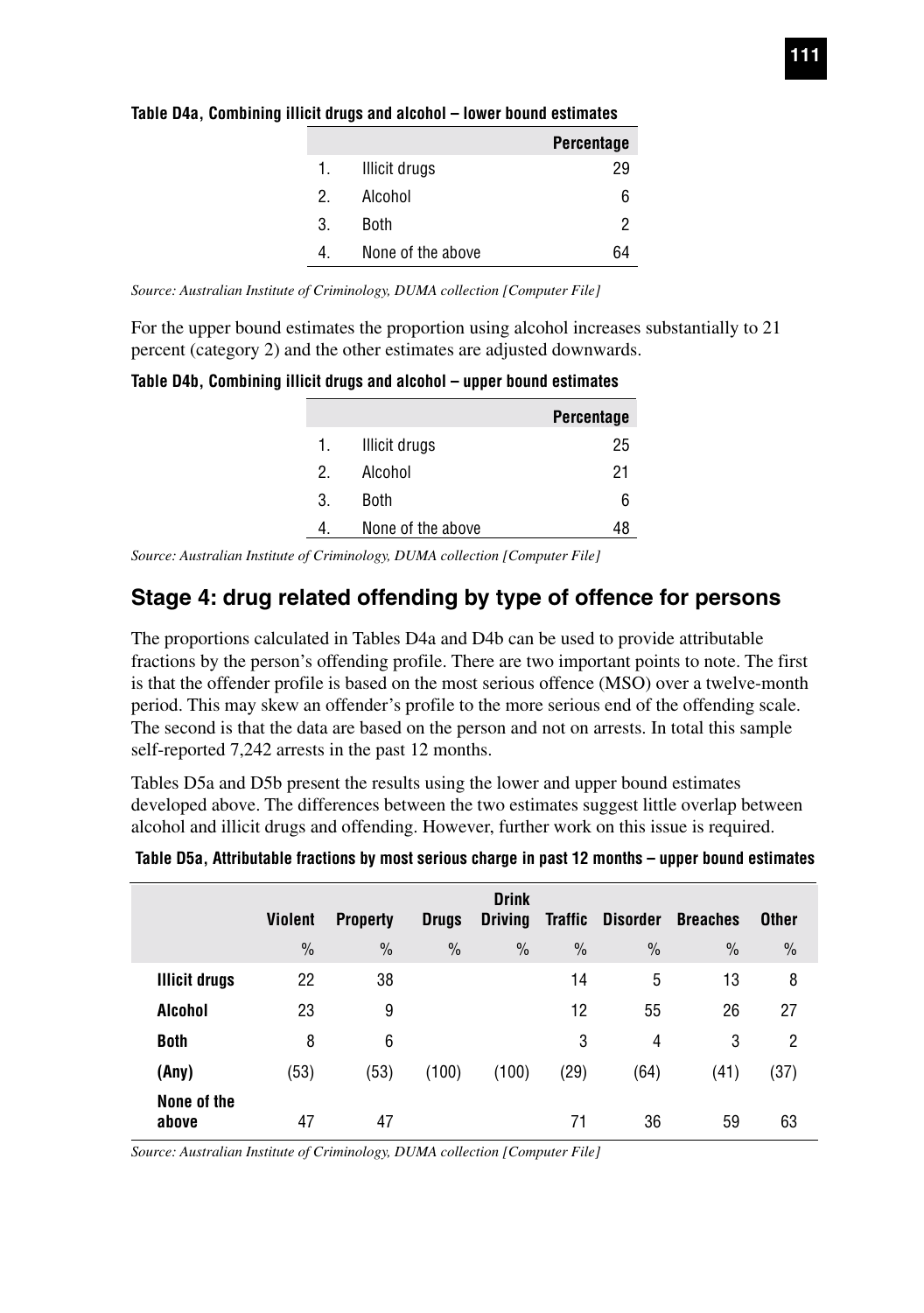|                      | <b>Violent</b> | <b>Property</b> | <b>Drugs</b>  | <b>Drink</b><br><b>Driving</b> | Traffic        | <b>Disorder</b> | <b>Breaches</b> | <b>Other</b>   |
|----------------------|----------------|-----------------|---------------|--------------------------------|----------------|-----------------|-----------------|----------------|
|                      | $\frac{0}{0}$  | $\frac{0}{0}$   | $\frac{0}{0}$ | $\frac{0}{0}$                  | $\frac{0}{0}$  | $\frac{0}{0}$   | $\frac{0}{0}$   | $\frac{0}{0}$  |
| Illicit drugs        | 27             | 43              |               |                                | 17             | 9               | 16              | 8              |
| Alcohol              |                | 2               |               |                                | $\overline{2}$ | 15              | 5               | 4              |
| <b>Both</b>          | 3              |                 |               |                                | 0              | 0               | 0               | $\overline{2}$ |
| (Any)                | (37)           | (46)            | (100)         | (100)                          | (19)           | (24)            | (21)            | (14)           |
| None of the<br>above | 63             | 54              |               |                                | 81             | 76              | 79              | 86             |

#### **Table D5b, Attributable fractions by most serious charge in past 12 months – lower bound estimates**

*Source: Australian Institute of Criminology, DUMA collection [Computer File]*

#### **Conclusion**

This analysis has used data from the Drug Use Monitoring in Australia project to calculate the proportion of detainees whose offending could be 'causally' linked to illicit drugs and alcohol. The limitations of the data have been identified throughout the report and should be kept in mind when using or applying these data to the whole of the offender population. The lower bound estimate is 37 percent and the upper bound estimate is 52 percent for police detainees. Based on Canadian research Pernanen, Cousineau, Brochu and Sun (2002) suggest the range of 40 to 50 percent for the more serious crimes generally. For the subcomponent, based on police interviews with arrestees, they calculate an estimate of 57 percent. However, they highlight that as the data rely on police officer's assessments of intoxication it is highly likely that the figure is an overestimate of the relationship. DUMA relies on the detainee's self-report and the information is elicited from an independent interviewer who is not attached to the police.

### **References**

- Carcach, C. (1997), 'Reporting crime to the police', *Trends and Issues in Crime and Criminal Justice,* no 68, Australian Institute of Criminology, Canberra.
- Carcach, C. and Makkai, T., (2002), *Review of Victoria Police Crime Statistics*, Report to the Chief Commissioner, Victoria Police, October.
- Committee on Data and Research for Policy on Illegal Drugs (2001), *Informing America's Policy on Illegal Drugs: What We Don't Know Keeps Hurting Us*, Committee on Law and Justice and Committee on National Statistics, National Research Council.
- Ghodse, Hamid (1995), *Drugs and Addictive Behaviour: A Guide to Treatment*, second edition, Cambridge University Press.
- Harrison, Lana and Hughes, Arthur (eds.) (1997), *The Validity of Self-Reported Drug Use: Improving the Accuracy of Survey Estimates*, US Department of Health and Human Services, National Institutes of Health, NIDA Research Monograph 167.
- Makkai, Toni (1999), 'Linking Drugs and Criminal Activity: Developing an Integrated Monitoring System', *Trends & Issues in Crime and Criminal Justice,* no. 109, Canberra: Australian Institute of Criminology.